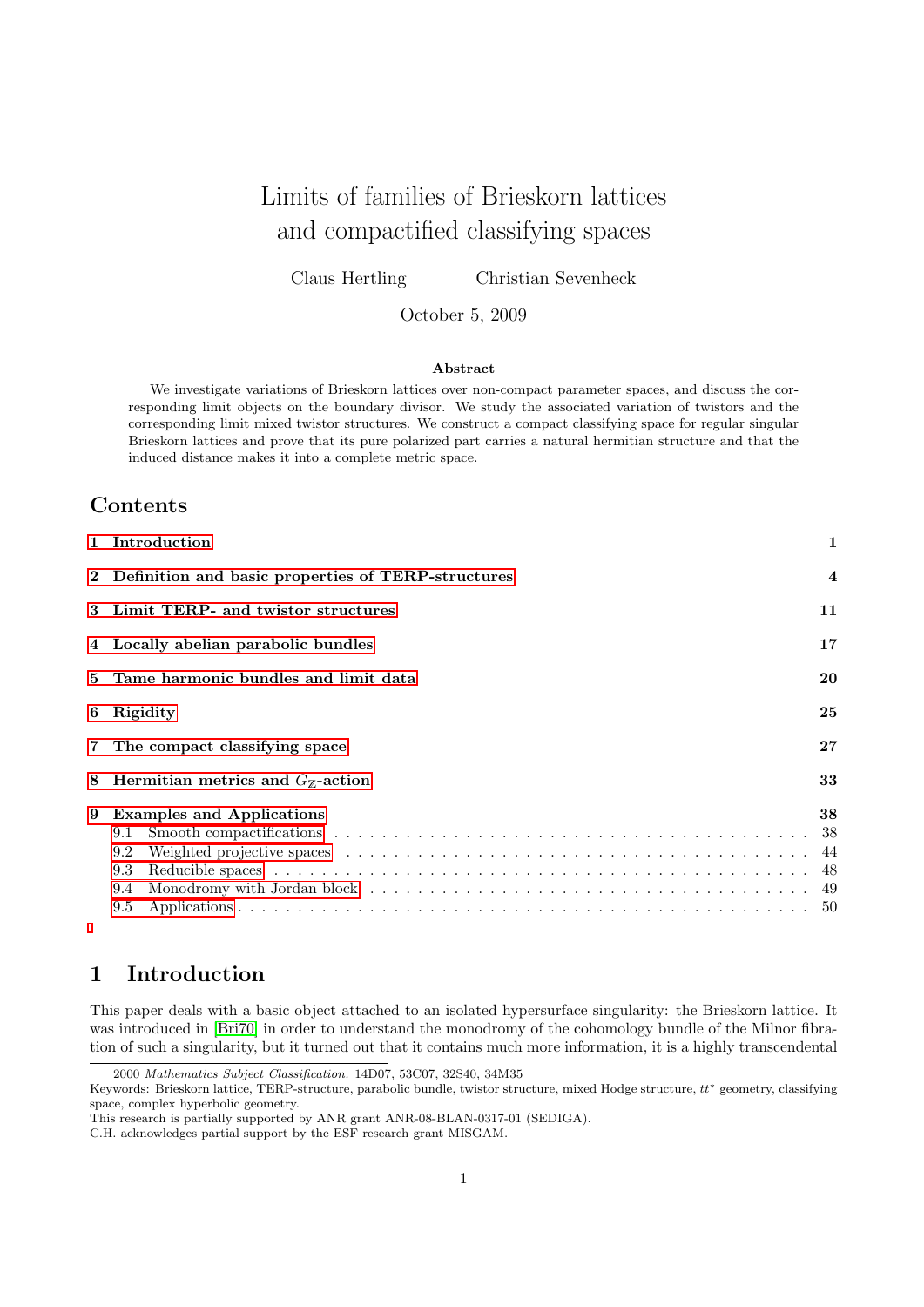invariant of the singularity. Since [\[Sai91\]](#page-53-0), [\[Sai89\]](#page-53-1) and [\[Her99\]](#page-52-1) it is evident that the Brieskorn lattice is a very well suited object to study the Torelli problem for hypersurface singularities.

In various applications, one is interested not only in local singularities but also in regular functions on affine manifolds with isolated critical points. In this case, one can also define a Brieskorn lattice, which contains more information than the sum of the local Brieskorn lattices at the critical points, in particular, its structure depends very much on the behavior of the function at infinity. In [\[Sab06\]](#page-53-2), a precise condition, called cohomological tameness for these functions is given which ensures that this algebraic Brieskorn lattice is a free module over the ring of polynomial functions on the base. However, as the dimension of the cohomology of the Milnor fibre of such a function need not to be equal to the sum of the Milnor numbers of the critical points, it might happen that the Brieskorn lattice has the "wrong" rank. In order to overcome this, and for various other reasons, it is convenient to work with a twisted version of the Brieskorn lattice, called Fourier-Laplace transformation. This transformation can also be done in the local case, i.e. for the Brieskorn lattice of an isolated hypersurface singularity. Alternatively, there is a direct description of this twisted object using Lefschetz thimbles and oscillating integrals. This description makes the definition of a polarizing form, given by the intersection form of Lefschetz thimbles in opposite fibres, very transparent. It goes back to the work of Pham([\[Pha83,](#page-53-3) [Pha85\]](#page-53-4)), a short version of it, which is also valid for families of Brieskorn lattices can be found in [\[Her03,](#page-52-2) section 8].

The interest in studying the global situation of tame functions on affine manifolds comes from the mirror symmetry phenomenon, which relates in an intricate way data defined by such a polynomial function (called B-model in physics) to data from symplectic geometry (called A-model), namely, the quantum cohomology of some particular symplectic manifolds. This correspondence can be stated as an isomorphism of Frobenius manifolds defined by the two geometric inputs. On the B-side, the key tool to the construction of these Frobenius structures is exactly the Fourier-Laplace transformation of the Brieskorn lattice of the tame functions.

In both cases (local or global), the outcome of this construction (or of the direct approach via Lefschetz thimbles and oscillating integrals) is an object which consists of a holomorphic vector bundle on  $\mathbb{C}$ , a flat connection on it having a pole of order at most two at zero and a pairing between opposite fibres of that bundle with a prescribed pole order at zero. The same kind of object exists for the A-model, called Dubrovin- or Givental connection, where the flatness of the connection expresses all the properties of the quantum multiplication, in particular, its associativity, which is equivalent to the WDVV-equation of the Gromov-Witten potential.

The B-model comes canonically equipped with some extra ingredient, namely, a real or even integer structure of the flat bundle on C ∗ . It is the bundle generated by Lefschetz thimble over R resp. Z. The flat structure and the real structure make it possible to construct a canonical extension of the bundle to  $\mathbb{P}^1$  such that connection and the pairing extend appropriately. The result of this construction is what was called an *integrable twistor structure* in [\[Sab05,](#page-53-5) chapter 7], and by generalizing it to the case of families of Brieskorn lattices, Simpson's theory of harmonic bundles and variations of twistor structures comes into play (see, e.g., [\[Sim90,](#page-53-6) [Sim92,](#page-53-7) [Sim97\]](#page-53-8)). Notice however that the harmonic bundles defined by this construction starting from a (Fourier-Laplace transform of a) Brieskornlattice carry additional structure, which were called  $tt^*$ -geometry by Cecotti and Vafa ( $[CV91, CV93]$  $[CV91, CV93]$ ). It is by no means evident to identify the real structure on the A-side, but in the recent papers [\[Iri07\]](#page-52-5), [\[Iri09a\]](#page-52-6) and [\[Iri09b\]](#page-52-7), Iritani has made an important progress. He shows that one might abstractly define real or integer structures of the A-model connection which have a good behavior under rather mild conditions and he gives a concrete description of the real/integer structure obtained by mirror symmetry for toric orbifolds in terms of K-groups. As a consequence, one has, at least in favorite cases of examples, the same structure on both sides, which is an analytic or formal object inducing a rich geometry on the parameter spaces, which mixes in a subtle way holomorphic and anti-holomorphic data. Hence it seems to be a good idea to formalize the setup, and study these structures abstractly. This direction has been initiated in [\[Her03\]](#page-52-2), and pursued in [\[HS07\]](#page-52-8), [\[HS08\]](#page-52-9). The geometric object sketched above was called TERP-structure in these papers. This abbreviation stands for "twistor, extension, real structure and pairing". The main philosophy which we continue to exploit in this article is that TERP-structures are an interesting generalization of Hodge structures, and that one should try to generalize the known results from Hodge theory to (variations of) TERP-structures. In particular, the notion of pure resp. pure polarized TERP-structures are defined in a natural way generalizing the corresponding notions for Hodge structures.

Very recently, objects quite similar to TERP-structures have been introduced and studied in [\[KKP08\]](#page-53-9), under the name "non-commutative Hodge structures". According to the main conjecture of loc.cit., they arise as the cyclic homology of certain categories, thought of as a "non-commutative spaces". Via this construction, these structures also appear in the homological mirror symmetry program.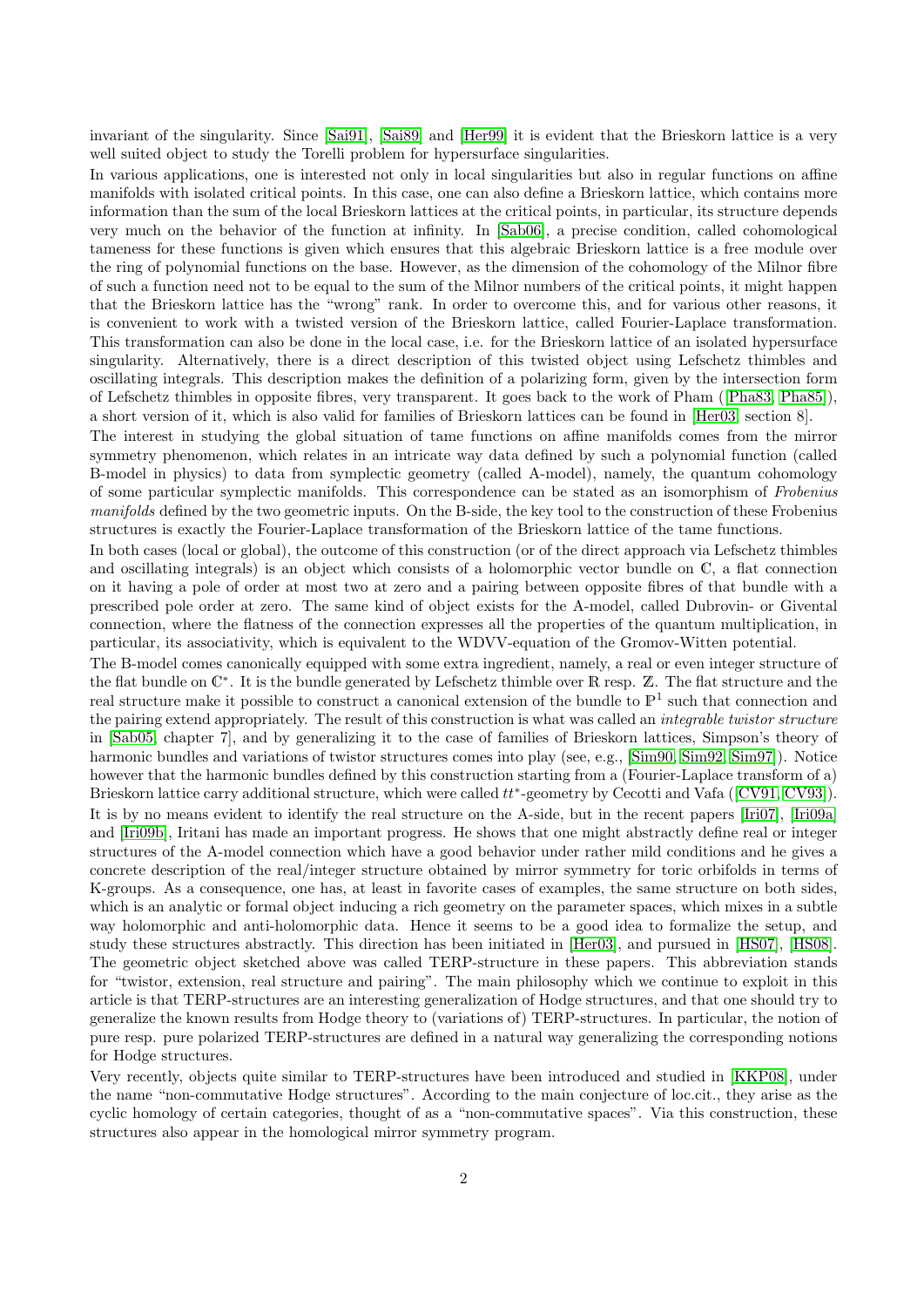There is an important difference between the two above mentioned classes of examples: Whereas the pole at the origin of the connection has order at most two in all cases by definition, it defines a regular singularity in the sense of [\[Del70\]](#page-52-10) in the local case (i.e., in the case where the origin is the only critical point of the function). We call the corresponding TERP-structures regular singular. However, starting with a tame polynomial function, the corresponding TERP-structure will in general have a pole defining an irregular singularity at the origin. The analysis of TERP-structures of this type, call irregular, is more involved. One reason is that the connection defines, besides the monodromy, the far more subtle Stokes structures, which have to be taken into account. On the other hand, due to a recent, fundamental result of Sabbah([\[Sab08\]](#page-53-10)) we know that the TERP-structure of a tame polynomial is always pure polarized, contrary to the local (i.e. regular singular) case.

This paper can be roughly divided into two parts. Whereas the first one (sections [2](#page-3-0) to [6\)](#page-24-0) applies to arbitrary (variations of) TERP-structures, the second one (sections [7](#page-26-0) to [9\)](#page-37-0) concerns mainly the regular singular case. Our main motivation for the whole article is to develop a theory of period maps for variations of regular singular TERP-structures (e.g., for  $\mu$ -constant deformations of isolated hypersurface singularities) in a way similar to the usual study of variations of Hodge structures, as in [\[GS69\]](#page-52-11), [\[Sch73\]](#page-53-11). A particularly powerful tool in this theory is the use of hyperbolic complex analysis for horizontal maps to period domains. In order to imitate this approach for variations of regular singular TERP-structures, one needs appropriate targets for these period maps, i.e., classifying spaces of such regular singular TERP-structures. These spaces have been defined and studied for Brieskorn lattices in [\[Sai91\]](#page-53-0) and [\[Her99\]](#page-52-1). However, there is no discussion of the corresponding  $tt^*$ geometry on the classifying spaces in these papers, simply because there was no clean mathematical framework for doing this at that time. The general theory of TERP-structures and the relation to twistor structures and harmonic bundles is worked out in [\[Her03\]](#page-52-2) and [\[HS07\]](#page-52-8). Moreover, we showed in [\[HS08\]](#page-52-9) how to use the twistor construction to obtain a hermitian metric on the pure polarized part of the classifying space. We also calculated the holomorphic sectional curvature on horizontal tangent directions, and proved its negativity. As in the case of Hodge structures, this is one of the key results to apply hyperbolic complex analysis for period maps defined by variations of TERP-structures. However, a crucial point was left open in that paper: this metric we constructed on the classifying space is not complete in general. The reason behind this fact is the following: We fixed the spectral pairs in order to relate this classifying space to the classifying spaces of Hodge structures via a construction modeled after Steenbrink's mixed Hodge structure on the cohomology of the Milnor fibre of an isolated hypersurface singularity. But it might very well happen that a special member of a variation of regular singular TERP-structures has different spectral pairs than the general member of this family. These "missing limit points" of the classifying space prevent the metric from being complete. In order to solve this problem, one is forced to look for a suitable compactification of the classifying space, such that the hermitian metric on its pure polarized part extends and yields a complete distance. In particular, the spectral pairs must not be fixed for this larger space. This is the basic idea behind the construction of the compact classifying space in this paper: We fix an interval for the range of the spectrum, but not the spectral numbers themselves. Then we can expect to capture the phenomenon of jumping spectrum. The price we have to pay for this is that the space we obtain can be very singular. However, we will show that the expected results hold: One can still define the pure polarized part of this space, and the distance induced by the hermitian metric coming from the twistor construction will be shown to be complete.

Let us give a short overview on this paper. Following the general line of arguments in Hodge theory (see, e.g., [\[Sch73\]](#page-53-11)), we discuss in the first five sections of this paper the behavior of arbitrary (i.e., possibly irregular) families of TERP-structures lattices at boundary points of the parameter spaces. In section [2,](#page-3-0) we briefly recall the necessary definitions from [\[Her03\]](#page-52-2) and [\[HS07\]](#page-52-8) and we give some more rather elementary properties of variations of TERP-structures. In section [3,](#page-10-0) we state the main results of this first part. More precisely, given a variation of TERP-structures on a complex manifold  $Y$  which is the complement of a normal crossing divisor in a smooth ambient manifold  $X$ , we give a precise condition (which we call tame) for the family to have a limit object on the divisor. If we start with a pure polarized variation, this condition corresponds to the tameness of the associated harmonic bundle, as studied in [\[Sim90\]](#page-53-6) and [\[Moc07\]](#page-53-12). In particular, pure polarized regular singular TERP-structures are always tame. The first result is that the limit object is a family of TERPstructures on the divisor. This allows us to consider the associated twistor structure, and it turns out that this is exactly Mochizuki's limit polarized mixed twistor structure. The proof of these two results is given in section [5,](#page-19-0) and relies on a general result concerning parabolic bundles. This result has been proved in a slightly different context by Borne([\[Bor07\]](#page-52-12) and [\[Bor09\]](#page-52-13)), however, in order to make the paper self-contained, we give in section [4](#page-16-0) an adapted version of Borne's proof, which is also technically easier.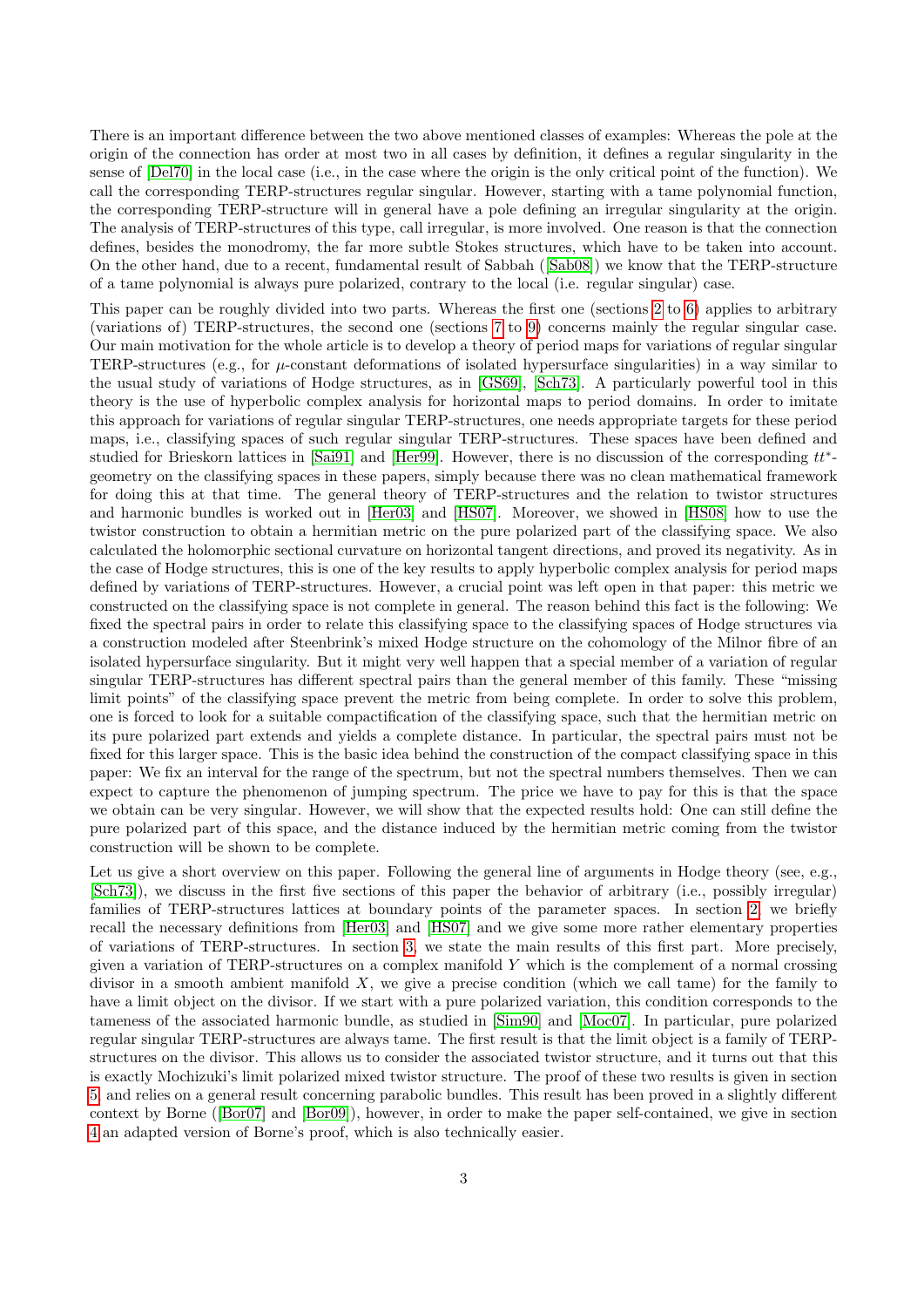Section [6](#page-24-0) is an application of the results on extension of TERP-structures: We prove a generalized version of a conjecture of Sabbah concerning a rigidity property of integrable variations of twistor structures on quasiprojective varieties with tame behavior at the boundary. Although this seems to indicate that TERP-structures are not more interesting than Hodge structures in this case, it is relevant as it helps to understand the geometry in some examples, e.g. those coming from quantum cohomology where a natural boundary divisor is given by the so-called semi-classical limit. In particular, this result shows that a variation on a quasi-projective manifold which is not of Hodge type has necessarily boundary points which are not tame.

In the second part of the paper, namely in sections [7](#page-26-0) to [9](#page-37-0) we construct the above mentioned compact classifying spaces for regular singular TERP-structures and we state and prove some of its crucial properties. Section 7 gives the definition and the proofs of some basic properties and discusses the relation between the classifying spaces from [\[HS08\]](#page-52-9) to the new one. Section 8 is devoted to the construction of the hermitian metric on the pure polarized part of the classifying space. We prove that the corresponding distance is complete and study the action of a discrete group under a natural condition satisfied in all geometric applications. We finish the paper by discussing in section [9](#page-37-0) in some detail the geometry of interesting examples of these compact classifying spaces and we give applications to period maps defined by variations of TERP-structures in subsection [9.5.](#page-49-0) They use both the limit objects discussed in the first part and the hyperbolicity results from [\[HS07\]](#page-52-8) as well as the metric completeness of the pure polarized part of the compact classifying space proved before.

### Terminology and Notations:

We will adopt the following convention for orderings and intervals: We consider the natural ordering on  $\mathbb C$  given by  $c < d$  if either  $\Re(c) < \Re(d)$  or  $\Re(c) = \Re(d)$  and  $\Im(c) < \Im(d)$ . Similarly,  $c \le d$  if  $c < d$  (in the previous sense) or if  $c = d$ . For any two complex numbers  $c, d \in \mathbb{C}$ , we define  $(c, d)_\mathbb{C} := \{z \in \mathbb{C} \mid c < z < d\}$  and similarly for closed or half-open intervals. For any complex number  $c \in \mathbb{C}$ , we write |c| for the largest integer k such that  $k \leq c$  (i.e., such that  $k \leq \Re(c)$ ). For any two multi-indices  $\mathbf{b}, \mathbf{c} \in \mathbb{C}^I$  we write  $\mathbf{b} < \mathbf{c}$  if  $b_i < c_i$  for any  $i \in I$ , and  $\mathbf{b} \leq \mathbf{c}$  if  $\mathbf{b} \leq \mathbf{c}$  and if there is  $i \in I$  with  $b_i < c_i$ .

For any complex space X, we denote by  $VB_X$  the category of  $\mathcal{O}_X$ -locally free sheaves. If X is a complex manifold, we write  $VB_X^{\nabla}$  for the category of flat bundles (or local systems) on X. Occasionally, we work with the sheaf  $\mathcal{C}_X^{an}$  of real analytic functions on a complex space X and the category of coherent  $\mathcal{C}_X^{an}$ -modules. If E is locally free over  $\mathcal{C}_X^{an}$ , then we write  $E \in VB_X^{an}$ . We denote by  $\mathcal{O}_{\mathbb{P}^1}\mathcal{C}_X^{an}(k,l)$  the sheaf of real analytic functions on  $\mathbb{C}^* \times X$  which are holomorphic in the  $\mathbb{P}^1$ -direction (i.e., annihilated by  $\partial_{\overline{z}}$ , where z is the coordinate on  $\mathbb{C}$ ) and which have at most poles of order k resp. l along  $\{0\} \times X$  resp.  $\{\infty\} \times X$ .

For a complex manifold X, we denote by  $\overline{X}$  its conjugate, which is the same  $\mathcal{C}^{\infty}$ -manifold, and where we put  $\mathcal{O}_{\overline{X}} := \overline{\mathcal{O}}_X$ . In particular, given a holomorphic bundle E on X, the bundle  $\overline{E}$  with the conjugate complex structure in the fibres is holomorphic over  $\overline{X}$ .

For the reader's convenience, we collect here the definition of some maps that will be used at several places in the paper.

$$
i: \mathbb{C}^* \hookrightarrow \mathbb{C} \ ; \quad \widetilde{i}: \mathbb{C}^* \hookrightarrow \mathbb{P}^1 \setminus \{0\} \ ; \quad \widehat{i}: \mathbb{C}^* \hookrightarrow \mathbb{P}^1 \ ; \quad j: \mathbb{P}^1 \to \mathbb{P}^1 \ , \ j(z) = -z;
$$

$$
\gamma: \mathbb{P}^1 \to \mathbb{P}^1 \ , \ \gamma(z) = \overline{z^{-1}} \ ; \quad \sigma: \mathbb{P}^1 \to \mathbb{P}^1 \ , \ \sigma(z) = -\overline{z^{-1}}.
$$

### <span id="page-3-0"></span>2 Definition and basic properties of TERP-structures

We start by recalling the definition of variations of TERP-structures, their associated topological data, the construction of twistors from them, and the special case of regular singular TERP-structures. The main references are [\[Her03\]](#page-52-2) and [\[HS07\]](#page-52-8). A small generalization is the notion of families of TERP-structures on an arbitrary complex space (possibly non-reduced), this will be needed in the discussion of classifying spaces in section [7.](#page-26-0) Moreover, we give a translation of the notion of a polarized mixed twistor structure to our frame in lemma [2.10.](#page-8-0)

<span id="page-3-1"></span>**Definition 2.1.** Let X be a complex space. A family of TERP-structures of weight  $w \in \mathbb{Z}$  on X consists of the following data.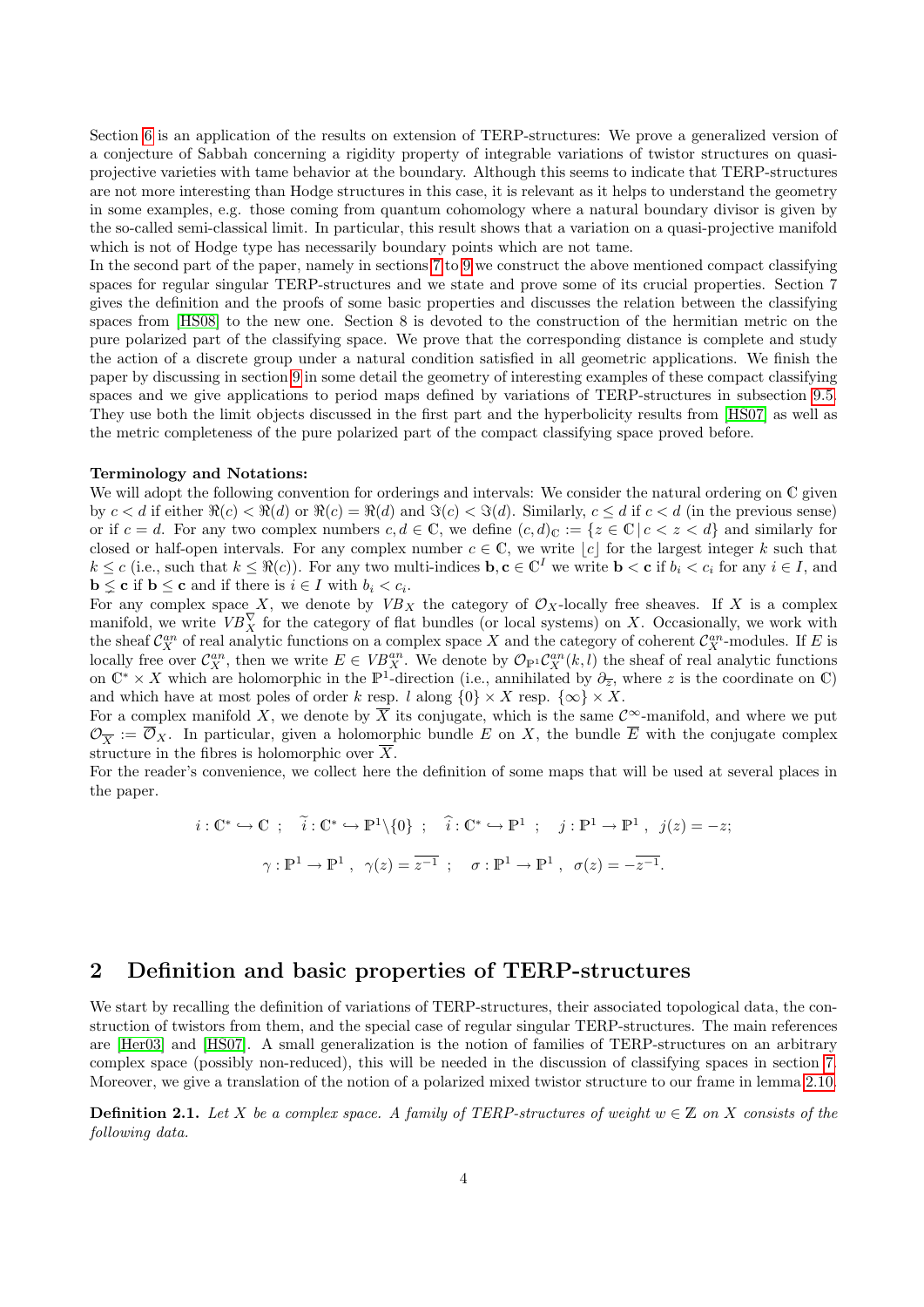- 1. A holomorphic vector bundle H on  $\mathbb{C} \times X$ , i.e., the linear space associated to a locally free sheaf H of  $\mathcal{O}_X$ -modules.
- 2. A flat structure on the restriction  $H' := H_{\vert \mathbb{C}^* \times X}$  to  $\mathbb{C}^* \times X$ , i.e., the transition functions between two local trivializations of the map  $H' \to \mathbb{C}^* \times \overline{X}$  are constant. Moreover, we require that for any  $t \in X$ , the  $f$ lat connection on  $H'_{|{\mathbb C}^*\times\{t\}}$  extends to a meromorphic connection on  $H_{|{\mathbb C}\times\{t\}}$  with a pole of order at most 2. The local system associated to H' will be denoted by  $(H')^{\nabla}$ .
- 3. A flat real subsystem  $H'_{\mathbb{R}} \subset H'$  of maximal rank.
- 4. A non-degenerate,  $(-1)^w$ -symmetric pairing  $P: \mathcal{H} \otimes j^* \mathcal{H} \to z^w \mathcal{O}_{\mathbb{C} \times X}$  which is flat on H' and which takes values in  $i^w \mathbb{R}$  on  $H'_{\mathbb{R}}$ . Here non-degenerateness along  $\{0\} \times X$  means that the induced symmetric pairing  $[z^{-w}P]: \mathcal{H}/z\mathcal{H} \otimes \mathcal{H}/z\mathcal{H} \to \mathcal{O}_X$  is non-degenerate.

If X is smooth and if the flat connection on  $H'$  extends to a meromorphic connection

$$
\nabla : \mathcal{H} \longrightarrow \mathcal{H} \otimes z^{-1} \Omega^1_{\mathbb{C} \times X} (\log(\{0\} \times X)),
$$

of type 1 then  $(H, H'_{\mathbb{R}}, \nabla, P, w)$  is called a variation of TERP-structures. A single TERP-structure is a family on  $X = \{pt\}.$ 

We give two simple examples of variations of TERP-structures, which will be used later (see examples [2.9,](#page-8-1) [3.3](#page-13-0) and subsection [9.3\)](#page-47-0). Some of the interesting phenomena that may occur for general variations are already visible here. Many more examples will be given in section [9.](#page-37-0)

<span id="page-4-1"></span>**Examples 2.2.** 1. Consider a trivial bundle H' of rank 2 on  $\mathbb{C}^* \times X = \mathbb{C}^* \times \mathbb{P}^1$  with two generating flat sections  $A_1$  and  $A_2$ . The flat real structure is defined such that  $\overline{A_1} = A_2$ , the pairing is defined by  $P(A_i(z,r), A_j(-z,r)) = \varepsilon \cdot \delta_{i+j,3}$  for  $(z,r) \in \mathbb{C}^* \times \mathbb{P}^1$ , with  $\varepsilon = \pm 1$  fixed (so in fact this gives two examples, one for  $\varepsilon = 1$ , one for  $\varepsilon = -1$ ). The extension H to  $\mathbb{C} \times \mathbb{P}^1$  is defined by

$$
\mathcal{H} = \mathcal{O}_{\mathbb{C}\times\mathbb{C}} \cdot (z^{-1}A_1 + rA_2) \oplus \mathcal{O}_{\mathbb{C}\times\mathbb{C}} \cdot zA_2 \quad \text{on } \mathbb{C} \times \mathbb{C}, \quad \text{and by} \n\mathcal{H} = \mathcal{O}_{\mathbb{C}\times(\mathbb{P}^1 \setminus \{0\})} \cdot (z^{-1}r^{-1}A_1 + A_2) \oplus \mathcal{O}_{\mathbb{C}\times(\mathbb{P}^1 \setminus \{0\})} \cdot A_1 \quad \text{on } \mathbb{C} \times (\mathbb{P}^1 \setminus \{0\}).
$$

Here we write  $zA_2$  for the section  $(z \mapsto zA_2)$ . This gives a variation of TERP-structures of weight 0 on  $\mathbb{P}^1$ .

2. The bundle H', the flat sections  $A_1$  and  $A_2$ , the bundle H and the pairing P are as in (a). Here  $\varepsilon = 1$  is chosen. But the real structure is changed to  $\overline{A_i} = A_i$ . Again this gives a variation of TERP-structures of weight  $0$  on  $\mathbb{P}^1$ .

The next definition introduces several basic linear algebra objects defined by a TERP-structure. A more detailed discussion is contained in [\[Her03\]](#page-52-2) and [\[HS07\]](#page-52-8).

<span id="page-4-0"></span>**Definition 2.3.** (Topological data of a family of TERP-structures) Let  $(H, H'_{R}, \nabla, P, w)$  be a family of TERPstructures on a complex space X. We denote by  $H^{\infty}$  the vector space of multivalued flat sections of the local system  $(H')^{\nabla}$ , and by  $H^{\infty}_{\mathbb{R}}$  the subspace of real flat multivalued sections. Let  $\pi_1(\mathbb{C}^* \times X) \to \text{Aut}(H^{\infty}_{\mathbb{R}})$  be the monodromy representation associated to  $(H'_{\mathbb{R}})^{\nabla}$ , and denote its image by  $\Gamma$ . We write  $M_z \in \Gamma$  for the automorphism corresponding to a (counter-clockwise) loop around the divisor  ${0} \times X$ . We decompose  $M_z$  as  $M_z=(M_z)_s\cdot(M_z)_u$  into semi-simple and unipotent part. Let  $H^\infty:=\oplus H^\infty_\lambda$  be the decomposition into eigenspaces with respect to  $(M_z)_s$ , put  $H_{\arg=0}^{\infty} := \bigoplus_{\arg \lambda=0} H_{\lambda}^{\infty}$ ,  $H_{\arg\neq 0}^{\infty} := \bigoplus_{\arg \lambda \neq 0} H_{\lambda}^{\infty}$ , and let  $N_z := \log((M_z)_u)$  be the nilpotent part of M.

Finally, we denote by S the non-degenerate and monodromy invariant form on  $H^{\infty}$  which is defined in [\[HS07,](#page-52-8)  $formula (5.1)].$  It is  $(-1)^w$ -symmetric on  $H_{\text{arg}=0}^{\infty}$  and  $(-1)^{w-1}$ -symmetric on  $H_{\text{arg}\neq0}^{\infty}$ . We also point the reader to the formulas  $[HS07, (5.4)$  $[HS07, (5.4)$  and  $(5.5)]$  which connect S and P and which will be used in the examples in section [9.](#page-37-0) We call the tuple  $(H^{\infty}, H^{\infty}_{\mathbb{R}}, \Gamma, M_z, S, w)$  the topological data of the family  $(H, H'_{\mathbb{R}}, \nabla, P, w)$ .

<span id="page-4-2"></span>As we already pointed out in the introduction, TERP-structures are closely related to twistor structures, i.e. holomorphic bundles over  $\mathbb{P}^1$ . This is shown in the following definition.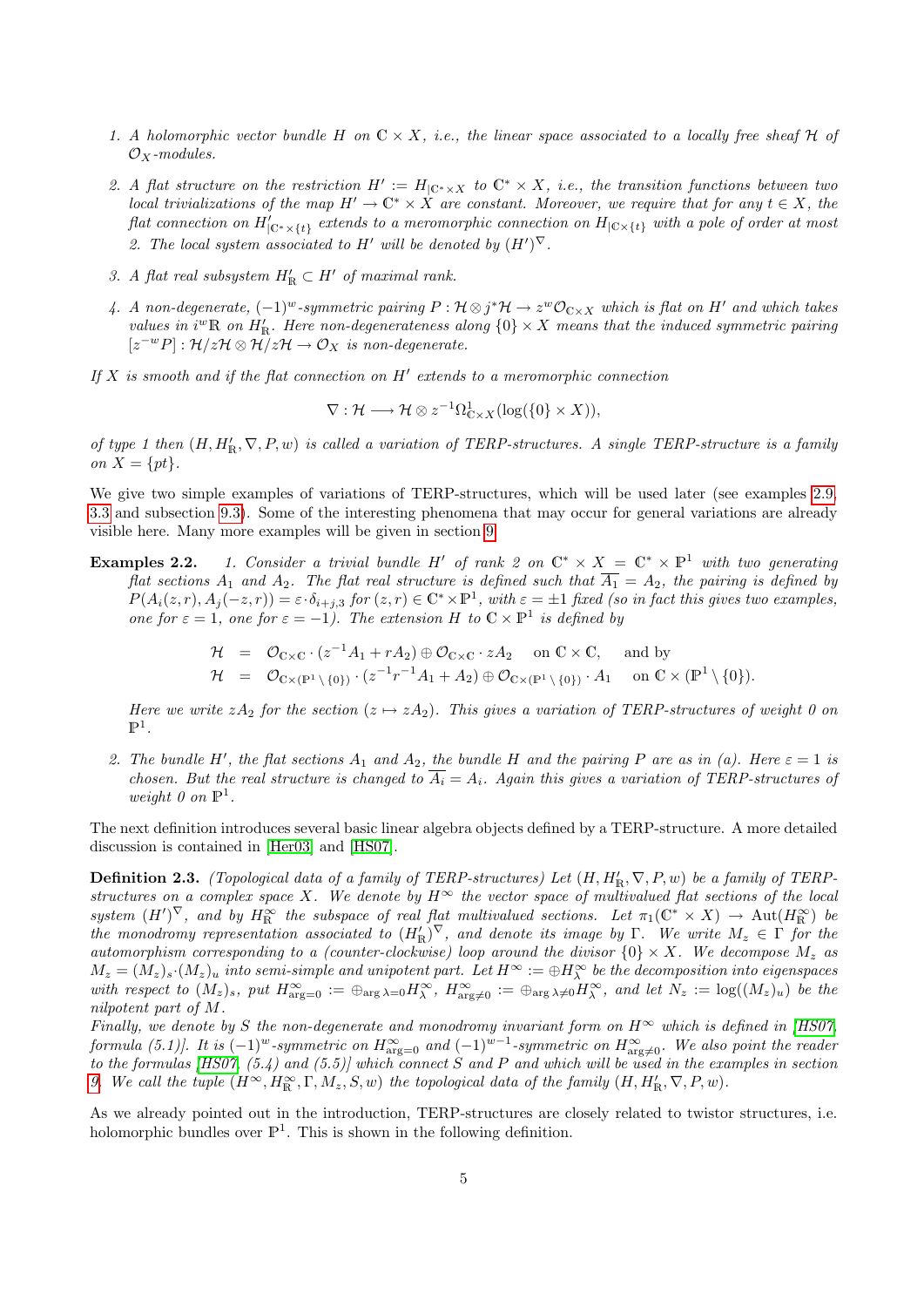**Definition 2.4** (Extension to infinity). Consider a family of TERP-structures  $(H, H'_{\mathbb{R}}, \nabla, P, w)$  over a complex space X. Let  $\gamma : \mathbb{P}^1 \times X \to \mathbb{P}^1 \times X$ ;  $(z, t) \mapsto (\overline{z}^{-1}, t)$ .

1. Define for any  $(z,t) \in \mathbb{C}^* \times X$  the following two anti-linear involutions.

$$
\tau_{real}: H_{z,t} \longrightarrow H_{\gamma(z),t}
$$
\n
$$
s \longmapsto \nabla\text{-parallel transport of } \overline{s},
$$
\n
$$
\tau: H_{z,t} \longrightarrow H_{\gamma(z),t}
$$
\n
$$
s \longmapsto \nabla\text{-parallel transport of } \overline{z^{-w}s}.
$$

 $\tau_{real}$  is flat. The induced maps on sections by putting  $s \mapsto (z \mapsto \tau s(\overline{z}^{-1}))$  resp.  $s \mapsto (z \mapsto \tau_{real} s(\overline{z}^{-1}))$ will be denoted by the same letter. They can either be seen as morphisms  $\tau, \tau_{real} : \mathcal{H}' \to \overline{\gamma^* \mathcal{H}'}$  which fix the base, or as morphisms  $\tau, \tau_{real} : \mathcal{H}' \to \mathcal{H}'$  which map sections in  $U \subset \mathbb{C}^* \times X$  to sections in  $\gamma(U) \subset \mathbb{C}^* \times X$ . Note that for each fixed  $t \in X$ , due to the two-fold conjugation (in the base and in the fibres),  $\tau$  and  $\tau_{real}$ are morphisms of holomorphic bundles over  $\mathbb{C}^*$ , but that with respect to X they are only real analytic morphisms. Denote by H the bundle obtained by patching  $\mathcal H$  and  $\overline{\gamma^*\mathcal H}$  via the identification  $\tau$ . It is a real analytic bundle whose restriction to  $\mathbb{P}^1 \times \{t\}$  has a holomorphic structure for each  $t \in X$ .

2. Define a sesquilinear pairing  $\widehat{S}: \mathcal{H}' \otimes \overline{\sigma^* \mathcal{H}'} \to \mathcal{O}_{\mathbb{C}^*} \mathcal{C}_X^{an}$  by

$$
\widehat{S}: H_{z,t} \times H_{\sigma(z),t} \longrightarrow \mathbb{C} \quad \text{for } (z,t) \in \mathbb{C}^* \times X,
$$
  
\n
$$
(a(z,t), b(\sigma(z),t)) \mapsto z^{-w} P(a, \tau(b)) = (-1)^w P(a, \tau_{real}(b)).
$$

It is non-degenerate, flat and holomorphic with respect to  $z$ .

<span id="page-5-0"></span>**Lemma 2.5.** Consider a single TERP-structure  $(H, H'_{\mathbb{R}}, \nabla, P, w)$ . Let  $\mu$  be the rank of H.

- 1. The bundle  $\widehat{H}$  has degree zero. The flat connection has a pole of order at most 2 at  $\infty$ . The pairing P extends to a non-degenerate pairing  $P: \widehat{H} \otimes j^* \widehat{H} \to z^w \mathcal{O}_{\mathbb{P}^1}$ . By definition of  $\widehat{H}$ ,  $\tau(\widehat{\mathcal{H}}(U)) = \widehat{\mathcal{H}}(\gamma(U))$  for any subset  $U \subset \mathbb{P}^1$ .
- 2. The pairing  $\tilde{S}$  extends to a non-degenerate hermitian pairing  $\tilde{S}$  :  $\tilde{\mathcal{H}} \otimes \sigma^* \tilde{\mathcal{H}} \to \mathcal{O}_{\mathbb{P}^1}$ . It satisfies  $\tilde{S}(za, \sigma(z)b) = \tilde{S}(za, \tilde{S}(za, \sigma(z)b))$  $-\widehat{S}(a, b)$  for  $a \in H_z, b \in H_{\sigma(z)}, z \in \mathbb{C}^*$ .
- 3. The morphism  $\tau$  acts on the space  $H^0(\mathbb{P}^1, \hat{\mathcal{H}})$  as an antilinear involution. The pairing  $z^{-w}P$  has constant values on this space and is symmetric, the pairing  $h := \widehat{S}$  has also constant values on it and is hermitian.
- 4. Choose sections  $v_1, \ldots, v_{\mu}$  of  $\widehat{\mathcal{H}}_{|\mathbb{C}}$  such that  $\widehat{\mathcal{H}} = \bigoplus_{i=1}^{\mu} \mathcal{O}_{\mathbb{P}^1}(0, k_i) \cdot v_i$  and such that  $k_1 \leq \ldots \leq k_{\mu}$ . Then  $k_i = -k_{\mu+1-i}$ . If  $k_i + k_j > 0$ , then  $z^{-w}P(v_i, v_j) = 0$  and  $\widehat{S}(v_i, v_j) = 0$ . The radicals of  $z^{-w}P$  and of h in  $H^0(\mathbb{P}^1, \widehat{\mathcal{H}})$  are both equal to  $H^0(\mathbb{P}^1, \oplus_{i:k_i>0} \mathcal{O}_{\mathbb{P}^1}(0,k_i) \cdot v_i)$ .
- 5. If  $H^0(\mathbb{P}^1, \hat{\mathcal{H}})$  contains  $\mu$  global sections  $v_1, \ldots, v_{\mu}$  such that  $(h(v_i, v_j)) \in GL(\mu, \mathbb{C})$ , then the bundle  $\hat{H}$  is trivial. Conversely, if the bundle is trivial, then h is non-degenerate.

Proof. 1. [\[HS07,](#page-52-8) Lemma 3.3].

2. That  $\hat{S}$  extends to a non-degenerate pairing on  $\hat{H}$ , follows from 1. and from the definition of  $\hat{S}$ . That it is hermitian, follows from the calculation [\[HS07,](#page-52-8) (3.4)]. And

$$
\widehat{S}(za, \sigma(z)b) = z \cdot \overline{\sigma(z)} \cdot \widehat{S}(a, b) = -\widehat{S}(a, b).
$$

3. The statement on  $\tau$  follows from 1. and from  $\tau^2 = id$ . The pairings  $z^{-w}P$  and  $\widehat{S}$  both take values in  $\mathcal{O}_{\mathbb{P}^1}$ and thus take constant values on global sections.  $\widehat{S}$  is hermitian by 2.,  $z^{-w}P$  is symmetric because P is  $(-1)^w$ -symmetric on  $\mathcal{H} \otimes j^* \mathcal{H}$ .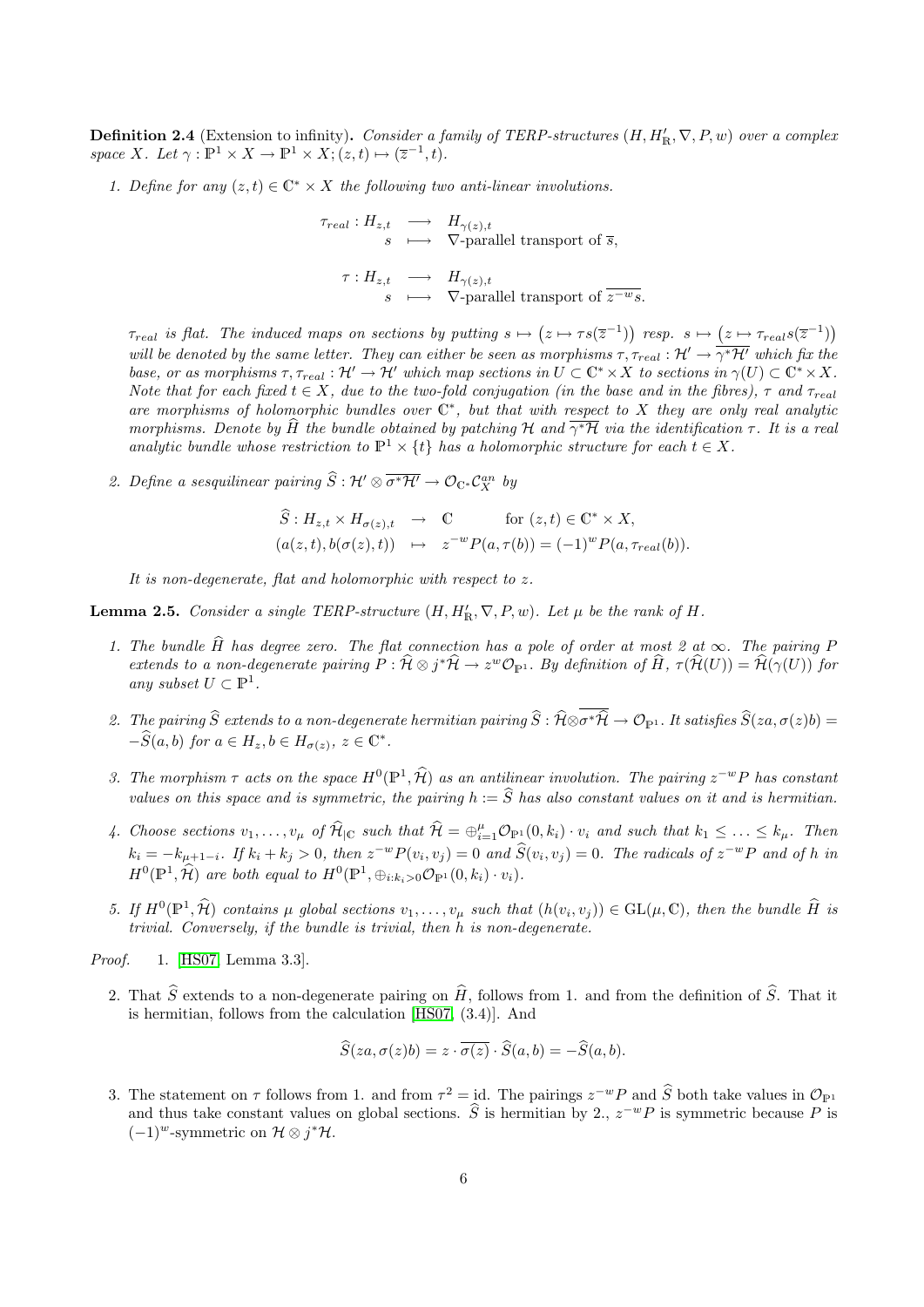4. Consider the dual bundle  $\hat{\mathcal{H}}^* := \mathcal{H}om_{\mathcal{O}_{\mathbb{P}^1}}(\hat{\mathcal{H}}, \mathcal{O}_{\mathbb{P}^1})$ . It is isomorphic to  $j^*\hat{\mathcal{H}}$  via the non-degenerate pairing  $z^{-w}P$ . On the other hand,  $j^*\hat{\mathcal{H}}$  is non-canonically isomorphic to  $\hat{\mathcal{H}}$ , thus to the direct sum  $\bigoplus_{i=1}^{\mu} \mathcal{O}_{\mathbb{P}^1}(k_i)$ . Obviously,  $\hat{\mathcal{H}}^*$  is isomorphic to  $\bigoplus_{i=1}^{\mu} \mathcal{O}_{\mathbb{P}^1}(-k_i)$ , so that  $k_i = -k_{\mu+1-i}$ .

Suppose that  $k_i + k_j > 0$ . The function  $z \mapsto z^{-w} P(v_i, v_j)$  is holomorphic on  $\mathbb{P}^1$ . From

$$
z^{-w}P(v_i, v_j) = z^{-k_i - k_j} z^{-w} P(z^{k_i} v_i, z^{k_j} v_j)
$$

we conclude that it vanishes at infinity and hence globally on  $\mathbb{P}^1$ . Using this, the non-degenerateness of  $z^{-w}P$  and the symmetry  $k_i = -k_{\mu+1-i}$  just shown we obtain the following: For any  $k \in \mathbb{Z}$ , the  $z^{-w}P$ orthogonal complement of  $\oplus_{i:k_i\geq k} \mathcal{O}_{\mathbb{P}^1}(0,k_i) \cdot v_i$  is  $\oplus_{j:k_j&gt-k} \mathcal{O}_{\mathbb{P}^1}(0,k_j) \cdot v_j$ . In particular, the radical of  $z^{-w}P$  in  $H^0(\mathbb{P}^1, \hat{\mathcal{H}})$  is  $H^0(\mathbb{P}^1, \oplus_{i:k_i>0}\mathcal{O}_{\mathbb{P}^1}(0,k_i)\cdot v_i)$ . The statements on  $\widehat{S}$  and h follow from those on  $z^{-w}P$  and the following fact: For any  $k \in \mathbb{Z}$ , the subbundle  $\bigoplus_{i:k_i\geq k} \mathcal{O}_{\mathbb{P}^1}(0,k_i)\cdot v_i$  is independent of the choice of the sections  $v_i$ , and hence mapped to itself by the morphism  $\tau$ .

5. If H is not trivial then by 4. we have that codim  $\text{Rad}(h) < \mu$ , so  $\mu$  global sections  $v_i$  with  $(h(v_i, v_j)) \in$  $GL(\mu, \mathbb{C})$  cannot exist. If  $\hat{H}$  is trivial then h is non-degenerate because  $\hat{S}$  is non-degenerate.

**Definition 2.6.** A TERP-structure is called pure iff the bundle  $\hat{H}$  is trivial. A pure TERP-structure is called polarized iff the hermitian form h is positive definite.

Notice that lemma [2.5,](#page-5-0) 5., gives an efficient criterion to detect whether a given TERP-structure is pure. For the discussion of regular singular TERP-structures we will need *elementary sections* and the V-filtration (also called Malgrange-Kashiwara filtration or Deligne extensions). Let  $(H, H'_{\mathbb{R}}, \nabla, P, w)$  be a family of TERPstructures on a complex space X. For  $U \subset X$  open and simply connected, denote by  $H^{\infty}(U)$  the space of global multivalued flat sections on  $H'_{|\mathbb{C}^*\times U}$ . Then for any  $A\in H^{\infty}(U)_{e^{-2\pi i\alpha}}$ , the section

$$
es(A, \alpha) := z^{\alpha - \frac{N_z}{2\pi i}} A
$$

is holomorphic on  $\mathbb{C}^* \times U$  and is called an elementary section of order  $\alpha \in \mathbb{C}$ . It satisfies

<span id="page-6-0"></span>
$$
(z\nabla_z - \alpha)es(A, \alpha) = es(\frac{-N_z}{2\pi i}A, \alpha), \qquad (2.1)
$$

$$
\tau(es(A,\alpha)) = es(\overline{A}, w - \overline{\alpha}). \tag{2.2}
$$

 $\Box$ 

The extension of H' to  $\{0\} \times X$  which is generated by such sections of order at least  $\alpha$  is called  $\mathcal{V}^{\alpha}$ . Similarly we have  $\mathcal{V}^{\geq \alpha}$ , which is generated by elementary sections of order bigger than  $\alpha$ , and  $\mathcal{V}^{>-\infty}$ , which is generated by elementary sections of arbitrary order.  $\mathcal{V}^{\alpha}$  and  $\mathcal{V}^{>\alpha}$  are locally free  $\mathcal{O}_{C\times X}$ -modules,  $\mathcal{V}^{>-\infty}$  is a locally free  $\mathcal{O}_{\mathbb{C}\times X}(*\{0\}\times X)$ -module.

<span id="page-6-1"></span>**Definition-Lemma 2.7.** 1. A single TERP-structure is called regular singular if  $H \subset V^{>-\infty}$ .

2. Let  $(H, H'_{\mathbb{R}}, \nabla, P, w)$  be a single regular singular TERP-structure. The V-filtration on H induces a filtration in  $H^{\infty}$ : We put for any  $\alpha \in (0,1]_{\mathbb{C}}$ 

$$
F^p H_{e^{-2\pi i\alpha}}^{\infty} := z^{p+1-w-\alpha+\frac{N}{2\pi i}} Gr_{\mathcal{V}}^{\alpha+w-1-p} \mathcal{H}.
$$

A twisted version of this filtration, which was considered in [\[Her03,](#page-52-2) [HS07,](#page-52-8) [HS08\]](#page-52-9) is defined as  $\tilde{F}^{\bullet} :=$ <br> $G^{-1}F^{\bullet}$ .  $G^{-1}F^{\bullet}$ . Here  $G \in \text{Aut}(H^{\infty})$  is a certain automorphism of  $H^{\infty}$ , defined by [\[HS07,](#page-52-8) section 5]. Its definition is motivated by the Fourier-Laplace transformation, and it is useful while comparing S on  $H^{\infty}$  (see [2.3\)](#page-4-0) and P on H'. G induces the identity on  $\text{Gr}_{\bullet}^W(H^{\infty})$  where  $W_{\bullet}$  is the weight filtration of  $N_z$ , centered around 0.

3. A regular singular TERP-structure  $(H, H'_{R}, \nabla, P, w)$  of weight w is called mixed if the tuple

$$
(H_{\text{arg}\neq 0}^{\infty}, (H_{\text{arg}\neq 0}^{\infty})_{\mathbb{R}}, -N, S, \widetilde{F}^{\bullet}) \text{ resp. } (H_{\text{arg}=0}^{\infty}, (H_{\text{arg}=0}^{\infty})_{\mathbb{R}}, -N, S, \widetilde{F}^{\bullet})
$$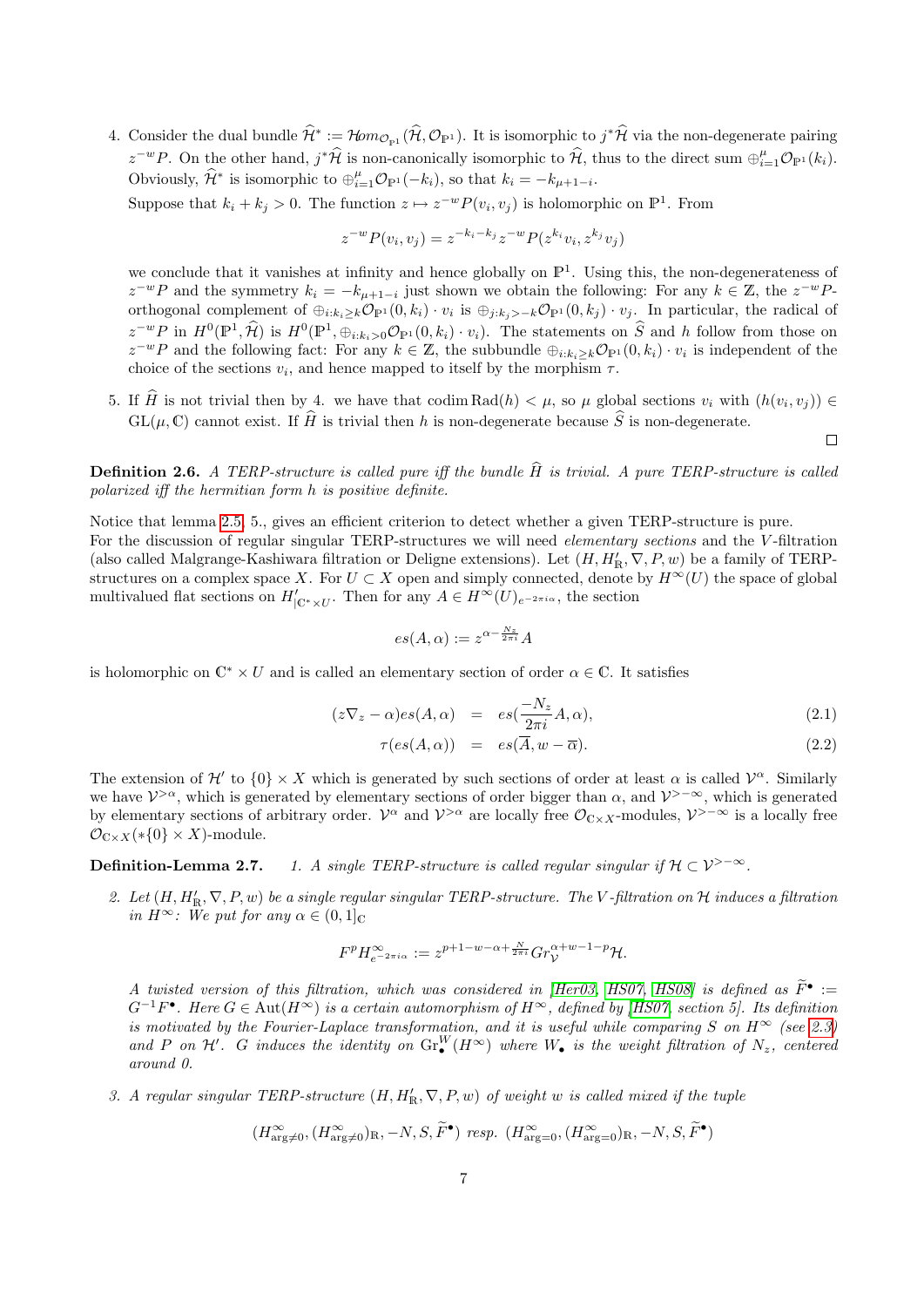is a polarized mixed Hodge structure of weight w − 1 resp. of weight w. We refer to [\[Her03\]](#page-52-2) or [\[HS07\]](#page-52-8) for the notion of a polarized mixed Hodge structure (PMHS for short) used here. It is  $(M_z)_s$ -invariant, and the eigenvalues of  $(M_z)$ , are automatically elements in  $S^1$ , so that  $H_{\text{arg}=0}^{\infty} = H_1^{\infty}$  and  $H_{\text{arg}\neq 0}^{\infty} = H_{\neq 1}^{\infty}$  in this case (see [\[HS07,](#page-52-8) lemma 5.9]).

4. The spectrum  $Sp(H, \nabla)$  of the regular singular TERP-structure is defined by  $Sp(H, \nabla) = \sum_{\alpha \in \mathbb{Q}} d(\alpha) \cdot \alpha \in$  $\mathbb{Z}[\mathbb{C}]$  where

$$
d(\alpha) := \dim_{\mathbb{C}} \left( \frac{Gr_{\mathcal{V}}^{\alpha} \mathcal{H}}{Gr_{\mathcal{V}}^{\alpha} z \mathcal{H}} \right) = \dim_{\mathbb{C}} \operatorname{Gr}_{F}^{\lfloor w - \alpha \rfloor} H_{e^{-2\pi i \alpha}}^{\infty}.
$$

It is a tuple of  $\mu$  complex numbers  $\alpha_1 \leq \ldots \leq \alpha_{\mu}$  with the symmetry property  $\alpha_i + \alpha_{\mu+1-i} = w$  (see, e.g., [\[HS07,](#page-52-8) lemma 6.3]). By definition,  $d(\alpha) \neq 0$  only if  $e^{-2\pi i \alpha}$  is an eigenvalue of  $M_z$ . In most applications the eigenvalues of  $M_z$  are roots of unity so that the spectrum actually lies in  $\mathbb{Z}[Q]$ .

5. The spectral pairs  $\text{Sp}(H,\nabla)$  of a regular singular TERP-structure are a finer invariant than the spectrum itself. They are defined as follows.

$$
\begin{array}{rcl} \mathrm{Spp} & = & \displaystyle \sum d(\alpha,l)\cdot (\alpha,l) \in \mathbb{Z}[\mathbb{C}\times \mathbb{Z}],\\[2mm] d(\alpha,l) & = & \dim \mathrm{Gr}_F^{\lfloor w-\alpha \rfloor}\, \mathrm{Gr}_{l-(w-1)}^W\, H_{e^{-2\pi i\alpha}}^{\infty}. \end{array}
$$

The second entries are symmetric around  $w - 1$ . The shift of W by  $w - 1$  is adapted to a PMHS as in 3. on  $H^{\infty}_{\arg\neq 0}=H^{\infty}_{\neq 1}$ , but not to a PMHS on  $H^{\infty}_{\arg=0}$ , which would require a shift by w. Notice also that this definition is shifted by  $+1$  in the first entry compared to the original definition in [\[Ste77\]](#page-54-0) for Brieskorn lattices of hypersurface singularities. Up to this shift, the current definition is also compatible with [\[Her99,](#page-52-1) chapter  $4/$  if  $w - 1 = n$ .

This construction of a filtration  $F^{\bullet}$  was first considered by Varchenko for a Brieskorn lattice of an isolated hypersurface singularity (which becomes part of a TERP-structure only after a Fourier-Laplace transformation). We will continue the discussion of families of regular singular TERP-structures in section [7.](#page-26-0) In the sequel, we state and prove a rather elementary lemma and return afterwards to the examples considered above.

<span id="page-7-0"></span>**Lemma 2.8.** Let  $(H, H'_{R}, \nabla, P, w)$  be a family of regular singular TERP-structures on a complex space with finitely many components. Then there exists  $\beta$  with  $\mathcal{V}^{\beta} \supset \mathcal{H} \supset \mathcal{V}^{>w-1-\beta}$ .

*Proof.* Consider an open and simply connected set  $\Delta_{\varepsilon} \times U \subset \mathbb{C} \times X$  such that  $\mathcal{H}_{|\Delta_{\varepsilon} \times U}$  is free with generating sections  $\sigma_1, \ldots, \sigma_\mu$ . Choose a basis  $(A_k)$  of  $H^{\infty}$ , where  $A_k \in H^{\infty}_{e^{-2\pi i\beta_k}}$  and  $\beta_k \in (0,1] + i\mathbb{R}$ . Then these generating sections can be written in the following way

$$
\sigma_j = \sum_{k=1}^{\mu} \left( \sum_{l \in \mathbb{Z}} \kappa(j,k,l) z^l \right) e s(A_k, \beta_k) = \sum_{k=1}^{\mu} \sum_{l \in \mathbb{Z}} \kappa(j,k,l) e s(A_k, \beta_k + l),
$$

where  $\kappa(j,k,l) \in \mathcal{O}_X(U)$ . If there were an infinite sequence  $(j_i,k_i,l_i)$  with  $l_i \to -\infty$  and  $\kappa(j_i,k_i,l_i) \neq 0$ , then outside of a union of countable many hypersurfaces in  $U$  all these coefficients would be non-vanishing, and the TERP-structures on this subset of U would not be regular singular. Therefore there exists  $\beta_U$  with  $\mathcal{H}_{\vert\mathbb{C}\times U}\subset \mathcal{V}_{\vert\mathbb{C}\times U}^{\beta_U}$ . This inclusion extends to all components of X which meet U. As X has only finitely many components, one can choose such a set U for each of them. Then  $\mathcal{H} \subset \mathcal{V}^{\beta}$  for a suitable  $\beta$ .

The other inclusion  $\mathcal{H} \supset \mathcal{V}^{>w-1-\beta}$  uses properties of the pairing P. We write  $P = \sum_{k \in \mathbb{Z}} z^k \cdot P^{(k)}$  with pairings  $P^{(k)}: \mathcal{V}^{\geq -\infty} \otimes j^* \mathcal{V}^{\geq -\infty} \to \mathcal{O}_X$ . The inclusion  $\mathcal{H} \supset \mathcal{V}^{\geq w-1-\beta}$  follows immediately from  $P^{(w-1)}(\mathcal{V}^{\beta}, \mathcal{V}^{\geq w-1-\beta}) =$ 0 and  $\mathcal{V}^{\beta} \supset \mathcal{H}$  and the next claim.

**Claim:** 
$$
\mathcal{H} = \{ \sigma \in \mathcal{V}^{>-\infty} \mid P^{(w-1)}(\mathcal{H}, \sigma) = 0 \}.
$$

The inclusion ⊂ is part of the definition of a family of TERP-structures. For the proof of ⊃ we consider a germ  $(X, x)$  of a complex space. Let  $v_1, ..., v_\mu$  be an  $\mathcal{O}_{\mathbb{C}\times X,(0,x)}$ -basis of H and let  $v_1^*, ..., v_\mu^*$  be the basis of H with  $P^{(w)}(v_i, v_j^*) = \delta_{ij}$ . Then  $v_1, ..., v_\mu$  is an  $\mathcal{O}_{\mathbb{C}\times X, (0,x)}[z^{-1}]$ -basis of  $\mathcal{V}^{>-\infty}$ , so any  $\sigma \in \mathcal{V}^{>-\infty}$  can be written as  $\sigma = \sum_{j=1}^{\mu} \sum_{k \in \mathbb{Z}} z^k \cdot \kappa_{j,k} \cdot v_j$  with unique coefficients  $\kappa_{j,k} \in \mathcal{O}_{X,x}$ . Now

$$
P^{(w-1)}(z^k v_j^*, \sigma) = P^{(w)}(z^{k+1} v_j^*, \sigma) = (-1)^{k+1} \cdot \kappa_{j, -k-1}.
$$

This shows the claim.

 $\Box$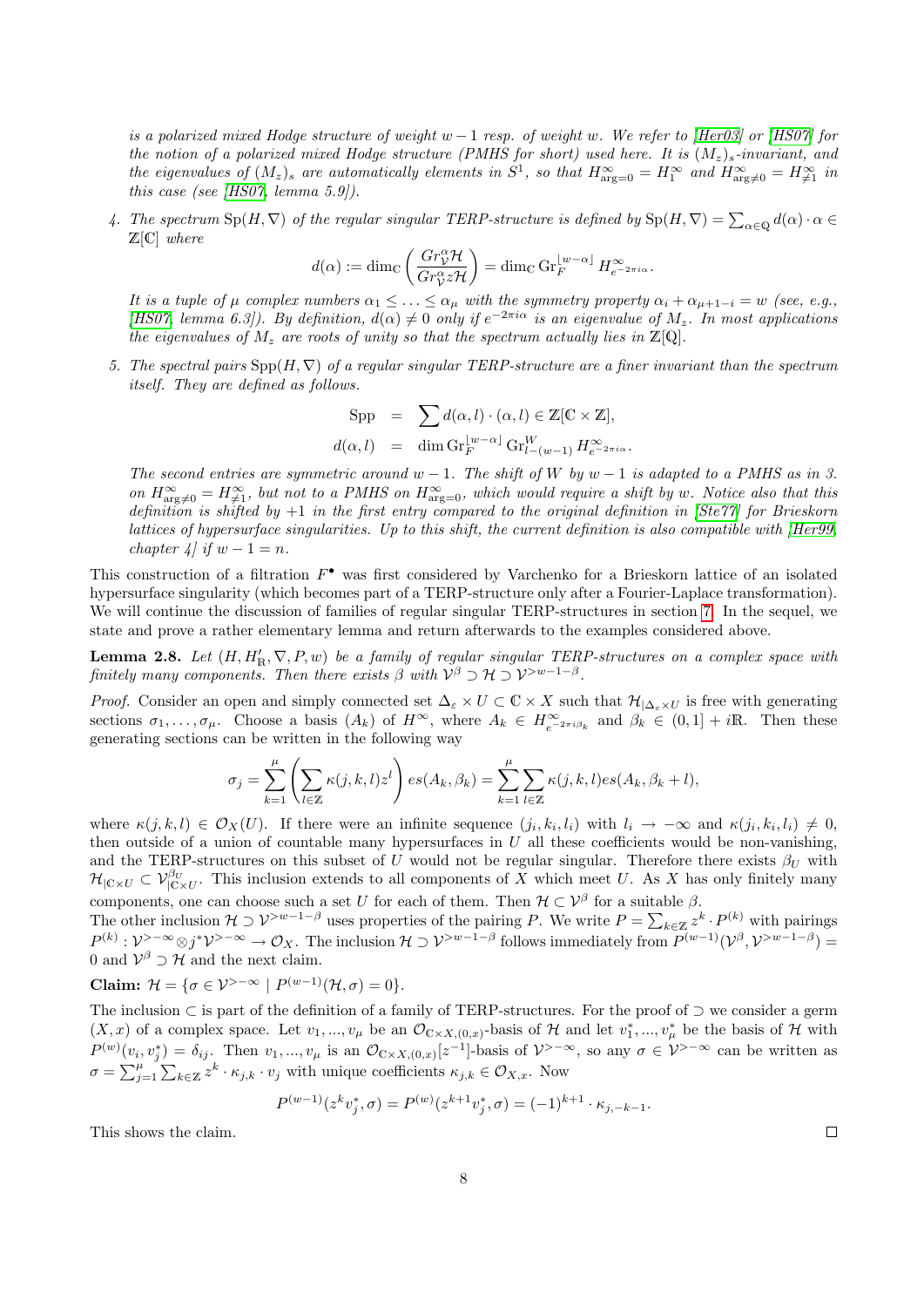We return to the examples in [2.2](#page-4-1) and describe the corresponding twistors and the associated hermitian metrics in case that they are pure.

<span id="page-8-1"></span>Examples 2.9. The TERP-structures from [2.2](#page-4-1) are regular singular. In both examples the spectral numbers are  $(\alpha_1, \alpha_2) = (-1, 1)$  for  $r \in \mathbb{C}$  and  $(\alpha_1, \alpha_2) = (0, 0)$  for  $r = \infty$ . We put  $v_1 := z^{-1}A_1 + rA_2$  (for  $r \neq \infty$ ).

1. In example 1., equation [\(2.2\)](#page-6-0) yields

$$
\tau(v_1) = zA_2 + \overline{r}A_1 \quad \text{(for } r \neq \infty\text{)}, \quad \tau(zA_2) = z^{-1}A_1, \quad \tau(A_1) = A_2,
$$
\n
$$
H^0(\mathbb{P}^1, \widehat{\mathcal{H}}(r)) = \mathbb{C} \cdot v_1 \oplus \mathbb{C} \cdot \tau(v_1) \quad \text{for } r \neq \infty,
$$
\n
$$
H^0(\mathbb{P}^1, \widehat{\mathcal{H}}(r)) = \mathbb{C} \cdot r^{-1}v_1 \oplus \mathbb{C} \cdot \tau(r^{-1}v_1) \quad \text{for } r \neq 0.
$$

The metric h with respect to these two bases is given by the matrices  $\varepsilon \cdot (|r|^2 - 1) \cdot \begin{pmatrix} 1 & 0 \\ 0 & 1 \end{pmatrix}$  resp.  $\varepsilon \cdot (1 - |r|^{-2}) \cdot$ 

 $\begin{pmatrix} 1 & 0 \\ 0 & 1 \end{pmatrix}$  for  $r \neq \infty$  resp.  $r \neq 0$ . Therefore the TERP-structures are pure for  $|r| \neq 1$  and either polarized for  $r \in \Delta$  or for  $r \in \mathbb{P}^1 \backslash \overline{\Delta}$ , depending on the choice of  $\varepsilon = \pm 1$ . For  $|r| = 1$ ,  $\widehat{\mathcal{H}}(r) \cong \mathcal{O}_{\mathbb{P}^1}(-1) \oplus \mathcal{O}_{\mathbb{P}^1}(1)$ .

2. In example 2. we have

$$
\tau(v_1) = zA_1 + \bar{r}A_2(\text{ for } r \neq \infty), \quad \tau(zA_2) = z^{-1}A_2, \quad \tau(A_1) = A_1,
$$
  
\n
$$
\tau(v_2) = v_2 \quad \text{with} \quad v_2 = r^{-1}z^{-1}A_1 + A_2 + \bar{r}^{-1}zA_1 \qquad \text{for } r \neq 0,
$$
  
\n
$$
H^0(\mathbb{P}^1, \hat{\mathcal{H}}(r)) = \mathbb{C} \cdot A_1 \oplus \mathbb{C} \cdot v_2 \qquad \text{for } r \neq 0,
$$
  
\n
$$
H^0(\mathbb{P}^1, \hat{\mathcal{H}}(0)) = \mathbb{C} \cdot z^{-1}A_1 \oplus \mathbb{C} \cdot A_1 \oplus \mathbb{C} \cdot zA_1.
$$

For  $r = 0$ ,  $\widehat{\mathcal{H}}(r) \cong \mathcal{O}_{\mathbb{P}^1}(-2) \oplus \mathcal{O}_{\mathbb{P}^1}(2)$ . For  $r \neq 0$ , the TERP-structure is pure, and the matrix of the metric h with respect to the basis  $(A_1, v_2)$  is  $\begin{pmatrix} 0 & 1 \\ 1 & 0 \end{pmatrix}$ , so the signature is  $(1, 1)$ .

The following lemma translates the notion of a polarized mixed twistor structure into our setting of TERPstructures.

<span id="page-8-0"></span>**Lemma 2.10.** Let  $(H, H'_{\mathbb{R}}, \nabla, P, w)$  be a variation of TERP-structures on a manifold M. Additionally, let  $N: H'_{\mathbb{R}} \to H'_{\mathbb{R}}$  be a nilpotent flat infinitesimal isometry of P, i.e.  $P(Na, b) + P(a, Nb) = 0$ .

1. (Topological part) Let  $W'_{\bullet}$  be the weight filtration (centered at 0) of N on H'. Any  $W'_{l}$  is a flat subbundle with real structure. Moreover, the quotients  $\text{Gr}_{l}^{W'}$  are also flat bundles with real structure. The pairing F has the following properties:

$$
\begin{split} &P: \mathcal{W}_{-l}'\otimes j^*\mathcal{W}_{l-1}'\to 0,\\ &P: \text{Gr}_{-l}^{\mathcal{W}'}\otimes j^*\, \text{Gr}_{l}^{\mathcal{W}'}\to \mathcal{O}_{\mathbb{C}^*\times M}\quad \text{ is non-degenerate.} \end{split}
$$

For  $l \geq 0$ , the pairing

$$
P_l := P((iN)^l, .) : \text{Gr}_l^{\mathcal{W}'} \otimes j^* \text{Gr}_l^{\mathcal{W}'} \to \mathcal{O}_{\mathbb{C}^* \times M}
$$

is well defined, non-degenerate,  $(-1)^{w-l}$ -symmetric, flat, and it takes values in i<sup>w-l</sup>R on  $(\mathrm{Gr}_{l}^{W'})_R$ . Let  $(\mathrm{Gr}_{l}^{W'})_{prim} = \ker N^{l+1}$  be the subbundle of primitive subspaces. The decomposition

$$
\mathrm{Gr}_l^{W'} = \bigoplus_{j \geq 0} N^j (\mathrm{Gr}_{l+2j}^{W'})_{prim}.
$$

is flat. For  $l > 0$  it is  $P_l$ -orthogonal.

2. (Induced TERP-structures) Suppose that the map  $zN : H' \to H'$  extends to a bundle endomorphism of H which has the same Jordan normal form at each point of  $\mathbb{C}\times M$  (notice that as N is flat on  $\mathbb{C}^*\times M$ , this is a condition only at the points of  $\{0\}\times M$ ). Let  $W_{\bullet}$  be the weight filtration (centered at 0) of zN on H.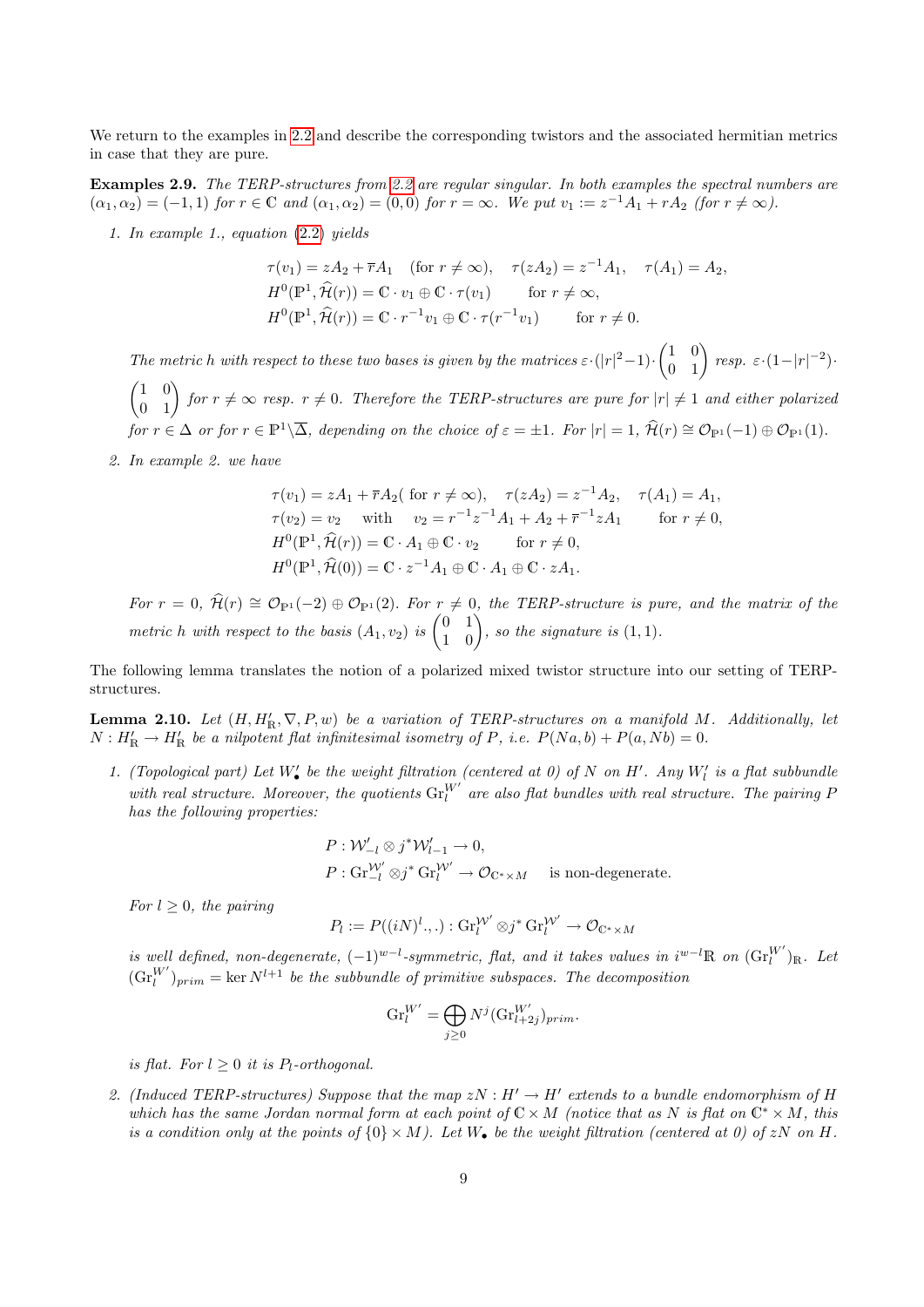Then  $W_l$  is a subbundle of H which extends  $W'_l$  to  $\{0\} \times M$ , and  $\text{Gr}_l^W$  is a quotient bundle which extends  $\text{Gr}_{l}^{W'}$ . The flat connections on them have poles of type 1 along  $\{0\} \times M$ .

The decomposition in 1. extends to a decomposition

$$
\mathrm{Gr}^W_l = \bigoplus_{j \geq 0} (zM)^j (\mathrm{Gr}^W_{l+2j})_{prim}.
$$

For  $l \geq 0$ , the summands on the right hand side, equipped with the pairing  $P_l$ , are variations of TERPstructures of weight  $w - l$ .

3. For  $l \geq 0$  and  $0 \leq j \leq l$  the map  $(zN)^j$  extends to an isomorphism from  $(\widehat{\mathrm{Gr}_{l}^{W}})_{prim}$  to  $((zN)^j(\mathrm{Gr}_{l}^{W})_{prim})^{\frown}$ . Now fix  $t \in M$ . If  $l - 2j \geq 0$ , then both  $(\widehat{Gr_{l}^{W}})_{prim}(t)$  and  $((zN)^{j}(Gr_{l}^{W})_{prim})^{j}(t)$  are TERP-structures. Using this isomorphism, the two hermitian metrics on the spaces of the global holomorphic sections are equal up to the factor  $(-1)^j$ .

It follows that for any  $t \in M$  all  $\text{Gr}_l^W(t)$  for  $l \in \mathbb{Z}$  are pure TERP-structures if and only if all  $(\text{Gr}_l^W)_{prim}(t)$ for  $l \geq 0$  are pure TERP-structures.

4. (PMTS) The map  $N: H' \to H'$  extends to a map

$$
\widehat{N}:\widehat{\mathcal{H}}\to\widehat{\mathcal{H}}\otimes\mathcal{O}_{\mathbb{P}^1}\mathcal{C}_M^{an}(1,1).
$$

Remember the pairing S from lemma [2.3.](#page-4-0) For any  $t \in M$  the tuple  $(H_{|{\mathbb{P}}^1 \times \{t\}}, S, N)$  is a polarized mixed twistor structure [\[Moc07,](#page-53-12) definition 3.48] iff all the  $(\text{Gr}_{l}^{W})_{prim}(t)$  are pure polarized TERP-structures.

- *Proof.* 1. The  $W'_l$  are flat subbundles with real structure because N is flat and respects the real structure. The remaining part is shown as in [\[Sch73,](#page-53-11) Lemma 6.4] with the exception that  $P$  is a pairing between different fibers.
	- 2. The connections on  $W_l$  and  $\text{Gr}_l^W$  have a pole of type 1 along  $\{0\} \times M$ , because the same holds for H and because  $W'_l$  is a flat subbundle of H'. The decomposition follows again as in [\[Sch73,](#page-53-11) Lemma 6.4]. It remains to show that  $P_l$  maps  $\text{Gr}_l^W \otimes j^* \text{Gr}_l^W$  to  $z^{w-l} \mathcal{O}_{\mathbb{C} \times M}$  and that it is non-degenerate. Let  $\sigma_1, \ldots, \sigma_\mu$ be a basis of the germ  $\mathcal{H}_{(0,t)}$  for some  $(0,t) \in \mathbb{C} \times M$  which is adapted to the filtration  $W_{\bullet}$ . The matrix  $(z^{-w}P(\sigma_i,\sigma_j))$  is holomorphic and non-degenerate near  $(0,t)$ , and it has a block lower triangular shape with respect to the antidiagonal. If  $a, b \in \mathcal{W}_l$ , then  $(izN)^l a \in \mathcal{W}_{-l}$ , and the classes  $[a], [b] \in \text{Gr}_l^{\mathcal{W}}$  satisfy

$$
z^{-(w-l)}P_l([a],[b]) = z^{-w}P((izN)^{l}a,b) \in \mathcal{O}_{\mathbb{C}\times M}.
$$

These observations show the properties of  $P_l$  needed for a TERP-structure of weight  $w - l$  on  $\text{Gr}_{l}^{W}$ . The decomposition respects real structure and pairing, thus also the summands are TERP-structures.

3. Fix  $t \in M$ . We have to compare the TERP-structures  $(\text{Gr}_{l}^{W})_{prim}(t)$  of weight  $w-l$  and  $(zN)^{j}(\text{Gr}_{l-2j}^{W})_{prim}(t)$ of weight  $w - l + 2j$ . The morphisms usually called  $\tau$  differ and are called  $\tau_1$  and  $\tau_2$  here. To show that  $(zN)^j$  extends to an isomorphism of vector bundles on  $\mathbb{P}^1$ , we have to prove

$$
(\gamma(z)N)^j \circ \tau_1 = \tau_2 \circ (zN)^j.
$$

But for any  $a \in H_z$  where  $z \in \mathbb{C}^*$ ,

$$
(\gamma(z)N)^j \big(\tau_1(a)(\gamma(z))\big) = (\gamma(z)N)^j \big(\tau_1(a(z))\big)
$$
  
\n
$$
= (\gamma(z)N)^j \big(\text{flat shift of } z^{-(w-l)}a\big)
$$
  
\n
$$
= \text{flat shift of } z^{-(w-l+2j)} (zN)^j (a)
$$
  
\n
$$
= \tau_2((zN)^j(a))(\gamma(z)).
$$

A similar calculation shows  $h_2((zN)^j a, (zN)^j b) = (-1)^j h_1(a, b)$  where  $h_1$  and  $h_2$  denote the respective hermitian forms on the spaces of global sections for some fixed  $t \in M$ . We leave it to the reader.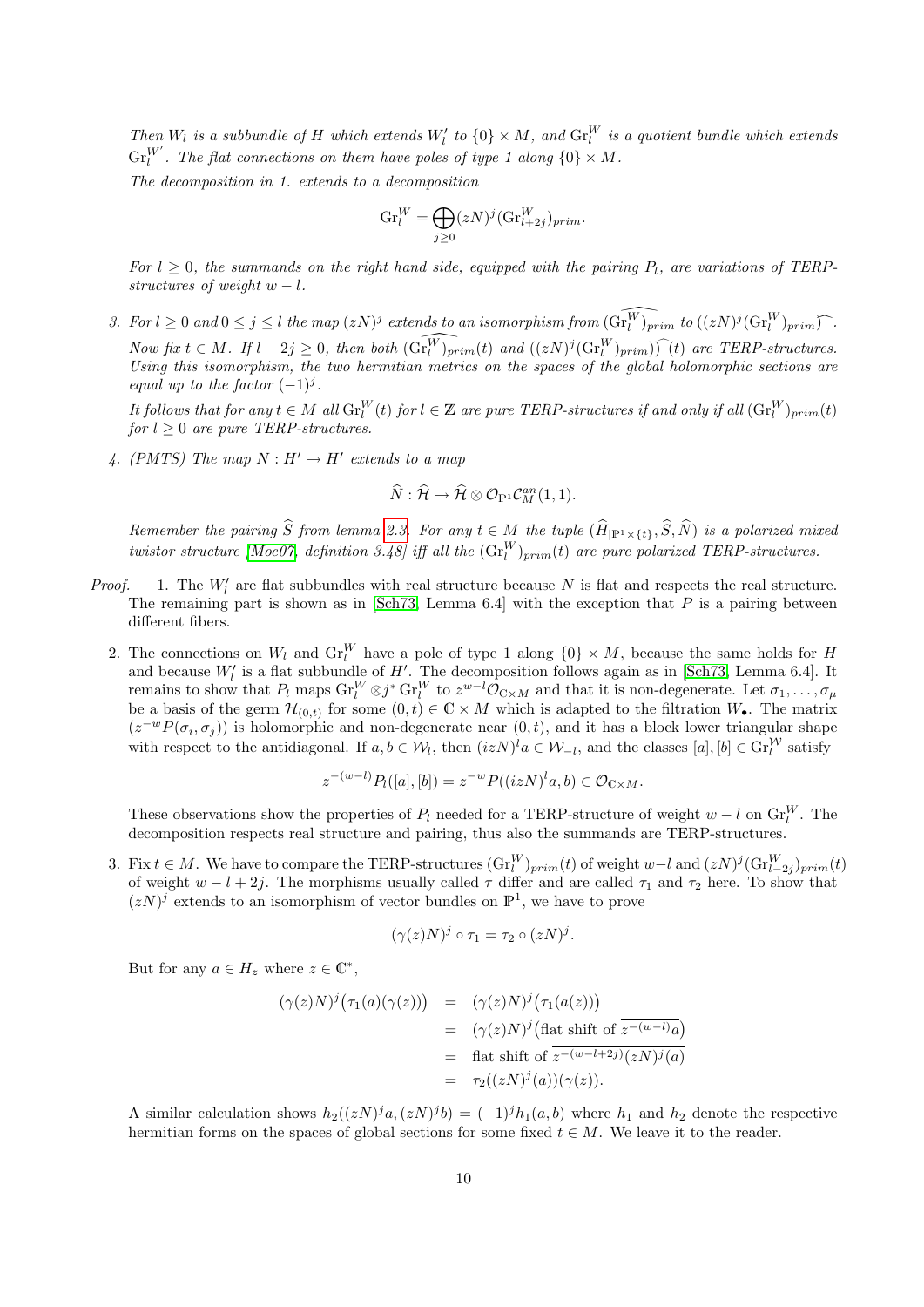4. We fix once and for all  $t \in M$  as we do not care here about the real analytic dependence on the parameters in M. It follows from the definition of  $\tau$  and the flatness of N that

$$
(\gamma(z)^{-1}N) \circ \tau = \tau \circ (zN).
$$

Therefore the conjugate of zN under  $\tau$  is  $z^{-1}N$ . As zN is a nilpotent endomorphism of  $H(t)$  which has everywhere the same Jordan normal form, the same holds for  $z^{-1}N$  as an endomorphism of  $\widehat{H}(t)_{|\mathbb{P}^1-\{0\}}$ . On  $H'(t)$  the two endomorphisms coincide up to the scalar  $z^2$ . Therefore their weight filtrations coincide on  $H'(t)$  and glue to a weight filtration  $\widehat{W}_{\bullet}(t)$  on  $\widehat{H}(t)$ . Furthermore, from the above equation we get that  $\widehat{W}_l(t)$  is obtained by gluing  $W_l(t)$  with  $\overline{\gamma^*W_l(t)}$  via  $\tau$ . Also, now it is clear that  $N: H'(t) \to H'(t)$ extends to a morphism  $\hat{N}$  :  $\hat{\mathcal{H}}(t) \to \hat{\mathcal{H}}(t) \otimes \mathcal{O}_{\mathbb{P}^1}(1, 1)$ . By definition, the weight filtration associated to this morphism is  $\widehat{W}_{\bullet}(t)$ .

The tuple  $(\widehat{H}(t), \widehat{N})$  is a mixed twistor iff all  $\mathrm{Gr}_{l}^{W}(t)$  are pure twistors of weight  $l$  [\[Sim97\]](#page-53-8)[\[Moc02,](#page-53-13) definition 2.30]. We first show that this is equivalent to all  $\widehat{\mathrm{Gr}_{l}^W}(t)$  being pure twistors of weight 0. Both quotients are obtained by gluing  $\text{Gr}_{l}^{W}$  with  $\gamma^* \text{Gr}_{l}^{W}$ , the first one via  $\tau$ , the second one via  $\tau_l$  where

$$
\tau_l: H_{(z,t)} \to H_{(\gamma(z),t)}, \quad a \mapsto \text{ flat shift of } z^{-(w-l)}a.
$$

Comparing  $\tau$  and  $\tau_l$  we see that  $\tau_l(b)(z) = z^{-l}\tau(b)(z)$ . This shows

$$
\widehat{\mathrm{Gr}^W_l}(t) \cong \mathrm{Gr}_l^{\widehat{W}}(t) \otimes \mathcal{O}_{\mathbb{P}^1}(-l),
$$

which proves the claim. Using 3. we obtain the statement: The tuple  $(\widehat{H}(t), \widehat{N})$  is a mixed twistor iff all  $\widehat{(\mathrm{Gr}_{l}^{W})_{prim}}(t)$   $(l \geq 0)$  are pure TERP-structures.

It remains to compare the polarization conditions. The one for the pure TERP-structure  $(\text{Gr}_{l}^{W})_{prim}(t)$ reads

$$
z^{-(w-l)}P_l(a,\tau_l(a))>0 \quad \text{ for }\quad a\in H^0(\mathbb{P}^1,(\widehat{\mathrm{Gr}_l^{\mathcal{W}}})_{prim}(t))\setminus\{0\}.
$$

The polarization condition for the pure twistor  $(\text{Gr}_{l}^{W})_{prim}(t)$  of weight l as part of the polarized mixed twistor  $(\hat{\mathcal{H}}(t), \hat{S}, \hat{N})$  is that it is polarized by  $\hat{S}(\hat{N}^l,.)$  [\[Moc07,](#page-53-12) definition 3.48]. One has to rewrite this condition with [\[Moc07,](#page-53-12) definition 3.35] as a polarization condition for a pure twistor of weight 0. We choose the pure twistor  $(\text{Gr}_l^{\mathcal{W}})_{prim}(t) \otimes \mathcal{O}_{\mathbb{P}^1}(0,-l)$ , where  $\mathcal{O}_{\mathbb{P}^1}(0,-l)$  is the sheaf of holomorphic functions on C with a zero of order at least l at  $\infty$ . Then the condition is

$$
i^{-l} \cdot \widehat{S}(N^l(a),a) > 0
$$
 for  $a \in H^0(\mathbb{P}^1, (\mathrm{Gr}_l^{\mathcal{W}})_{prim}(t) \otimes \mathcal{O}_{\mathbb{P}^1}(0,-l)) \setminus \{0\}.$ 

The factor  $i^{-l}$  arises from definition 3.35 and the first line in formula (3.8) (here applied to  $(p, q) = (0, -l)$ ) in [\[Moc07\]](#page-53-12).

If  $a \in (\mathrm{Gr}_{l}^{W})_{prim}(t)$  is glued with  $\tau_{l}(b)$  to a global section in  $(\widehat{\mathrm{Gr}_{l}^{W})_{prim}}(t)$ , then the formula  $\tau_{l}(b)(z)$  $z^{-l}\tau(b)(z)$  shows that a is glued with  $z^{-l}\tau(b)$  to a global section in  $((\text{Gr}_{l}^{\mathcal{W}})_{prim}(t) \otimes \mathcal{O}_{\mathbb{P}^{1}}(0,-l)$ . The proof of 4. is now finished by the following calculation.

$$
z^{-(w-l)}P_l(a,\tau_l(a)) = z^{-w}z^l P((iN)^l(a), (-z)^{-l}\tau(a))
$$
  
= 
$$
(-i)^l z^{-w} P(N^l(a),\tau(a)) = i^{-l}\widehat{S}(N^l(a),a).
$$

 $\Box$ 

### <span id="page-10-0"></span>3 Limit TERP- and twistor structures

In this section we consider variations of TERP-structures on the complement of a normal crossing divisor. The fundamental result of Mochizuki [\[Moc07,](#page-53-12) theorem 12.22] yields a limit mixed twistor structure starting from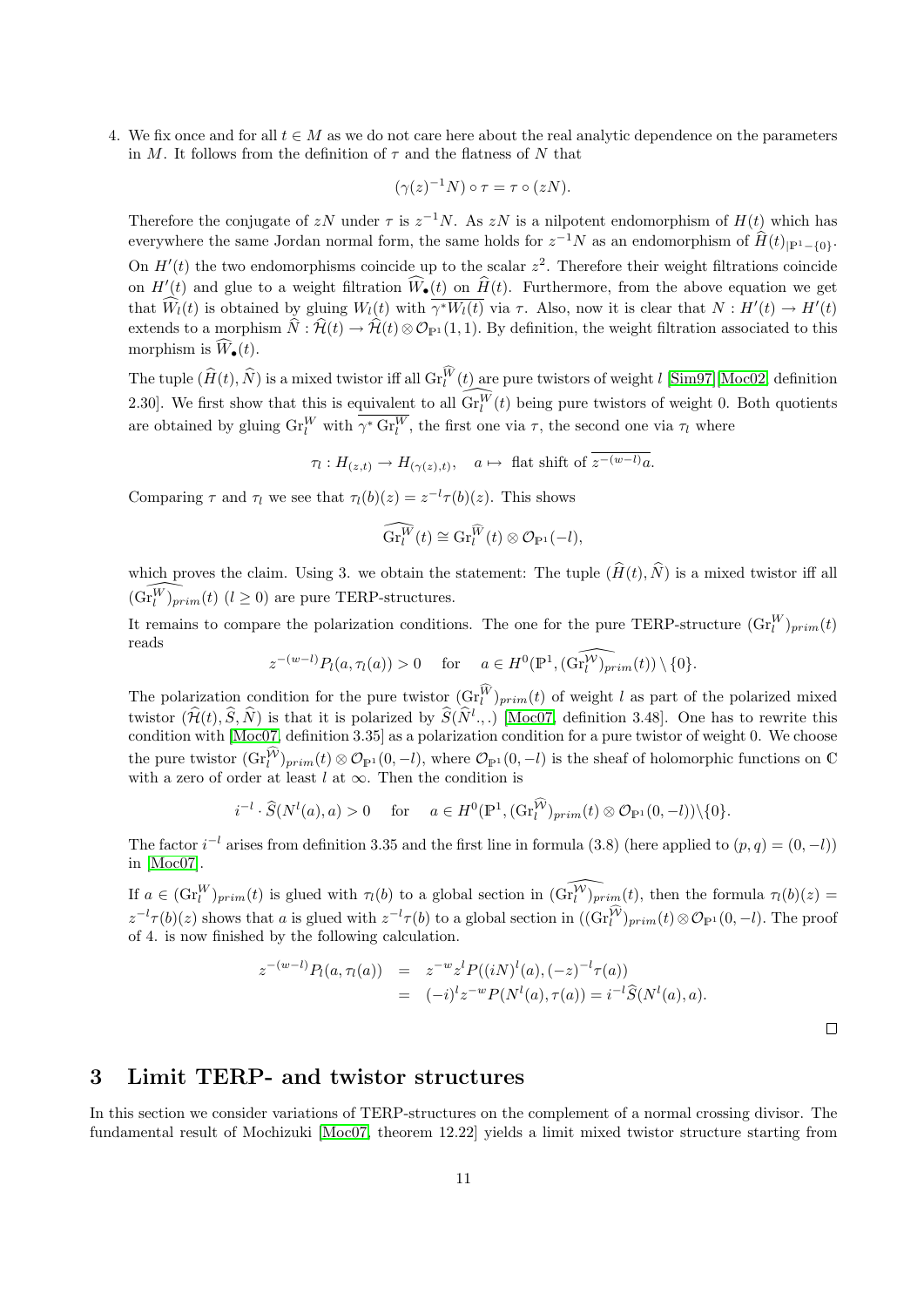a tame harmonic bundle. We will show in this section how this can be applied to variations of pure polarized TERP-structures. We describe in detail how the limit objects look like in this situation (theorem [3.7\)](#page-14-0). Moreover, we give a complementary result on limit TERP-structures (theorem [3.5\)](#page-13-1). For a regular singular variation on a punctured disc, this also applies if there is no harmonic bundle associated to the variation of TERP-structures (proposition [3.9\)](#page-15-0).

We start by fixing some notations and by introducing multi-elementary sections and V-filtrations, which are the basic tools to construct the limit objects. Fix  $1 \leq l \leq n$  and put  $\underline{l} = \{1, \ldots, l\}$ ,  $\underline{n} = \{1, \ldots, n\}$ . We consider  $X = \Delta^n$  with coordinates  $(r_1, \ldots, r_n)$ , the open submanifold  $Y = (\Delta^*)^l \times \Delta^{n-l}$  and the normal crossing divisor  $D = X \backslash Y = \bigcup_{j \in \underline{l}} D_j$  with irreducible components  $D_j = \{r_j = 0\}$ . Moreover, for  $I \subset \underline{l}, I \neq \emptyset$ , let  $D_I = \bigcap_{j \in I} D_j$  and  $D_I^{\circ} = D_I \setminus \bigcup_{j \in I \setminus I} D_I \cap D_j$ . We will (as in [\[Sab05\]](#page-53-5) and [\[Moc07\]](#page-53-12)) denote by X the product  $\mathbb{C} \times X$ , and similarly use  $\mathcal{Y}, \mathcal{D}, \mathcal{D}_i, \mathcal{D}_I, \mathcal{D}_I^{\circ}$  for the corresponding products with  $\mathbb{C}$ . Finally, write  $\pi_X$  for the canonical projection  $X \to D_l$  and  $\pi_Y : Y \to D_l$  for its restriction to  $Y \subset X$ .

Suppose that we are given a variation of TERP-structures  $(H, H'_{\mathbb{R}}, \nabla, P, w)$  on Y. We will first discuss extensions of the flat bundle  $H' \in VB^{\nabla}_{\mathbb{C}^*\times Y}$  to  $\mathbb{C}^*\times D$ . In a second step, they will be used to extend H to X.

We write  $M_j$ ,  $j \in \underline{l}$ , for the monodromy automorphism corresponding to a counter-clockwise loop around  $\mathbb{C}^* \times D_j$ . The monodromy around  $\{0\} \times Y$  is still denoted by  $M_z$ . They all commute. The semisimple and unipotents parts are denoted by  $M_{j,s}$  and  $M_{j,u}$ , respectively. The nilpotent parts are defined by  $N_j = \log M_{j,u}$ . For any  $j \in \underline{l}$ , define

$$
C_j := \{a_j \in \mathbb{C} \mid e^{2\pi i a_j} \text{ is an eigenvalue of } M_j\},
$$
  
\n
$$
C_j^{b_j} := C_j \cap (b_j - 1, b_j]_{\mathbb{C}} \quad \text{for } b_j \in \mathbb{C},
$$
  
\n
$$
C := \prod_{j \in \mathbb{I}} C_j, \quad C^{\mathbf{b}} := \prod_{j \in \mathbb{L}} C_j^{b_j} \quad \text{for } \mathbf{b} \in \mathbb{C}^{\mathbf{l}}.
$$

We have  $C_j = C_j^{b_j} + \mathbb{Z}$  and  $C = C^{\mathbf{b}} + \mathbb{Z}^l$ . The existence of the flat pairing P implies that  $C_j = -C_j$ , similarly, the fact that  $M_z, M_j \in \text{Aut}(H_{\mathbb{R}}^{\infty})$  gives  $C_j = -\overline{C_j}$ . Put  $e^{2\pi i a_1} := (e^{2\pi i a_1}, \ldots, e^{2\pi i a_l})$  for  $\mathbf{a} \in C$  and  $\mathbf{e}_i := (\delta_{ji})_{j \in \mathcal{I}} \in \mathbb{C}^l$ . Remember the relations  $\mathbf{a} \leq \mathbf{b}, \mathbf{a} \leq \mathbf{b}, \mathbf{a} \leq \mathbf{b}$  for  $\mathbf{a}, \mathbf{b} \in \mathbb{C}^l$  from the introduction.

Define the flat bundle  $H'(\underline{l})$  on  $\mathbb{C}^* \times D_{\underline{l}}$  by iterate application of the functor of nearby cycles to the local system  $(H')^{\nabla}$ , that is  $H'(l) := \psi_{r_1}(\psi_{r_2}(\ldots \psi_{r_l}((H')^{\nabla})\ldots)$ . Its fibre over a point  $(z, r) \in \mathbb{C}^* \times D_l$  can be described concretely as

$$
H'(\underline{l}, z, r) := \{ \text{ multivalued global flat sections in } H'_{|\{z\} \times \pi_Y^{-1}(r)} \}.
$$

We denote its sheaf of holomorphic sections by  $\mathcal{H}'(l)$ . By definition, this bundle comes equipped with a flat connection, the corresponding monodromy around  $\{0\} \times D_l$ , which is still denoted by  $M_z \in \text{Aut}(H^{\infty})$ , a flat real subbundle  $H'(\underline{l})_R$ , a flat pairing P (which takes values in  $\bar{i}^w \mathbb{R}$  on  $H'(\underline{l})_R$ ) and with flat bundle automorphisms denoted by  $M_j$  for any  $j \in \underline{l}$ . Given  $\lambda = (\lambda_1, \ldots, \lambda_l) \in (\mathbb{C}^*)^l$ , we write  $H'(\underline{l})_{\lambda}$  for the simultaneous eigenspace with eigenvalues  $(\lambda_1, \ldots, \lambda_l)$  of the semisimple parts of  $(M_1, \ldots, M_l)$ .

Notice that one may perform the same construction for any subset I of  $\underline{l}$ , yielding a flat bundle on  $\mathbb{C}^* \times D_I^{\circ}$ , which is also equipped with a real structure and a pairing as above.

Our aim is to obtain an extension of  $H'(l) \in VB^{\nabla}_{\mathbb{C}^*\times D_l}$  to a vector bundle on  $\mathcal{D}_l$  starting with a variation of TERP-structures which satisfies a regularity condition near the divisor D. For that purpose, we will need the following generalization of elementary section.

For  $\mathbf{a} \in C$  and any holomorphic section  $A \in \mathcal{H}'(\underline{l})_{\mathbf{e}^{2\pi i \mathbf{a}}}(U_1 \times U_2)$  with  $U_1 \subset \mathbb{C}^*$  and  $U_2 \subset D_{\underline{l}}$  open, the section

$$
es_{\underline{l}}(A,\mathbf{a}):=\prod_{j\in\underline{l}}r_j^{-a_j-\frac{N_j}{2\pi i}}A
$$

is a holomorphic section in  $H'$  on  $U_1 \times \pi_Y^{-1}(U_2)$ . Notice that contrary to the elementary sections considered in section [2](#page-3-0) we use the opposite indices here  $(-a_j$  instead of  $a_j$ ) and moreover, the section A itself is not necessarily flat.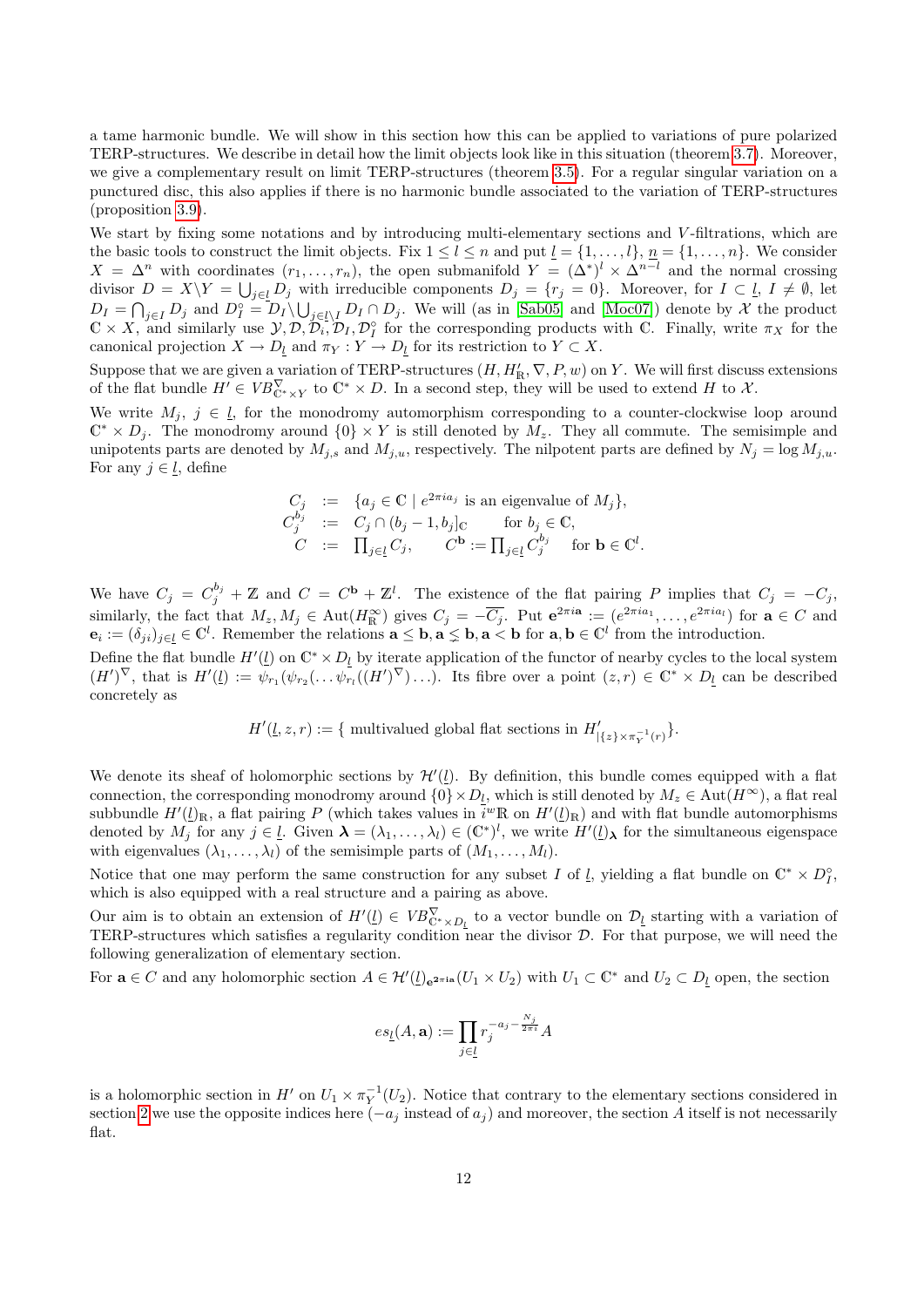The following identities, which will be used frequently in the sequel, are satisfied by the l-elementary sections.

$$
z\nabla_z es_{\underline{l}}(A,\mathbf{a}) = es_{\underline{l}}(z\nabla_z A,\mathbf{a}), \qquad (3.1)
$$

<span id="page-12-0"></span>
$$
\nabla_{r_j} es_{\underline{l}}(A, \mathbf{a}) = es_{\underline{l}}(\nabla_{r_j} A, \mathbf{a}) \quad \text{for } j \in \underline{n} \setminus \underline{l}, \tag{3.2}
$$

$$
(r_j \nabla_{r_j} + a_j) es_{\underline{l}}(A, \mathbf{a}) = es_{\underline{l}}(\frac{-N_j}{2\pi i} A, \mathbf{a}) \quad \text{for } j \in \underline{l}, \tag{3.3}
$$

$$
P(es_{\underline{l}}(A,\mathbf{a}), es_{\underline{l}}(B,\mathbf{b})) = \begin{cases} 0 & \text{if } a+b \notin \mathbb{Z}^l, \\ \prod_{j\in \underline{l}} r_j^{-a_j-b_j} P(A,B) & \text{if } a+b \in \mathbb{Z}^l \end{cases}
$$
(3.4)

The last equation follows from the flatness of P, which implies in particular that the morphisms  $N_i$  are infinitesimal isometries of P.

We obtain an induced increasing V-filtration by extensions  ${}_{b}V$  of  $H'$  to vector bundles on  $\mathbb{C}^{*} \times X$ . The associated locally free sheaf is defined as

<span id="page-12-5"></span>
$$
\mathbf{b} \mathcal{V} := \sum_{\mathbf{a} \le \mathbf{b}} \mathcal{O}_{\mathbb{C}^* \times X} e s_{\underline{l}}(A, \mathbf{a}) \tag{3.5}
$$

The reason for considering an increasing instead of a decreasing V-filtration is that this notation is compatible with the one used by Mochizuki (see section [5\)](#page-19-0) for the parabolic filtration defined for a harmonic bundle. It follows from the formulas [\(3.1\)](#page-12-0), [\(3.2\)](#page-12-0) and [\(3.3\)](#page-12-0) that the sheaves  $\mathbf{b}V$  are invariant with respect to  $\nabla_z, \nabla_r$  $(j \in \underline{n} \setminus \underline{l})$  and  $r_j \nabla_{r_j}$   $(j \in \underline{l})$ . The residue of  $r_j \nabla_{r_j}$   $(j \in \underline{l})$  on  $\mathbf{b}V_{|\mathbb{C}^*\times D_j}$  has eigenvalues in  $C_j^{b_j}$ .

Each  $_{\mathbf{a}}\mathcal{V}$  carries a filtration by subsheaves  $_{\mathbf{b}}\mathcal{V}$  indexed by  ${\mathbf \{b \in C \mid \mathbf{b} \leq \mathbf{a}\}}$ , and we have an isomorphism

<span id="page-12-1"></span>Φ

$$
f' : \mathcal{H}'(\underline{l})_{e^{2\pi i \mathbf{a}}} \longrightarrow \text{Gr}_{\mathbf{a}}(\mathbf{a}\mathcal{V})
$$
  

$$
A \longmapsto [es(A, \mathbf{a})],
$$
 (3.6)

in particular, the quotient sheaves  $\text{Gr}_{\mathbf{a}}(\mathbf{a}\mathcal{V})$  are locally free on  $\mathcal{O}_{\mathbb{C}^*\times D_1}$ . The system of locally free sheaves  $(aV)_{a\in C}$  is a locally abelian parabolic bundle in the sense of definition [4.1,](#page-16-1) this will be shown in lemma [5.1,](#page-19-1) 1. The  $l$ -elementary sections can be used to describe general sections of the bundle  $H'$ . More precisely, suppose that  $U_1 \subset \mathbb{C}^*, U_2 \subset D_l$  and  $U \subset \mathbb{C}^* \times X$  are open subsets such that  $U_1 \times U_2 \subset U$ . A section  $\sigma \in \mathcal{H}'(U \cap Y)$  is an in general infinite sum of *l*-elementary sections on  $U_1 \times \pi_Y^{-1}(U_2)$ , namely

$$
\sigma = \sum_{\mathbf{a} \in C} es_{\underline{l}}(A(\sigma, \mathbf{a}), \mathbf{a}),
$$

where  $A(\sigma, \mathbf{a})$  are uniquely determined sections in  $\mathcal{H}'_{\mathbf{e}^{2\pi i\mathbf{a}}}(l)(U_1 \times U_2)$ . These pieces  $A(\sigma, \mathbf{a})$  satisfy the following equations, which will also be quite useful later.

<span id="page-12-2"></span>
$$
z^2 \nabla_z A(\sigma, \mathbf{a}) = A(z^2 \nabla_z(\sigma), \mathbf{a}), \qquad (3.7)
$$

$$
z\nabla_{r_j}A(\sigma, \mathbf{a}) = A(z\nabla_{r_j}(\sigma), \mathbf{a}) \quad \text{for } j \in \underline{n} \setminus \underline{l}, \tag{3.8}
$$

$$
z(-a_j - \frac{N_j}{2\pi i})A(\sigma, \mathbf{a}) = A(zr_j \nabla_{r_j}(\sigma), \mathbf{a}) \quad \text{for } j \in \underline{l}.
$$
 (3.9)

<span id="page-12-6"></span>**Remark 3.1.** As we noticed above, it is possible to define a flat bundle  $H'(I) \in VB^{\nabla}_{\mathbb{C}^*\times D^{\circ}_I}$  for any nonempty subset  $I \subset \underline{l}$ . In a similar way, one can define I-elementary sections. Composition of these operations behaves well, more precisely, for any  $I, J \subset \underline{l}$  such that  $I \cap J = \emptyset$ , we have a canonical isomorphism  $H'(H'(I), J) \cong$  $H'(I \cup J)$  and similarly  $es_J(es_I(A, \mathbf{a}), \mathbf{a}) = es_{I \cup J}(A, \mathbf{a}).$ 

Up to this point, the only input data we used was the flat bundle  $H'$  with its real structure and the pairing  $P$ . If we are given a variation of TERP-structures  $(H, H'_{\mathbb{R}}, \nabla, P, w)$  on Y, the *l*-elementary sections and the increasing V-filtration can be used to control the behavior of  $H$  near the divisor  $\overline{\mathcal{D}}$  and to discuss possible extensions to X. More precisely, consider the inclusions  $j^{(1)}: \mathbb{C}^* \times X \hookrightarrow \mathcal{X}$  and  $j^{(2)}: \mathcal{Y} \hookrightarrow \mathcal{X}$ . We define for any  $\mathbf{a} \in C$  the sheaf

<span id="page-12-4"></span>
$$
\mathbf{a}^{\mathcal{F}} := j_*^{(1)} \mathbf{a}^{\mathcal{V}} \cap j_*^{(2)} \mathcal{H}
$$
\n(3.10)

<span id="page-12-3"></span>on X. It is by definition locally free on  $(\mathbb{C}^* \times X) \cup \mathcal{Y} = \mathcal{X} \setminus (\{0\} \times D)$ , but it does not even need to be coherent on the codimension two subset  $\{0\} \times D$ .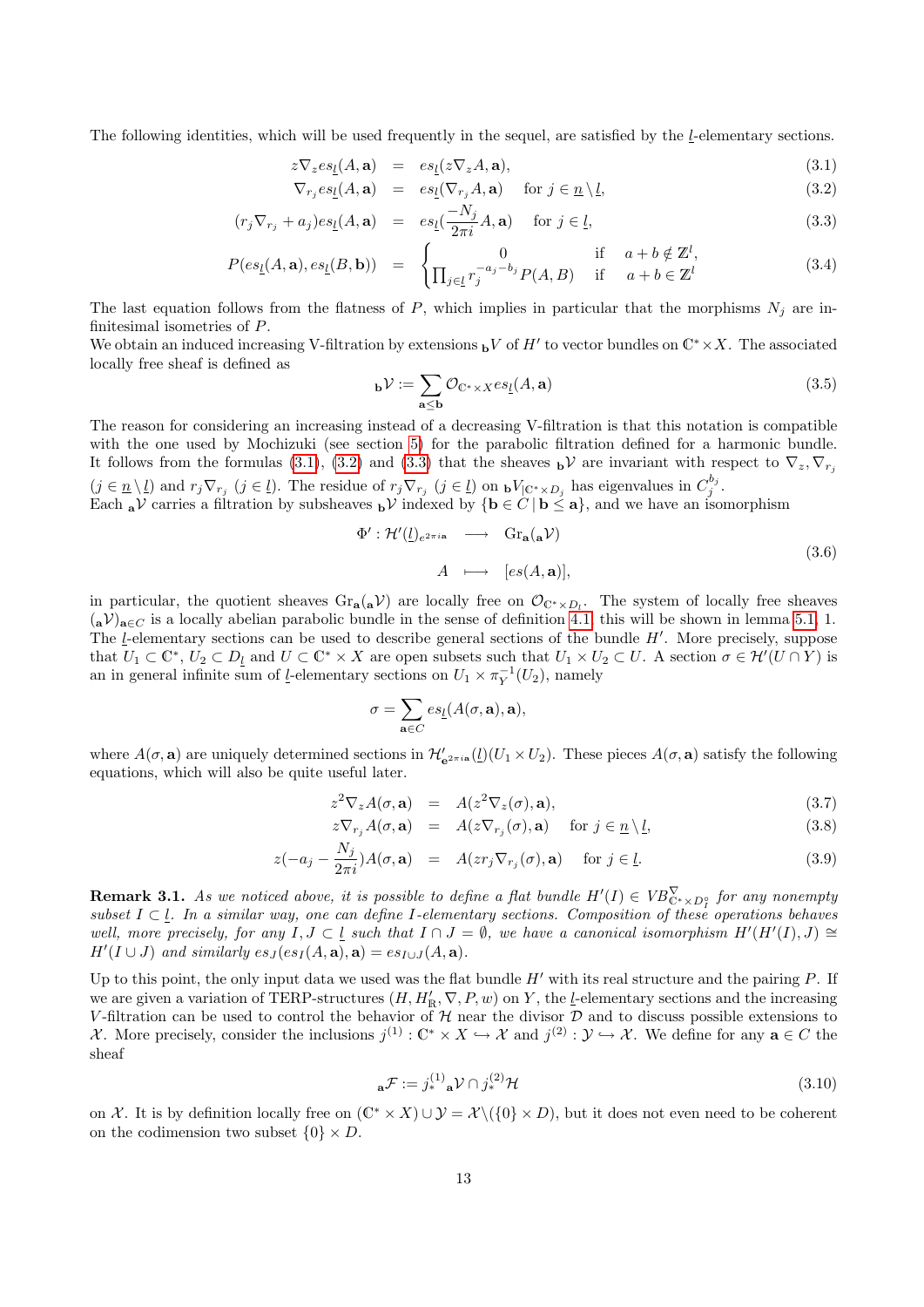**Definition 3.2.** Let  $(X, Y, D)$  be as above. A variation of TERP-structures  $(H, H'_{R}, \nabla, P, w)$  on Y is called tame (along D) iff all sheaves  $_{a}$ F are locally free.

<span id="page-13-0"></span>Theorem [3.5](#page-13-1) treats tame variations of TERP-structures. We start with two examples which are not tame.

Examples 3.3. Any of the variations of TERP-structures from example [2.2](#page-4-1) is denoted by TERP. We do not care about the real structure or the pairing here, so any of the choices made for them in example [2.2](#page-4-1) can be used here.

1. Consider  $X = \mathbb{C}$ ,  $Y = \mathbb{C}^*$  and  $\varphi_1 : Y \to \mathbb{C}^*$ ,  $r \mapsto e^{1/r}$ . The pullback  $\varphi_1^*(TERP)$  is a variation of TERP-structures on Y which is generated by the sections

$$
z^{-1}A_1 + e^{1/r}A_2
$$
,  $zA_2$ ,  $A_1$ .

The sheaf  $_0\mathcal{F}$  is locally free on  $\mathbb{C} \times X \setminus \{0\}$ , and  $zA_2$  and  $A_1$  are global sections whereas  $z^{-1}A_1 + e^{1/r}A_2$ is not. This implies that  ${}_0\mathcal{F}$  is not coherent at 0. The reason for this is that  $zA_2$ ,  $A_1$  do not generate the restriction  ${}_0\mathcal{F}$  to  $\mathcal{Y}$  (i.e.,  $\mathcal{H}$  itself), as they should by the implication i)  $-$ <sub>i</sub> iii) in [\[Ser66,](#page-53-14) théorème 1] if  $_0$ F were coherent.

2. Consider  $X = \mathbb{C}^2$ ,  $Y = (\mathbb{C}^*)^2$  and  $\varphi_2 : X \setminus \{0\} \to \mathbb{P}^1$ ,  $(r_1, r_2) \mapsto (r_1 : r_2)$ . The pullback  $\varphi_2^*(TERP)$  is a variation of TERP-structures on  $X\setminus\{0\}$  which is generated by

$$
r_2 z^{-1} A_1 + r_1 A_2, \quad z A_2, \quad A_1,
$$

and it can be restricted to Y. The sheaf  ${}_0\mathcal{F}$  is locally free on  $\mathbb{C}\times X\setminus\{0\}$ , but at 0 it is not, but only coherent with three generators. For any fixed  $(r_1 : r_2)$  the restriction of the variation on  $X \setminus \{0\}$  to  $\varphi_2^{-1}((r_1 : r_2))$  is a constant variation. As they are all different, their limits for  $(r_1, r_2) \rightarrow 0$  are not compatible.

In the tame case, the various ingredients of the TERP-structure can be extended to the sheaves  $\mathbf{a}$ F. This is done in the following lemma.

<span id="page-13-2"></span>**Lemma 3.4.** Let  $(H, H'_{\mathbb{R}}, \nabla, P, w)$  be a variation of TERP-structures, tame along D. Then for any  $\mathbf{a} \in C$ , the connection extends as

$$
\nabla: \mathbf{a} \mathcal{F} \longrightarrow \mathbf{a} \mathcal{F} \otimes z^{-1} \Omega^1_{\mathcal{X}} \left( \log(\mathcal{D} \cup (\{0\} \times X)) \right).
$$

Moreover, P extends to a non-degenerate pairing

$$
P: {}_{\bf a}\mathcal{F}\otimes j^*{}_{\bf b}\mathcal{F}\longrightarrow z^w\mathcal{O}_\mathcal{X},
$$

where  $\mathbf{b} \in C$  is the unique multi-index satisfying  $-C^{\mathbf{a}} = C^{\mathbf{b}}$ , i.e.  $b_j = \max C_j \cap (-\infty, a_j + 1)$ .

*Proof.* As we have seen, the sheaves  $\mathbf{a}^{\mathcal{V}}$  are invariant under the connection operators  $\nabla_z$ ,  $\nabla_{r_j}$   $(j \in \underline{n} \setminus \underline{l})$  and  $r_j \nabla_{r_j}$   $(j \in \underline{l})$ . Moreover, H is invariant under  $z^2 \nabla_z$  and  $z \nabla_{r_j}$   $(j \in \underline{n})$  as it underlies a variation of TERPstructure. It follows that  ${}_{\mathbf{a}}\mathcal{F}$  is invariant under  $z^2\nabla_z$ ,  $z\nabla_{r_j}$   $(j \in \underline{n} \setminus \underline{l})$  and  $zr_j\nabla_{r_j}$   $(j \in \underline{l})$ . This proves the first statement. Concerning the second one, notice that formula [\(3.4\)](#page-12-0) yields that  $P: {}_{a}V \otimes j^{*}{}_{b}V \to \mathcal{O}_{\mathbb{C}^{*} \times X}$ is non-degenerate. Now choose locally on  $\{0\} \times D_l$  arbitrary bases of  $_{\mathbf{a}}\mathcal{F}$  and  $_{\mathbf{b}}\mathcal{F}$ , then the corresponding matrix of  $z^{-w}P$  is holomorphic and invertible on  $\mathbb{C}^* \times X$  and on  $\mathcal{Y}$ , i.e., outside of the codimension two subset  ${0} \times D$ . Therefore it is holomorphic and invertible all over X, and the pairing  $P : {}_{a} \mathcal{F} \otimes j^* {}_{b} \mathcal{F} \to z^w \mathcal{O}_{\mathcal{X}}$  is  $\Box$ non-degenerate.

For any  $a \in C$ , the increasing filtration of  $aV$  considered above induces by definition an increasing filtration of  $_{\mathbf{a}}\mathcal{F}$ , given by the subsheaves  $_{\mathbf{b}}\mathcal{F}$  for any  $\mathbf{b} \in C$  with  $\mathbf{b} \leq \mathbf{a}$ . However, it is considerably less obvious that the corresponding quotients are locally free. This is part of the next theorem, which is the first main result of this section.

<span id="page-13-1"></span>**Theorem 3.5.** Let X, Y, D be as above and let  $(H, H'_{\mathbb{R}}, \nabla, P, w)$  be a tame variation on Y.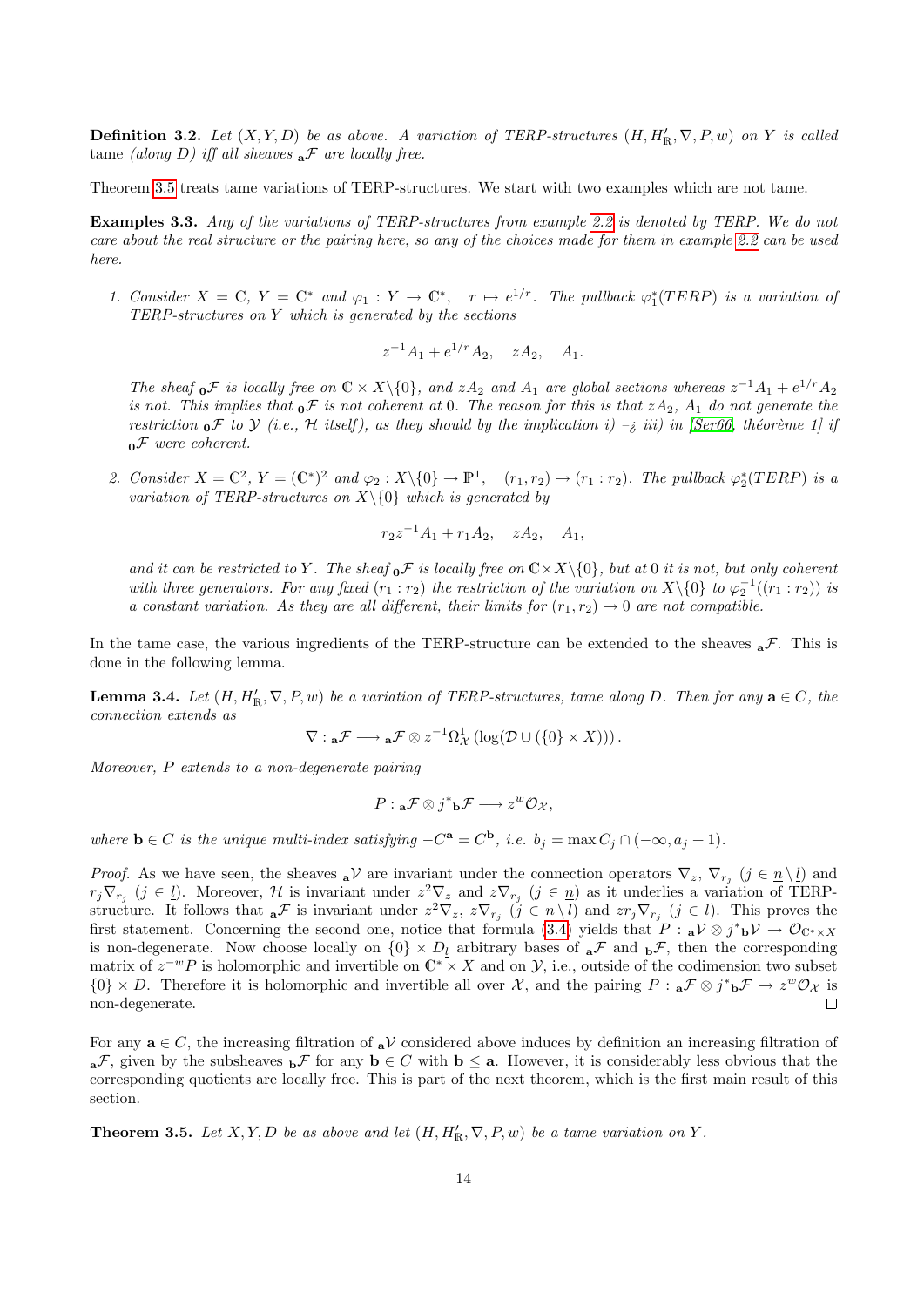1. For any  $\mathbf{a} \in C$ , the quotient sheaf

$$
\mathrm{Gr}_\mathbf{a}({_\mathbf{a}\mathcal{F}}) := \frac{_{\mathbf{a}\mathcal{F}}}{\sum_{\mathbf{b}\lneq \mathbf{a}}{_{\mathbf{b}\mathcal{F}}}}
$$

is locally free over  $\mathcal{O}_{\mathcal{D}_l}$  and defines an extension of  $Gr_{\mathbf{a}}(\mathbf{a}V)$  to a vector bundle on  $\mathcal{D}_l$ . Via the inverse of the isomorphism  $\Phi'$  in formula [\(3.6\)](#page-12-1), this induces an extension of  $H'(l)_{e^{2\pi i a}}$  to  $\mathcal{D}_l$ . This extension is independent of the choice of a within the set  $a + \mathbb{Z}^l$ . It is denoted by  $H(l)_{e^{2\pi i a}}$ . We have the following isomorphism of the associated sheaves

<span id="page-14-1"></span>
$$
\Phi^{-1}: \text{Gr}_{\mathbf{a}}(\mathbf{a} \mathcal{F}) \xrightarrow{\cong} \mathcal{H}(\underline{l})_{e^{2\pi i \mathbf{a}}} = \sum_{\sigma \in \mathbf{a} \mathcal{F}} \mathcal{O}_{\mathcal{D}_{\underline{l}}} \cdot A(\sigma, \mathbf{a})
$$
\n
$$
[\sigma = \sum_{\mathbf{b} \le \mathbf{a}} \operatorname{es}(A(\sigma, \mathbf{b}), \mathbf{b})] \longmapsto A(\sigma, \mathbf{a}). \tag{3.11}
$$

We put  $H(l) := \sum_{\mathbf{a} \in C} H(l)_{e^{2\pi i \mathbf{a}}}$ , then the tuple  $(H(l), H'(l)_{\mathbb{R}}, \nabla, P)$  is a variation of TERP-structures of weight w on  $D_l$ . Furthermore, the nilpotent endomorphisms  $zN_j$ ,  $j \in l$ , on  $H'(l)$  extend to nilpotent endomorphisms on the bundle  $H(l)$ . However, it is unclear whether they have the same Jordan normal form at each point in  $\{0\} \times D_l$ .

2. For any  $I \subset \underline{l}$ , the same construction yields an extension of  $H'(I)_{e^{2\pi i}a}$  to a vector bundle  $H(I)_{e^{2\pi i}a}$  on  $\mathcal{D}_I^{\circ}$ , and the sum  $H(I)$  underlies a variation of TERP-structures on  $D_I^{\circ}$ , tame along  $D_I \backslash D_I^{\circ}$ . Moreover, for any  $J \subset \underline{l} \backslash I$ , we have  $H(I \cup J) \cong H(H(I), J)$ .

The proof of this theorem will be postponed until section [5.](#page-19-0) It relies on a general result concerning parabolic bundles on X, which is given in section [4.](#page-16-0) This result applies to the system of locally free sheaves  $({}_{a}F)_{a\in C}$ . More precisely, we construct in theorem [4.2](#page-16-2) a compatible system of local bases for all  $_{a}F, a \in C$ , which yield the proof of theorem [3.5](#page-13-1) essentially by using the formulas  $(3.4)$  -  $(3.9)$ .

Let us turn back to the examples [3.3.](#page-13-0) These were seen to be non-tame variations of TERP-structures, as a consequence, the limit construction of theorem [3.5](#page-13-1) does not work here.

**Examples 3.6.** In example 1.,  $(\mathbf{0}F)_{0}$  at 0 is a free  $\mathcal{O}_{C\times X,0}$  module of rank 2, generated by  $zA_2$  and  $A_1$  (which do not generate  ${}_0\mathcal{F}$  in a neighborhood of 0). This implies that  $A((zA_2, 0), 0) = zA_2$  and  $A((A_1, 0), 0) = A_1$ . As we already remarked, in example 2., the germ  $(\rho \mathcal{F})_0$  is not free but generated by the 3 sections

$$
r_2 z^{-1} A_1 + r_1 A_2, \quad z A_2, \quad A_1.
$$

We have  $A(zA_1, 0) = zA_2$ ,  $A(A_1, 0) = A_1$  but  $A(r_2z^{-1}A_1 + r_1A_2, 0) = 0$ . In both cases the construction in theorem [3.5](#page-13-1) gives an extension of  $H'(\underline{l})$  to the vector bundle generated by  $zA_2$  and  $A_1$ . The connection has even a logarithmic pole, and the pairing extends holomorphically, but it is degenerate at 0. Therefore this extension is not a TERP-structure.

Notice that the above mentioned compatibility condition is not satisfied in example 2. More precisely, putting  $I = \{1\}$  and  $J = \{2\}$  we obtain variations of limit TERP-structures  $H(I)$  on  $D_I^{\circ}$  and  $H(J)$  on  $D_J^{\circ}$ . Both are constant variations, and they are different, so their limits on  $D_{I\cup J} = D_l = \{0\}$ , are non-isomorphic.

The second result of this section gives a much stronger result about the limit object  $H(l)$  under the additional hypothesis that the variation we started with is pure polarized. It builds on [\[Moc07,](#page-53-12) theorem 12.22], which describes a limit polarized mixed twistor structure defined by a tame harmonic bundle on Y. Recall that a variation of pure polarized TERP-structures  $(H, H'_{\mathbb{R}}, \nabla, P, w)$  on a manifold M gives rise to a harmonic bundle, namely  $(H_{|\{0\}\times M}, \overline{\partial}, \theta, h)$  [\[Her03,](#page-52-2) chapter 2]. Here the operator  $\overline{\partial}$  is the one defining the holomorphic structure on  $H_{\vert\{0\}\times M}$  whereas the Higgs field  $\theta$  is the pole part along  $\{0\}\times M$  of the connection  $\nabla$  with respect to vector fields on M. The hermitian metric h is obtained from  $pr_*\hat{\mathcal{H}}$  by the real analytic isomorphism  $\mathcal{H}_{|\{0\}\times M}^{an} \to pr_*\hat{\mathcal{H}},$ which exists as  $H$  is pure.

For any harmonic bundle  $(E,\overline{\partial},\theta,h)$  on  $Y=(\Delta^*)^l\times \Delta^{n-l}$  as above, the Higgs field can be written in the coordinates  $(r_1, \ldots, r_n)$  as follows:

$$
\theta = \sum_{j \in \underline{l}} \theta_j \frac{\mathrm{d} r_j}{r_j} + \sum_{j \in \underline{n} \backslash \underline{l}} \theta_j \mathrm{d} r_j.
$$

<span id="page-14-0"></span> $(E, \overline{\partial}, \theta, h)$  is called tame along  $D = X\Y$  if the coefficients of the characteristic polynomials of all endomorphisms  $\theta_i$  extend to holomorphic functions on X.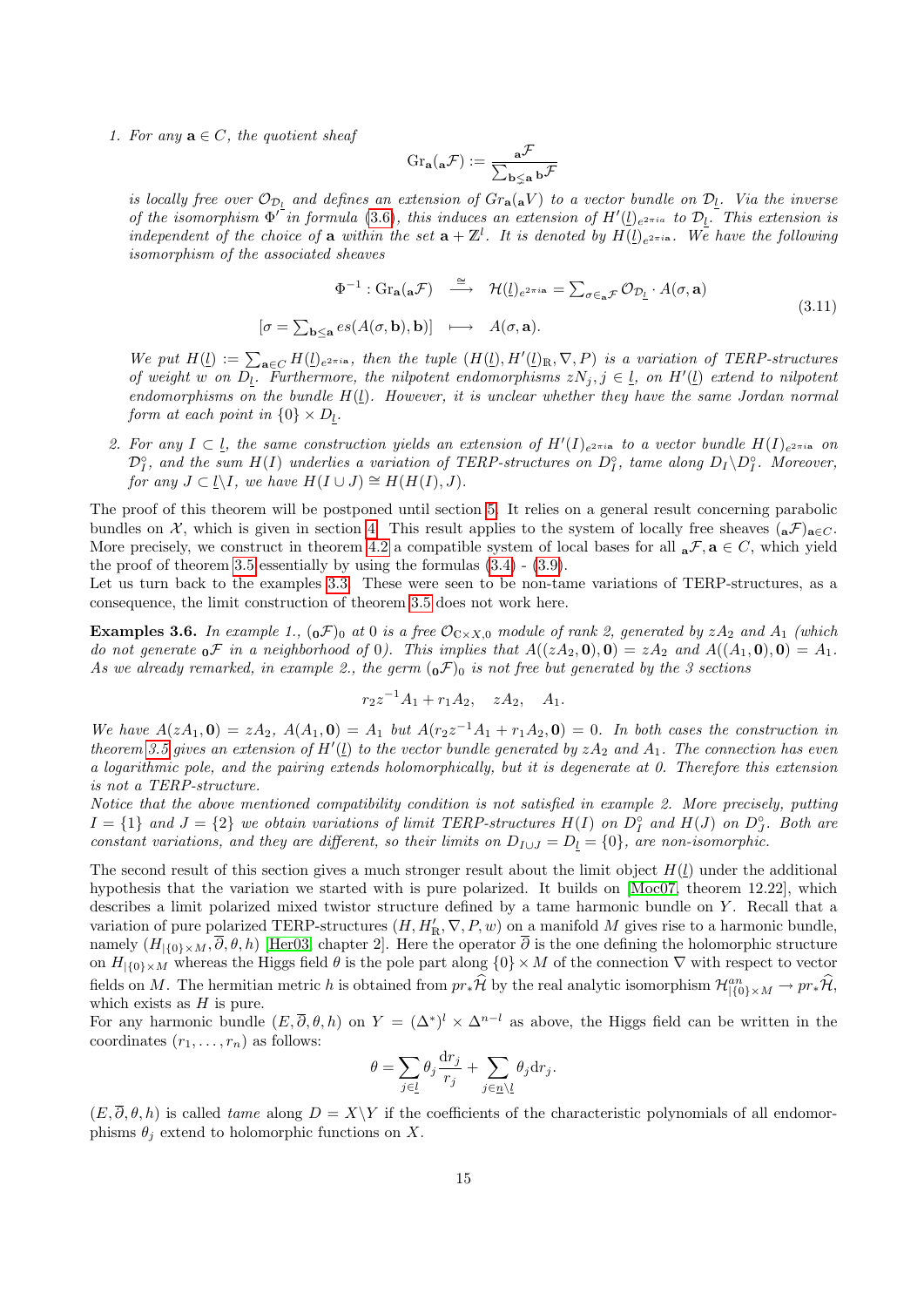**Theorem 3.7.** Let X, Y, D be as above and let  $(H, H'_{\mathbb{R}}, \nabla, P, w)$  be a variation of pure polarized TERP-structures such that the associated harmonic bundle is tame along D. Then the following holds.

- 1. The variation of TERP-structures is tame, so that theorem [3.5](#page-13-1) applies. We obtain a (limit) variation of TERP-structures  $(H(\underline{l}), H'(\underline{l})_{\mathbb{R}}, \nabla, P)$  on  $D_{\underline{l}}$ .
- 2. For each  $\mathbf{a} \in (\mathbb{R}^+)^l$ , the nilpotent endomorphism  $zN_{\mathbf{a}} = \sum_{j \in l} z a_j N_j$  of the bundle  $H(l)$  has at each point of  $\mathcal{D}_l$  the same Jordan normal form. Therefore it induces a weight filtration  $W_{\bullet}$  on  $H(l)$  by subbundles. This weight filtration does not depend on the choice of  $\mathbf{a} \in (\mathbb{R}^+)^l$ .
- 3. For any  $r \in D_l$  and any  $\mathbf{a} \in (\mathbb{R}^+)^l$ , the limit TERP-structure at r yields a polarized mixed twistor structure  $(\widehat{\mathcal{H}(\underline{l})}(r), \widehat{S}, \widehat{N}_{\mathbf{a}})$  in the sense of lemma [2.10.](#page-8-0)
- 4. The quotients  $\text{Gr}_l^W$  as well as the summands in the decomposition  $\text{Gr}_l^W = \bigoplus_{j \geq 0} (zN)^j (\text{Gr}_{l+2j}^W)_{prim}$  are variations of pure TERP-structures of weight  $w-l$ . Moreover, any  $(\mathrm{Gr}_{l}^{W})_{prim}$  is a variation of pure polarized TERP-structures.

The proof of this theorem, which is essentially an application of [\[Moc07,](#page-53-12) theorem 12.22], will also be given in section [5.](#page-19-0)

The next result shows that theorem [3.7](#page-14-0) applies in the case of a variation of regular singular pure polarized TERP-structures.

<span id="page-15-1"></span>**Proposition 3.8.** If  $(H, H'_{\mathbb{R}}, \nabla, P, w)$  is a variation of regular singular TERP-structures on a manifold M then all endomorphisms of the Higgs field on  $H_{|\{0\}\times M}$  are nilpotent. Therefore, if the TERP-structures are also pure and polarized, then the associated harmonic bundle is tame along any divisor.

*Proof.* The endomorphisms of the Higgs field are the endomorphisms  $[z\nabla_X]$  on  $\mathcal{H}/z\mathcal{H} \to \mathcal{H}/z\mathcal{H}$ ,  $X \in \mathcal{T}_M$ . Consider the Deligne extensions  $\mathcal{V}^{\alpha}$  of  $\mathcal{H}'$  to  $\mathbb{C}\times M$ . Any  $\mathcal{V}^{\alpha}$  is stable under  $\nabla_{X}$  by definition. This implies

$$
[z\nabla_X]:\mathcal{V}^{\alpha}(\mathcal{H}/z\mathcal{H})\to\mathcal{V}^{\alpha+1}(\mathcal{H}/z\mathcal{H}).
$$

Because of this and lemma [2.8,](#page-7-0)  $[z\nabla_X]$  is nilpotent. The tameness is now obvious, as the only eigenvalue of  $[z\nabla_X]$  is zero.  $\Box$ 

The following proposition treats the case of a regular singular variation on  $\Delta^*$  with an a priori much weaker tameness assumption than that in definition [3.2.](#page-12-3) The proof builds on [\[Ser66\]](#page-53-14). However, we do not obtain a polarized mixed twistor in the limit.

<span id="page-15-0"></span>**Proposition 3.9.** Let  $(H, H'_{\mathbb{R}}, \nabla, P, w)$  be a variation of regular singular TERP-structures on  $Y = \Delta^*$ . Suppose that at least one  ${}_{a}$ F is coherent or that its (locally free) restriction  ${}_{a}$ F<sub>IC×△</sub>\{0} is generated by global sections. Then all  $_{\mathbf{b}}\mathcal{F}$  are locally free, so theorem [3.5](#page-13-1) applies and gives a limit TERP-structure  $\mathcal{H}(\underline{1})$ . Moreover, if  $H \subset V^{\alpha}$ , then  $H(1) \subset V^{\alpha}$ . In particular, in the situation of theorem [3.5,](#page-13-1) 2., the spectrum of the limit TERPstructure  $H(I)_{|\mathbb{C}\times\{x\}}$  is contained in the interval  $[\alpha, w - \alpha]_{\mathbb{C}}$  for any  $x \in D_I^{\circ}$ .

*Proof.* By construction  ${}_{\mathbf{a}}\mathcal{F} = j^{(3)}_{*}{}_{\mathbf{a}}\widetilde{\mathcal{F}}$  where  $j^{(3)} : (\mathbb{C} \times \Delta \setminus \{0\}) \hookrightarrow \mathbb{C} \times \Delta$  and  ${}_{\mathbf{a}}\widetilde{\mathcal{F}} := {}_{\mathbf{a}}\mathcal{F}_{[\mathbb{C} \times \Delta - \{0\}]}$  is locally free. By [\[Ser66,](#page-53-14) theorem 1],  $_{\mathbf{a}}\mathcal{F}$  is coherent iff there is a neighborhood  $U \subset \mathbb{C} \times \Delta$  of 0 such that at each point in  $U\setminus\{0\}$  the sheaf  $\mathbf{a}\widetilde{\mathcal{F}}$  is generated by its global sections in  $U\setminus\{0\}$ . Therefore the second assumption from above is equivalent to the coherence of  ${}_{a}\mathcal{F}$ . As  ${}_{a}\tilde{\mathcal{F}}$  is locally free,  ${}_{a}\mathcal{F}$  is reflexive [\[Ser66,](#page-53-14) proposition 7]. As the base has dimension 2, it is locally free.

Now consider any other  $\mathbf{b}^{\mathcal{F}}$ . We will apply [\[Ser66,](#page-53-14) theorem 1] to show that it is coherent. Then reflexiveness and local freeness follow as above. By lemma [2.8](#page-7-0) there exists  $\beta$  with  $\mathcal{H} \supset \mathcal{V}^{\beta}$ . The sheaf  $j_*^{(1)}$ <sub>b</sub> $\mathcal{V} \cap j_*^{(2)} \mathcal{V}^{\beta}$  is locally free, as it is generated by sections which are elementary with respect to r and z. The sheaf  $r^{[b-a+1]}$ <sub>a</sub> $\mathcal{F}$ is locally free, because  ${}_{a}\mathcal{F}$  is locally free. The union of bases of both sheaves generates  ${}_{b}\mathcal{F}$  at each point in  $U\setminus\{0\}$ . Using [\[Ser66,](#page-53-14) theorem 1] again, we obtain the coherence of  $\mathbf{b} \mathcal{F}$ .

As to the last statement, consider any local section  $s \in H(1)$  and decompose it into a sum of z-elementary sections. If in this decomposition there is any z-elementary section with order  $\beta < \alpha$ , then it necessarily also appears in some section of some  ${}_{a}\mathcal{F}$ . This implies that  ${}_{a}\mathcal{F} \not\subset j_{*}^{(1)}{}_{a}\mathcal{V} \cap j_{*}^{(2)}\mathcal{V}^{\alpha}$  from which we conclude that  $\mathcal{H} \not\subset \mathcal{V}^{\alpha}$ , which contradicts the assumption.  $\Box$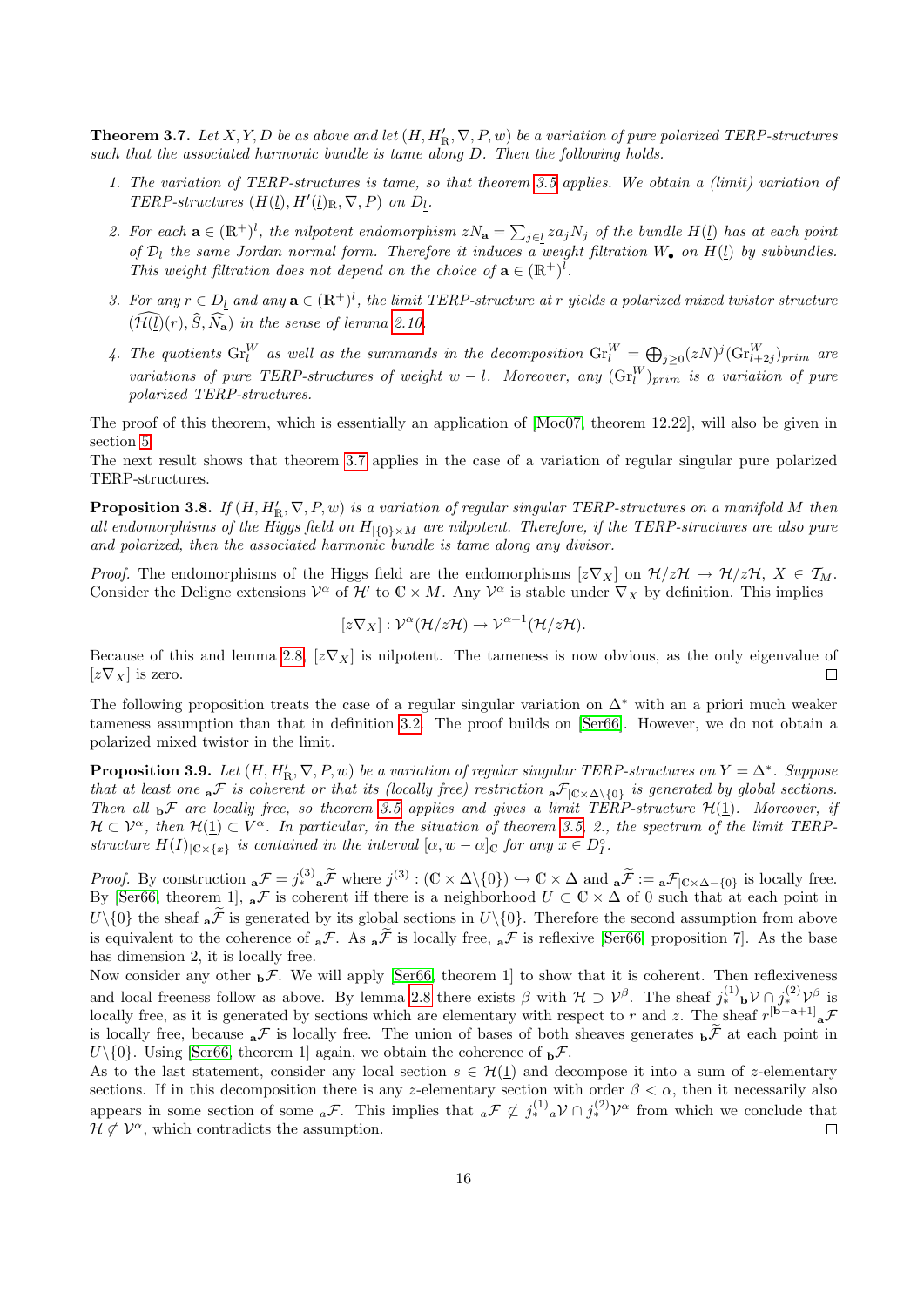# <span id="page-16-0"></span>4 Locally abelian parabolic bundles

In this section we consider parabolic bundles on an arbitrary complex manifold  $M$ . The main result is theorem [4.2,](#page-16-2) which says that any parabolic bundle is locally abelian in the sense of [\[IS07,](#page-53-15) [IS08\]](#page-53-16).

This theorem was proved first by Borne [\[Bor09,](#page-52-13) théorème 2.4.20]. However, his proof is adapted to a more general situation, it is done in the algebraic category and moreover it is spread over the two papers [\[Bor07\]](#page-52-12) and [\[Bor09\]](#page-52-13). Therefore we found it useful to offer here a short proof, which is actually a mixture of an (independent) proof we had in the first version of this paper and of Borne's proof. We comment on the relation between the proofs at the end of this section. We thank the referee for pointing us to Borne's work.

Theorem [4.2](#page-16-2) is applied in the next section in the proof of theorem [3.5.](#page-13-1) More precisely, it shows that for a variation of TERP-structures on  $Y = X\backslash D$ , tame along D, the system of locally free sheaves  $({}_a\mathcal{F})_{a\in C}$  as defined by formula [\(3.10\)](#page-12-4) is a locally abelian parabolic bundle on  $\mathcal{X}$ .

We start by recalling briefly the notion of a parabolic sheaf, in order to fix the notations. We follow [\[IS07,](#page-53-15) [IS08\]](#page-53-16), however, we consider the corresponding analytic objects, and we also allow arbitrary complex numbers as weights of the parabolic structure. This imposes a slight change in the definition compared to loc.cit., on which we comment later.

<span id="page-16-1"></span>**Definition 4.1.** Let M be a complex manifold,  $l \in \mathbb{N}$  and  $D = \coprod_{i \in \underline{l}} D_i \subset M$  be a normal crossing divisor with irreducible components  $D_i$ . Write, as before,  $D_{\underline{l}}$  for the intersection  $\bigcap_{i\in \underline{l}} D_i$ .

- 1. A parabolic sheaf on  $(M, D)$  is a family  $(a \mathcal{E})_{a \in \mathbb{C}^l}$  of torsion free  $\mathcal{O}_M$ -modules such that the following holds.
	- (a) For any  $\mathbf{a}, \mathbf{b} \in \mathbb{C}^l$  with  $\mathbf{a} \leq \mathbf{b}, \mathbf{a} \mathcal{E}$  is an  $\mathcal{O}_M$ -submodule of  $\mathbf{b} \mathcal{E}$ .
	- (b) (support condition) For any  $\mathbf{a} \in \mathbb{C}^l$ , we have  $_{\mathbf{a}-\mathbf{e}_i} \mathcal{E} = _{\mathbf{a}} \mathcal{E}(-D_i)$ .
	- (c) There exists a discrete index set  $C = \prod_{i=1}^{l} C_i \subset \mathbb{C}^l$  such that  $C_i^{a_i} := C_i \cap (a_i 1, a_i]_{\mathbb{C}}$  is finite for any  $a_i \in \mathbb{C}$ , and  $C_i = C_i^{a_i} + \mathbb{Z}$  such that the system of sheaves  $(a \mathcal{E})_{a \in C}$  determines the parabolic sheaf  $(a\mathcal{E})_{\mathbf{a}\in\mathbb{C}^l}$  in the following way: For all  $\mathbf{a}\in\mathbb{C}^l$ , we have  ${}_{\mathbf{a}}\mathcal{E}=\tilde{ }_{\mathbf{a}}\mathcal{E}$ , where  $\tilde{a}_i := \max ((-\infty, a_i]_{\mathbb{C}} \cap C_i)$ . We will often use the notation  $C^{\mathbf{a}} = \prod_{i=1}^{l} C_i^{a_i}$ .
- 2. A parabolic sheaf  $\mathcal E$  on  $(M, D)$  is called a parabolic bundle if all  ${}_{\mathbf a} \mathcal E$  are locally free.
- 3. For any  $a \in \mathbb{C}^l$ , denote by  ${}^{\bf a} \mathcal{L} := ({}^{\bf a}_{\bf b} \mathcal{L})_{{\bf b} \in \mathbb{C}^l}$  the parabolic line bundle on  $(M, D)$  defined by  ${}^{\bf a}_{\bf b} \mathcal{L} :=$  $\mathcal{O}_M(\sum_{i=1}^l [a_i + b_i]D_i)$ . (Notice that  ${}^{\mathbf{a}}\mathcal{L}$  is called  $\mathcal{O}_M(\sum_{i=1}^l a_i D_i)$  in [ISO7]).
- 4. A parabolic bundle  $(aE)_{a\in\mathbb{C}^l}$  is called locally abelian, if it is locally isomorphic (as a parabolic bundle) to  $\bigoplus_{i=1}^m (\mathbf{a}^i \mathcal{L})$  for suitable  $\mathbf{a}^i \in \mathbb{C}^l$ .

It follows from the definition of a parabolic sheaf that for any  $\mathbf{b} \in \mathbb{C}^l$  and any  $\mathbf{a} \in (\mathbf{b} - \mathbb{1}, \mathbf{b}]_C$ , the quotient  $_{\mathbf{b}}\mathcal{E}/_{\mathbf{a}}\mathcal{E}$  is supported on the divisor D. If  $b_i = a_i$  for all  $i \in \underline{l} \setminus \{j\}$ , then  $\text{supp}({_{\mathbf{b}}\mathcal{E}}/{_{\mathbf{a}}\mathcal{E}}) \subset D_i$ . In particular, the quotient

$$
\mathrm{Gr}_\mathbf{a}({}_\mathbf{a}\mathcal{E}):=\frac{_\mathbf{a}\mathcal{E}}{\sum_{\mathbf{c}\lneq \mathbf{a}}{_\mathbf{c}\mathcal{E}}}
$$

is supported on the intersection  $D_l$ . Notice that this quotient is zero if  $\mathbf{a} \notin C$ . Moreover, condition 1.(c) from the above definition implies the weaker semi-continuity condition: For any  $\mathbf{a} \in \mathbb{C}^l$ , there is  $\varepsilon \in \mathbb{R}_+$  such that for any  $\mathbf{c} \in [0,\varepsilon]_C^l$  we have  $\mathbf{a}+\mathbf{c}\mathcal{E} = \mathbf{a}\mathcal{E}$ . If we consider a parabolic sheaf indexed by  $\mathbb{R}^l$ , and suppose that for any subset  $I \subset \underline{l}$ , the intersection  $D_I = \bigcap_{i \in I} D_i$  has only finitely many components, then the semi-continuity condition and the support condition actually imply the existence of an index set C with the above properties.

<span id="page-16-2"></span>**Theorem 4.2.** ([\[Bor09,](#page-52-13) théorème 2.4.20]) Any parabolic bundle is locally abelian.

Theorem [4.2](#page-16-2) will be proved by induction over l, after lemma [4.4.](#page-17-0) The first step,  $l = 1$ , will be an immediate consequence of lemma [4.4.](#page-17-0) Lemma [4.3](#page-16-3) rewrites the condition "locally abelian" in a more explicit way and draws two useful conclusions.

<span id="page-16-3"></span>**Lemma 4.3.** Let M be a complex manifold and D a normal crossing divisor as above. Let  $(a\mathcal{E})_{a\in C}$  be a parabolic bundle on M. Then the following two conditions are equivalent.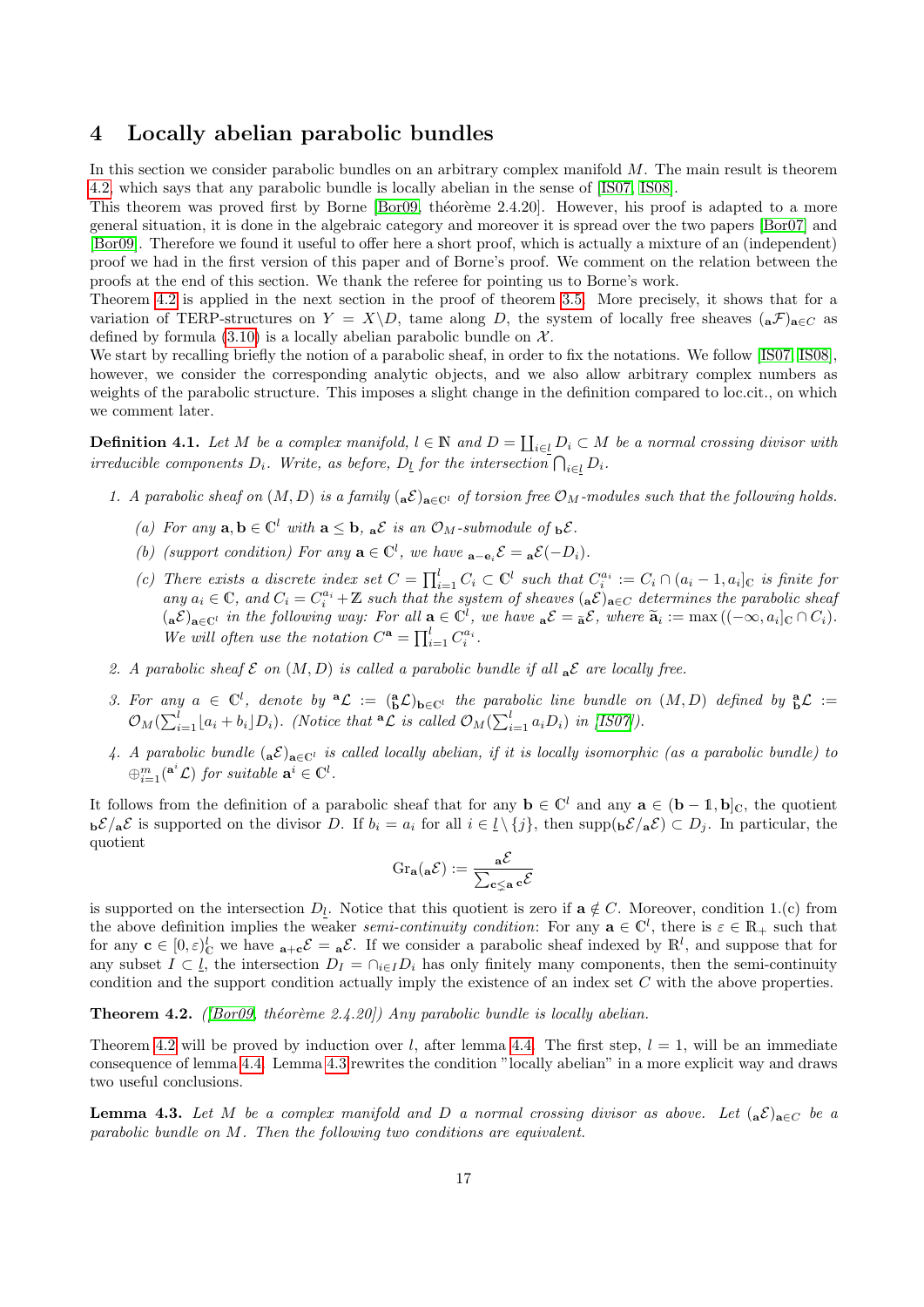- 1.  $(a\mathcal{E})_{\mathbf{a}\in C}$  is locally abelian.
- 2. For any  $t \in D_l$  there are local coordinates  $r = (r_1, ..., r_n)$  on M and a neighborhood U with  $r : (U, t) \rightarrow$  $(\Delta^n, 0)$  an isomorphism such that for  $i \in \underline{l}$ ,  $D_i \cap U = \{r_i = 0\}$ , and there are sections  $\sigma_{i, \mathbf{a}} \in {\mathcal{A}}_{U}$ ,  $\mathbf{a} \in C, j \in \{1, \ldots, d(\mathbf{a})\},$  such that the following two conditions hold.
	- (a) For any  $i \in \underline{l}$  and  $j \in \{1, ..., d(c)\}\$ , we have  $r_i \cdot \sigma_{j,c} = \sigma_{j,c-e_i}$ .
	- (b) Denote by i<sub>ca</sub> the inclusion  ${}_{\mathbf{c}}\mathcal{E} \subset {}_{\mathbf{a}}\mathcal{E}$  for any  $\mathbf{c} \leq \mathbf{a}$ . Then  $(i_{\mathbf{ca}}(\sigma_{j,\mathbf{c}}))_{c \in C^{\mathbf{a}}, j \in \{1, \ldots, d(\mathbf{c})\}}$  is a local basis of  ${}_{\mathbf{a}}\mathcal{E}_{|U}$ .

Suppose that 1. and 2. hold. Then  $\text{Gr}_{a}(a\mathcal{E})$  is a locally free  $\mathcal{O}_{D_1}$ -module of finite rank. If U and  $\sigma_{j,c}$  are as in 2., then

<span id="page-17-1"></span>
$$
\operatorname{Gr}_{\mathbf{a}}(\mathbf{a}\mathcal{E}_{|U}) = \bigoplus_{j \in \{1, \dots, d(\mathbf{a})\}} \mathcal{O}_{D_{\underline{L}} \cap U} [\sigma_{j, \mathbf{a}}]. \tag{4.1}
$$

Vice versa, if U and  $\sigma_{j,c}$  are as in 2.(a) and satisfy [\(4.1\)](#page-17-1) then also 2.(b) holds.

*Proof.* The equivalence 1.  $\Leftrightarrow$  2. is clear. Namely, a locally parabolic abelian bundle is isomorphic, for any  $\mathbf{b} \in C$ , to a direct sum  $\bigoplus_{\mathbf{a} \in C^{\mathbf{b}}} (\mathbf{a} \mathcal{L})^{d(\mathbf{a})}$ . On the other hand, given a parabolic bundle satisfying 1., then for any  $\mathbf{b} \in C$ , the sections  $\sigma_{j,\mathbf{a}}$  for  $\mathbf{a} \in C^{\mathbf{b}}$  correspond to the choice of such an isomorphism.

Suppose that U and  $\sigma_{j,c}$  are as in 2. The sheaf  ${}_{\mathbf{a}}\mathcal{E}_{|U}$  is free with basis  $i_{\mathbf{ca}}(\sigma_{j,c}), \mathbf{c} \in C^{\mathbf{a}}, j \in \{1, ..., d(\mathbf{c})\}$ . The subsheaf  $\sum_{\mathbf{c}\leq \mathbf{a}} \mathbf{c} \mathcal{E}_{|U}$  is coherent and is generated by  $i_{\mathbf{ca}}(\sigma_{j,\mathbf{c}}), \mathbf{c} \in C^{\mathbf{a}} \setminus \{\mathbf{a}\}, j \in \{1, ..., d(\mathbf{c})\}$ , and by  $r_i \cdot \sigma_{j,\mathbf{a}}$ ,  $i \in \underline{l}, j \in \{1, ..., d(a)\}.$  This shows equation [\(4.1\)](#page-17-1) and the local freeness of  $\text{Gr}_{a}(a \mathcal{E}).$ 

Finally, suppose that U and  $\sigma_{j,c}$  are as in 2. and that we have sections  $\tilde{\sigma}_{j,c} \in c\mathcal{E}_{|U}$  satisfying 2.(a) and equation [\(4.1\)](#page-17-1). Fix  $\mathbf{a} \in C$ . For  $\mathbf{b}, \mathbf{c} \in C^{\mathbf{a}}, j \in \{1, ..., d(\mathbf{b})\}, k \in \{1, ..., d(\mathbf{c})\}$ , write

$$
i_{\mathbf{ba}}(\widetilde{\sigma}_{j,\mathbf{b}}) = \sum_{k,\mathbf{c}} \kappa_{(j,\mathbf{b}),(k,\mathbf{c})} \cdot i_{\mathbf{ca}}(\sigma_{k,\mathbf{c}}).
$$

The square matrix  $(\kappa_{(j,\mathbf{b}),(k,c)})$  is holomorphic. It is sufficient to prove that it is invertible on  $D_l \cap U$ . Then in a neighborhood  $\widetilde{U} \subset U$  of  $D_l \cap U$  the sections  $\widetilde{\sigma}_{j,\mathbf{b}}$  satisfy 2.(b).

But for fixed  $\mathbf{b} \in C^{\mathbf{a}}$  the block  $(\kappa_{(j,\mathbf{b}), (k,\mathbf{b})})_{|D_l \cap U}$  is invertible, and for fixed  $\mathbf{b}, \mathbf{c} \in C^{\mathbf{a}}$  with  $\mathbf{c} \not\leq \mathbf{b}$  the block  $(\kappa_{(j,\mathbf{b}),(k,\mathbf{c})})_{|D_l \cap U}$  vanishes. Therefore the matrix  $(\kappa_{(j,\mathbf{b}),(k,\mathbf{c})})_{|D_l \cap U}$  is invertible. П

Given a parabolic bundle  $({}_{a}E)_{a\in C}$ , the following notations will be used:  $_{a}E$  denotes the vector bundle corresponding to  ${}_{a}\mathcal{E}, f_{a,b}$  denotes the morphism corresponding to the inclusion  ${}_{a}\mathcal{E} \hookrightarrow {}_{b}\mathcal{E}$  for  $a \leq b$ .

<span id="page-17-0"></span>**Lemma 4.4.** Let  $(a \mathcal{E})_{a \in C}$  be a parabolic bundle with  $l = 1$  on  $(M, D)$ . Fix any point  $t \in D = D_1$ .

1. For  $\mathbf{a}, \mathbf{b} \in C \subset \mathbb{C}$  with  $\mathbf{a} \leq \mathbf{b} \leq \mathbf{a} + 1$ 

$$
\operatorname{Im}((f_{\mathbf{a},\mathbf{b}})_{|t} :_{\mathbf{a}} E_t \to_{\mathbf{b}} E_t) = \ker((f_{\mathbf{b},\mathbf{a}+1})_{|t} :_{\mathbf{b}} E_t \to_{\mathbf{a}+1} E_t).
$$

2. Fix  $a \in C$ . For any  $c \in C^a$  choose germs of sections  $\sigma_{j,c} \in c\mathcal{E}_t$ ,  $j \in \{1, ..., d(c)\}$ , such that the vectors  $(\sigma_{j,c})_{|t} \in cE_t$  represent a basis of  $cE_t/\sum_{b,c} f_{b,c}(bE_t)$ . Choose a neighborhood  $U \subset M$  of t and a coordinate function  $r_1 : U \to \mathbb{C}$  with  $D \cap U = \{r_1 = 0\}$ . Define for any  $c \in C$  germs of sections  $\sigma_{j,c} \in c\mathcal{E}_t$ by

$$
\sigma_{j,\mathbf{c}} = r_1^n \cdot \sigma_{j,\mathbf{c}+n} \quad \text{for} \quad n \in \mathbb{Z} \text{ with } \mathbf{c} + n \in C^a.
$$

Then part 2.(b) in lemma [4.3](#page-16-3) holds, i.e. for any  $\mathbf{b} \in C$   $(i_{\mathbf{cb}}(\sigma_{j,\mathbf{c}}))_{\mathbf{c} \in C^{\mathbf{b}},j \in \{1,...,d(\mathbf{c})\}}$  is a basis of  ${}_{\mathbf{b}}\mathcal{E}_t$ .

*Proof.* Choose a neighborhood  $U \subset M$  of t and a coordinate system  $r = (r_1, ..., r_n)$  on U with  $r : (U, t) \to (\Delta^n, 0)$ an isomorphism such that  $D \cap U = \{r_i = 0\}.$ 

1. Consider  $\widetilde{M} := \{r_2 = ... = r_n = 0\} \subset U, \widetilde{D} := \widetilde{M} \cap D = \{0\} = \{t\} \subset \widetilde{M}$ , and for  $\mathbf{a} \in C$  the sheaf  $a\widetilde{\mathcal{E}}$  of holomorphic sections of  $aE_{|\widetilde{M}}$ . Then  $(a\widetilde{\mathcal{E}})_{\mathbf{a}\in C}$  is a parabolic bundle on  $(\widetilde{M},\widetilde{D})$ , and  $a\widetilde{E} = aE_{|\widetilde{M}}$ ,  $f_{\mathbf{a},\mathbf{b}} = (f_{\mathbf{a},\mathbf{b}})_{\mid \widetilde{M}}$ , and in particular  ${}_{\mathbf{a}}\mathcal{E} = {}_{\mathbf{a}+1}\mathcal{E}(-D) = r_1 \cdot {}_{\mathbf{a}+1}\mathcal{E}$ .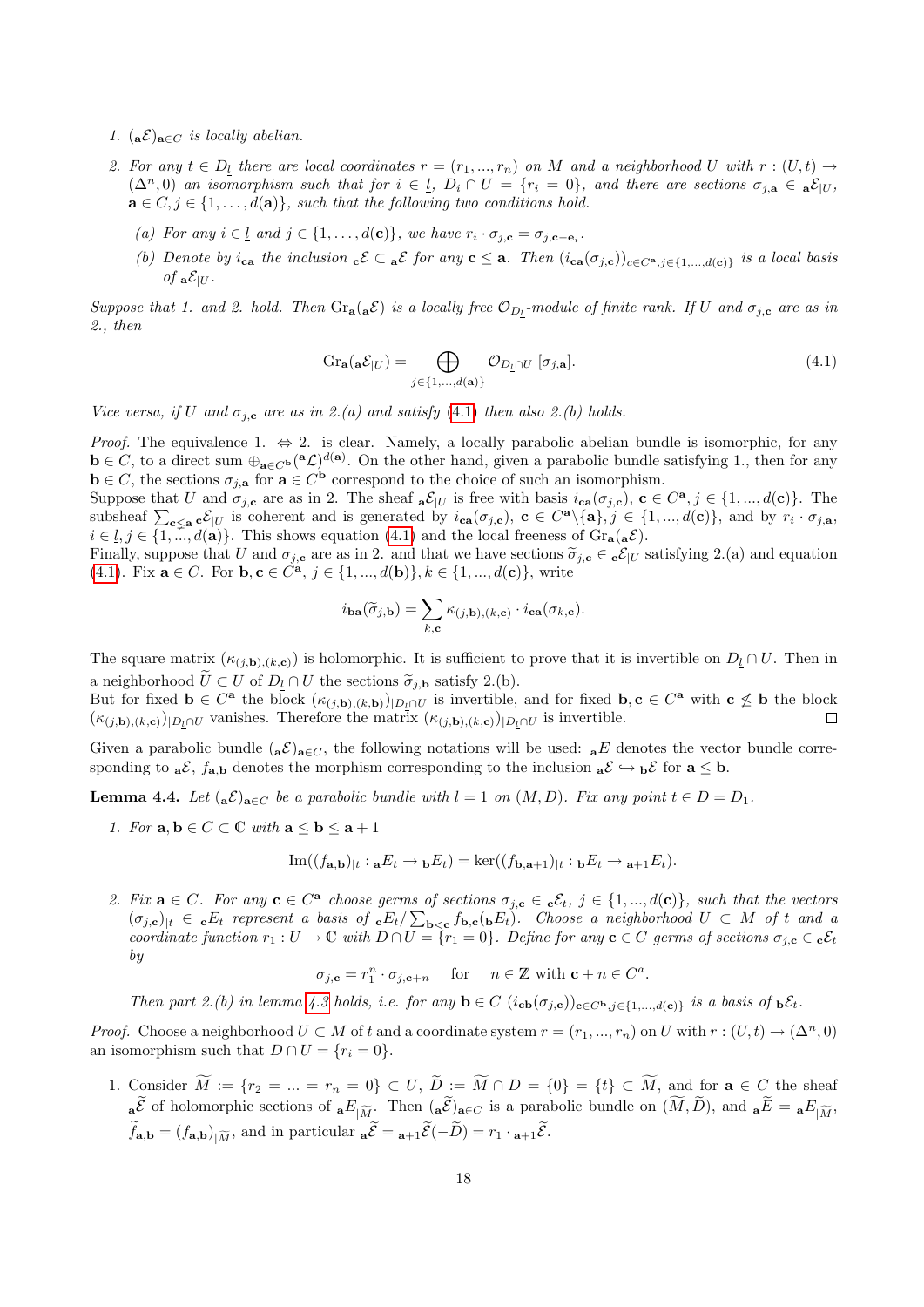Consider a germ of a section  $\sigma \in {}_{\mathbf{b}}\mathcal{E}_{|t}$  with value  $\sigma_{|t} \in {}_{\mathbf{b}}E_t$ . Then

$$
\sigma_{|t} \in \ker(f_{\mathbf{b}, \mathbf{a}+1})_{|t}
$$
\n
$$
\iff \sigma \text{ vanishes at } t \text{ as a section in }_{\mathbf{a}+1} \widetilde{\mathcal{E}}
$$
\n
$$
\iff \sigma \text{ is already a section in }_{\mathbf{a}} \widetilde{\mathcal{E}}
$$
\n
$$
\iff \sigma_{|t} \in \text{Im}(f_{\mathbf{a}, \mathbf{b}})_{|t}.
$$

This proves part 1.

2. The vector space  ${}_{\mathbf{b}}E_t$  is naturally filtered by the subspaces  $\{0\}$  and  $f_{\mathbf{c},\mathbf{b}}({}_{\mathbf{c}}E_t)$  for  $\mathbf{c} \in C^{\mathbf{b}}$ , with quotients

$$
Gr_{\mathbf{c}}(\mathbf{b}E_{|t}) = \frac{f_{\mathbf{c}\mathbf{b}}(\mathbf{c}E_{|t})}{f_{\widetilde{\mathbf{c}}\mathbf{b}}(\widetilde{\mathbf{c}}E_{|t})}
$$

where  $\tilde{\mathbf{c}} := \max C \cap (-\infty, \mathbf{c})_{\mathbb{C}}$ . The map  $(f_{\mathbf{c}\mathbf{b}})_{|t}$  induces the map

 $\mathrm{Gr}(f_{\mathbf{c}\mathbf{b}})_{|t} : \mathrm{Gr}_{\mathbf{c}}(\mathbf{c}E_t) \to \mathrm{Gr}_{\mathbf{c}}(\mathbf{b}E_t).$ 

This map is an isomorphism for  $c \in C^{\mathbf{b}}$  because of

$$
f_{\mathbf{cb}}^{-1}(f_{\widetilde{\mathbf{cb}}}(\widetilde{\mathbf{c}}E_t)) = f_{\mathbf{cb}}^{-1}(\ker((f_{\mathbf{b},\widetilde{\mathbf{c}}+1})_{|t})) = \ker((f_{\mathbf{c},\widetilde{\mathbf{c}}+1})_{|t}) = f_{\widetilde{\mathbf{c}},\mathbf{c}}(\widetilde{\mathbf{c}}E_t).
$$

Here 1. is used two times.

By construction, for all  $\mathbf{c} \in C$  (not only  $c \in C^{\mathbf{a}}$ ) the vectors  $(\sigma_{j,\mathbf{c}})_{|t} \in \mathbf{c}E_t$  represent a basis of  $\text{Gr}_{\mathbf{c}}(\mathbf{c}E_t)$ . Because of the isomorphisms  $\mathrm{Gr}(f_{\mathbf{c}\mathbf{b}})_{|t} : \mathrm{Gr}_{\mathbf{c}}(\mathbf{c}E_t) \to \mathrm{Gr}_{\mathbf{c}}(\mathbf{b}E_t)$ , for  $\mathbf{c} \in C^{\mathbf{b}}$  the vectors  $f_{\mathbf{c}\mathbf{b}}(\sigma_{j,\mathbf{c}})_{|t}) \in \mathbf{b}E_t$ represent a basis of  $Gr_{\mathbf{c}}(\mathbf{b}E_t)$ . Therefore all the vectors  $(f_{\mathbf{cb}}((\sigma_{j,\mathbf{c}})_{|t}))_{\mathbf{c}\in C^{\mathbf{b}},j\in\{1,\dots,d(\mathbf{b})\}}$  are a basis of  $_{\mathbf{b}}E_t$ , and all the sections  $(f_{\mathbf{cb}}(\sigma_{j,\mathbf{c}}))_{\mathbf{c}\in C^{\mathbf{b}},j\in\{1,\ldots,d(\mathbf{b})\}}$  are a basis of  $_{\mathbf{b}}\mathcal{E}_t$ .

*Proof of theorem [4.2.](#page-16-2)* We will prove condition 2. in lemma [4.3](#page-16-3) by induction on l. The case  $l = 1$  is handled by part 2. of lemma [4.4,](#page-17-0) which gives exactly condition 2. in lemma [4.3](#page-16-3) if the divisor D has only one component. Now suppose that for some  $l \geq 2$ , the statement (i.e., condition 2. in lemma [4.3\)](#page-16-3) is true for any parabolic bundle on a manifold with a divisor with l−1 components. Let  $({}_{a}C)_{a\in C}$  be a parabolic bundle on  $(M, D) = (M, \bigcup_{i\in \underline{l}} D_i)$ . Choose  $t \in D_l$ . Choose locally around  $t \in M$  coordinates  $r = (r_1, ..., r_n)$  on M and a neighborhood  $U \subset M$  of t with  $r : (U, t) \to (\Delta^n, 0)$  an isomorphism such that  $D_i \cap U = \{r_i = 0\}$  for  $i \in \underline{l}$ . For  $I \subset \underline{l}, I \neq \emptyset$ , and  $\mathbf{a}^0 \in C$  define the index set

$$
C(I, \mathbf{a}^0) := \{ \mathbf{a} \in C \mid a_j = a_j^0 \text{ for } j \in \underline{l} - I \}.
$$

Then  $({}_{\mathbf{a}}\mathcal{E})_{\mathbf{a}\in C(I,\mathbf{a}^0)}$  is a parabolic bundle on  $(M,\bigcup_{i\in I}D_i)$ . Consider the case  $I = \{l\}$ . The system  $({}_a\mathcal{E})_{a \in C(\{l\}, a^0)}$  is locally abelian because of  $|I| = 1$ , and by lemma [4.3](#page-16-3) any quotient sheaf

$$
\mathrm{Gr}_l({_{\mathbf{a}}\mathcal{E}}) := \frac{{_{\mathbf{a}}\mathcal{E}}}{\sum_{{\mathbf{b}}\in C(\{l\},{\mathbf{a}}^0), b_l
$$

is a locally free  $\mathcal{O}_{D_l}$ -module. Now consider  $I = \underline{l-1} = \{1, ..., l-1\}$ .

Claim: The system  $(\text{Gr}_l(\mathbf{a} \mathcal{E}))_{\mathbf{a} \in C(l-1,\mathbf{a}^0)}$  is a parabolic bundle on  $(D_l, \bigcup_{i \in l-1} D_l \cap D_i) = (D_l, D_l - D_l^{\circ})$ .

*Proof.* All the sheaves  ${}_{\mathbf{a}}\mathcal{E}$ ,  $\mathbf{a} \in C(\underline{l-1}, \mathbf{a}^0)$ , coincide on  $M - \bigcup_{i \in l-1} D_i$ . Therefore all the sheaves  $\mathrm{Gr}_{l}({}_{\mathbf{a}}\mathcal{E})$ ,  $\mathbf{a} \in C(\underline{l-1}, \mathbf{a}^0)$ , coincide on  $D_l^{\circ}$ . Because they are locally free, the natural maps  $\mathrm{Gr}_l(\mathbf{a} \mathcal{E}) \to \mathrm{Gr}_l(\mathbf{b} \mathcal{E})$  for  $\mathbf{a} \leq \mathbf{b}, \mathbf{a}, \mathbf{b} \in C(\underline{l-1}, \mathbf{a}^0)$ , are inclusions. The equations  $_{\mathbf{a}-\mathbf{e}_i} \mathcal{E} = \mathbf{a} \mathcal{E}(-D_i)$  imply

$$
\operatorname{Gr}_{l}({}_{\mathbf{a}-\mathbf{e}_i}\mathcal{E}) = \operatorname{Gr}_{l}({}_{\mathbf{a}}\mathcal{E})(-D_l \cap D_i) \quad \text{ for } i \in \underline{l-1}.
$$

 $\Box$ 

 $\Box$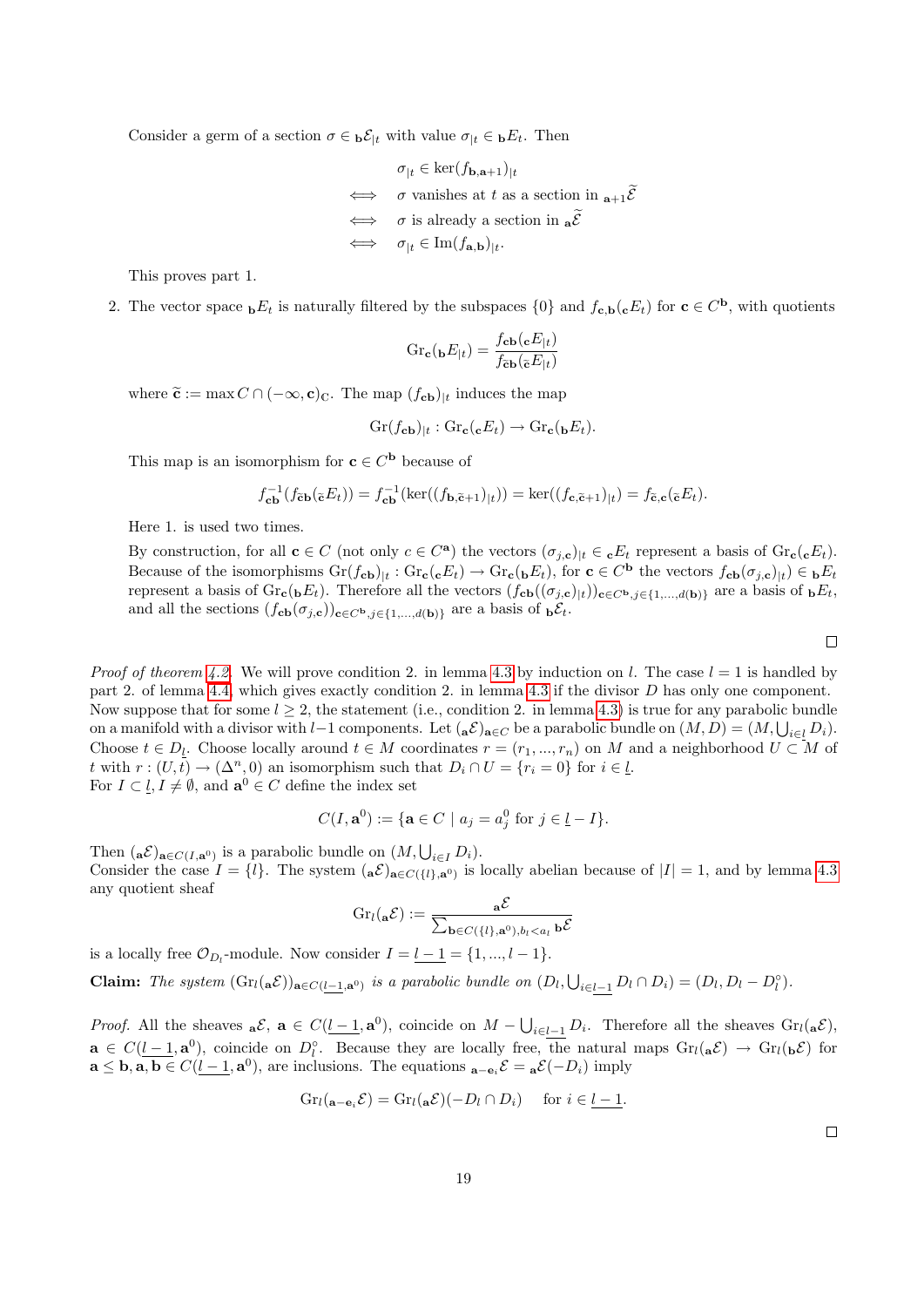By induction hypothesis, the parabolic bundle  $(\text{Gr}_l({}_{\mathbf{a}}\mathcal{E}))_{\mathbf{a}\in C(l-1,\mathbf{a}^0)}$  is locally abelian. The equality of quotients

$$
\mathrm{Gr}_{\mathbf{a}}(\mathrm{Gr}_l({}_{\mathbf{a}}\mathcal{E})) = \mathrm{Gr}_{\mathbf{a}}({}_{\mathbf{a}}\mathcal{E})
$$

is obvious. By lemma [4.3](#page-16-3) the quotient on the left is a locally free  $\mathcal{O}_{D_l}$ -module of some finite rank  $d(\mathbf{a})$ , hence, also  $\text{Gr}_{\mathbf{a}}(\mathbf{a}\mathcal{E})$  is  $\mathcal{O}_{D_l}$ -locally free.

Now choose sections  $\sigma_{j,\mathbf{a}}$ ,  $\mathbf{a} \in C$ ,  $j \in \{1, ..., d(\mathbf{a})\}$  of  $_{\mathbf{a}}\mathcal{E}_{|U}$  such that

$$
r_i \cdot \sigma_{j, \mathbf{c}} = \sigma_{j, \mathbf{c} - \mathbf{e}_i} \quad \text{for } i \in \underline{l}, \mathbf{c} \in C, j \in \{1, ..., d(\mathbf{c})\} \quad \text{and}
$$

$$
\text{Gr}_{\mathbf{c}}(\mathbf{c}\mathcal{E}|U) = \bigoplus_{j \in \{1, ..., d(\mathbf{c})\}} \mathcal{O}_{D\underline{l}} \cap U \cdot [\sigma_{j, \mathbf{c}}] \quad \text{for } \mathbf{c} \in C.
$$

We have to show that  $(i_{ca}(\sigma_{j,c}))_{c\in C^{\mathbf{a}},j\in\{1,\ldots,d(c)\}}$  is a local basis of  ${}_{\mathbf{a}}\mathcal{E}_{|U}$  for any  $\mathbf{a}\in C$ . Then, by lemma [4.3,](#page-16-3)  $2 \Rightarrow 1$ .,  $({}_{\mathbf{a}}\mathcal{E})_{\mathbf{a}\in C}$  is locally abelian.

Denote by  $[\sigma_{j,\mathbf{a}}]_l$  the class of  $\sigma_{j,\mathbf{a}}$  in  $\text{Gr}_{l}(\mathbf{a}\mathcal{E})$ . Lemma [4.3](#page-16-3) applied to the locally abelian parabolic bundle  $(\text{Gr}_l(\mathbf{a}\mathcal{E}))_{\mathbf{a}\in C(l-1,\mathbf{a}^0)}$  shows that the sections  $([i_{\mathbf{ca}}(\sigma_{j,\mathbf{c}})]_l)_{\mathbf{c}\in C(l-1,\mathbf{a}^0)^{\mathbf{a}},j\in\{1,\dots,d(\mathbf{c})\}}$  form a local basis of  $\text{Gr}_l(\mathbf{a}\mathcal{E})$ . This holds for arbitrary  $a^0$  and a in C.

For any  $\mathbf{b}^0 \in C$ , it gives the condition [\(4.1\)](#page-17-1) for the locally abelian parabolic bundle  $(\mathbf{b}\mathcal{E})_{\mathbf{b}\in C(\{l\},\mathbf{b}^0)}$  and the sections  $i_{\mathbf{cb}}(\sigma_{j,\mathbf{c}})$ ,  $\mathbf{b} \in C({l, b^0), \mathbf{c} \in C(l-1, \mathbf{b})^{\mathbf{b}}}, j \in {1, ..., d(\mathbf{c})}$ . The last part of lemma [4.3](#page-16-3) applies and shows that the sections  $(i_{\mathbf{cb}}(\sigma_{j,\mathbf{c}}))_{\mathbf{c}\in C^{\mathbf{b}},j\in\{1,\dots,d(\mathbf{b})\}}$  are a local basis of  ${}_{\mathbf{b}}\mathcal{E}$ . Therefore  $({}_{\mathbf{b}}\mathcal{E})_{\mathbf{b}\in C}$  is a locally abelian parabolic bundle.

**Remark:** Borne's proof of theorem [4.2](#page-16-2) starts with [\[Bor09,](#page-52-13) lemme 2.3.11], which applies to the case  $l = 1$  and gives that the sheaves  $\text{Gr}_{l}({}_{\mathbf{a}}\mathcal{E})$  are locally free  $\mathcal{O}_{D_l}$ -modules. Then an induction and additional arguments in [\[Bor09,](#page-52-13) propositions 2.3.5 and 2.3.10] give a result which contains that the sheaves  $\text{Gr}_{a}(a\mathcal{E})$  are locally free  $\mathcal{O}_{D_l}$ -modules (it treats the homology of a complex associated to a "facette", and  $\text{Gr}_{\mathbf{a}}(\mathbf{a}\mathcal{E})$  is one homology group). Then he establishes equivalence between parabolic bundles and locally free sheaves on certain stacks. To conclude he shows that these are sums of line bundles on these stacks. The case  $l = 1$  of this is [\[Bor07,](#page-52-12) proposition 3.12].

Our proof unifies the treatment of the quotient sheaves  $\text{Gr}_{l}(\mathbf{a}\mathcal{E})$  and  $\text{Gr}_{\mathbf{a}}(\mathbf{a}\mathcal{E})$  with the final analysis of the locally free sheaves on the stacks into one big induction. Therefore our step  $l = 1$ , which is lemma [4.4](#page-17-0) (and the application of lemma [4.3](#page-16-3) to the case  $l = 1$ ) replaces [\[Bor09,](#page-52-13) lemme 2.3.11] and [\[Bor07,](#page-52-12) proposition 3.12]. Our inductive step is almost the same as the induction in [\[Bor09,](#page-52-13) propositions 2.3.5 and 2.3.10].

### <span id="page-19-0"></span>5 Tame harmonic bundles and limit data

This section is devoted to the proof of theorem [3.5](#page-13-1) and of theorem [3.7.](#page-14-0) The first one is essentially an application of the results of the last section, while the second one consists in a detailed comparison with the data occurring in [\[Moc07,](#page-53-12) theorem 12.22].

First we apply the results from the last section to the system of sheaves considered in theorem [3.5.](#page-13-1) Notice that the first statement of the following lemma is actually shown in [\[IS07,](#page-53-15) lemma 3.3] in the algebraic context.

<span id="page-19-1"></span>**Lemma 5.1.** 1. Let  $H' \in VB^{\nabla}_{\mathbb{C}^*\times Y}$  be a flat bundle. Then the system of locally free sheaves  $({}_a\mathcal{V})_{a\in C}$  as defined by formula [\(3.5\)](#page-12-5) is a locally abelian parabolic bundle on  $\mathbb{C}^* \times X$ .

2. Let  $(H, H'_{\mathbb{R}}, \nabla, P, w)$  be a variation of TERP-structures on Y, tame along D. Then the system  $({}_{a}F)_{a\in C}$ is a locally abelian parabolic bundle.

*Proof.* Both system of sheaves  $({}_a\mathcal{V})_{a\in C}$  resp.  $({}_a\mathcal{F})_{a\in C}$  are obviously parabolic sheaves, and both are locally free: for  $(aV)_{a\in\mathbb{C}}$  this follows from the construction using multi-elementary sections, and for  $(a\mathcal{F})_{a\in\mathbb{C}}$  this is exactly the condition for the variation  $(H, H'_{\mathbb{R}}, \nabla, P, w)$  to be tame along D. Hence, by theorem [4.2,](#page-16-2) both are locally abelian parabolic bundles. Obviously, for a tame variation of TERP-structures, once we know that  $({}_{a}F)_{a\in C}$  is locally abelian, the same is true for  $({}_aV)_{a\in C}$  as the latter parabolic bundle is the restriction of the former to  $\mathbb{C}^* \times X$ . On the other hand, an explicit basis of the sheaves  $({}_a\mathcal{V})_{a\in C}$  which satisfies the conditions (a) and (b) in lemma [4.3,](#page-16-3) 2. is defined by putting  $\sigma_{j,c} = es_l(A_j, c)$ , where  $(A_j)_{j=1,\dots,d(c)}$  is a local basis of  $\mathcal{H}'(l)_{e^{2\pi i c}}$ .  $\Box$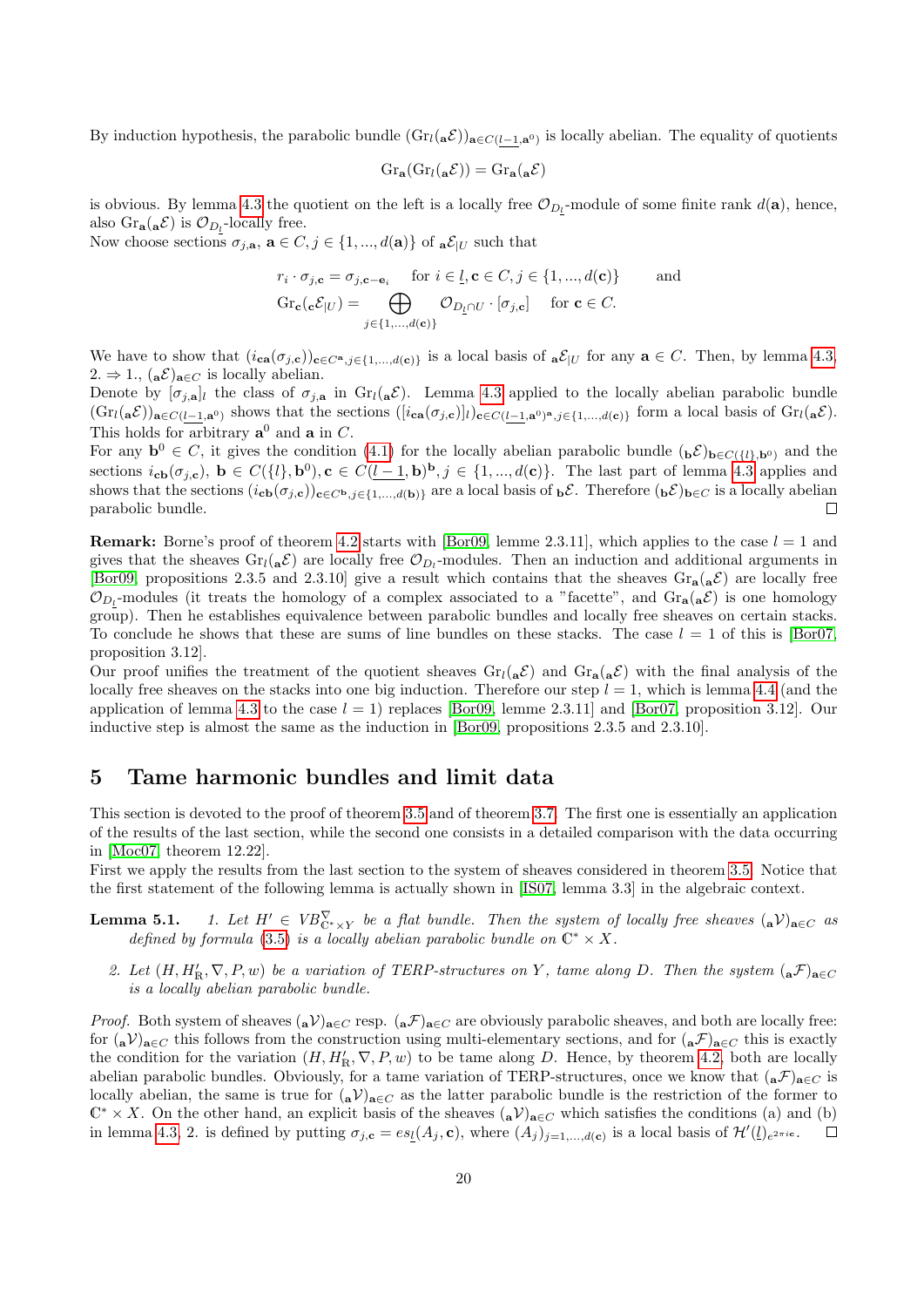We can now use the adapted basis constructed in theorem [4.2](#page-16-2) to show the first main result of section [3.](#page-10-0)

*Proof of theorem [3.5.](#page-13-1)* It follows from theorem [4.2](#page-16-2) and lemma [4.3](#page-16-3) that the quotients  $\text{Gr}_{a}({}_{a}\mathcal{F})$  are locally free over  $\mathcal{O}_{\mathcal{D}_\mathcal{L}}$ . Moreover, we have  ${}_{\mathbf{a}}\mathcal{F}_{|\mathbb{C}^*\times X} = {}_{\mathbf{a}}\mathcal{V}$  by definition, so that  $\text{Gr}_{\mathbf{a}}({}_{\mathbf{a}}\mathcal{F})_{|\mathbb{C}^*\times D_\mathcal{L}} = \text{Gr}_{\mathbf{a}}({}_{\mathbf{a}}\mathcal{V})$ . Hence we obtain an extension of  $\text{Gr}_{\mathbf{a}}(\mathbf{a}V)$  to  $\mathcal{D}_{\underline{l}}$ , and an extension of  $H'(\underline{l})_{e^{2\pi i\mathbf{a}}}$  via  $(\Phi')^{-1}$  from formula [\(3.6\)](#page-12-1). Choose a local basis  $(\sigma_{j,c})$  of  ${}_{\mathbf{a}}\mathcal{F}$  as in lemma [4.3,](#page-16-3) 2., and develop any  $\sigma_{j,c}$  as a sum of *l*-elementary sections  $\sigma_{j,c} = \sum_{\mathbf{b} \leq \mathbf{c}} \epsilon s_l(A(\sigma_{j,c}, \mathbf{b}), \mathbf{b})$ . Then  $[\sigma_{j,\mathbf{a}}] = [\epsilon s_l(A(\sigma_{j,\mathbf{a}}, \mathbf{a}), \mathbf{a$ It follows from lemma [3.4](#page-13-2) and from the equations [\(3.7\)](#page-12-2) and [\(3.8\)](#page-12-2) that the flat connection on  $\mathcal{H}'(l)_{e^{2\pi i a}}$  has a pole of type 1 on  $\mathcal{H}(l)_{e^{2\pi i a}}$  along  $\{0\} \times D_l$ . Similarly, equation [\(3.9\)](#page-12-2) shows that the endomorphisms  $zN_j$  extend

holomorphically to the bundle  $\mathcal{H}(\underline{l})_{e^{2\pi i \mathbf{a}}}$ .

In order to show that  $H(\underline{l})$  underlies a variation of TERP-structures on  $D_{\underline{l}}$ , it only remains to prove that the pairing P has the correct properties on this bundle. We have already seen that  $P: {}_{a} \mathcal{F} \otimes j^* {}_{b} \mathcal{F} \to z^{-w} \mathcal{O}_{\mathcal{X}}$  is non-degenerate, where  $\mathbf{b} \in C$  such that  $C^{\mathbf{b}} = -C^{\mathbf{a}}$ . Choose again local bases  $(\sigma_{i,\mathbf{c}})_{\mathbf{c} \in C^{\mathbf{a}}}$  of  $_{\mathbf{a}}\mathcal{F}$  resp.  $(\sigma_{j,\mathbf{d}})_{\mathbf{d} \in C^{\mathbf{b}}}$ of  ${}_{\mathbf{b}}\mathcal{F}$  as in theorem [4.2,](#page-16-2) 1., then the matrix  $z^{-w}(P(\sigma_{i,\mathbf{c}}, \sigma_{j,\mathbf{d}}))_{\mathbf{c}\in C^{\mathbf{a}},\mathbf{d}\in C^{\mathbf{b}}, i\in\{1,\dots d(\mathbf{c})\}, j\in\{1,\dots d(\mathbf{d})\}}$  is holomorphic and non-degenerate on  $\mathcal{X}$ .

These sections can be developed as sums of elementary sections and formula [\(3.4\)](#page-12-0) can be applied. The restriction of the entries of the above matrix for  $\mathbf{d} = -\mathbf{a}$  to the subvariety  $\mathcal{D}_l$  takes a particularly simple form, namely:

$$
z^{-w}P(\sigma_{i,\mathbf{c}},\sigma_{j,\mathbf{d}})|_{\mathcal{D}_L} = \begin{cases} 0 & \text{if } \mathbf{c} \neq -\mathbf{a}, \\ z^{-w}P(A(\sigma_{i,\mathbf{c}},\mathbf{c}),A(\sigma_{j,-\mathbf{c}},-\mathbf{c})), & \text{if } \mathbf{c} = -\mathbf{a}. \end{cases}
$$

Thus the matrix  $(z^{-w}P(A(\sigma_{i,\mathbf{a}}, \mathbf{a}), A(\sigma_{j,-\mathbf{a}}, -\mathbf{a})))_{i,j=1,\dots,d(\mathbf{a})}$  is holomorphic and non-degenerate on  $\mathcal{O}_{\mathcal{D}_l}$ . Therefore the pairing

$$
P: \mathcal{H}(\underline{l})_{\mathbf{e}^{2\pi i \mathbf{a}}} \otimes j^* \mathcal{H}(\underline{l})_{\mathbf{e}^{-2\pi i \mathbf{a}}} \to z^w \mathcal{O}_{\mathcal{D}_{\underline{l}}}
$$

is non-degenerate. It follows that  $(H(\underline{l}), H'(\underline{l})_R, \nabla, P)$  is a variation of TERP-structures of weight w. This finishes the proof of part 1. of theorem [3.5.](#page-13-1)

The first statement of part 2. is that for any  $I \subset \underline{l}$ , the same construction yields a bundle  $H(I)$  which underlies a variation of TERP-structures on  $D<sub>I</sub><sup>o</sup>$ . This is proved exactly as in part 1., it only uses the tameness of the original variation of TERP-structures along the divisor  $D \setminus \bigcup_{i \in \underline{l} \setminus I} D_i$  in  $X \setminus \bigcup_{i \in \underline{l} \setminus I} D_i$ .

The second statement is that this limit variation of TERP-structures is tame along  $D_I \backslash D_I^{\circ}$ . This follows from the tameness of the original variation along the "other" components of the divisor, i.e., along  $\bigcup_{i\in\mathcal{I}\setminus I} D_i$ . It uses remark [3.1,](#page-12-6) the formula  $es_l(A, \mathbf{a}) = es_{l\setminus I} (es_l(A, \mathbf{a}), \mathbf{a})$  and the construction in part 1.

In a similar way the third statement, i.e., the compatibility of these constructions for  $I, J \subset l, I, J \neq \emptyset, I \cap J = \emptyset$ can be shown using remark [3.1.](#page-12-6) We leave the details of the second and the third statement to the reader.  $\Box$ 

In the second part of this section we give the proof of theorem [3.7.](#page-14-0) We will identify the various objects appearing in  $[MoC7, theorem 12.22]$  with data defined by a tame variation of TERP-structures on Y. Ultimately, we show that the limit object considered in loc.cit. (which is called  $\oplus_{\mathbf{a}} S_{(\mathbf{a},\mathbf{0})}^{can}(E)$ ) is the twistor  $\widehat{H(\underline{l})}$  appearing in theorem [3.7,](#page-14-0) which therefore underlies a polarized mixed twistor structure. This will show most of the statements of this theorem.

Let us first briefly recall the main objects and results appearing in [\[Moc07,](#page-53-12) theorem 12.22].

**Definition-Lemma 5.2.** Let  $(E, \overline{\partial}, \theta, h)$  be a tame harmonic bundle on Y. Consider the  $\mathcal{O}_{\mathbb{C}} \mathcal{C}_{Y}^{an}$ -module  $\mathcal{E}' :=$  $\mathcal{O}_\mathbb{C}\mathcal{C}^{an}_Y\otimes p^{-1}\mathcal{C}^{an}(E),$  where  $p:\mathcal{Y}\to Y$  is the projection. Let  $\mathcal{E}\in VB_\mathcal{Y}$  be the kernel of  $\overline{\partial}+z\overline{\theta}:\mathcal{E}'\to \mathcal{E}'\otimes \mathcal{O}_\mathbb{C}\mathcal{A}_Y^{0,1}.$ Then for any  $\mathbf{a} \in \mathbb{R}^I$ , define the extension

<span id="page-20-0"></span>
$$
\mathbf{a}\mathcal{E} := \{ s \in j_*^{(2)}\mathcal{E} \mid |s|_{p^*h} \in O(\prod_{i \in I} |r_i|^{-\varepsilon - a_i}) \quad \forall \varepsilon > 0 \}. \tag{5.1}
$$

 $(recall that  $j^{(2)}: \mathcal{Y} \hookrightarrow \mathcal{X}$ ). It follows that  $r_i \cdot a\mathcal{E} \cong a_{-i}\mathcal{E}$ , which endows  $a\mathcal{E}$  with an  $\mathcal{O}_{\mathcal{X}}$ -module structure. For any$  $z \in \mathbb{C}^*$ , the restrictions  ${}_{\mathbf{a}} \mathcal{E}^z := j_z^*( {}_{\mathbf{a}} \mathcal{E})$  are  $\mathcal{O}_X$ -locally free extensions of  $j_z^* \mathcal{E}$  over  $(z,0)$ , where  $j_z : \{z\} \times X \hookrightarrow X$ ([\[Moc07,](#page-53-12) theorem 8.59]). However,  ${}_{\bf a} {\cal E}$  is not  ${\cal O}_X$ -free in general. The system  $({}_{\bf a} {\cal E}^z)_{\bf a \in \mathbb{R}^l}$  is a locally abelian parabolic bundle on  $\{z\} \times X$  in the sense of definition [4.1.](#page-16-1) The operator  $z\partial + \theta$  defines a z-connection on  ${}_{\bf a} \mathcal{E}^z$ , which has a logarithmic pole along  $\{z\} \times D$  ([\[Moc07,](#page-53-12) lemma 8.88]). We obtain a tuple of commuting residue endomorphisms  $r_i(z\partial_{r_i} + \theta_{r_i})$  on the graded object  $\text{Gr}_{\mathbf{a}}(\mathbf{a}\mathcal{E}^z)$  for any  $\mathbf{a} \in \mathbb{R}^l$  (which is  $\mathcal{O}_{\mathcal{D}_l}$ -locally free).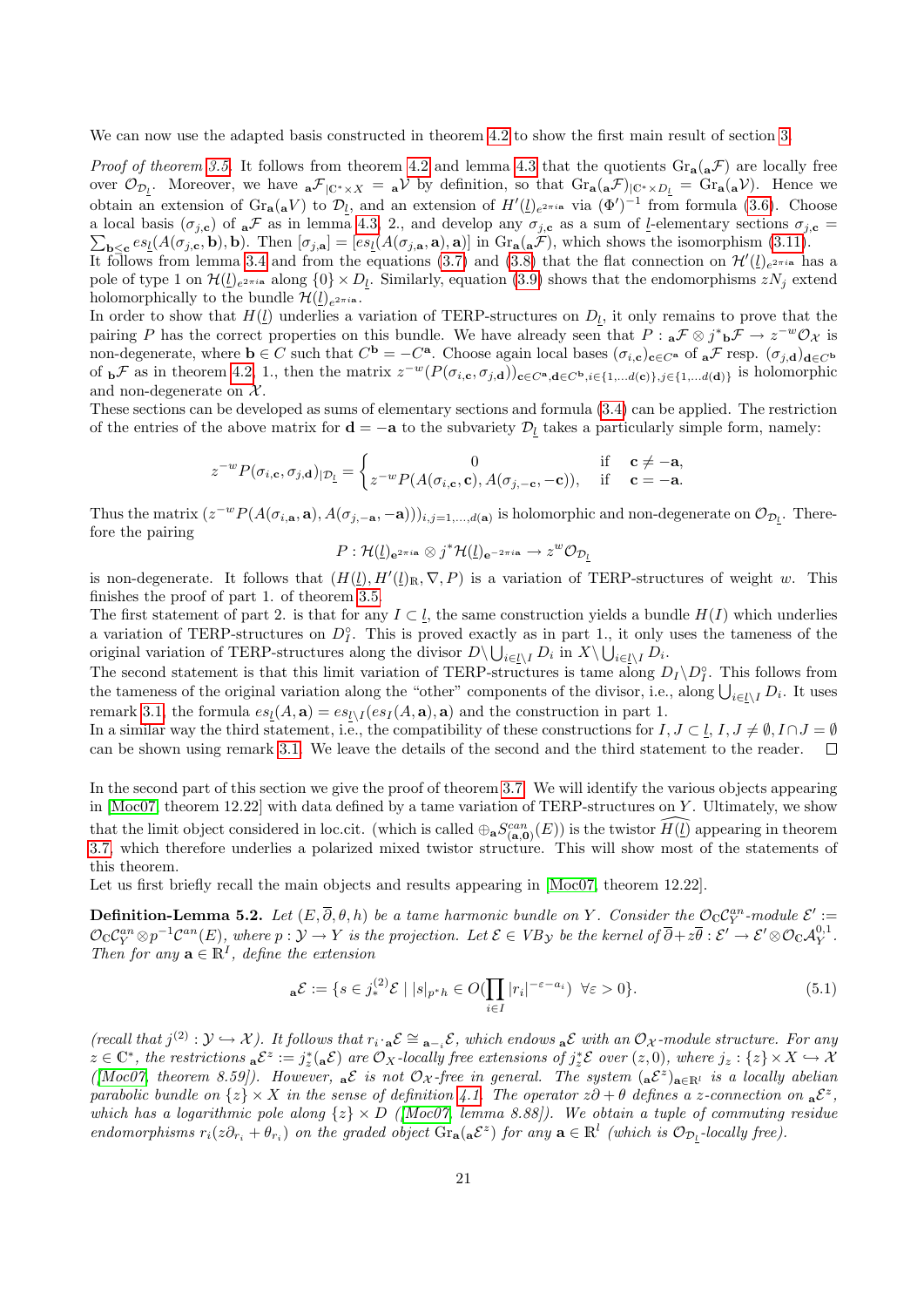Denote by  $\oplus_{\alpha} \mathbb{E}_{\alpha} G_r$  and  $(\mathcal{E}^z)$  the generalized common eigenspace decomposition (the eigenvalues are constant, [\[Moc07,](#page-53-12) 8.8.4]). Define

$$
KMSS(\mathcal{E}^z, \underline{l}) := \left\{ (\mathbf{a}, \alpha) \in (\mathbb{R} \times \mathbb{C})^l \mid \dim_{\mathbb{C}} (\mathbb{E}_{\alpha} \operatorname{Gr}_{\mathbf{a}}(\mathbf{a} \mathcal{E}^z)) \neq 0 \right\}
$$

to be the **Kashiwara-Malgrange-Sabbah-Simpson spectrum** of  $\mathcal{E}^z$  and by  $m(a, \alpha) := \dim_{\mathbb{C}} (\mathbb{E}_{\alpha} \operatorname{Gr}_a(\mathcal{E}^z))$ the multiplicity of the spectral element  $(a, \alpha)$  ([\[Moc07,](#page-53-12) 8.8.4]). There is a  $\mathbb{Z}^l$ -action on KMSS due to

$$
\mathbf{m}(\mathbf{a},\boldsymbol{\alpha}) = \mathbf{m}(\mathbf{a}+\mathbf{k},\boldsymbol{\alpha}-z\cdot\mathbf{k}) \quad \forall \,\mathbf{k}\in\mathbb{Z}^l.
$$

The behavior of the KMSS-spectrum for varying  $z$  is described as follows ([\[Moc07,](#page-53-12) lemma 8.108]): For any  $z \in \mathbb{C}$  the bijective map

<span id="page-21-0"></span>
$$
\mathfrak{k}(z) : (\mathbb{R} \times \mathbb{C})^l \longrightarrow (\mathbb{R} \times \mathbb{C})^l \n(a, \alpha) \longmapsto (a_j + 2\Re(z \cdot \overline{\alpha_j}), \alpha_j - a_j \cdot z - \overline{\alpha_j} \cdot z^2)_{j \in l}
$$
\n(5.2)

restricts to a bijection from KMSS( $\mathcal{E}^0, l$ ) to KMSS( $\mathcal{E}^z, l$ ), preserving the multiplicities.

In the following lemma, we show that for a tame harmonic bundle defined by a variation of pure polarized TERP-structures, the objects introduced above simplify to a large extent.

<span id="page-21-1"></span>**Lemma 5.3.** Let  $(H, H'_{\mathbb{R}}, \nabla, P, w)$  be a variation of pure polarized TERP-structures on Y and suppose that the associated harmonic bundle  $E := H_{\vert {\{0\} \times Y}}$  is tame along D. Then:

- 1. The variation of twistor structures constructed from the harmonic bundle E in  $[MoO7, 11.1]$  is the bundle  $\widehat{H}$ , equipped with the horizontal parts of the z-connection in each fibre  $H_{\frac{1}{2} \times Y}$ , and the pairing  $\widehat{S}$  from definition [2.4.](#page-4-2) In particular, the sheaf  $\mathcal E$  from above is isomorphic to  $\mathcal H$ .
- 2. The KMSS-spectrum satisfies

$$
KMSS(\mathcal{E}^z, \underline{l}) = \left\{ (\mathbf{a}, -z \cdot \mathbf{a}) \in (\mathbb{R} \times \mathbb{C})^l | \operatorname{Gr}_{\mathbf{a}}(\mathbf{a} \mathcal{E}^0) \neq 0 \right\}.
$$

In particular, the eigenvalues of the Higgs fields  $\theta_{\partial_{r_i}} \in End_{\mathcal{O}_Y}(\mathcal{E}/z\mathcal{E})$  are all equal to zero.

- 3. The variation H is tame along D in the sense of definition [3.2.](#page-12-3)
- Proof. 1. This is clear from the definitions, by comparing with the formulas in [\[Moc07,](#page-53-12) proof of lemma 11.2] for the connection and [\[Moc07,](#page-53-12) lemma 11.9] for the pairings.
	- 2. On each slice  $\{z\} \times Y$  with  $z \neq 0$ , the connection operator  $\partial + z^{-1}\theta$  gives a flat structure on  $\mathcal{E}^z_{|\{z\}\times Y}$ , and the extension  ${}_{\mathbf{b}}\mathcal{E}^z$  has a logarithmic pole along  $\{z\} \times D$ . The residue eigenvalues at  $\{z\} \times D_j$  on  $Gr_{\mathbf{b}}(\mathbf{b}\mathcal{E}^z)$  are equal to  $\alpha_j \cdot z^{-1} - a_j - \overline{\alpha_j} \cdot z$  for some  $(\mathbf{a}, \alpha) \in \text{KASS}(\mathcal{E}^0, \underline{l})$ , due to formula [\(5.2\)](#page-21-0). It follows that the eigenvalues of the corresponding monodromies around the divisors  $\{z\} \times D_j$  are of the form  $\exp(-2\pi i (\alpha_j \cdot z^{-1} - a_j - \overline{\alpha_j} \cdot z))$ . However, as we have  $\mathcal{E}_{|\mathbb{C}^*\times Y} = \mathcal{H}'$ , all these flat bundles form an isomonodromic family, so that the monodromies are constant, namely, they are the endomorphisms  $M_i \in \text{Aut}(H^\infty)$  considered at the beginning of section [3.](#page-10-0) We conclude that the eigenvalues are constant, and thus  $\alpha_j = 0$  for all  $j \in \underline{l}$ . Therefore, only pairs  $(a, -za)$ , where  $a \in C$  such that  $\text{Gr}_{a}(a\mathcal{E}^0) \neq 0$  appear as elements of  $KASS(\mathcal{E}^z, \underline{l}).$

As an easy consequence, we obtain that all eigenvalues of the monodromies  $M_i$  are elements in  $S^1$ , as they are exponentials of the values  $a_i$ , where  $\mathbf{a} \in C \subset \mathbb{R}^l$  is a vector such that  $\text{Gr}_{\mathbf{a}}(\mathbf{a}\mathcal{E}^0) \neq 0$ .

3. As we have seen in part 2., the eigenvalues of the residue endomorphism  $r_i \nabla_{r_i}$  on  $\mathbf{a} \mathcal{E}^z / r_i \cdot \mathbf{a} \mathcal{E}^z$  are independent of  $z \in \mathbb{C}^*$  and contained in  $-C^{\mathbf{a}}$ . This yields  ${}_{\mathbf{a}}\mathcal{E}_{|\mathbb{C}^*\times X} \cong {}_{\mathbf{a}}\mathcal{V}$ . Thus  ${}_{\mathbf{a}}\mathcal{F}_{|\mathbb{C}^*\times X} \cong {}_{\mathbf{a}}\mathcal{E}_{|\mathbb{C}^*\times X}$  by definition of the sheaf  $a\mathcal{F}|_{C^* \times X}$  (see definition [3.2\)](#page-12-3). In order to show  $a\mathcal{F} \cong a\mathcal{E}$ , and the local freeness of these sheaves, we proceed as in [\[HS07,](#page-52-8) lemma 6.11, 4.]. We already know that  $\mathbf{a} \mathcal{F}_{|\mathcal{X}\setminus (\{0\}\times D)} \cong \mathbf{a} \mathcal{E}_{|\mathcal{X}\setminus (\{0\}\times D)}$ . If  $(a, 0) \notin KMSS(\mathcal{E}^0, \underline{l})$ , then  ${}_{\bf a} \mathcal{E}$  is  $\mathcal{O}_{\mathcal{X}}$ -locally free by [\[Moc07,](#page-53-12) proposition 1.11]. Suppose therefore that  $(a, 0) \in \text{KMSS}(\mathcal{E}^0, \underline{l})$ , then there is  $\varepsilon_0 \in \mathbb{R}^l_{>0}$  such that  $(a + \varepsilon, 0) \notin \text{KMSS}(\mathcal{E}^0, \underline{l})$  for all  $\varepsilon \in \mathbb{R}^l_{>0}$  such that  $\varepsilon \leq \varepsilon_0$ . Then  $\mathbf{a}_{+\varepsilon} \mathcal{E}$  is locally free and moreover, as  $\mathbf{a}_{+\varepsilon} \mathcal{E}_{|\mathcal{X}\setminus(\{0\}\times D)} \cong \mathbf{a}_{\mathcal{F}|\mathcal{X}\setminus(\{0\}\times D)}$ , we have  $\mathbf{a}_{+\varepsilon} \mathcal{E} \cong \mathbf{a}_{\mathcal{F}|\mathcal{X}\setminus(\{0\}\times D)}$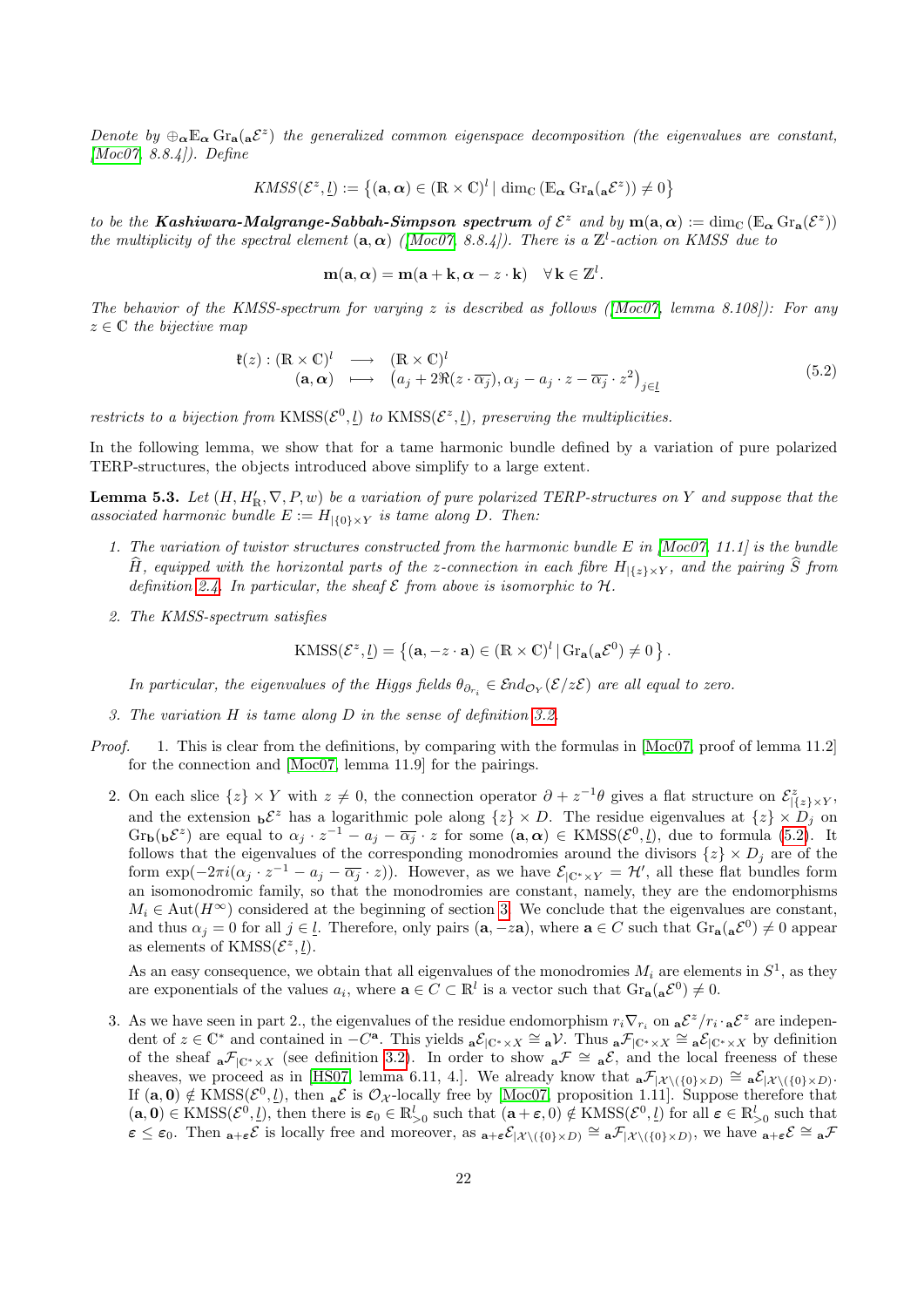by [\[Ser66\]](#page-53-14). It follows that  ${}_{a}E \subset {}_{a+{\varepsilon}}E \cong {}_{a}\mathcal{F}$ . However, this is true for all  ${\varepsilon}$  with  $0 < {\varepsilon} \leq {\varepsilon}_0$ , i.e., any section  $s \in {}_{\mathbf{a}}\mathcal{F}$  satisfies  $|s|_{p^*h} \in O(\prod_{i \in I} |r_i|^{-\varepsilon_i-\delta-a_i})$  for all  $\delta > 0$  and all  $\varepsilon \in (\mathbf{0}, \varepsilon_0]$ . This is exactly the defining property of  ${}_{a}\mathcal{E}$ , so that we obtain  $s \in {}_{a}\mathcal{E}$ . Hence  ${}_{a}\mathcal{E} = {}_{a}\mathcal{F}$ ,  ${}_{a}\mathcal{E}$  is locally free and the variation  $(H, H'_{\mathbb{R}}, \nabla, P, w)$  we started with is tame along D.

In particular, this lemma shows that for a pure polarized variation of TERP-structures the notion of tameness, as introduced in definition [3.2,](#page-12-3) coincides with the notion of tameness of the associated harmonic bundle, which justifies our terminology.

The next step is the discussion of the limit objects constructed from the sheaves  ${}_{\bf a} \mathcal{E}$ . In [\[Moc07,](#page-53-12) 8.9.1], for any  $(a, \alpha) \in \text{KMSS}(\mathcal{E}^0, \underline{l})$ , the vector bundle  ${}^{\underline{l}}\mathcal{G}_{(a,\alpha)} \in {V\!B}_{\mathcal{D}_\underline{l}}$  is defined. It is characterized by the property that for any  $z \in \mathbb{C}$ ,  $(\mathcal{L}(\mathcal{G}_{(a,\alpha)})_{|\{z\}\times D_l} = \mathbb{E}_{\gamma} \text{Gr}_{c}(c\mathcal{E}^z)$ , where  $(c,\gamma) = \mathfrak{k}(z)(a,\alpha)$ . If the harmonic bundle E is defined by a variation of pure polarized TERP-structures as above, then  $\mathfrak{k}(z)(\mathbf{a}, \alpha) = (\mathbf{a}, -z\mathbf{a})$ , as we have just proved. It follows that on each  $\text{Gr}_{\mathbf{a}}(\mathbf{a}\mathcal{E}^z)$ , there is just a single generalized common eigenspace of the operators  $r_i \nabla_{r_i}$ , namely the one associated to  $-za$ . Therefore  $\mathbb{E}_{z\mathbf{a}} \text{Gr}_{\mathbf{a}}(\mathbf{a}\mathcal{E}^z)$  is identified with  $\text{Gr}_{\mathbf{a}}(\mathbf{a}\mathcal{E}^z)$ . This implies that  ${}^l\mathcal{G}_{(a,0)}$  is simply the quotient  $\text{Gr}_{a}({}_{\mathbf{a}}\mathcal{E}) = \text{Gr}_{a}({}_{\mathbf{a}}\mathcal{F})$  which is locally free over  $\mathcal{O}_{\mathcal{D}_l}$  by theorem [4.2](#page-16-2) and lemma [5.1,](#page-19-1) 2.

The limit objects  $S_{(a,0)}^{can}(E)$  in [\[Moc07\]](#page-53-12) are obtained by gluing the bundle  ${}^l\mathcal{G}_{(a,0)}$  with a similar quotient bundle on  $\mathbb{P}^1 \setminus \{0\}$ . The next lemma describes this bundle in the current situation

**Lemma 5.4.** Let  $(H, H'_{\mathbb{R}}, \nabla, P, w)$  be as above, and  $(E, \overline{\partial}, \theta, h)$  the associated harmonic bundle. Consider also the harmonic bundle  $(E, \partial, \overline{\theta}, h)$  on  $\overline{Y}$ . Then:

1. There is an isomorphism

$$
(\mathcal{E}^{\dagger}, \overline{\partial} + z \overline{\theta}) \cong \overline{\gamma^*(\mathcal{H}, \nabla_Y)},
$$

here  $\mathcal{E}^\dagger \in VB_{\mathbb{P}^1\setminus\{0\})\times\overline{Y}}$  is the sheaf constructed from  $(E, \partial, \overline{\theta}, h)$  on  $\overline{Y}$  in [\[Moc07,](#page-53-12) 11.1.1] and  $\nabla_Y: \mathcal{H} \to$  $\mathcal{H}\otimes z^{-1}\Omega^1_{\mathcal{Y}/\mathbb{C}}$  is the horizontal part of the connection operator on  $\mathcal{H}.$ 

- 2. The bundle  $j^*\overline{\gamma^*\mathcal{H}}$ , where  $j:\mathbb{P}^1\to\mathbb{P}^1$ ,  $j(z)=-z$ , underlies a variation of pure polarized TERP-structures of weight w on  $\overline{Y}$ , which is tame along  $\overline{D} \subset \overline{X}$ .
- 3. The limit object  ${}^L\mathcal{G}_0^{\dagger}$  $\int_{(-a,0)}^{b}$  from [\[Moc07,](#page-53-12) 11.2.3] is equal to j<sup>\*</sup> Gr<sub>-a</sub>(-<sub>a</sub> $\mathcal{F}(j^*\overline{\gamma^*H})$ ), where  $\mathbf{b} \mathcal{F}(j^*\overline{\gamma^*H})$  denotes the extension over  $\mathbb{C} \times \overline{X}$  of order **b** of the variation  $j^* \overline{\gamma^* \mathcal{H}}$  from 2.
- *Proof.* 1. The flat real subbundle  $H'_{\mathbb{R}}$  of H' induces a real structure of E (denoted by  $\kappa$  in [\[Her03,](#page-52-2) theorem 2.19) which defines a complex conjugation on sections of E. This gives a complex conjugation on  $\mathcal{E}'$ , which interchanges  $\partial$  and  $\overline{\partial}$  resp.  $\theta$  and  $\overline{\theta}$  (due to the compatibility of the real structure with the hermitian metric). Moreover,  $\gamma^*(\mathcal{E}', \overline{\partial} + z\overline{\theta}) = (\overline{\gamma^*\mathcal{E}'}, \partial + z^{-1}\theta)$ , which yields that  $\overline{\gamma^*\mathcal{E}} = \mathcal{E}^{\dagger}$ . On the other hand, we already know that  $(\mathcal{H}, \nabla_Y) \cong (\mathcal{E}, \partial + z^{-1}\theta)$ . Hence

$$
\overline{\gamma^*(\mathcal{H}, \nabla_Y)} = \overline{\gamma^*(\mathcal{E}, \partial + z^{-1}\theta)} = (\mathcal{E}^\dagger, \overline{\partial} + z\overline{\theta}).
$$

- 2. That  $j^*\overline{\gamma^*\mathcal{H}}$  underlies a variation of TERP-structures of weight w on  $\overline{Y}$  is immediately clear. Moreover, it follows from 1. that this variation is pure polarized, namely, its corresponding harmonic bundle on  $\overline{Y}$  is  $(E, \partial, \overline{\theta}, h)$ . This harmonic bundle is obviously tame along  $\overline{D}$ , as  $(E, \overline{\partial}, \theta, h)$  is tame along D. Hence the variation of TERP-structures  $j^*\overline{\gamma^*\mathcal{H}}$  is tame along  $\overline{D}$ .
- 3. The sheaf  $j^*$  Gr<sub>-a</sub> $(-a\mathcal{F}(j^*\overline{\gamma^*\mathcal{H}}))$  is  $\mathcal{O}_{\mathbb{C}\times\overline{D}_l}$ -locally free due to 2. and theorem [3.5.](#page-13-1) For each  $z \in \mathbb{P}^1 \setminus \{0\}$ , the restriction  $\langle \frac{l}{c} \mathcal{G}_l^{\dagger} \rangle$  $(\mathbf{a}, \mathbf{a})|_{\{z\}\times\overline{D}_l}$  is by definition equal to  $\mathbb{E}_{z\mathbf{a}} \text{Gr}_{-\mathbf{a}}(-\mathbf{a}\mathcal{E}^{\dagger})$  (by [\[Moc07,](#page-53-12) 11.2.1, 11.2.3] and the same argument as above, i.e., the special behavior of the KMSS-spectrum for  $\mathcal{E}^{\dagger}$  in the current situation), so that  ${}^l\mathcal{G}_\ell^\dagger$  $\mathcal{F}^{\dagger}_{(-\mathbf{a},\mathbf{0})} \cong j^* \operatorname{Gr}_{-\mathbf{a}}(-\mathbf{a} \mathcal{F}(j^* \overline{\gamma^* \mathcal{H}}))$ .

 $\Box$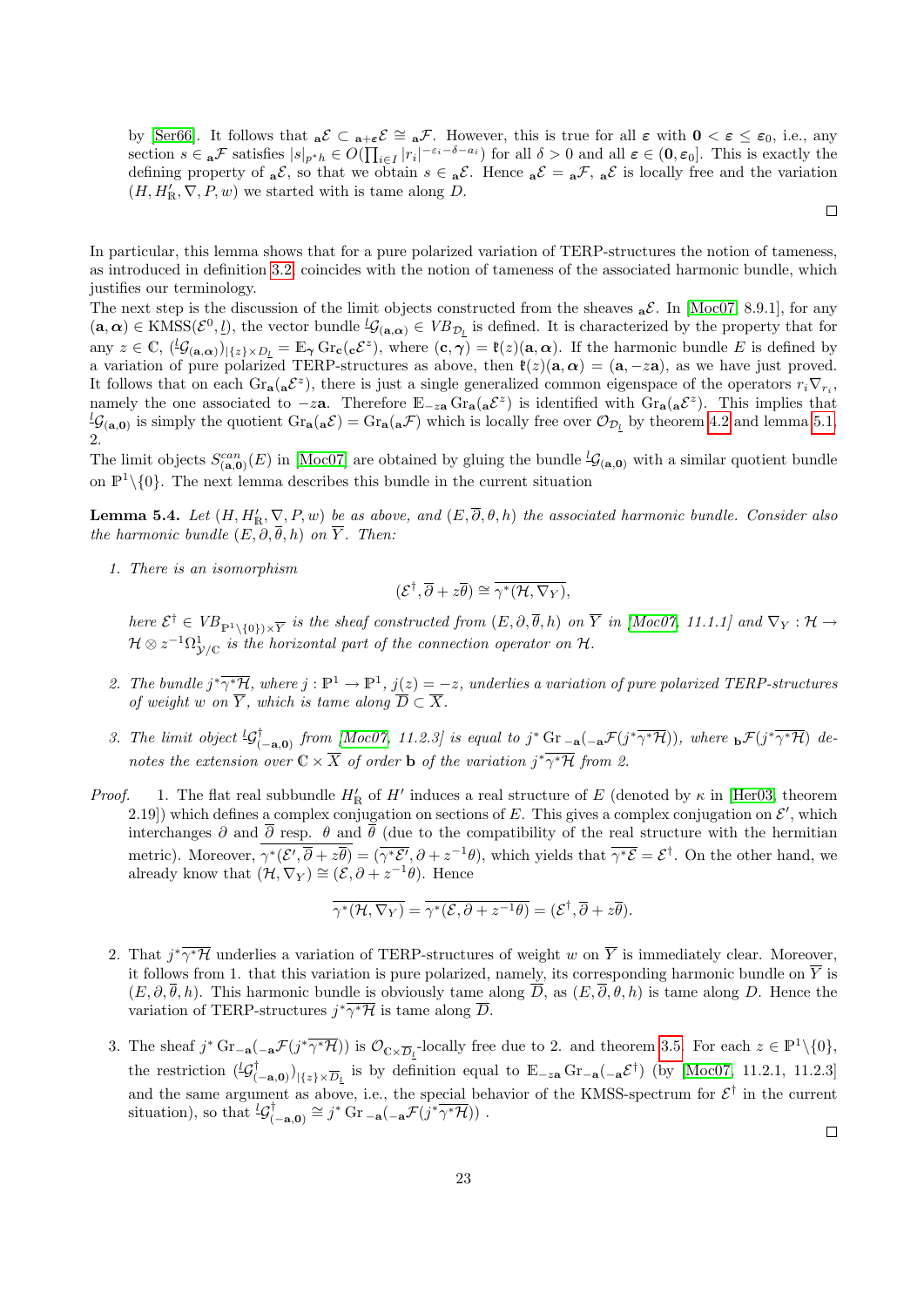Proof of theorem [3.7.](#page-14-0) Part 1. has already been shown in lemma [5.3.](#page-21-1) In order to prove the remaining parts of the theorem, we will show that for any  $r \in D_l$ , there is an isomorphism of twistors

$$
\widehat{\mathcal{H}(\underline{l})}_{|\mathbb{P}^1 \times \{r\}} \cong \bigoplus_{\mathbf{a} \bmod \mathbb{Z}^l} S_{(\mathbf{a},\mathbf{0})}^{can}(E_{|\pi_Y^{-1}(r)}),\tag{5.3}
$$

where  $S_{(a,0)}^{can}(E_{\vert \pi_Y^{-1}(r)})$  is defined in [\[Moc07,](#page-53-12) 11.3.4]. As in loc.cit., we will make the assumption that  $D_{\underline{l}} = \{0\},\$ so that actually we have to show that  $\widehat{\mathcal{H}(l)} \cong \bigoplus_{\mathbf{a} \bmod \mathbb{Z}^l} S_{(\mathbf{a},\mathbf{0})}^{can}(E)$ . Recall that  $S_{(\mathbf{a},\mathbf{0})}^{can}(E)$  is obtained by gluing  ${}^l\mathcal{G}_{(\mathbf{a},\mathbf{0})}$  with  ${}^l\mathcal{G}_0^\dagger$  $\begin{bmatrix} 0 & \text{if } \\ (-a,0) & \text{if } \text{if } a \text{ is } \end{bmatrix}$ 

$$
\left[\frac{^l\mathcal{G}_{(\mathbf{a},\mathbf{0})}}{\mathcal{G}_{(\mathbf{a},\mathbf{0})}}\right]_{|\mathbb{C}^*} \xrightarrow{\Phi_{(-\mathbf{a},\mathbf{0})}^{\dagger,can}(\Phi_{(\mathbf{a},\mathbf{0})}^{can})^{-1}} \searrow \left[\frac{l\mathcal{G}_{(-\mathbf{a},\mathbf{0})}^{\dagger}}{\mathcal{G}_{(-\mathbf{a},\mathbf{0})}}\right]_{|\mathbb{C}^*}
$$
\n(5.4)

where the maps  $\Phi_{(a,0)}^{can}: {}^l\mathcal{G}_{(a,0)}\mathcal{H} \longrightarrow [{}^l\mathcal{G}_{(a,0)}]_{|\mathbb{C}^*}$  resp.  $\Phi_{(-a,0)}^{\dagger,can}: {}^l\mathcal{G}_{(0)}^{\dagger}$  $\vec{\mathcal{G}}_{(-\mathbf{a},\mathbf{0})}^{\dagger}(\mathcal{H}^{\dagger})\longrightarrow\left[\begin{smallmatrix} \underline{l}\mathcal{G}_{(-\mathbf{a},\mathbf{0})}^{\dagger}\end{smallmatrix}\right]$  $\left. \begin{array}{c} \uparrow \ \left(-\mathbf{a},\mathbf{0}\right) \end{array} \right]$  $|C^*|$  are defined in [\[Moc07,](#page-53-12) 10.4]. Moreover, there is an identification

<span id="page-23-0"></span>
$$
{}^{\underline{l}}\mathcal{G}_{(\mathbf{a},\mathbf{0})}\mathcal{H}\cong {}^{\underline{l}}\mathcal{G}^{\dagger}_{(-\mathbf{a},\mathbf{0})}(\mathcal{H}^{\dagger}),\tag{5.5}
$$

so that the composition  $\Phi_{(-\mathbf{a},\mathbf{0})}^{can,\dagger} \circ (\Phi_{(\mathbf{a},\mathbf{0})}^{can})^{-1}$  is well-defined. It turns out that in the current situation we have

$$
\begin{array}{rcl}\n\frac{l_{\mathcal{G}(\mathbf{a},\mathbf{0})}\mathcal{H} & = & \mathcal{H}'(\underline{l})_{e^{2\pi i\mathbf{a}}}, \\
\Phi_{(\mathbf{a},\mathbf{0})}^{can} & = \Phi': \mathcal{H}'(\underline{l})_{e^{2\pi i\mathbf{a}}} & \longrightarrow & \mathrm{Gr}_{\mathbf{a}}(\mathbf{a}\mathcal{V}) = \mathrm{Gr}_{\mathbf{a}}(\mathbf{a}\mathcal{F})_{|\mathbb{C}^*}, \\
\frac{l_{\mathcal{G}}\dot{\mathbf{u}}_{(-\mathbf{a},\mathbf{0})}(\mathcal{H}^{\dagger}) & = & \overline{\gamma^*\mathcal{H}'(\underline{l})_{e^{-2\pi i\mathbf{a}}}}, \\
\Phi_{(-\mathbf{a},\mathbf{0})}^{\dagger,can} & = & \overline{\gamma^*\mathcal{H}'(\underline{l})_{e^{-2\pi i\mathbf{a}}}} & \longrightarrow & \overline{\gamma^*\mathrm{Gr}_{-\mathbf{a}}(-\mathbf{a}\mathcal{V})} = j^*\mathrm{Gr}_{-\mathbf{a}}(-\mathbf{a}\mathcal{F}(j^*\overline{\gamma^*\mathcal{H}}))_{|\mathbb{C}^*},\n\end{array}
$$

and that the identification [\(5.5\)](#page-23-0) is just the map

$$
\tau: \mathcal{H}'(\underline{l})_{e^{2\pi i \mathbf{a}}} \longrightarrow \overline{\gamma^* \mathcal{H}'(\underline{l})_{e^{-2\pi i \mathbf{a}}}}
$$

which is induced by the original map  $\tau : \mathcal{H}'_{e^{2\pi i a}} \to \overline{\gamma^* \mathcal{H}'_{e^{-2\pi i a}}}$ . The twistor  $\mathcal{H}(\underline{l})_{e^{2\pi i a}}$  is obtained by gluing  $\mathcal{H}(\underline{l})_{e^{2\pi i \mathbf{a}}}$  and  $\gamma^* \mathcal{H}(\underline{l})_{e^{-2\pi i \mathbf{a}}}$  via this new morphism  $\tau$ . Thus we get an isomorphism of twistors

$$
\widehat{\mathcal{H}(\underline{l})}_{e^{2\pi i \mathbf{a}}} \cong S^{can}_{(\mathbf{a},\mathbf{0})}(E).
$$

Next we have to identify the pairings and the nilpotent maps. Mochizuki establishes pairings on  ${}^l\mathcal{G}_{\mathbf{u}}$ , essentially via [\(3.4\)](#page-12-0). In our situation, this boils down to the pairings  $\hat{S}$  which are induced on  $\mathcal{H}'(l)$  from those on  $\mathcal{H}'$ . The pairing S in [\[Moc07,](#page-53-12) theorem 12.22] coincides with  $\widehat{S}$  on  $\widehat{\mathcal{H}}(l)$ .

In  $[{\rm Moc07, 11.3.6}]$  the morphisms  $\mathcal{N}_j^{\Delta}: S_{({\bf a}, {\bf 0})} \to S_{({\bf a}, {\bf 0})} \otimes \mathcal{O}_{\mathbb{P}^1}\mathcal{C}_{D_l}^{an}(1,1)$  are defined via extension of the nilpotent parts of the residue endomorphisms  $(iz)^{-1}[zr_j\nabla_{r_j}]$ . The nilpotent parts of the residue endomorphisms  $[zr_j\nabla_{r_j}]$ correspond by formula [\(3.9\)](#page-12-2) to  $z\frac{-N_j}{2\pi i}$ . Therefore the pull back of  $\mathcal{N}_j^{\Delta}$  to  $\mathcal{H}'(l)$  is equal to  $\frac{N_j}{2\pi}$ . The tuple  $\mathbf{N}^{\Delta} = (\mathcal{N}_1^{\Delta}, \dots, \mathcal{N}_l^{\Delta})$  in [\[Moc07,](#page-53-12) theorem 12.22] thus corresponds to the tuple  $(\frac{N_1}{2\pi}, \dots, \frac{N_l}{2\pi})$ .

Theorem 12.22 in [\[Moc07\]](#page-53-12) says that  $(S_{(a,0)}^{can}(E), W, N^{\Delta}, S)$  is a polarized mixed twistor of weight 0 in l variables. By definition [\[Moc07,](#page-53-12) definition 3.50] this means that for any  $\mathbf{a} \in (\mathbb{R}^+)^l$  and  $N_{\mathbf{a}} := \sum_{j \in \mathcal{b}} a_j N_j$  the tuple  $(S_{(a,0)}, N_a^{\Delta}, S)$  is a polarized mixed twistor of weight 0 and that the weight filtration W is independent of the choice of  $\mathbf{a} \in (\mathbb{R}^+)^l$ . This includes that the maps  $zN_{\mathbf{a}}$  and  $z^{-1}N_{\mathbf{a}}$  extend to  $\{0\} \times D_l$  respectively to  $\{\infty\} \times D_l$ , and that they have everywhere the same Jordan normal form so that together they give a global weight filtration. As a conclusion, we obtain part 2. of the theorem, and also part 3. Finally, part 4. is an easy consequence of lemma [2.10.](#page-8-0) П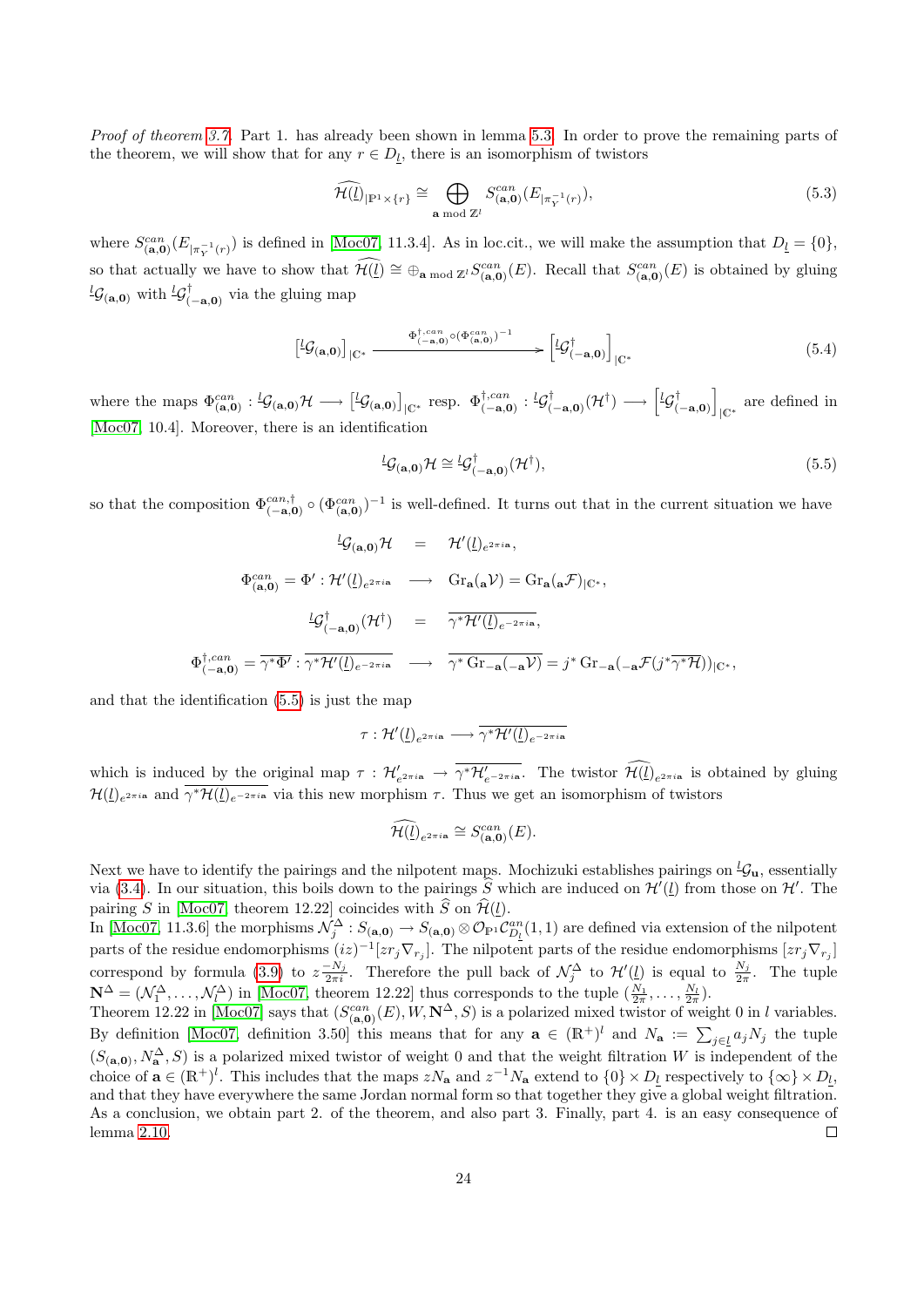### <span id="page-24-0"></span>6 Rigidity

As an application of the discussion on extensions of TERP-structures, we prove here a generalized version of a conjecture of Sabbah concerning the rigidity of integrable variations of twistor structures on quasi-projective varieties. It was stated in [\[Sab05,](#page-53-5) conjecture 7.2.9] for non-compact curves, but using the results of [\[Moc06\]](#page-53-17), we can actually prove it in this more general situation. We show the corresponding statement for TERP-structures, the original formulation in [\[Sab05\]](#page-53-5) can be easily obtained by a slight modification of our proof. A quite simple but essential ingredient is the following lemma.

**Lemma 6.1.** Let, as in section [3,](#page-10-0)  $X = \Delta^n$ ,  $Y = (\Delta^*)^l \times \Delta^{n-l}$  and  $D = X \ Y$ . Let  $(H, H'_{\mathbb{R}}, \nabla, P, w)$  be a variation of pure polarized TERP-structures on Y, tame along D. Let  $\mathcal{K} := \mathcal{H}/\mathcal{ZH}$ . Consider the parabolic filtration on  $j^{(0)}_*\mathcal{K}$  (where  $j^{(0)}: Y \hookrightarrow X$ ), defined, analogously to formula [\(5.1\)](#page-20-0) by:

$$
\mathbf{a}\mathcal{K} := \left\{ s \in j^{(0)}_*\mathcal{K} \, | \, |s|_h \in O(\prod_{i \in I} |r|^{-\varepsilon - a_i}) \ \forall \varepsilon > 0 \right\}.
$$

for any  $\mathbf{a} \in \mathbb{R}^l$ , where h is the hermitian metric induced on K by  $z^{-w}P(-, \tau-)$  on  $p_*\hat{\mathcal{H}}$ . Then the endomorphism  $\mathcal{U} := [z^2 \nabla_z] \in End_{\mathcal{O}_Y}(\mathcal{K})$  is compatible with this parabolic filtration, i.e., for any  $\mathbf{a} \in \mathbb{R}^I$  it extends to an element in  $End_{\mathcal{O}_{\mathbf{Y}}}({}_{\mathbf{a}}\mathcal{K}).$ 

*Proof.* This is a direct consequence of the results of the preceding sections: Recall that we defined  ${}_{a}\mathcal{F}$  :=  $j_{*}^{(1)}$ <sub>a</sub> $\mathcal{V} \cap j_{*}^{(2)}$  $\mathcal{H} \in VB_{\mathcal{X}}$ . By lemma [3.4](#page-13-2) we have that

$$
\nabla: {}_{\mathbf{a}}\mathcal{F} \longrightarrow {}_{\mathbf{a}}\mathcal{F} \otimes z^{-1}\Omega^1_{\mathcal{X}}\left(\log(\mathcal{D}\cup(\{0\}\times X))\right),
$$

in particular,  $(z^2 \nabla_z)(\mathbf{a} \mathcal{F}) \subset \mathbf{a} \mathcal{F}$ . By lemma [5.3,](#page-21-1) 3., we have the equality  $\mathbf{a} \mathcal{F} \cong \mathbf{a} \mathcal{E}$ , from which it follows that  $_{\mathbf{a}}\mathcal{K} =_{\mathbf{a}}\mathcal{F}/z \cdot_{\mathbf{a}}\mathcal{F}$ , so that we obtain  $\mathcal{U}(\mathbf{a}\mathcal{K}) \subset_{\mathbf{a}}\mathcal{K}$ , as required. П

The following theorem is the generalization of [\[Sab05,](#page-53-5) corollary 7.2.8] to the higher-dimensional quasi-projective case.

**Theorem 6.2.** Let X be a projective manifold and  $Y := X \ D$  where D is a divisor with normal crossings. Let  $(H, H'_{\mathbb{R}}, \nabla, P, w)$  be a variation of pure polarized TERP-structures on Y, tame along D, and denote by  $(E, \overline{\partial}, \theta, h)$  the corresponding harmonic bundle. Then there is a decomposition of  $\mathcal{C}_Y^{an}$ -bundles  $E = E_w \oplus E_{w-1}$ where  $E_w$  resp.  $E_{w-1}$  underlies a variation of pure polarized Hodge structures of weight w resp. w – 1.

*Proof.* The variation of TERP-structures  $(H, H'_{R}, \nabla, P, w)$  corresponds by [\[Her03,](#page-52-2) theorem 2.19] to a CV $\oplus$ structure. The latter consists of the harmonic bundle E enriched by the endomorphisms  $\mathcal{U}, \mathcal{Q} \in End_{\mathcal{C}_{Y}^{an}}(\mathcal{C}^{an}(E))$ and the real structure given by  $\tau$  subject to a couple of compatibility conditions, from which we quote only the following ones  $((6.1)$  $((6.1)$  and  $(6.2)$  are called integrability equations in  $[Sub05]$ .

<span id="page-24-1"></span>
$$
[\theta, \mathcal{U}] = 0, \qquad D''(\mathcal{U}) = 0,\tag{6.1}
$$

$$
D'(\mathcal{U}) - [\theta, \mathcal{Q}] + \theta = 0, \qquad D'(\mathcal{Q}) + [\theta, \tau \mathcal{U}\tau] = 0,
$$
\n
$$
(6.2)
$$

$$
h(\mathcal{U}-,-) = h(-,\tau\mathcal{U}\tau-), \qquad h(\mathcal{Q}-,-) = h(-,\mathcal{Q}-), \tag{6.3}
$$

$$
\tau \theta \tau = \overline{\theta}, \qquad Q = -\tau Q \tau. \tag{6.4}
$$

Consider, as before, the bundle  $\mathcal{K} = \mathcal{H}/z\mathcal{H} \in VB_Y$  and the extensions  ${}_{\mathbf{a}}\mathcal{K} \in VB_X$ . By [\[Moc06,](#page-53-17) proposition 5.1], any  ${}_{\mathbf{a}}\mathcal{K}$  is a  $\mu_L$ -polystable Higgs bundle (L being some fixed ample line bundle on X), and we have a canonical decomposition

<span id="page-24-2"></span>
$$
(\mathbf{a}\mathcal{K}, \theta) \cong \bigoplus_{i=1}^{m} (\mathbf{a}\mathcal{K}_i, \theta_i) \otimes \mathbb{C}^{p_i}
$$
\n(6.5)

where each  ${}_{a}K_{i}$  is a  $\mu_{L}$ -stable Higgs bundle, and any two  $({}_{a}K_{i}, \theta_{i})$  and  $({}_{a}K_{j}, \theta_{j})$  are non-isomorphic for  $i \neq j$ . In particular,  $({}_a\mathcal{K}_i, \theta_i)$  is simple, i.e., any Higgs endomorphism respecting the filtration  ${}_{\bullet}\mathcal{K}_i$  of  ${}_{a}\mathcal{K}_i$  is of the form  $c_i \cdot Id_{\mathcal{K}_i}$  with  $c_i \in \mathbb{C}$ . (This follows from a standard argument: By loc.cit., lemma 3.10, any nontrivial endomorphism is actually an isomorphism, which makes  $End_{\mathcal{O}_X}(\mathbf{a} \mathcal{K}_i)$  into a skew field which is a finite dimensional C-vector space as  $X$  is compact. Any such isomorphism is then necessarily a multiplication by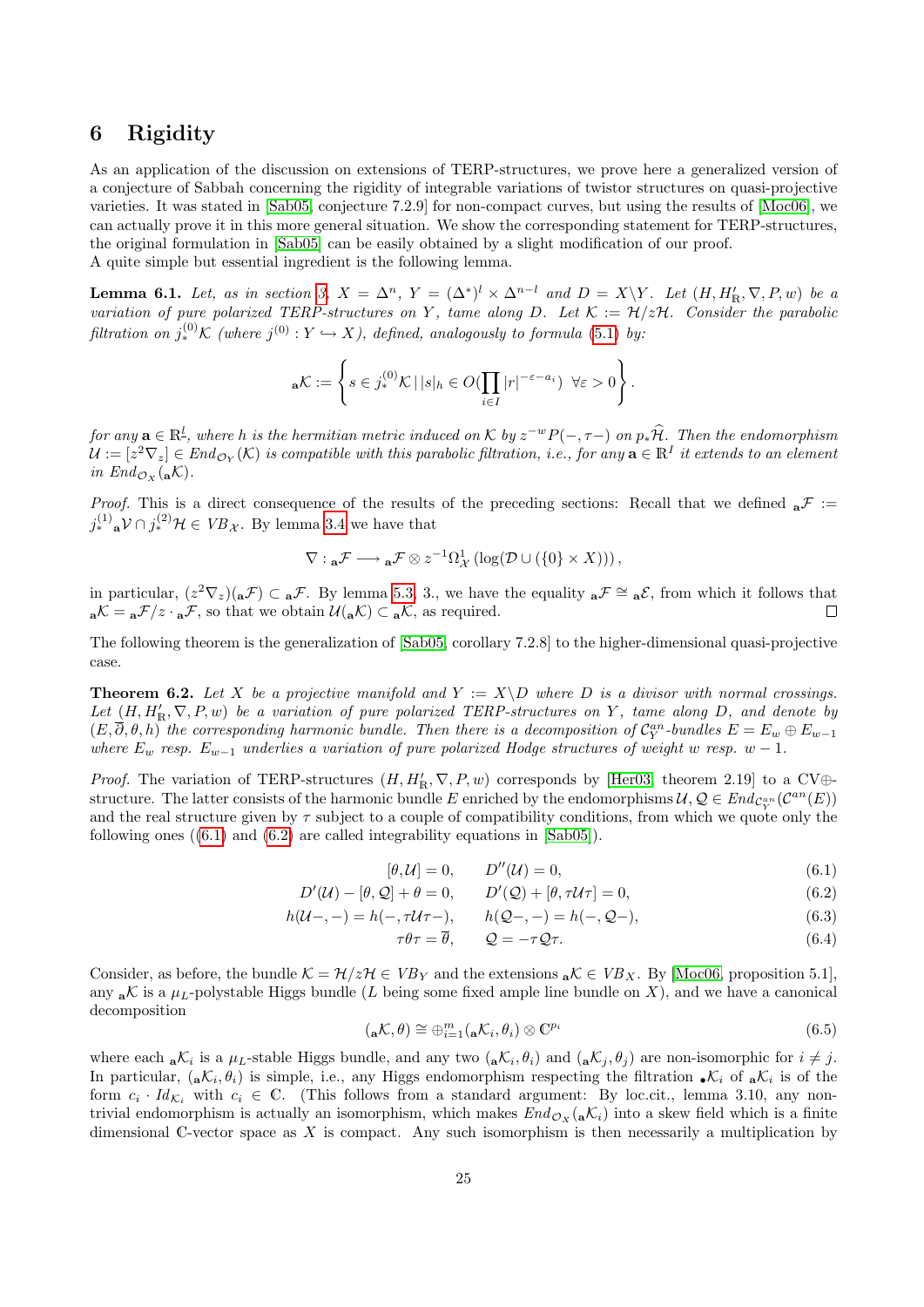a constant for otherwise it would generate a commutative and finite dimensional subalgebra of  $End_{\mathcal{O}_X}({}_{\mathbf{a}}\mathcal{K}_i)$ , i.e., a proper algebraic field extension of  $\mathbb C$ , a contradiction). By restriction to  $Y$ , we obtain a decomposition  $(\mathcal{K},\theta) \cong \bigoplus_{i=1}^m (\tilde{\mathcal{K}}_i,\theta_i) \otimes \mathbb{C}^{p_i}$  and similarly a decomposition  $\mathcal{C}^{an}(E) \cong \bigoplus_{i=1}^m \mathcal{C}^{an}(E_i) \otimes \mathbb{C}^{p_i}$  of the corresponding sheaf of  $\mathcal{C}_Y^{an}$ -sections. Moreover, proposition 5.1 of loc.cit. also gives that the hermitian metric h decomposes as  $h = \sum_{i=1}^{m} h_i \otimes g_i$ , where  $g_i$  is a constant hermitian metric on  $\mathbb{C}^{p_i}$ . This implies that the  $(1,0)$ -part  $D'$  of the Chern connection decomposes as  $D' = \sum_{i=1}^{m} D'_i \otimes \partial$ , where  $D'_i : C^{an}(E_i) \to C^{an}(E_i) \otimes A_Y^{1,0}$ . Notice that it follows from equation [\(6.5\)](#page-24-2) that  $\theta = \sum_{i=1}^{m} \theta_i \otimes \text{Id}_{\mathbb{C}^{p_i}}$ .

Consider U and  $\overline{U} := \tau U \tau$  as elements in  $End_{\mathcal{C}_{Y}^{an}}(\mathcal{C}^{an}(E))$ . It follows from the previous lemma that U is an endomorphism of the  $\mu_L$ -polystable Higgs bundle K, so that it decomposes as  $\mathcal{U} = \sum_{i=1}^m Id_{\mathcal{C}^{an}(E_i)} \otimes U_i$ , where  $U_i \in End_{\mathbb{C}}(\mathbb{C}^{p_i})$ . The first part of equation [\(6.3\)](#page-24-1) shows that  $\overline{\mathcal{U}} = \sum_{i=1}^m Id_{\mathcal{C}^{an}(E_i)} \otimes \overline{U}_i$ ,  $\overline{U}_i$  being the adjoint of  $U_i$ with respect to  $g_i$ . It follows that the commutators  $[D',\mathcal{U}]$  and  $[\theta,\overline{\mathcal{U}}]$  vanish so that the integrability equations [\(6.2\)](#page-24-1) reduce to

<span id="page-25-0"></span>
$$
D'(\mathcal{Q}) = 0 \quad \text{and} \quad \theta = [\theta, \mathcal{Q}], \tag{6.6}
$$

and by adjunction with respect to  $h$  we also obtain

<span id="page-25-1"></span>
$$
D''(\mathcal{Q}) = 0 \quad \text{and} \quad \overline{\theta} = -[\overline{\theta}, \mathcal{Q}]. \tag{6.7}
$$

 $\Box$ 

The remaining part of the proof is exactly the same as the proof of [\[Her03,](#page-52-2) lemma 3.4 and theorem 3.1], where the stronger assumption of  $\mathcal{U} = 0$  was made. For the readers convenience, we briefly recall how to obtain the desired conclusion. First define the following real analytic bundles on  $X$ :

$$
\mathcal{C}^{an}(E_w^{p,w-p}) := \bigoplus_{\substack{\alpha + \frac{w+1}{2} \mid p \\ \alpha \notin \frac{w+1}{2} + \mathbb{Z}}} \mathcal{K}er(\mathcal{Q} - \alpha Id) , \quad E_w := \bigoplus_{p} E_w^{p,w-p}
$$
  

$$
\mathcal{C}^{an}(E_{w-1}^{p,w-1-p}) := \mathcal{K}er(\mathcal{Q} - (p - \frac{w-1}{2})Id) , \quad E_{w-1} := \bigoplus_{p} E_{w-1}^{p,w-1-p}.
$$

Moreover, we put

$$
F_w^p \ := \ \bigoplus_{q \geq p} E_w^{q, w-q} \quad ; \quad F_{w-1}^p \ := \ \bigoplus_{q \geq p} E_{w-1}^{q, w-1-q}.
$$

From the equations [\(6.6\)](#page-25-0) and [\(6.7\)](#page-25-1) we deduce that the bundles  $F_w^p$  resp.  $F_{w-1}^p$  are holomorphic (for the operator  $D'' + \overline{\theta}$  and satisfy Griffiths transversality, i.e.,  $\nabla \mathcal{F}_w^p \subset \mathcal{F}_w^{p-1} \otimes \Omega_Y^1$  resp.  $\nabla \mathcal{F}_{w-1}^p \subset \mathcal{F}_{w-1}^{p-1} \otimes \Omega_Y^1$ , where  $\nabla$  is the integrable operator  $\nabla = D' + D'' + \theta + \overline{\theta}$ . From the second part of equation [\(6.4\)](#page-24-1) we deduce that  $\tau \text{Ker}(\mathcal{Q} - \alpha Id) = \text{Ker}(\mathcal{Q} + \alpha Id)$ . Using that for any  $\alpha \in \mathbb{R} \setminus \left(\frac{w+1}{2} + \mathbb{Z}\right)$ , the equality

$$
-\left(\left[\alpha + \frac{w+1}{2}\right] - p\right) = \left[-\alpha + \frac{w+1}{2}\right] - (w-p)
$$

$$
-\overline{F^{w-p,p}} \text{ non } F^{p,w-1-p} - \overline{F^{w-1-p,p}} \text{ which yields the desired result}
$$

holds, this implies  $E_w^{p,w-p} = E$  $w^{w-p,p}$  resp.  $E_{w-1}^{p,w-1-p} = E$ w−1−p,p w−1 , which yields the desired result.

As an application, we obtain a generalization of [\[HS08,](#page-52-9) corollary 4.5]. Notice that the reasoning is completely different, namely, we do not use the curvature computation of loc.cit.

**Corollary 6.3.** Let H be a variation of pure polarized TERP-structures H on  $\mathbb{C}^n$ , tame along  $\mathbb{P}^n \backslash \mathbb{C}^n$ . Then it is trivial, i.e.,  $\nabla_X(\mathcal{H}) \subset \mathcal{H}$  for all  $X \in p^{-1} \mathcal{I}_{\mathbb{C}^n}$ , where  $p: \mathbb{C} \times \mathbb{C}^n \to \mathbb{C}^n$  is the projection. If H is regular singular (then by proposition [3.8](#page-15-1) tameness follows as soon as we suppose that H is pure polarized), then the period map  $\mathbb{C}^n \to M^{pp}_{BL}$ , which will be defined in section [9.5,](#page-49-0) is constant.

*Proof.* Let  $Y := \mathbb{C}^n \subset X = \mathbb{P}^n$ , then the assumptions ensure that  $p_*\hat{\mathcal{H}}$  underlies a tame harmonic bundle on Y. The last theorem gives that it also underlies a sum of two variations of pure polarized Hodge structures. A classical result (see, e.g., [\[CMSP03,](#page-52-14) 13.4.3]) shows that the corresponding period maps to the classifying spaces of pure polarized Hodge structures are constant, which implies that  $\theta = 0$ , so that the variation of TERP-structure itself is flat in parameter direction. The last statement follows directly from the construction of the period map in lemma [9.4.](#page-49-1)  $\Box$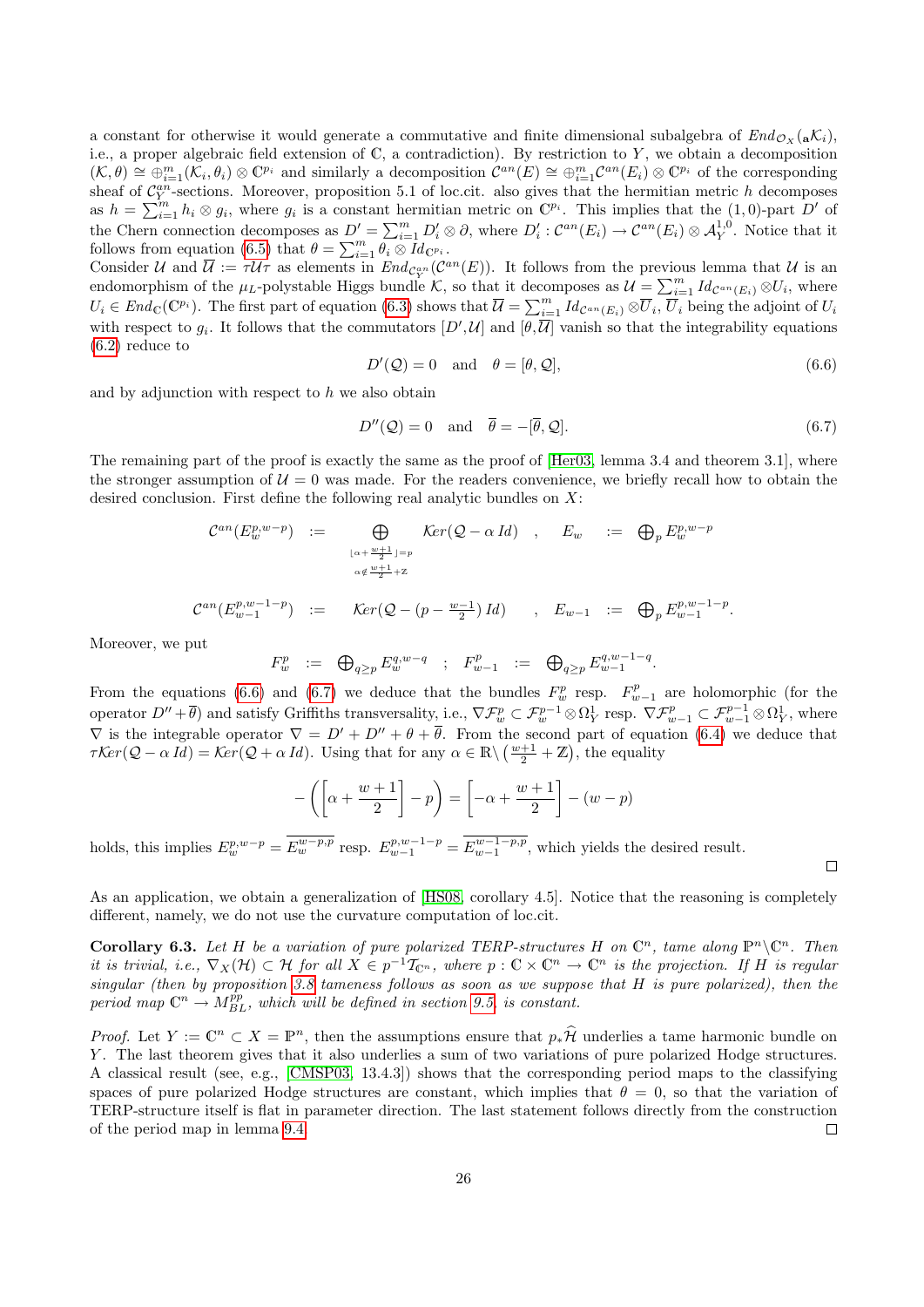### <span id="page-26-0"></span>7 The compact classifying space

The fact that special members of families of regular singular TERP-structures can have different spectral numbers than the general member of the family is reflected in the geometry of classifying spaces of such TERPstructures. We construct and study in this section several versions of these classifying spaces. In all cases, the topological data of a family of regular singular TERP-structures are fixed. If we fix moreover the spectral pairs (as introduced in definition [2.7\)](#page-6-1) and a corresponding reference regular singular mixed TERP-structure, then all possible regular singular TERP-structures with these data are classified by a complex manifold  $\tilde{D}_{BL}$ , which was defined in [\[Her99\]](#page-52-1) and further studied in [\[HS08\]](#page-52-9). It has the structure of an affine fibre bundle over a complex homogeneous manifold  $\tilde{D}_{PMHS}$  parameterizing certain Hodge type filtrations. More precisely,  $\tilde{D}_{PMHS}$ contains an open submanifold  $D_{PMHS}$  which parameterizes polarized mixed Hodge structures with the same fixed topological data from above, in particular, with a fixed weight filtration. Passing to the induced filtration on the graded parts of this weight filtration defines a structure of an affine fibre bundle  $\tilde{D}_{PMHS} \rightarrow \tilde{D}_{PHS}$ , where the latter is a projective manifold (the product of classifying spaces of Hodge-like filtrations). This map restricts to  $D_{PMHS} \rightarrow D_{PHS}$ , and  $D_{PHS}$  is a product of classifying spaces of pure polarized Hodge structures. The following diagram shows how these manifolds are related.

$$
\begin{array}{ccccccc}\n\check{D}_{BL} & \longrightarrow & \check{D}_{PMHS} & \longrightarrow & \check{D}_{PHS} \\
\cup & & \cup & & \cup \\
D_{BL} & \longrightarrow & D_{PMHS} & \longrightarrow & D_{PHS}.\n\end{array} \tag{7.1}
$$

We refer to [\[Her99\]](#page-52-1) and [\[HS08,](#page-52-9) chapter 2] for more details about these classifying spaces.  $\tilde{D}_{BL}$  carries a tautological bundle  $\mathcal{L} \in VB_{\mathbb{C}\times \check{D}_{BL}}$  of regular singular TERP-structures, i.e.,  $\mathcal{L}_{|\mathbb{C}\times\{x\}}$  is the TERP-structure which corresponds to the point  $x \in \check{D}_{BL}$ .  $\mathcal L$  underlies a family of TERP-structures in the sense of definition [2.1,](#page-3-1) but not a variation in general.

In order to capture the jumping phenomena of the spectrum as seen in the examples in section [2,](#page-3-0) we will construct a new classifying space which parameterizes all regular singular TERP-structures where only the range for the spectral numbers has been fixed. We will see that this is a projective variety and that it contains the classifying spaces  $D_{BL}$  for fixed spectral numbers as locally closed subvarieties. It also contains other strata, these correspond to families of TERP-structures with fixed spectral pairs, but where no element is mixed TERP. All along this section, we fix the following topological data: a real vector space  $H_{\rm R}^{\infty}$  of dimension  $\mu$ , equipped with an automorphism  $M \in Aut(H_{\mathbb{R}}^{\infty})$ , an integer w and a non-degenerate bilinear pairing  $S: H_{\mathbb{R}}^{\infty} \times H_{\mathbb{R}}^{\infty} \to \mathbb{R}$ . S is required to be invariant under M, and to have the following symmetry property: Denote by  $\overline{H}^{\infty}$  the complexification of  $H_{\mathbb{R}}^{\infty}$ , by  $H_{\lambda}^{\infty}$  the generalized eigenspaces of M, then S is  $(-1)^{w-1}$ -symmetric on  $H_{\arg\neq0}^{\infty}$  and  $(-1)^w$ -symmetric on  $H_{\text{arg}=0}^{\infty}$ , where, as before  $H_{\text{arg}=0}^{\infty} := \bigoplus_{\text{arg }\lambda=0} H_{\lambda}^{\infty}$  and  $H_{\text{arg}\neq 0}^{\infty} := \bigoplus_{\text{arg }\lambda\neq 0} H_{\lambda}^{\infty}$ . By [\[HS07,](#page-52-8) lemma 5.1], these data correspond to a flat vector bundle  $H' \in VB^{\nabla}_{\mathbb{C}^*}$  with a flat real subbundle  $H'_R$  of maximal rank, and a flat  $(-1)^w$ -symmetric non-degenerate pairing  $P: \mathcal{H}' \otimes j^* \mathcal{H}' \to \mathcal{O}_{\mathbb{C}^*}$  which takes values in  $i^w \mathbb{R}$  on  $H'_{\mathbb{R}}$ .

We denote, by abuse of notation, both of the two inclusions  $\mathbb{C}^* \hookrightarrow \mathbb{C}$  and  $\mathbb{P}^1 \setminus \{0\} \hookrightarrow \mathbb{P}^1$  by i, and similarly by  $\tilde{i}$ either of the two inclusions  $\mathbb{C}^* \hookrightarrow \mathbb{P}^1 \setminus \{0\}$  or  $\mathbb{C} \hookrightarrow \mathbb{P}^1$ . We consider the Deligne extensions  $V^{\alpha}, V^{>\alpha} \subset i_*\mathcal{H}'$  as defined in section [2.](#page-3-0) We also consider the corresponding Deligne extensions  $V_\alpha, V_{\alpha} \subset \tilde{i}_* \mathcal{H}'$  at infinity, where the indices are chosen so that they form an increasing filtration. Finally, we work with the meromorphic bundles  $V^{>-\infty} \subset i_*\mathcal{H}'$ ,  $V_{<\infty} \subset \tilde{i}_*\mathcal{H}'$  and with the sheaf  $\tilde{i}_*V^{>-\infty} \cap i_*V_{<\infty}$  (here the intersection takes place in  $\hat{i}_*\mathcal{H}'$ , where  $\hat{i}: \mathbb{C}^* \to \mathbb{P}^1$ , which is an algebraic vector bundle over  $\mathbb{C}^*$ . We write W for its space of global sections, then W is a free  $\mathbb{C}[z, z^{-1}]$ -module of rank  $\mu$ . Denote for any  $\alpha, \beta \in \mathbb{C}$  the intersection  $\widetilde{i}_* V^\alpha \cap i_* V_\beta \in VB_{\mathbb{P}^1}$  of subsheaves of  $\hat{i}_* \mathcal{H}'$  by  $V_\beta^\alpha$  (and similarly  $V_\beta^{>\alpha}$ ,  $V_{<\beta}^\alpha$  etc.). For any  $\alpha \geq \beta$ , we have the following exact sequence

$$
0 \longrightarrow V_{\alpha}^{>\alpha} \longrightarrow V_{\alpha}^{\beta} \longrightarrow V_{\alpha}^{\beta}/V_{\alpha}^{>\alpha} \longrightarrow 0
$$
\n
$$
(7.2)
$$

Obviously,  $V_\alpha^{>\alpha}$  is semi-stable of weight -1, so that  $H^0(\mathbb{P}^1, V_\alpha^{>\alpha}) = H^1(\mathbb{P}^1, V_\alpha^{>\alpha}) = 0$ . This implies that we have a canonical isomorphism from  $W^{\beta}_{\alpha} := H^0(\mathbb{P}^1, V^{\beta}_{\alpha})$  to the skyscraper sheaf  $V^{\beta}_{\alpha}/V^{\geq \alpha}_{\alpha}$  (which we identify with  $V^{\beta}/V^{>\alpha}$ ). This isomorphism will be used implicitly many times in the sequel. The restriction of P to W can be written as

$$
P = \sum_{k \in \mathbb{Z}} P^{(k)} z^k : W \otimes j^* W \to \mathbb{C}[z, z^{-1}]
$$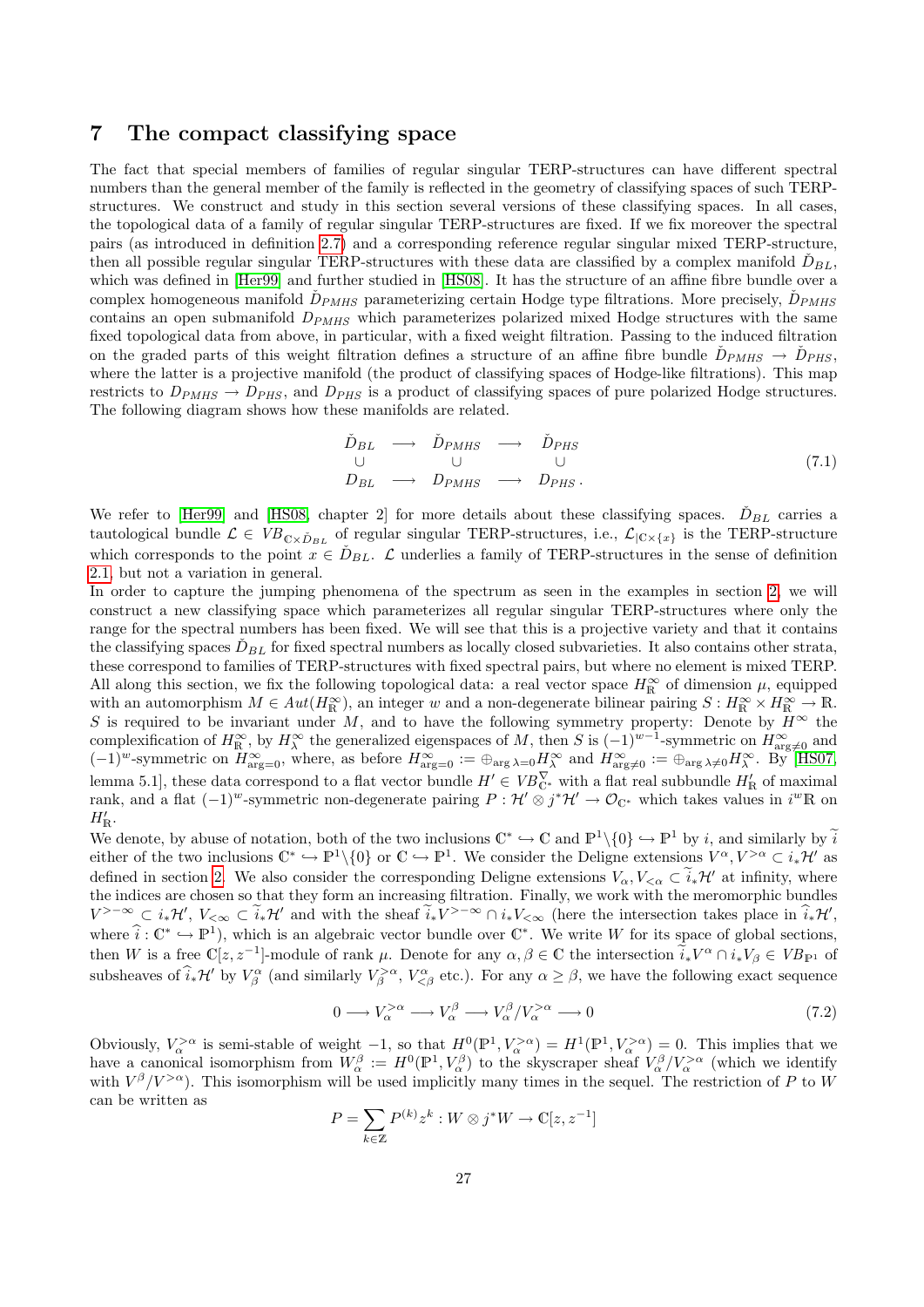In particular,  $P^{(k)}$  is  $(-1)^{w+k}$ -symmetric and induces a pairing

<span id="page-27-2"></span>
$$
P^{(k)}: W_{\alpha}^{\alpha} \otimes W_{\beta}^{\beta} \to \delta_{\beta, k-\alpha} \mathbb{C}
$$
\n
$$
(7.3)
$$

which is non-degenerate for  $\alpha + \beta = k$ . For any fixed  $\alpha, \beta \in \mathbb{C}$  with  $\alpha \leq \beta$  and  $\alpha + \beta = k$ , we obtain a non-degenerate  $(-1)^{w+k}$ -symmetric pairing

<span id="page-27-0"></span>
$$
P^{(k)}: W^{\alpha}_{\beta} \otimes W^{\alpha}_{\beta} \longrightarrow \mathbb{C}
$$
\n
$$
(7.4)
$$

which is the sum

$$
\sum_{\gamma \in [\alpha,\beta]} \left( P^{(k)} : W_{\gamma}^{\gamma} \otimes W_{\alpha+\beta-\gamma}^{\alpha+\beta-\gamma} \longrightarrow \mathbb{C} \right).
$$

We choose  $\alpha_1 \in \mathbb{C}$  satisfying the following conditions:  $e^{-2\pi i \alpha_1}$  is required to be an eigenvalue of M and  $\alpha_1 \leq \frac{w}{2}$ . Then we put  $\alpha_{\mu} := w - \alpha_1 \ge \frac{w}{2} \ge \alpha_1$  and  $n := \lfloor \alpha_{\mu} - \alpha_1 \rfloor \ge 0$ .

The classifying space we are going to consider in this section will represent a certain functor of families of TERP-structures with trivial monodromy in parameter direction. We first define this functor.

<span id="page-27-1"></span>**Definition 7.1.** Fix  $H_{\mathbb{R}}^{\infty}$ , S, M, w,  $\alpha_1$  or the equivalent data  $H', H'_{\mathbb{R}}$ ,  $\nabla$ ,  $P, w, \alpha_1$  from above, and consider the Deligne extensions  $V^{\alpha}$  and  $V^{>\alpha}$  of H'. Define the functor  $\mathcal{M}_{BL}^{H^{\infty}_{\rm R},S,\tilde{M},w,\alpha}$  (which we denote usually by  $M_{BL}$  if no confusion can occur) from the category of complex spaces to the category of sets by

$$
\mathcal{M}_{BL}(X) \quad := \quad \Big\{ (\mathcal{L}, \varphi) \, | \, \mathcal{L} \in VB_{\mathbb{C}^* \times X}, \varphi : i^* \mathcal{L} \stackrel{\cong}{\longrightarrow} (p')^* H', (z^2 \varphi^* \nabla_z) \mathcal{L} \subset \mathcal{L},
$$

 $\varphi^* P : \mathcal{L} \otimes j^* \mathcal{L} \to z^w \mathcal{O}_{\mathbb{C} \times X}$  is non-degenerate,

 $\mathcal{L} \subset p^*V^{\alpha_1}$  as subsheaves of  $i_*i^*\mathcal{L} = i_*\varphi^{-1}((p')^*H')$ 

here  $p: \mathbb{C} \times X \to \mathbb{C}$  resp.  $p': \mathbb{C}^* \times X \to \mathbb{C}^*$  are the projections and  $i: \mathbb{C}^* \times X \to \mathbb{C} \times X$  is the inclusion. For any morphism  $f: Y \to X$  of complex spaces and any element  $\mathcal{L} \in \mathcal{M}_{BL}(X)$  we set  $\mathcal{M}_{BL}(f)(\mathcal{L}) := f^*(\mathcal{L}, \varphi)$ .

One easily checks that this is a functor which has the property of being a sheaf for the classical topology. Notice also that by definition, for any X, and any  $(\mathcal{L}, \varphi) \in \mathcal{M}_{BL}(X)$ , the sheaf  $\mathcal L$  underlies a family of TERP-structures on X in the sense of definition [2.1.](#page-3-1) In order to study this functor, we will compare it to some other functor which is easier to understand as it is simply a closed subfunctor of some Grassmannian. We define it in several steps which corresponds to the conditions imposed on the elements of  $\mathcal{M}_{BL}(X)$ .

**Definition-Lemma 7.2.** Consider the fixed data  $H_{\mathbb{R}}^{\infty}$ , M, S, w,  $\alpha_1$  from above as well as the various Deligne extensions and the associated (finite dimensional) spaces  $W^{\alpha}_{\beta}$ . Then  $W^{\alpha_1}_{\alpha_{\mu}-1}$  is a symplectic vector space with respect to the (class of the) anti-symmetric form  $P^{(w-1)}$ , we denote this form by  $\omega$  and write  $W^{\omega} := W^{\alpha_1}_{\alpha_{\mu}-1}$ <br>for short. In particular, the dimension  $\dim_{\mathbb{C}}(W^{\omega})$  is even, and denoted by  $2m$ . Moreover, endomorphisms

$$
\begin{array}{lll}\nb & := & [z \cdot] \\
a & := & [z^2 \nabla_z] \\
\end{array}\n\bigg\} \in End_{\mathbb{C}}(W^{\omega}) = End_{\mathbb{C}}(V^{\alpha_1}/V^{>\alpha_{\mu}-1}).
$$

For any complex space X, consider the  $\mathcal{O}_X$ -locally free sheaf  $\mathcal{W}_X^{\omega} := W^{\omega} \otimes_{\mathbb{C}} \mathcal{O}_X$  of rank  $2m$ .  $(\mathcal{W}_X^{\omega}, \omega)$  is a symplectic bundle over X, with  $\mathcal{O}_X$ -linear operators a and b.

Let  $\mathcal{G}(m, W^{\omega})$  be the usual Grassmaniann functor, seen as defined on the category of complex spaces. More precisely, for any complex space X, let  $\mathcal{G}(m, W^{\omega})(X)$  be the set of rank m locally free subsheaves  $\mathcal G$  of  $\mathcal W_{X}^{\omega}$  that are locally direct summands. Clearly, if  $f: Y \to X$  is a morphism, then  $\mathcal{G}(m, W^{\omega})(f)(\mathcal{G}) := f^*\mathcal{G}$ . Consider the following closed subfunctors:

$$
\mathcal{LG}(W^{\omega})(X) := \{ \mathcal{G} \in \mathcal{G}(m, W^{\omega})(X) \mid \omega_{|\mathcal{G}} = 0 \},
$$
  

$$
\mathcal{LG}_b(W^{\omega})(X) := \{ \mathcal{G} \in \mathcal{LG}(W^{\omega})(X) \mid b(\mathcal{G}) \subset \mathcal{G} \},
$$
  

$$
\mathcal{LG}_{a,b}(W^{\omega})(X) := \{ \mathcal{G} \in \mathcal{LG}_b(W^{\omega})(X) \mid a(\mathcal{G}) \subset \mathcal{G} \}
$$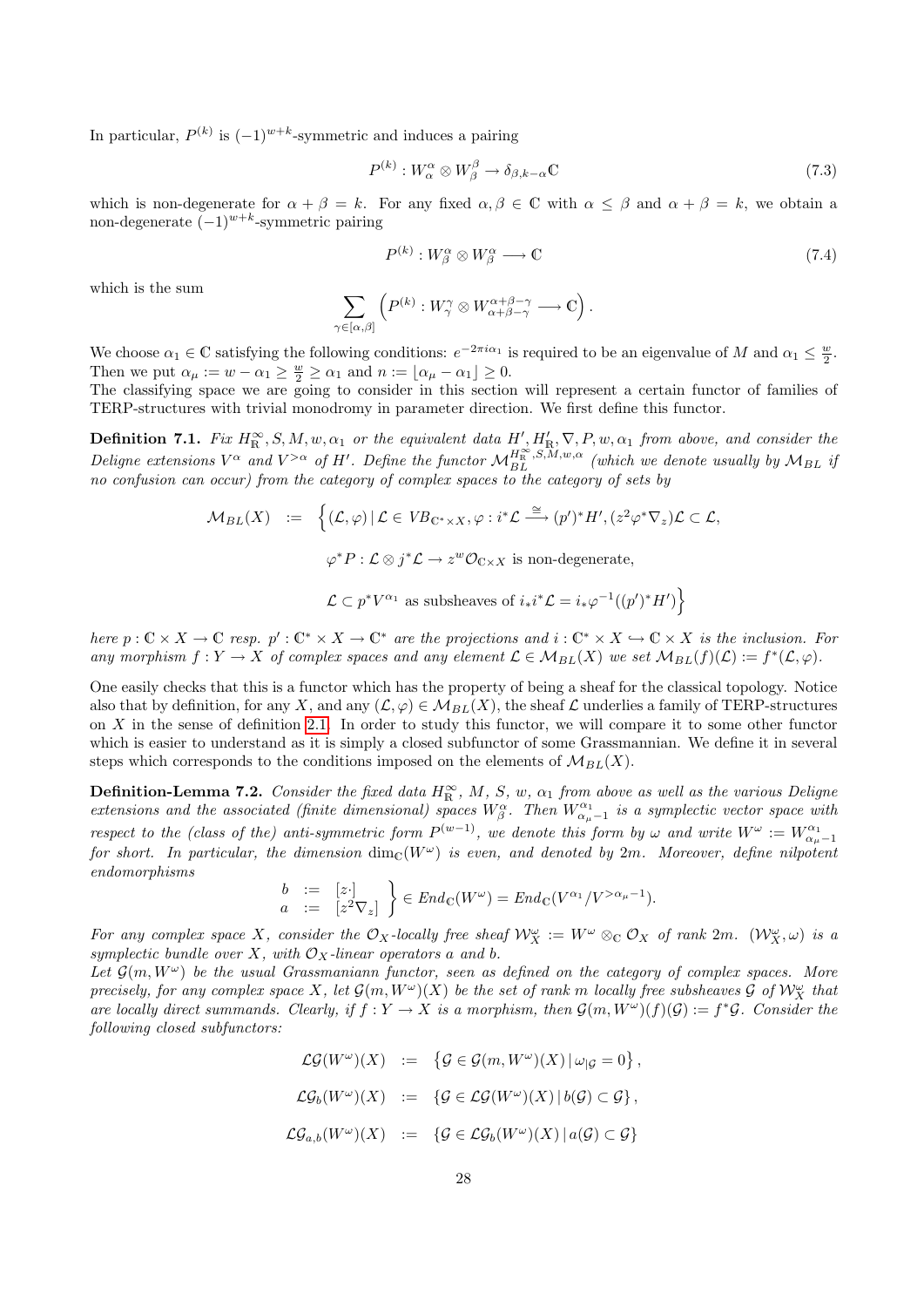These functors are represented by complex spaces  $G(m, W^{\omega})$ ,  $\Lambda(W^{\omega})$ ,  $\Lambda_b(W^{\omega})$  and  $\Lambda_{a,b}(W^{\omega})$ , respectively. The first two of these spaces are complex homogeneous, in particular, smooth, and all of them have the structure of a projective variety.

*Proof.* That  $\omega \in (\bigwedge^2 W^{\omega})^*$  defines a symplectic structure is an immediate consequence of formula [\(7.4\)](#page-27-0) by putting  $\alpha := \alpha_1, \beta := \alpha_{\mu} - 1$  and  $k = w - 1$ . Moreover, both z· and  $z^2 \nabla_z$  map  $V^{\alpha}$  to  $V^{\alpha+1}$  and especially leave  $V^{> \alpha_{\mu}-1}$  invariant, therefore b and a are well-defined and nilpotent.

Concerning the second part, first notice that again all of these functors are sheaves of sets for the classical topology, hence, the universal property needs only to be checked locally. That the classical Grassmannian  $G(m, W^{\omega})$ represents the functor  $\mathcal{G}(m, W^{\omega})$  is well known. The subspace  $\Lambda(W^{\omega}) := \{ L \subset W^{\omega} \mid \omega_{|L} = 0 \text{ and } \dim_{\mathbb{C}}(L) = m \}$ (sometimes called Lagrangian Grassmannian) represents  $\mathcal{LG}(W^{\omega})$  and it is known that it is complex homogeneous (in particular, smooth projective). Finally, for any vector space Y and any endomorphism  $A \in End_{\mathbb{C}}(Y)$ , the subspace in  $G(l, Y)$  of A-invariant l-dimensional subspaces is easily seen to be closed, hence, the spaces  $\Lambda_b(W^\omega) := \{L \in \Lambda(W^\omega) \mid b(L) \subset L\}$  resp.  $\Lambda_{a,b}(W^\omega) := \{L \in \Lambda_b(W^\omega) \mid a(L) \subset L\}$  are closed subvarieties of  $\Lambda(W^{\omega})$  and represent  $\mathcal{LG}_b(W^{\omega})$  resp.  $\mathcal{LG}_{a,b}(W^{\omega})$ .  $\Box$ 

In order to make use of these simplified functors, we have to compare them to  $M_{BL}$  which is our primary object of interest. This is done by the following theorem.

<span id="page-28-0"></span>**Theorem 7.3.** The natural transformation  $\Phi : \mathcal{M}_{BL} \longrightarrow \mathcal{LG}_{a,b}(W^{\omega})$  which sends  $(\mathcal{L}, \varphi) \in \mathcal{M}_{BL}(X)$  to  $\mathcal{L}/p^*V^{>\alpha_\mu-1}\in\mathcal{LG}_{a,b}(W^\omega)(X)$  is an isomorphism of functors. Hence  $\mathcal{M}_{BL}$  is represented by  $\Lambda_{a,b}(W^\omega)$ , which we denote by  $M_{BL}$ .

*Proof.* First let us check that  $\Phi$  is indeed well defined: We have that  $p^*V^{>\alpha_{\mu}-1}$  is a subsheaf of  $\mathcal L$  by lemma [2.8.](#page-7-0) Moreover,  $\mathcal{L}/p^*V^{>\alpha_\mu-1} \subset p^*(V^{\alpha_1}/V^{>\alpha_\mu-1})$  by definition, and the latter sheaf is isomorphic to  $\mathcal{W}_X^{\omega}$ . For any  $x \in X$ , the proof of lemma [2.8](#page-7-0) shows also

$$
\mathcal{L}_{|\mathbb{C}\times\{x\}} = \{\sigma \in V^{>-\infty} \mid P^{(w-1)}(\mathcal{L}_{|\mathbb{C}\times\{x\}}, \sigma) = 0\}.
$$

Therefore  $\mathcal{L}_{|\mathbb{C}\times\{x\}}/V^{>\alpha_{\mu}-1} \subset V^{\alpha_1}/V^{>\alpha_{\mu}-1}$  is a lagrangian subspace. With the lemma of Nakayama one obtains that  $\mathcal{L}/p^*V^{>\alpha_{\mu}-1}$  is a rank m locally free subsheaf of  $\mathcal{W}_X^{\omega}$  and is locally a direct summand. Because of  $P^{(w-1)}(\mathcal{L},\mathcal{L})=0$ , it is an element of  $\mathcal{LG}(W^{\omega})(X)$ . Finally, the b resp. a-invariance follows directly from the fact that  $\mathcal L$  is an  $\mathcal O_{\mathbb C}$ -module resp. from  $(z^2\varphi^*\nabla_z)\mathcal L \subset \mathcal L$ .

In order to show that  $\Phi$  is an isomorphism, let us define an inverse. For any complex space X, write  $\pi$ :  $p^*V^{\alpha_1} \twoheadrightarrow p^*(V^{\alpha_1}/V^{>\alpha_{\mu}-1})$  for the projection. Let  $\mathcal{G} \in \mathcal{LG}_{a,b}(W^{\omega})(X)$  be given, write  $k: X \hookrightarrow \mathbb{C} \times X$  and consider  $\mathcal{L} := \pi^{-1}(k_*\mathcal{G})$ . Then  $i^*\mathcal{L} \cong i^*p^*V^{\alpha_1} = (p')^*H'$ , and this defines the isomorphism  $\varphi : i^*\mathcal{L} \to (p')^*H'$ . Put  $\Psi(\mathcal{G}) := (\mathcal{L}, \varphi)$ . We have to show that this gives an element in  $\mathcal{M}_{BL}(X)$ .

All the properties to be shown are local, hence we can restrict to the case where  $X = (X, x)$  is a germ of a complex space. First,  $\mathcal{L}_{|(C,0)\times\{x\}}$  is  $\mathbb{C}\{z\}$ -free of rank  $\mu$ , and a basis  $v_1^x, ..., v_\mu^x$  of it is also a  $\mathbb{C}\{z\}[z^{-1}]$ -basis of  $(V^{>-\infty})_0$ . Furthermore, one can choose m elements  $\sigma_j^x \in \mathcal{L}_{|(\mathbb{C},0)\times\{x\}}$   $(j=1,...,m)$  such that they represent a basis of  $\mathcal{G}_{|\{x\}} = \mathcal{L}_{|\mathbb{C}\times\{x\}}/V^{>\alpha_{\mu}-1}$ . Any sections  $v_1, ..., v_{\mu} \in \mathcal{L}_0$  with  $v_{i|(\mathbb{C},0)\times\{x\}} = v_i^x$  are an  $\mathcal{O}_{\mathbb{C}\times X,(0,x)}[z^{-1}]$ basis of  $(p^*V^{>-\infty})_0$  by the lemma of Nakayama. Therefore they generate a free  $\mathcal{O}_{C\times X,(0,x)}$ -module of rank  $\mu$ called  $\mathcal{L}'_0$ . Obviously  $\mathcal{L}'_0 \subset \mathcal{L}_0$ . In order to see the inverse inclusion  $\mathcal{L}_0 \subset \mathcal{L}'_0$ , consider m sections  $\sigma_j \in \mathcal{L}'_0$  which extend the  $\sigma_j^x$ . By the lemma of Nakayama they generate a rank m free submodule of  $\mathcal{W}_{X,x}^{\omega}$  which is a direct summand, and which is contained in G. Therefore it coincides with  $\mathcal{G}$ , and thus  $\mathcal{L}'_0 \supset \mathcal{L}_0$ . This shows that  $\mathcal{L}$ gives a vector bundle on  $\mathbb{C} \times (X, x)$ .

The a-invariance of G translates into the fact that the connection  $\varphi^*\nabla$  has a pole of order at most two along  ${0} \times X$  on  $\mathcal{L}$ . What remains to be shown is that  $\varphi^* P$  has the correct pole order properties on  $\mathcal{L}$ . This will complete the proof, as  $\Psi$  is obviously an inverse for  $\Phi$ . Consider  $\varphi^* P$  as a pairing

$$
\varphi^* P = \sum_{k \in \mathbb{Z}} P^{(k)} z^k : p^* V^{> - \infty} \otimes j^* p^* V^{> - \infty} \longrightarrow \mathcal{O}_{\mathbb{C} \times X} [z^{-1}].
$$

This induces a pairing  $P: \mathcal{L} \otimes j^* \mathcal{L} \to \mathcal{O}_{\mathbb{C} \times X}[z^{-1}]$ . We have to show that  $P^{(w-k)}(\mathcal{L}, \mathcal{L}) = 0$  for all  $k > 0$ and that  $P^{(w)}$  induces a non-degenerate pairing  $[P^{(w)}]: \mathcal{L}/z\mathcal{L} \otimes \mathcal{L}/z\mathcal{L} \to \mathcal{O}_X$ . For the first point, notice that we have  $P^{(w-1)}(\mathcal{L}, \mathcal{L}) = 0$  by construction, as  $\omega_{|\mathcal{G}} = 0$ . Moreover, the linearity of P implies  $P^{(w-k)}(a, b) =$  $P^{w-1}(z^{k-1}a, b)$  for any two sections  $a, b \in \mathcal{L}$  and  $k \in \mathbb{Z}$ . This gives the vanishing of  $P^{(w-k)}$  on  $\mathcal{L}$  for  $k > 0$ .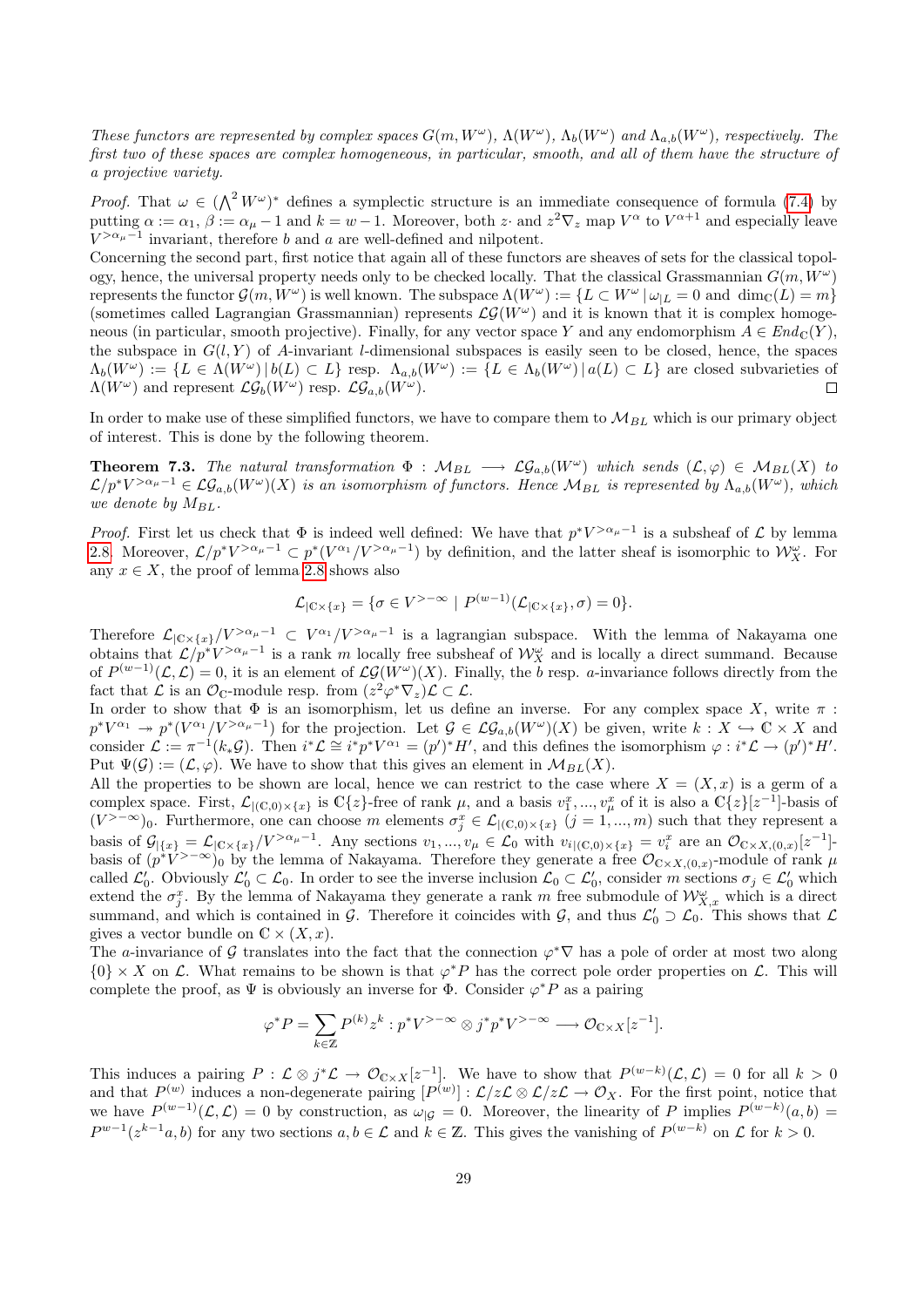For the second point, consider the space  $W_{\alpha_\mu}^{\alpha_1-1}$ . Again by formula [\(7.4\)](#page-27-0), we obtain a symplectic form  $\omega'$  induced by the class of  $P^{(w-1)}$  on  $W_{\alpha_\mu}^{\alpha_1-1}$ . The subspace  $G' := \mathcal{G}_{|\{x\}} + W_{\alpha_\mu}^{\alpha_\mu-1} = (\mathcal{L}/\mathcal{V}^{>\alpha_\mu})_{|\{x\}} \subset W_{\alpha_\mu}^{\alpha_1-1}$  is again lagrangian with respect to  $\omega'$ . Now suppose that there is  $a \in \mathcal{L}_{|\mathbb{C} \times \{x\}} \setminus z\mathcal{L}_{|\mathbb{C} \times \{x\}}$  such that  $P^{(w)}(a, \mathcal{L}_{|\mathbb{C} \times \{x\}}) = 0$ . Formula [\(7.4\)](#page-27-0) shows that there exists some  $\widetilde{a} \in W^{\alpha_1}_{\alpha_1}$  such that  $a - \widetilde{a} \in V^{>\alpha_\mu} \subset z\mathcal{L}_{|C \times \{x\}}$  and  $P^{(w)}(\widetilde{a}, L) = 0$ .<br>This implies  $z^{-1} \widetilde{z} - \widetilde{c}^{-1} \widetilde{c}$ This implies  $z^{-1}\tilde{a} \in z^{-1}\mathcal{L}_{|C\times\{x\}}\setminus\mathcal{L}_{|C\times\{x\}}$  and  $\omega'(z^{-1}\tilde{a}, G') = 0$ . The first property gives  $z^{-1}\tilde{a} \notin G'$ , the second property and the maximal isotropy of G' imply  $z^{-1}\tilde{a} \in G'$ . This is a contradiction. Therefore  $P^{(w)}$  is<br>nondegenerate on  $C_{\text{max}}/zC_{\text{max}}$  and thus also on  $C/zC$ . nondegenerate on  $\mathcal{L}_{\left|\mathbb{C}\times\{x\}\right|}/z\mathcal{L}_{\left|\mathbb{C}\times\{x\}\right|}$  and thus also on  $\mathcal{L}/z\mathcal{L}$ .

 $\Box$ 

As a piece of notation, for any complex space X, we write  $|X|$  for the underlying topological space, so that  $X = (X|, \mathcal{O}_X)$  as ringed spaces. We will use this in particular for  $X = M_{BL}$ , notice that it can happen that  $M_{BL}$  has a non-reduced structure, as shown by the first example in subsection [9.2.](#page-43-0) We also write  $\mathcal{L} \in VB_{C \times M_{BL}}$ for the universal sheaf of TERP-structures on  $M_{BL}$ , i.e.,  $(L, \varphi) \in \mathcal{M}_{BL}(M_{BL})$  is the image of  $\mathrm{id}_{M_{BL}}$  under the isomorphism  $Hom_{ChxSp}(-, M_{BL}) \to M_{BL}$ . By the above construction, this universal sheaf is explicitly given as  $\mathcal{L} = \pi^{-1}(k_*\mathcal{G})$ , where  $\mathcal G$  is the restriction of the tautological bundle on the Grassmannian  $G(m, W^{\omega})$  to the closed subspace  $M_{BL}$  and  $\pi$  and k are as above for the special case  $X = M_{BL}$ . In section [8,](#page-32-0) we will also need to consider the space  $\Lambda_b(W^{\omega})$ , then the same construction yields a universal sheaf  $\mathcal{L}' \in VB_{\mathbb{C} \times \Lambda_b(W^{\omega})}$  which has all properties of a family of TERP-structures, except that the connection operator  $\nabla_z$  may have a pole order higher than two along  $\{0\} \times \Lambda_b(W^\omega)$ .

The next lemma shows a case in which  $M_{BL}$  has particularly simple structure.

<span id="page-29-1"></span>**Lemma 7.4.** Suppose that  $n = |\alpha_{\mu} - \alpha_1| = 1$ . Then we have  $M_{BL} \cong \Lambda_b(W^{\omega}) \cong \Lambda(W^{\omega})$ ,  $M_{BL}$  is smooth in this case.

Proof. It follows from  $zV^{>\alpha_{\mu}-2} = V^{>\alpha_{\mu}-1}$  and  $(z^2 \nabla_z)V^{>\alpha_{\mu}-2} \subset V^{>\alpha_{\mu}-1}$  that both b and a vanish on  $V^{>\alpha_{\mu}-2}/V^{>\alpha_{\mu}-1}$ . The condition of the lemma implies that  $V^{\alpha_1} \subset V^{>\alpha_{\mu}-2}$  so that b and a vanish on  $W^{\omega}$ , which implies  $M_{BL} = \Lambda(W^{\omega})$ .  $\Box$ 

The next step is to understand the subspace of  $M_{BL}$  of regular singular TERP-structures with fixed spectral pairs Spp =  $\sum_{\alpha,l} d(\alpha,l) \cdot (\alpha,l) \in \mathbb{Z}[\mathbb{C} \times \mathbb{Z}]$ . We will define a subfunctor of  $\mathcal{M}_{BL}$  of such families, and we will prove that it is represented by some complex subspace  $U_{\text{Spp}}$  of  $M_{BL}$ . It turns out that  $U_{\text{Spp}}$  is locally closed in  $M_{BL}$ , and the spaces  $|U_{\text{Spp}}|$  form a stratification of  $|M_{BL}|$ . Some of these strata, but usually not all of them, are the classifying spaces  $D_{BL}$  from [\[HS08,](#page-52-9) section 2].

The definition of the spectral pairs  $Spp(x) = \sum_{\alpha,l} d(\alpha,l)(x)$  for the regular singular TERP-structure  $\mathcal{L}_{|\mathbb{C}\times\{x\}}$ for  $x \in |M_{BL}|$  in definition [2.7](#page-6-1) can be rephrased as

$$
d(\alpha, l)(x) = \dim_{\mathbb{C}} \frac{\text{Gr}_{V}^{\alpha} \mathcal{L}_{|x} \cap W_{l-(w-1)} W_{\alpha}^{\alpha}}{\text{Gr}_{V}^{\alpha} z \mathcal{L}_{|x} \cap W_{l-(w-1)} W_{\alpha}^{\alpha} + \text{Gr}_{V}^{\alpha} \mathcal{L}_{|x} \cap W_{l-1-(w-1)} W_{\alpha}^{\alpha}}.
$$

Here  $W_{\bullet}$  is the weight filtration of the nilpotent endomorphism  $N_{z}$  (the logarithm of the unipotent part of the fixed automorphism  $M \in \text{Aut}(H^{\infty}_{\mathbb{R}})$  acting on  $W^{\alpha}_{\alpha}$ , centered at 0.

We first define the functor  $U_{\text{Spp}}$  alluded to above. For any complex space X, we will use, as in definition [7.1,](#page-27-1) the pullbacks under  $p: \mathbb{C} \times X \to \mathbb{C}$  resp.  $p': \mathbb{C}^* \times X \to \mathbb{C}$  of the flat bundle H' and of the Deligne extensions  $V^{\alpha}$  and  $V^{>\alpha}$ . For simplicity of the notations, we write  $\mathcal{V}^{\alpha} := p^*V^{\alpha}$  and  $\mathcal{V}^{>\alpha} := p^*V^{>\alpha}$ .

<span id="page-29-0"></span>**Definition 7.5.** Fix the data  $H_{\mathbb{R}}^{\infty}$ , S, M, w as in definition [7.1](#page-27-1) and fix moreover a tuple Spp of spectral pairs such that there is  $x \in |M_{BL}|$  with  $\text{Spp}(x) = \text{Spp}$ . The functor  $\mathcal{U}_{\text{Spp}}^{H_{\text{R}}^{\infty},S,M,w,\alpha_1}$  ( $\mathcal{U}_{\text{Spp}}$  for short) from the category of complex spaces to the category of sets is defined by

$$
\mathcal{U}_{\text{Spp}}(X) := \begin{cases} (\mathcal{G}, \phi) \in \mathcal{M}_{BL}(X) \mid \text{Spp}(x) = \text{Spp} \ \forall \ x \in X, \\ & \forall \ (\alpha, l) : \ \mathcal{V}^{\alpha} \cap \mathcal{G}, \mathcal{V}^{>\alpha} \cap \mathcal{G} \in \mathit{VB}_{\mathbb{C} \times X}, \ \text{Gr}_{\mathcal{V}}^{\alpha} \mathcal{G} \in \mathit{VB}_X, \ \text{Gr}_{\mathcal{V}}^{\alpha} \mathcal{G} \cap W_{l-(w-1)} W_{\alpha}^{\alpha} \in \mathit{VB}_X, \end{cases}
$$

$$
\frac{\mathrm{Gr}_{\mathcal{V}}^{\alpha} \mathcal{L} \cap W_{l-(w-1)} W_{\alpha}^{\alpha}}{\mathrm{Gr}_{\mathcal{V}}^{\alpha} z \mathcal{L} \cap W_{l-(w-1)} W_{\alpha}^{\alpha} + \mathrm{Gr}_{\mathcal{V}}^{\alpha} \mathcal{L} \cap W_{l-1-(w-1)} W_{\alpha}^{\alpha}} \in VB_X \text{ and its rank is } d(\alpha, l) \Bigg\}.
$$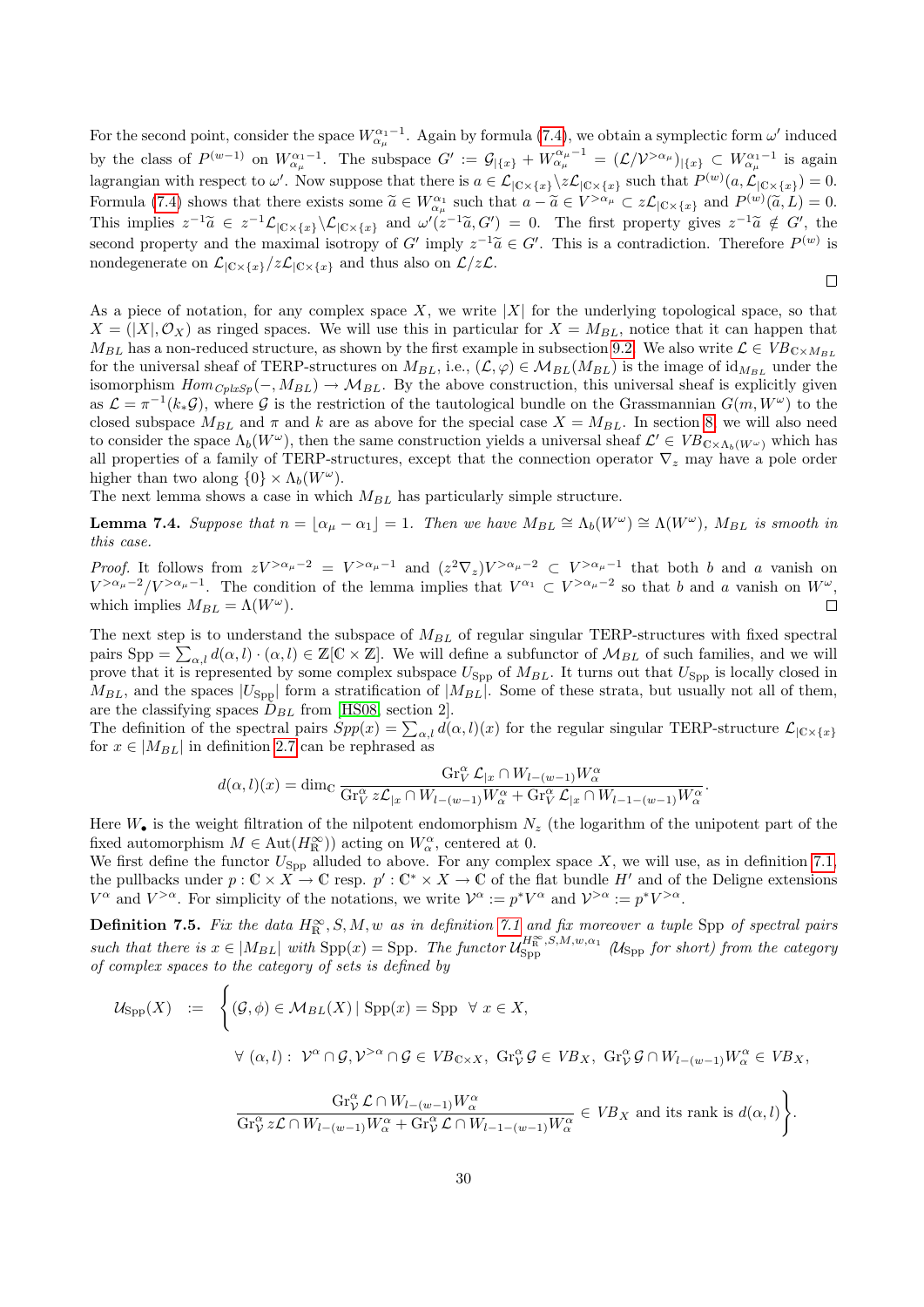We have the following (not so surprising) statements about the functor  $\mathcal{U}_{\text{Spp}}$ .

<span id="page-30-0"></span>**Theorem 7.6.** Each stratum  $|U_{\text{Spp}}|$  is the set of points of a complex space  $U_{\text{Spp}}$  with the following properties. It represents the functor  $U_{\text{Spp}}$  of families of TERP-structures with constant spectral pairs in definition [7.5,](#page-29-0) it carries a universal family, and the canonical map  $U_{\text{Spp}} \to M_{BL}$  is a locally closed embedding.

Proof of theorem [7.6.](#page-30-0) As for Grassmannians,  $M_{BL}$  can be covered by open affine subspaces, each related to a TERP-structure with a fixed basis, and each consisting of TERP-structures with bases obtained by deforming the given basis. In fact, the choice of a basis could be reduced to the choice of an opposite filtration in  $H^{\infty}$ , but here we stick to the more explicit bases.

We will first construct an affine chart of  $M_{BL}$  together with its universal family. This will be done without using the correspondence of lemma [7.3,](#page-28-0) in other words, we will directly describe the universal family of TERPstructures. Then an affine chart of  $U_{\text{Spp}}$  can easily be described as closed subspace of this affine chart of  $M_{BL}$ , and hence we obtain a universal family on  $U_{\rm Spp}.$ 

Write  $Spp = \sum_{j=1}^{\mu} (\beta_j, l_j)$  with  $\alpha_1 \leq \beta_1 \leq ... \leq \beta_{\mu} \leq \alpha_{\mu}$ . Choose  $x \in M_{BL}$  with  $Spp(x) = Spp.$  Choose an  $M_s$ -invariant common splitting of  $F^{\bullet}H^{\infty}$  and  $W_{\bullet}H^{\infty}$ . Choose a basis  $b_1, ..., b_{\mu}$  of  $H^{\infty}$  which respects this splitting and such that  $b_j$  corresponds to the spectral pair  $(\beta_j, l_j)$ . This means that

$$
s_j:=z^{\beta_j-\frac{N_z}{2\pi i}}b_j\in \textnormal{Gr}_V^{\beta_j}\,\mathcal{L}_{|x}\cap W_{l_j-(w-1)}W_{\beta_j}^{\beta_j}
$$

and that the classes of those  $s_i$  with  $(\beta_i, l_i) = (\alpha, l)$  form a basis of

$$
\frac{\operatorname{Gr}_{V}^{\alpha}\mathcal{L}_{|x}\cap W_{l-(w-1)}W^{\alpha}_{\alpha}}{\operatorname{Gr}_{V}^{\alpha}z\mathcal{L}_{|x}\cap W_{l-(w-1)}W^{\alpha}_{\alpha}+\operatorname{Gr}_{V}^{\alpha}\mathcal{L}_{|x}\cap W_{l-1-(w-1)}W^{\alpha}_{\alpha}}.
$$

Now we define (finitely many) variables  $c_{ij}^{(p)}$  for  $i, j \in \{1, ..., \mu\}$  and  $p \in \mathbb{N}$  with  $\beta_j - p \ge \alpha_1$  and make the Ansatz

$$
v_i = s_i + \sum_{j,p} c_{ij}^{(p)} \cdot z^{-p} s_j.
$$

The requirement is that  $(v_1, ..., v_\mu)$  shall be a basis of the restriction of the universal family  $\mathcal L$  of  $M_{BL}$  on a yet to be determined affine chart of  $M_{BL}$ . This chart will be defined by the (analytic) spectrum of the quotient of  $\mathbb{C}[c_{ij}^{(p)}]$  by the ideal generated by polynomial equations between the  $c_{ij}^{(p)}$  which are defined by the properties of the pairing  $P$  and pole of order at most 2.

The pairing  $P$  gives the equations

$$
0 = P^{(k)}(v_i, v_j) \qquad \text{for } [2\alpha_1] \le k \le w - 1
$$

 $(P^{(k)}(v_i, v_j) = 0$  anyway for  $k < \lceil 2\alpha_1 \rceil$  because of  $(7.3)$ ). Remember that  $z^2 \nabla_z s_j = \beta_j \cdot zs_j + \frac{-N_z}{2\pi i} zs_j$  and  $W^{\alpha_j+1}_{\alpha_j+1} = \bigoplus_{k,p: p \in \mathbb{Z}, \alpha_k + p = \alpha_j + 1} \mathbb{C} \cdot z^p s_k$ . Using this, one finds unique coefficients  $\gamma_{ij}^{(q)} (q \ge 0), \delta_{ij}^{(r)} (r \ge 1) \in \mathbb{C} [c_{ij}^{(p)}]$  with

$$
z^2 \nabla_z v_i - \sum_{j,q} \gamma_{ij}^{(q)} \cdot z^q v_j = \sum_{j,r} \delta_{ij}^{(r)} \cdot z^{-r} s_j.
$$

This gives the equations

$$
\delta_{ij}^{(r)} = 0.
$$

Now the affine chart of  $M_{BL}$  we are looking for is Specan  $(\mathbb{C}[c_{ij}^{(p)}]/(P^{(k)}(v_i, v_j), \delta_{ij}^{(r)}))$  and  $v_1, ..., v_\mu$  form a basis of the universal family  $\mathcal L$  of TERP-structures on this chart.

Of course, x is in this chart, and the numbers  $c_{ij}^{(p)}(x)$  satisfy  $c_{ij}^{(p)}(x) = 0$  for  $\alpha_j - p \leq \alpha_i$ , i.e.  $v_{i|0 \times {\{x\}}} - s_i \in V^{>\alpha_i}$ . The subfamily of TERP-structures with spectral pairs equal to Spp is simply obtained by the additional equations

$$
c_{ij}^{(p)} = 0 \tfor  $\alpha_j - p < \alpha_i$ ,  
\n
$$
c_{ij}^{(p)} = 0 \tfor  $\alpha_j - p = \alpha_i$  and  $l_j > l_i$ .
$$
$$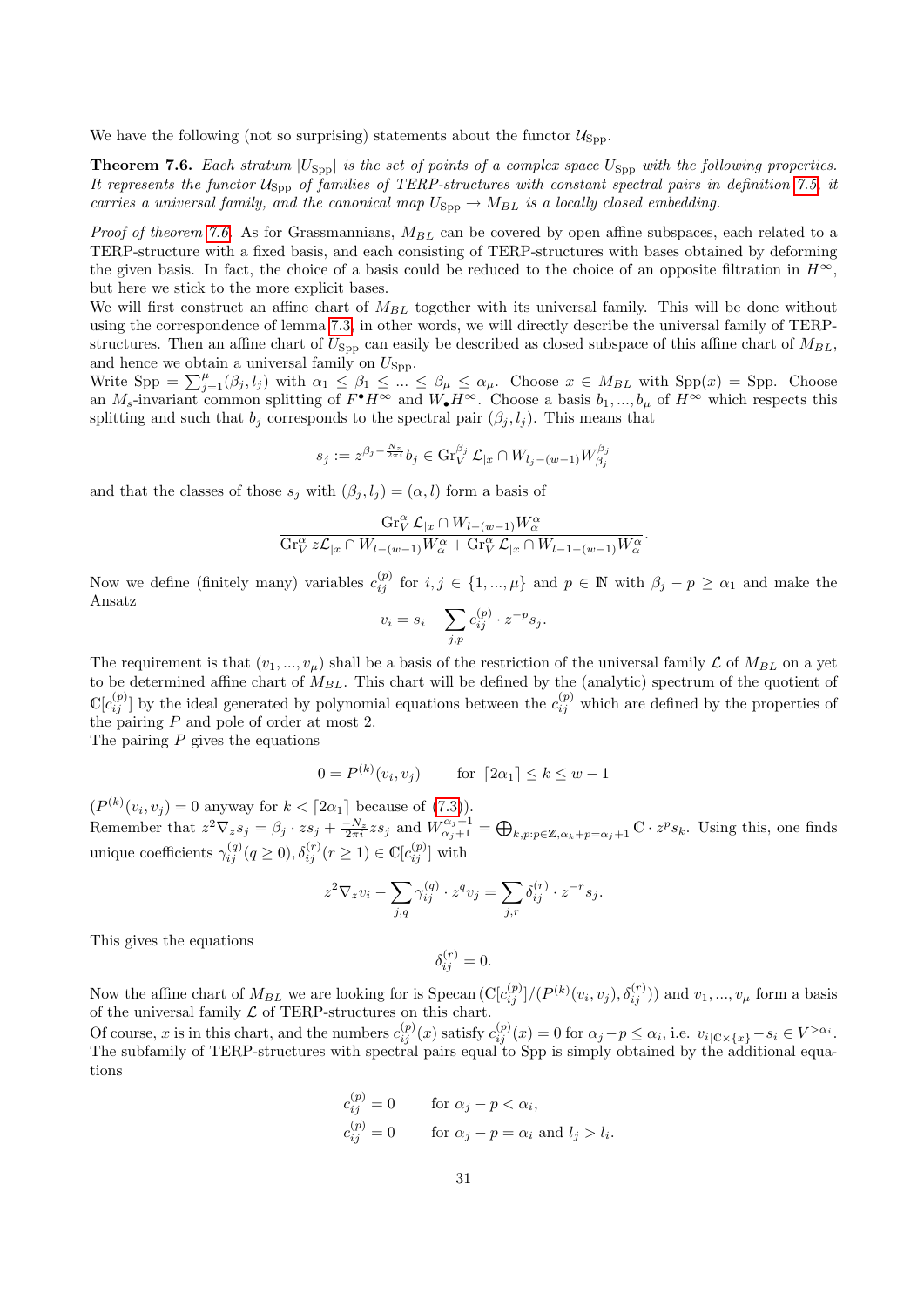This defines an affine closed subspace of the affine chart of  $M_{BL}$ .

One obtains a locally closed (but most often not closed) subspace  $U_{\text{Spp}}$  of  $M_{BL}$ . The restriction of  $\mathcal{L}$  to  $U_{\text{Spp}}$ is the universal family of TERP-structures with fixed spectral pairs, and hence  $U_{\text{Spp}}$  represents the functor  $\mathcal{U}_{\text{Spp}}$ . П

The next result is more surprising than theorem [7.6,](#page-30-0) and illustrates that the spaces  $\tilde{D}_{BL}$  behave better than an arbitrary stratum  $U_{\text{Spp}}$ .

**Theorem 7.7.** Suppose that the spectral pairs of a stratum  $U_{\text{Spp}}$  coincide with the spectral pairs of a certain classifying space  $\check{D}_{BL}$ . Then  $U_{Spp} = \check{D}_{BL}$  as complex spaces, in particular,  $U_{Spp}$  is reduced and smooth in this case.

*Proof.* The first part of the proof shows  $|U_{\text{Spp}}| = |D_{BL}|$ , the second part discusses the complex structures.

First part: Suppose that we are given two regular singular TERP-structures with the same topological data and the same spectral pairs Spp, where one is a reference TERP structure whose filtration  $\widetilde{F}_0^{\bullet}$  (see definition [2.7\)](#page-6-1) is part of a PMHS, whereas the other one is arbitrary and induces the filtration  $\tilde{F}^{\bullet}$ . We have to show that the second TERP-structure is an element of the classifying space  $\check{D}_{BL}$  defined by the first one.

From the construction of  $\check{D}_{BL}$  as a bundle over  $\check{D}_{PMHS}$  [\[Her99\]](#page-52-1) it follows that it is sufficient to show that  $\widetilde{F}^{\bullet}$  lies in the classifying space  $\tilde{D}_{PMHS}$  which contains  $\tilde{F}_0^{\bullet}$ . The definition of  $\tilde{D}_{PMHS}$  was rewritten in [\[HS08\]](#page-52-9) lemma 2.5 (i). We refer to the notations used in loc.cit. That the conditions  $N(F^p) \subset F^{p-1}$  and those concerning S (for  $H_{\neq 1}^{\infty}$  with  $w-1$  instead of w, for  $H_1^{\infty}$  with w) hold is clear from the construction of  $\widetilde{F}^{\bullet}$ , see [\[HS08,](#page-52-9) definition 2.3]. It remains to show that for any eigenspace  $H_{\lambda}^{\infty}$ , the conditions concerning N,  $\widetilde{F}^{\bullet}$  and the primitive part  $P_l \subset \mathrm{Gr}_l^W$  hold, namely,

$$
\dim \widetilde{F}^p P_l = \dim \widetilde{F}_0^p P_l, \qquad \widetilde{F}^p N^j P_l = N^j \widetilde{F}^{p+j} P_l, \qquad \widetilde{F}^p \operatorname{Gr}_l^W = \bigoplus_{j \ge 0} \widetilde{F}^p N^j P_{l+2j}.
$$

Notice that these conditions are closely related to the strictness of the powers of N.

Recall that the spectral pairs consist of finitely many sequences of pairs  $(\alpha, w - 1 + k), (\alpha - 1, w - 1 + k - \alpha)$  $2), \ldots, (\alpha-k, w-1-k)$ . Each sequence corresponds to one Jordan block of M. We can read off the dimensions  $\dim \mathrm{Gr}_{l}^{W}$  and  $\dim P_{l}$  from the second entries of the spectral pairs only.

To show the above conditions, we will work inductively. We fix  $\lambda$ , i.e. we consider only  $\alpha$  with  $e^{-2\pi i \alpha} = \lambda$ . Consider the set of sequences where  $-2 \cdot \alpha + (w - 1 + k)$  is minimal and choose a sequence in this set where k is maximal. Then

$$
0\neq \widetilde{F}^{\lfloor w-\alpha\rfloor}\operatorname{Gr}_{k}^{W} H^{\infty}_{\lambda}\qquad \text{and}\qquad\qquad 0=\widetilde{F}^{\lfloor w-\alpha+1-j\rfloor}\operatorname{Gr}_{k-2j}^{W}\quad \text{for all}\,\,j\in\mathbb{Z}.
$$

Choose an element  $v_1 \in \widetilde{F}^{\lfloor w-\alpha \rfloor} \operatorname{Gr}_k^W H_\lambda^{\infty} \setminus \{0\}$ . Then also  $N^j(v_1) \in \operatorname{Gr}_{k-2j}^W$  are non-vanishing for  $j = 0, 1, ..., k$ . They must correspond to some spectral pairs where the second indices are  $w - 1 + k - 2j$ . But we know more, they actually correspond to the spectral pairs in the sequence which starts with  $(\alpha, w - 1 + k)$ , this follows from  $N(F^p) \subset F^{p-1}$  and from the vanishing property from above. This gives strictness of the powers of N with respect to  $v_1$ .

Now by dividing out the subspaces  $\mathbb{C} \cdot N^j(v_1)$  from the spaces  $\text{Gr}_{k-2j}^W$  we can erase this sequence of spectral pairs and consider the next one. We obtain in the quotients by the subspaces  $\mathbb{C} \cdot N^j(v_1)$  an element  $\tilde{v}_2$  and  $\tilde{v}_1$  is not all  $N^j(\tilde{v}_1)$  which correspond to the next soquence of spectral pairs. It is pos images  $N^j(\tilde{v}_2)$  which correspond to the next sequence of spectral pairs. It is possible to lift  $\tilde{v}_2$  and all  $N^j\tilde{v}_2$ <br>to elements us and  $N^j(v_2)$  such that they still correspond to the next sequence of spec to elements  $v_2$  and  $N^j(v_2)$  such that they still correspond to the next sequence of spectral pairs. Here one has possibly to adjust a first lift of  $\tilde{v}_2$  by a multiple of a suitable image  $N^j(v_1)$ . By induction, the strictness of all<br>normal of N and the equalities above concerning N. B and  $\tilde{v}_2^*$  can be usered powers of N and the equalities above concerning N,  $P_l$  and  $\tilde{F}^{\bullet}$  can be proved.

Second part: We will show that the main work has actually already been done in [\[Her99,](#page-52-1) chapter 5] and [\[Her02,](#page-52-15) proof of theorem 12.8]. In [\[Her99,](#page-52-1) chapter 5], the fibers of the bundle  $\pi_{BL} : \dot{D}_{BL} \to \dot{D}_{PMHS}$  are analyzed. This is done for Brieskorn lattices, but these are Fourier-Laplace dual to TERP-structures, and everything in loc.cit. can easily be rewritten with TERP-structures. In this language [\[Her99,](#page-52-1) chapter 5] does the following.

For a fixed filtration  $\widetilde{F}_0^{\bullet} \in \widetilde{D}_{PMHS}$  families of TERP-structures inducing this filtration considered. An Ansatz is made as in the proof of theorem [7.6](#page-30-0) above to construct a universal family. As  $\tilde{F}_0^{\bullet} \in \tilde{D}_{PMHS}$ , the sections  $s_j$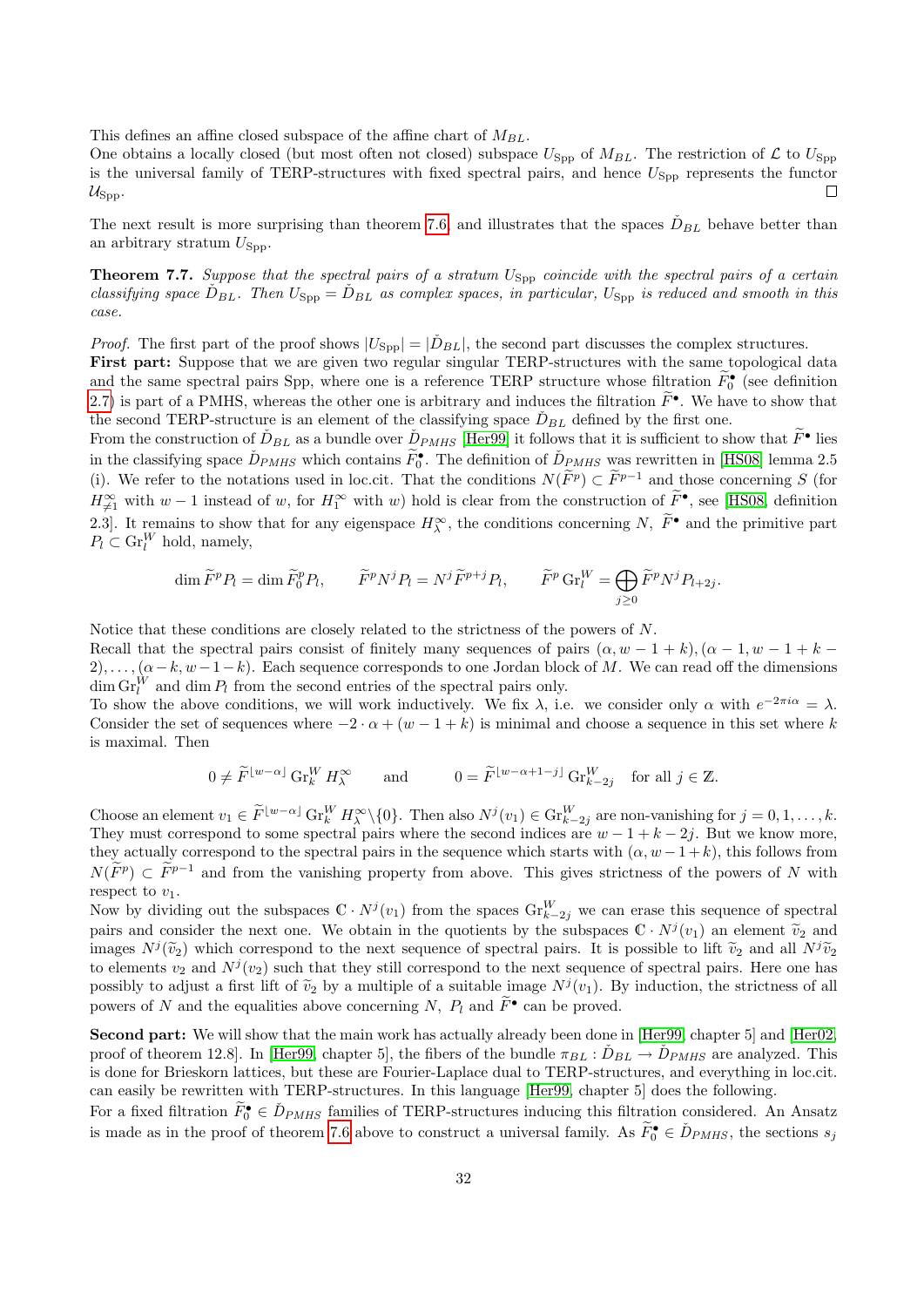can be chosen to have very good properties with respect to P,  $\tilde{F}_0^{\bullet}$  and  $N_z$ . Then it is shown that the equations from P and  $z^2 \nabla_z$  yield a smooth complex space  $\pi_{BL}^{-1}(\widetilde{F}_0^{\bullet})$  isomorphic to  $\mathbb{C}^{N_1}$  for some  $N_1 \in \mathbb{N}$ . By construction it represents a functor of families of TERP-structures with fixed filtration  $\tilde{F}_0^{\bullet}$ , which is defined analogously to the functors  $\mathcal{U}_{\text{Spp}}$ .

In [Herg9, chapter 2] the spaces  $\tilde{D}_{PMHS}$  are constructed, but as homogeneous spaces, not as spaces representing a functor of families of PMHS-like filtrations with fixed spectral pairs. In particular, [\[Her99,](#page-52-1) chapter 2] does not discuss local coordinates for the smooth spaces  $\ddot{D}_{PMHS}$ . Though this is done in [\[Her02,](#page-52-15) proof of theorem 12.8]. It is easy to lift that discussion to a proof that  $\tilde{D}_{PMHS}$  with its smooth structure represents a functor of families of PMHS-like filtrations with fixed spectral pairs.

One can combine the discussions in [\[Her99,](#page-52-1) chapter 5] and [\[Her02,](#page-52-15) proof of theorem 12.8] in the following Ansatz similar to that in the proof of theorem [7.6,](#page-30-0) in order to show that  $\tilde{D}_{BL}$  represents the functor  $\mathcal{U}_{Spp}$ .

First choose  $s_i \in W_{\beta_i}^{\beta_i}$  as in [\[Her99,](#page-52-1) chapter 5], fitting to  $\widetilde{F}_0^{\bullet}$ . Make the Ansatz

$$
\widetilde{s}_i = s_i + \sum_{j, p: p \ge 1, \beta_j - p = \beta_i} b_{ij}^{(p)} \cdot z^{-p} s_j
$$

for the family of filtrations and the Ansatz (generalizing that in [\[Her99,](#page-52-1) chapter 5])

$$
v_i = \widetilde{s}_i + \sum_{j, p : p \ge 1, \beta_j - p > \beta_i} c_{ij}^{(p)} \cdot z^{-p} \widetilde{s}_j
$$

for a basis of sections of a family of TERP-structures. The conditions for the  $v_i$  from P and  $z^2 \nabla_z$  contain the analogous conditions for the  $\tilde{s}_i$ , and by [\[HS07,](#page-52-8) lemma 5.7] these are equivalent to  $N_z(\tilde{F}^p) \subset \tilde{F}^{p-1}$  and conditions for  $\tilde{F}^p$ ,  $\tilde{F}^p$ ,  $\tilde{F}^p$ ,  $\tilde{F}^p$ ,  $\tilde{F}^p$ ,  $\tilde{F}^p$ ,  $\tilde{F}^p$ ,  $\til$ for  $\tilde{F}^{\bullet}$  from the pairing S from [\[HS07,](#page-52-8) formula (5.1)], alluded to in definition [2.3.](#page-4-0) Therefore, combining the discussions in [\[Her99,](#page-52-1) chapter 5] and [\[Her02,](#page-52-15) proof of theorem 12.8], one obtains a smooth affine chart of  $\tilde{D}_{BL}$ and a (restriction of a) universal family on it. Consequently,  $D_{BL}$  then represents the functor  $\mathcal{U}_{Spp}$ . We leave the details to the reader. П

**Remark 7.8.** The closed embedding  $\check{D}_{BL} = U_{\text{Spp}} \hookrightarrow M_{BL}$  factors through  $M_{BL}^{red}$ , as  $\check{D}_{BL}$  is smooth. For any component of  $M_{BL}^{red}$ , there exists a tuple Spp of spectral pairs such that  $U_{Spp}^{red}$  is the generic stratum. Then  $U_{Spp}^{red}$ is open in (this component of)  $M_{BL}^{red}$ , but  $U_{\rm Spp}$  is not necessarily open in  $M_{BL}$ . Subsection [9.2](#page-43-0) gives an example where the generic stratum is a space  $\check{D}_{BL}$  and where  $M_{BL}$  is not smooth on  $|\check{D}_{BL}| \subset |M_{BL}|$ .

### <span id="page-32-0"></span>8 Hermitian metrics and  $G_{\mathbb{Z}}$ -action

In this section we define and study certain subspaces  $M_{BL}^{pp}$  resp.  $\Lambda_b^{pp}(W^{\omega})$  of  $M_{BL}$  resp.  $\Lambda_b(W^{\omega})$  which we call pure polarized. This is reminiscent to the subspace  $\tilde{D}_{BL}^{pp}$  of  $\tilde{D}_{BL}$  considered in [\[HS08\]](#page-52-9). Using the twistor construction, we obtain positive definite hermitian metrics on the tangent sheaves of these subspaces. The first main result of this section is that the induced distances are complete. This is in sharp contrast to the distance on the space  $\tilde{D}_{BL}^{pp}$  (see the example in the end of section 4 of [\[HS08\]](#page-52-9)) and motivates the construction of the compact classifying space  $M_{BL}$ . In the second part, we study the action of a discrete group on  $M_{BL}^{pp}$  under the condition that there is an M-invariant lattice in the vector space  $H_{\mathbb{R}}^{\infty}$  we started with. This will yield quotients  $M_{BL}^{pp}/G_{\mathbb{Z}}$  and  $(\overline{\tilde{D}}_{BL} \cap M_{BL}^{pp})/G_{\mathbb{Z}}$ , which are well suited as targets of period maps of variations of TERP-structures over non-simply connected parameter spaces (see subsection [9.5\)](#page-49-0)

Let us first give the definition of the pure polarized parts of  $M_{BL}$  and  $\Lambda_b(W^\omega)$ . The universal locally free  $\mathcal{O}_{\mathbb{C}\times M_{BL}}$ -module  $\mathcal L$  underlies a family of TERP-structures on  $M_{BL}$ . The construction in definition [2.4](#page-4-2) yields an extension to a real-analytic family of holomorphic  $\mathbb{P}^1$ -bundles, denoted by  $\hat{\mathcal{L}}$ . Similarly, we obtain a locally<br>free  $\mathcal{O}_{\mathbb{P}^1} \mathcal{C}_{\Lambda_b(W^\omega)}^{an}$ -module  $\hat{\mathcal{L}}'$  (remember that  $\mathcal{L}'$  was the uni way as the sheaf  $\mathcal{L}$  on  $\mathbb{C} \times M_{BL}$ . For each  $x \in |M_{BL}|$  resp.  $x \in |\Lambda_b(W^{\omega})|$ , the anti-linear involution  $\tau$  acts on  $H^0(\mathbb{P}^1, \hat{\mathcal{L}}_{|\mathbb{P}^1 \times \{x\}})$  resp.  $H^0(\mathbb{P}^1, \hat{\mathcal{L}}'_{|\mathbb{P}^1 \times \{x\}})$ . It induces a hermitian form  $h(-,-) := z^{-w}P(-,\tau-)$  on these spaces (which takes values in C).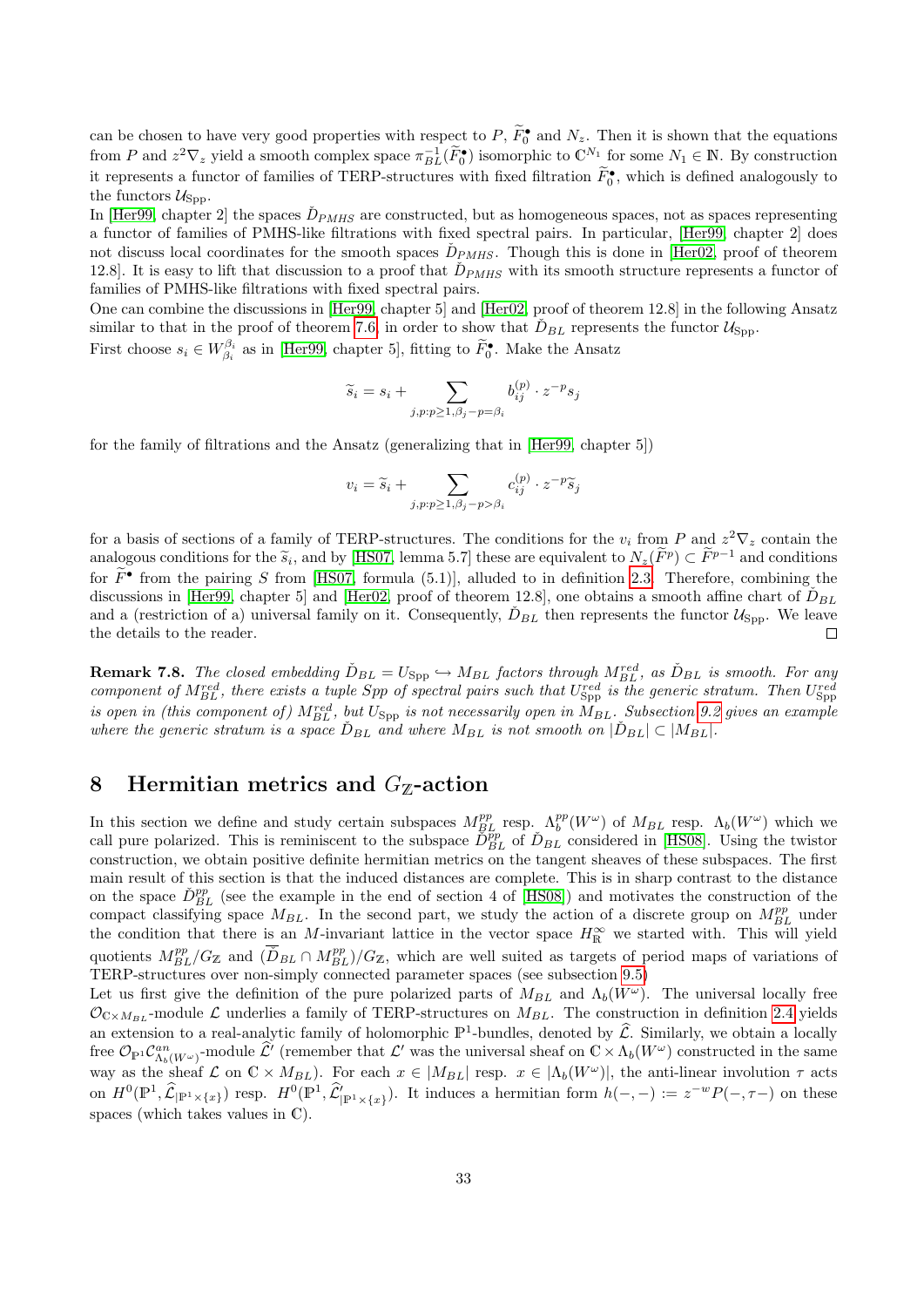**Definition 8.1.** Define the following subspaces of  $|M_{BL}|$  resp.  $|\Lambda_b(W^{\omega})|$ .

$$
|M_{BL}^{pure}| := \left\{ x \in |M_{BL}| \mid \hat{\mathcal{L}}_{|\mathbb{C} \times \{x\}} \cong \mathcal{O}_{\mathbb{P}^1}^{\mu} \right\} , \quad |\Lambda_b(W^{\omega})^{pure}| := \left\{ x \in |\Lambda_b(W^{\omega})| \mid \hat{\mathcal{L}}'_{|\mathbb{C} \times \{x\}} \cong \mathcal{O}_{\mathbb{P}^1}^{\mu} \right\} ,
$$
  

$$
|M_{BL}^{pp}| := \left\{ x \in |M_{BL}^{pure}| \mid h \text{ is positive definite on } H^0(\mathbb{P}^1, \hat{\mathcal{L}}_{|\mathbb{P}^1 \times \{x\}}) \right\} ,
$$
  

$$
|\Lambda_b^{pp}(W^{\omega})| := \left\{ x \in |\Lambda_b(W^{\omega})^{pure}| \mid h \text{ is positive definite on } H^0(\mathbb{P}^1, \hat{\mathcal{L}}'_{|\mathbb{P}^1 \times \{x\}}) \right\} ,
$$

All of these subspaces are endowed with the canonical complex structures defined by the restriction of  $\mathcal{O}_{M_{BL}}$ resp.  $\mathcal{O}_{\Lambda_b(W^\omega)}$ .

<span id="page-33-1"></span>**Lemma 8.2.**  $M_{BL}^{pure}$  and  $\Lambda_b(W^{\omega})^{pure}$  are complements of real-analytic subvarieties, the pure polarized parts  $M_{BL}^{pp}$  and  $\Lambda_b^{pp}(W^{\omega})$  are unions of connected components of these complements, and we have the following characterization of these subspaces.

<span id="page-33-0"></span>
$$
|M_{BL}^{pure}| = \left\{ x \in |M_{BL}| \mid h \text{ is a non-degenerate on } H^0(\mathbb{P}^1, \hat{\mathcal{L}}_{|\mathbb{P}^1 \times \{x\}}) \right\},\tag{8.1}
$$

$$
|\Lambda_b(W^\omega)^{pure}| = \left\{ x \in |\Lambda_b(W^\omega)| \mid h \text{ is a non-degenerate on } H^0(\mathbb{P}^1, \widehat{\mathcal{L}}_{|\mathbb{P}^1 \times \{x\}}) \right\},\tag{8.2}
$$

$$
|M_{BL}^{pp}| = \left\{ x \in |M_{BL}| \mid h \text{ is positive definite on } H^0(\mathbb{P}^1, \hat{\mathcal{L}}_{|\mathbb{P}^1 \times \{x\}}) \right\},\tag{8.3}
$$

$$
|\Lambda_b^{pp}(W^{\omega})| = \left\{ x \in |\Lambda_b(W^{\omega})| \mid h \text{ is positive definite on } H^0(\mathbb{P}^1, \widehat{\mathcal{L}}'_{|\mathbb{P}^1 \times \{x\}}) \right\}.
$$
 (8.4)

*Proof.* As  $\hat{\mathcal{L}}$  resp  $\hat{\mathcal{L}}'$  depend real-analytically on the parameters, and as triviality of vector bundles is an open condition, the first statement is clear. Equation [\(8.1\)](#page-33-0) follows directly from lemma [2.5,](#page-5-0) 5., and the same argument also gives equation [\(8.2\)](#page-33-0). The remaining equations [\(8.3\)](#page-33-0) and [\(8.4\)](#page-33-0) are then obvious. П

For fixed spectral pairs Spp, we recover the pure polarized part of  $\check{D}_{BL}$  as  $\check{D}_{BL}^{pp} = M_{BL}^{pp} \cap \check{D}_{BL}$ . We put  $\mathcal{L}^{sp} := p_* \widehat{\mathcal{L}}_{\vert \mathbb{P}^1 \times M_{BL}^{pp}} \in VB_{M_{BL}^{pp}}^{an} \text{ resp. } \mathcal{L}^{\prime sp} := p'_* \widehat{\mathcal{L}}'_{\vert \mathbb{P}^1 \times \Lambda_b^{pp}(W^{\omega})} \in VB_{\Lambda_b^{pp}(W^{\omega})}^{an}, \text{ by definition these sheaves come}$ equipped with positive definite hermitian metrics defined by  $h$ .

Considering the tangent maps of the closed embeddings

$$
M_{BL} \hookrightarrow G(m, W^{\omega})
$$
 and  $\Lambda_b(W^{\omega}) \hookrightarrow G(m, W^{\omega})$ 

gives inclusions

$$
k_*\Theta_{M_{BL}}\subset k_*\mathcal{H}\!\mathit{om}_{\mathcal{O}_{M_{BL}}}(\mathcal{G},(\mathcal{O}_{M_{BL}}\otimes W^\omega)/\mathcal{G})\cong \mathcal{H}\!\mathit{om}_{\mathcal{O}_{\mathbb{C}\times M_{BL}}}(\mathcal{L},\mathcal{V}^{\alpha_1}/\mathcal{L})\subset \mathcal{H}\!\mathit{om}_{\mathcal{O}_{\mathbb{C}\times M_{BL}}}(\mathcal{L},z^{-n}\mathcal{L}/\mathcal{L})
$$

and similarly  $(k')_*\Theta_{\Lambda_b(W^\omega)} \subset \mathcal{H}om_{\mathcal{O}_{\mathbb{C}\times\Lambda_b(W^\omega)}}(\mathcal{L}', z^{-n}\mathcal{L}'/\mathcal{L}'),$  where  $k: M_{BL} \hookrightarrow \mathbb{C} \times M_{BL}, x \mapsto (0, x)$  resp.  $k'$ :  $\Lambda_b(W^\omega) \hookrightarrow \mathbb{C} \times \Lambda_b(W^\omega), x \mapsto (0, x)$ . Moreover, we have splittings  $k^{-1}(\mathcal{O}_{\mathbb{C}} \mathcal{C}_{M_{BL}^{pp}}^{an} \otimes \mathcal{L}) = \mathcal{L}^{sp} \oplus k^{-1}(\mathcal{O}_{\mathbb{C}} \mathcal{C}_{M_{BL}^{pp}}^{an}(z\mathcal{L}))$  $\text{resp. } (k')^{-1}(\mathcal{O}_{\mathbb{C}}\mathcal{C}_{\Lambda_{b}^{pp}(W^{\omega})}^{an}\otimes \mathcal{L}') = \mathcal{L}'^{sp}\oplus (k')^{-1}(\mathcal{O}_{\mathbb{C}}\mathcal{C}_{\Lambda_{b}^{pp}(W^{\omega})}^{an}(z\mathcal{L}')) \text{ (these are equalities of } \mathcal{C}_{M_{BL}^{pp}}^{an} \text{ resp. } \mathcal{C}_{\Lambda_{b}^{pp}(W^{\omega})}^{an}$ modules). This yields

$$
\mathcal{C}_{M_{BL}^{pp}}^{an} \otimes \Theta_{M_{BL}^{pp}} \subset \mathcal{H}om_{\mathcal{C}_{M_{BL}^{pp}}} (\mathcal{L}^{sp}, \oplus_{i=1}^{n} z^{-i} \mathcal{L}^{sp}) \qquad \text{resp.}
$$
  

$$
\mathcal{C}_{\Lambda_{b}^{pp}(W^{\omega})}^{an} \otimes \Theta_{\Lambda_{b}^{pp}(W^{\omega})} \subset \mathcal{H}om_{\mathcal{C}_{\Lambda_{b}^{pp}(W^{\omega})}} (\mathcal{L}'^{sp}, \oplus_{i=1}^{n} z^{-i} \mathcal{L}'^{sp})
$$

which defines positive definite hermitian metrics (both denoted by h) on  $\Theta_{M_{BL}^{pp}}$  resp.  $\Theta_{\Lambda_b^{pp}(W^{\omega})}$ . Here positive definite means that for any point  $x \in |M_{BL}^{pp}|$  resp.  $x \in |\Lambda_b^{pp}(W^{\omega})|$ , the induced metrics on the fibres

$$
\Theta_{M^{pp}_{BL}}/{\bf m}_x\Theta_{M^{pp}_{BL}} \quad \text{resp.} \quad \Theta_{\Lambda^{pp}_b(W^\omega)}/{\bf m}_x\Theta_{\Lambda^{pp}_b(W^\omega)},
$$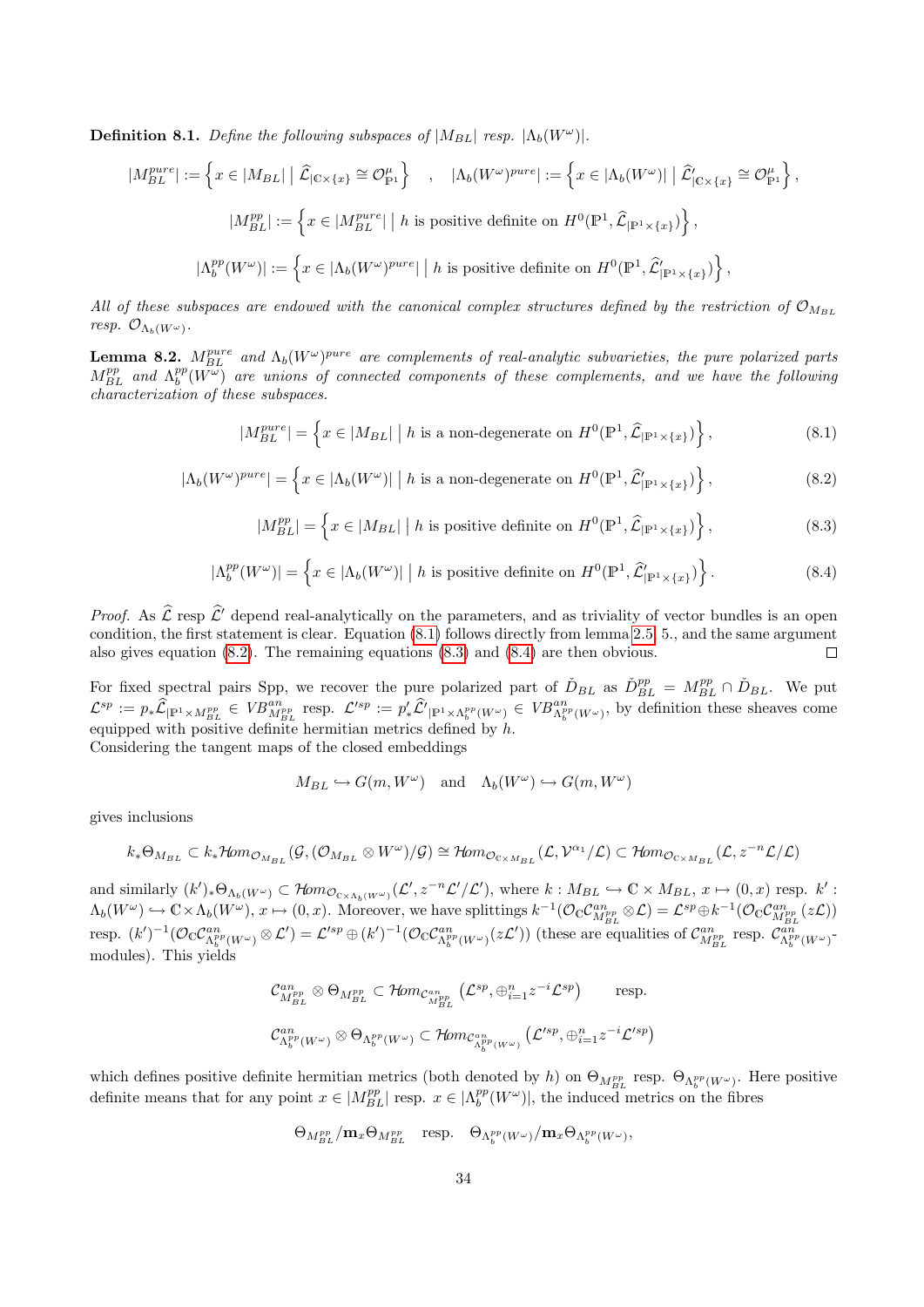i.e., on the Zariski tangent spaces of  $M_{BL}^{pp}$  resp.  $\Lambda_b^{pp}(W^{\omega})$  at x, are positive definite. Consider the linear spaces  $T_{M_{BL}^{pp}}$  resp.  $T_{\Lambda_b^{pp}(W^\omega)}$  associated to  $\Theta_{M_{BL}^{pp}}$  resp.  $\Theta_{\Lambda_b^{pp}(W^\omega)}$ , which are the unions of the Zariski tangent spaces at all points of  $|M_{BL}^{pp}|$  resp.  $|\Lambda_b^{pp}(W^{\omega})|$ . The hermitian metric h defines length functions  $l_h: T_{M_{BL}^{pp}} \to \mathbb{R}_{\geq 0}$ resp.  $l_h: T_{\Lambda_h^{pp}(W^{\omega})} \to \mathbb{R}_{\geq 0}$ . Following [\[Kob98,](#page-53-18) section 2.3], these length functions define by integration of piecewise  $C^1$ -curves distance functions, both denoted by  $d_h$  on  $M_{BL}^{pp}$  resp.  $\Lambda_b^{pp}(W^{\omega})$ . Notice that the fact that  $M_{BL}^{pp}$  resp  $\Lambda_b^{pp}(W^{\omega})$  may be non-reduced does not affect this construction, as the linear spaces  $T_{(M_{BL}^{pp})^{red}}$  resp.  $T_{(\Lambda_b^{pp}(W^{\omega}))^{red}}$  are contained in  $T_{M_{BL}^{pp}}$  resp.  $T_{\Lambda_b^{pp}(W^{\omega})}$ . By definition, the distances  $d_h$  are inner distances (see cit.loc., proposition 1.1.8 and chapter 2.3), so that they induce the standard topology of  $|M_{BL}^{pp}|$  resp.  $|\Lambda_b^{pp}(W^{\omega})|$ . In particular, they are weakly complete, that is, for any point  $x \in |M_{BL}^{pp}|$  resp.  $x \in |\Lambda_b^{pp}(W^{\omega})|$ , there is an  $\varepsilon \in \mathbb{R}_{>0}$  such that the closed ball  $B^{d_h}_{\varepsilon}(x)$  is compact in  $|M_{BL}^{pp}|$  resp. in  $|\widetilde{\Lambda}_b^{pp}(W^{\omega})|$ .

We are going to show that the distance  $d_h$  on  $|\Lambda_b^{pp}(W^{\omega})|$  is in fact strongly complete, that is, that there is a uniform  $\varepsilon$  with this property. For this purpose, we will construct for any  $L \in |\Lambda_b^{pp}(W^{\omega})|$  a metric embedding of  $|\Lambda_b^{pp}(W^{\omega})|$  into a larger space  $|\Lambda_b^{pp}(W_L^{\omega})|$  and show that all  $|\Lambda_b^{pp}(W_L^{\omega})|$  are isometric. This will prove that  $|\Lambda_b^{pp}(\hat{W}^{\omega})|$  is strongly complete. It follows that  $|M_{BL}^{pp}|$  is strongly complete, as it is a closed subspace of  $|\Lambda_b^{pp}(W^{\omega})|$ . By standard arguments (see [\[Kob98,](#page-53-18) proposition 1.1.9]), a strongly complete space is Cauchy complete, i.e., any Cauchy sequence has a limit.

Consider, as before, the free  $\mathbb{C}[z, z^{-1}]$ -module  $W := H^0(\mathbb{P}^1, \tilde{i}_*V^{>-\infty} \cap i_*V_{<\infty})$ . The anti-linear involution  $\tau : \mathcal{H}' \to \gamma^* \overline{\mathcal{H}}'$  extends to  $\tilde{i}_* V^{>-\infty} \cap i_* V_{<\infty}$  and therefore defines an anti-linear automorphism of W. As we already remarked in the last section, the pairing P is defined on W. We obtain a pairing  $\widehat{S}_W : W \times W \to \mathbb{C}[z, z^{-1}]$ by putting  $\widehat{S}_W(-,-) := z^{-w}P(-,\tau-)$ . It satisfies  $\widehat{S}_W(a,b) = -\widehat{S}_W(za, zb) = -\widehat{S}_W(z^{-1}a, z^{-1}b)$ . We write  $h_W$ for the hermitian pairing  $W \times W \to \mathbb{C}$  defined by composing  $\widehat{S}_W$  with the natural projection  $\mathbb{C}[z, z^{-1}] \to \mathbb{C}$ onto the z<sup>0</sup>-component. For any  $L \in |\Lambda_b^{pp}(W^{\omega})|$ , we write  $L^{sp}$  for the fibre of  $(\mathcal{L}')^{sp}$  at the point L. The purity of  $\hat{\mathcal{L}}'$  on  $\Lambda_b^{pp}(W^{\omega})$  gives that we have a decomposition  $W = \bigoplus_{i \in \mathbb{Z}} z^i L^{sp}$ , which is  $h_W$ -orthogonal (notice that  $h$ equals  $\widehat{S}_W$  and  $h_W$  on  $L^{sp}$ ).

Definition-Lemma 8.3. For  $L \in |\Lambda_b^{pp}(W^{\omega})|$  put

$$
W_L^{\omega}:=z^{-n}\mathbb{C}[z]L^{sp}\cap z^{n-1}\mathbb{C}[z^{-1}]L^{sp}=\bigoplus_{k=-n}^{n-1}z^kL^{sp}=z^{-n}\left(L\oplus W^{>\alpha_\mu-1}_{<\infty}\right)\cap z^{n-1}\tau\left(L\oplus W^{>\alpha_\mu-1}_{<\infty}\right)\subset W.
$$

Then  $W^{\omega} \subset W^{\omega}_{L}$ .  $P^{(w-1)}$  is non-degenerate on  $W^{\omega}_{L}$ , and we write as before  $\Lambda(W^{\omega}_{L})$  for the Lagrangian Grassmannian of half-dimensional subspaces of  $W_L^{\omega}$  on which  $\omega = [P^{(w-1)}]$  vanishes. Similarly to the situation considered before, we define

> $|\Lambda_b(W_L^{\omega})|$  :=  $\{G \in |\Lambda(W_L^{\omega})| \mid b(G) \subset G\},\$  $|\Lambda_b^{pp}(W^{\omega}_L)|$  :=  $\{G \in |\Lambda_b(W^{\omega}_L)| \mid h_W \text{ is positive definite on } G^{sp}\}\.$

Here  $G^{sp} := (G \oplus z^n \mathbb{C}[z] L^{sp}) \cap \tau(G \oplus z^n \mathbb{C}[z] L^{sp}) \subset W$  for any  $G \in |\Lambda_b(W_L^{\omega})|$ . These spaces are equipped with canonical complex structures, as they are defined as subspaces of a Grassmannian. Again we have the universal  $\mathcal{L}_{\mathcal{A}_{b}}^{h}(\mathcal{W}_{b}^{\omega})$  (where  $\mathcal{G}_{|G} = G$ ),  $\mathcal{K} := (\pi^{L})^{-1}(k_{*}^{L}\mathcal{G}) \in VB_{\mathbb{C}\times\Lambda_{b}^{pp}(W_{L}^{\omega})}$ , where  $k^{L}: \Lambda_{b}^{pp}(W_{L}^{\omega}) \hookrightarrow$  $\mathbb{C} \times \Lambda_b^{pp}(W_L^{\omega}), x \mapsto (0, \tilde{x}),$ 

$$
\pi^L: z^{-n} \mathcal{O}_{\mathbb{C}\times\Lambda_b^{pp}(W^\omega)} \otimes L^{sp} \twoheadrightarrow \frac{z^{-n} \mathcal{O}_{\mathbb{C}\times\Lambda_b^{pp}(W^\omega)} \otimes L^{sp}}{z^n \mathcal{O}_{\mathbb{C}\times\Lambda_b^{pp}(W^\omega)} \otimes L^{sp}} \cong k'_* \left(\bigoplus_{k=-n}^{n-1} \mathcal{O}_{\Lambda_b^{pp}(W^\omega)} \otimes z^k L^{sp}\right),
$$

and  $\mathcal{K}^{sp} \in VB^{an}_{\Lambda_b^{pp}(W_L^{\omega})}$  (with  $\mathcal{K}_{|G}^{sp} = G^{sp}$ ). The latter sheaf comes equipped with a positive definite hermitian metric, which induces a hermitian metric  $h_L$  on the tangent sheaf  $\Theta_{\Lambda_b^{pp}(W_L^\omega)}$ . We write  $d_{h_L}$  for the induced distance function on  $|\Lambda_b^{pp}(W_L^{\omega})|$ .

*Proof.* The first statement simply follows from the fact that by construction, we have  $W^{a_1}_{\leq \infty} \subset z^{-n} \mathbb{C}[z] L^{sp}$  and, consequently,  $W_{\alpha_{\mu}-1}^{>-\infty} \subset \tau(z^{-n+1} \mathbb{C}[z] L^{sp}) = z^{n-1} \mathbb{C}[z^{-1}] L^{sp}$  for any  $L \in \Lambda_b^{pp}(W^{\omega})$ . Moreover,  $P^{(w)}$  is nondegenerate on  $L^{sp}$ , so that  $P^{(w-1)}$ :  $z^{-i}L^{sp} \times z^{i-1}L^{sp} \to \mathbb{C}$  is non-degenerate and thus it induces a symplectic form on  $W_L^{\omega}$ .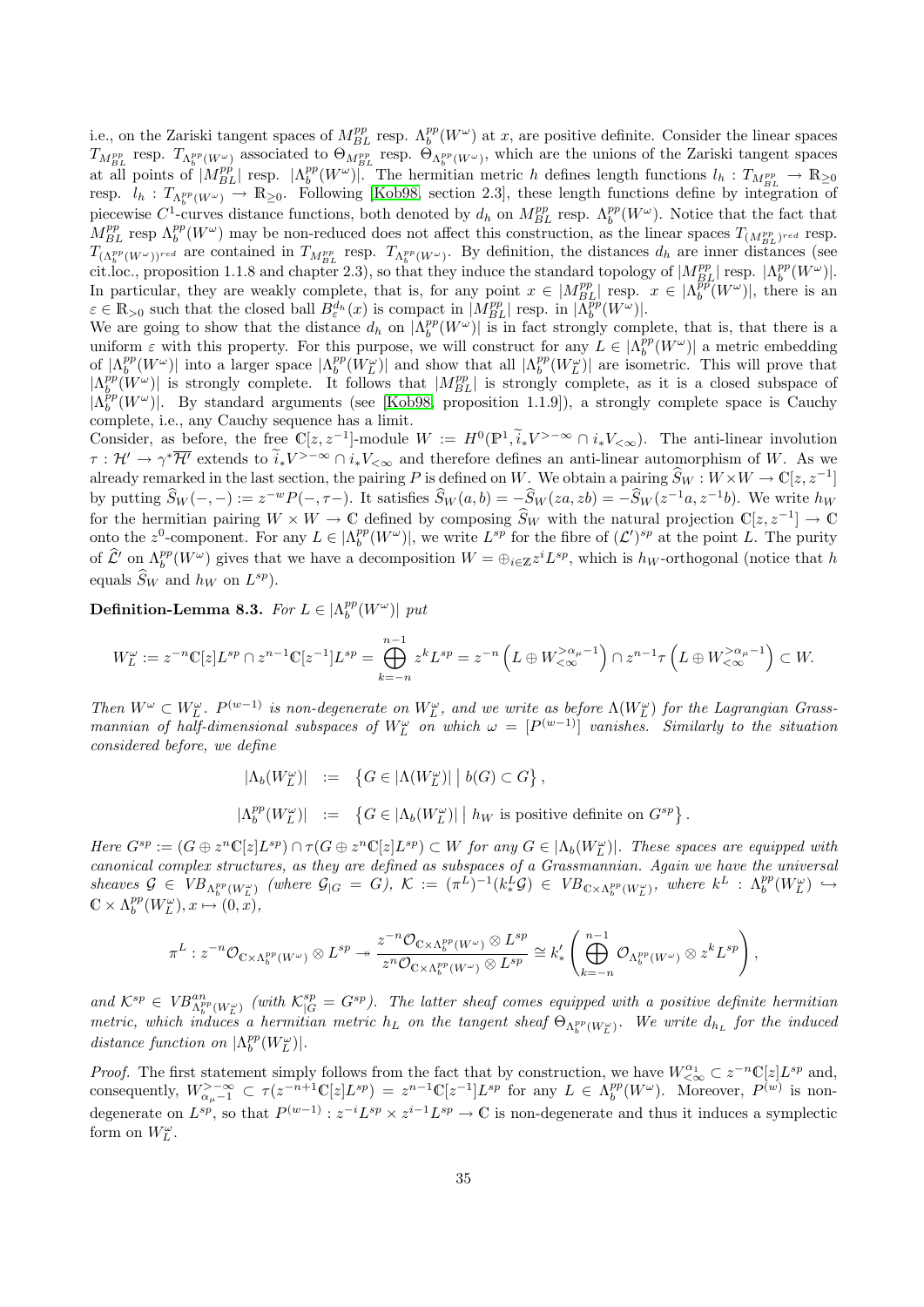Notice that by the same argument as in the proof of [8.2](#page-33-1) (that is, essentially by lemma [2.5,](#page-5-0) 5.), the points of  $|\Lambda_b^{pp}(W_L^{\omega})|$  parameterizes those b-invariant subspaces  $G \in |\Lambda(W_L^{\omega})|$  such that  $G^{sp}$  defines an extension of  $G \oplus z^n \mathbb{C}[z] L^{sp}$  to a trivial (algebraic) bundle over  $\mathbb{P}^1$ , on which the pairing  $h_W$  is positive definite.

The hermitian metric on the tangent sheaf of  $\Lambda_b^{pp}(W_L^{\omega})$  is defined as before: From the definition of K we know that  $z^n\mathcal{O}_{\mathbb{C}\times\Lambda_b^{pp}(W^\omega)}\otimes L^{sp}\subset \mathcal{K}$ , hence  $z^{-n}\mathcal{O}_{\mathbb{C}\times\Lambda_b^{pp}(W^\omega)}\otimes L^{sp}\subset z^{-2n}\mathcal{K}$  (as subsheaves of the  $\mathcal{O}_{\mathbb{C}\times\Lambda_b^{pp}(W^\omega)}[z^{-1}]$ module  $\mathcal{V}^{>-\infty}$ ). This yields an inclusion

$$
\mathcal{C}^{an}_{\Lambda^{\mathcal{PP}}_b(W_L^\omega)}\otimes \Theta_{\Lambda^{\mathcal{PP}}_b(W_L^\omega)}\subset \mathcal{H}\!{\it om}_{\mathcal{C}^{an}_{\Lambda^{\mathcal{PP}}_b(W_L^\omega)}}\left(\mathcal{K}^{sp},\oplus_{i=1}^{2n}z^{-i}\mathcal{K}^{sp}\right)
$$

which defines the hermitian metric on  $\Theta_{\Lambda_b^{pp}(W_L^{\omega})}$  (denoted by  $h_L$ ) by restriction.

<span id="page-35-1"></span>**Lemma 8.4.** Let  $L_1, L_2 \in |\Lambda_b^{pp}(W^{\omega})|$ . Then there is an isomorphism  $A: L_1^{sp} \to L_2^{sp}$  which induces an isometry

$$
\Phi_A: \big( |\Lambda_b^{pp}(W^\omega_{L_1})|, d_{h_{L_1}} \big) \longrightarrow \big( |\Lambda_b^{pp}(W^\omega_{L_2})|, d_{h_{L_2}} \big).
$$

*Proof.* Choose bases  $\underline{w}_1$  of  $L_1^{sp}$  and  $\underline{w}_2$  of  $L_2^{sp}$  such that  $\tau(\underline{w}_i) = \underline{w}_i$  and  $z^{-w}P(\underline{w}_i^{tr}, \underline{w}_i) = \mathbb{1}_{\mu}$   $(i = 1, 2)$  and define A by putting  $A(\underline{w}_1) := \underline{w}_2$ . From  $W = \bigoplus_{i \in \mathbb{Z}} z^i L^{sp}$  we see that A can be extended z-linearly to an automorphism of W which respects both P and  $\tau$  and thus also  $\widehat{S}_W$  and  $h_W$ . In particular,  $A(W_{L_1}^{\omega}) \subset W_{L_2}^{\omega}$ , and as  $A^*\omega = \omega$  we obtain an induced mapping  $\Phi_A : \Lambda_b(W_{L_1}^{\omega}) \to \Lambda_b(W_{L_2}^{\omega})$ . From  $A^*h_W = h_W$  we conclude that  $\Phi_A : \Lambda_b^{pp}(W_{L_1}^{\omega}) \stackrel{\cong}{\to} \Lambda_b^{pp}(W_{L_2}^{\omega})$ , and the definition of the hermitian metrics of these spaces gives that  $\Phi_A$  is an isometry.

<span id="page-35-0"></span>**Lemma 8.5.** For any  $L \in \Lambda_b^{pp}(W^{\omega})$ , there is a canonical closed embedding

$$
i_L: \Lambda_b(W^\omega) \hookrightarrow \Lambda_b(W_L^\omega)
$$

which sends  $\Lambda_b^{pp}(W^{\omega})$  to  $\Lambda_b^{pp}(W^{\omega}_L)$ . Moreover  $i_L^*h_L = h$  and consequently  $i_L^*d_{h_L} \leq d_h$ .

*Proof.* We define  $i_L(G) := (G \oplus W_{\leq \infty}^{> \alpha_{\mu}-1}) \cap W_L^{\omega}$ . Then the image of  $i_L$  is given as

$$
\mathrm{Im}(i_L)=\left\{\widetilde{G}\subset \Lambda_b(W_L^\omega)\,|\,W_L^\omega\cap W_{<\infty}^{>\alpha_\mu-1}\subset \widetilde{G}\right\}
$$

which shows that it is closed, an inverse map is given by  $\widetilde{G} \mapsto G := \widetilde{G} \cap W^{\omega}$ . That  $i_L(\Lambda_b^{pp}(W^{\omega})) \subset \Lambda_b^{pp}(W_L^{\omega})$ follows from the fact that  $(i_L(G))^{sp} = G^{sp}$ . Finally, for any  $\xi \in \Theta_{\Lambda_b^{pp}(W^{\omega})}$ , we have

$$
|\xi|_h = |(i_L)_*(\xi)|_{h_L}
$$

 $\text{where } (i_L)_*: \Theta_{\Lambda_b^{pp}(W^{\omega})} \hookrightarrow i_L^{-1} \Theta_{\Lambda_b^{pp}(W^{\omega})} \otimes \mathcal{O}_{\Lambda_b^{pp}(W^{\omega})}$  is the tangent map. This follows directly from the definition of the hermitian metrics h and  $h_L$ : Consider the diagram

$$
\mathcal{C}^{an}_{\Lambda_b^{pp}(W^{\omega})} \otimes \Theta_{\Lambda_b^{pp}(W^{\omega})} \left( \bigvee_{i=1}^{(i_L)_*} \cdots \bigotimes_{\Lambda_b^{np}(W^{\omega})} \mathcal{C}^{an}_{\Lambda_b^{pp}(W^{\omega})} \otimes i_L^{-1} \Theta_{\Lambda_b^{pp}(W^{\omega})} \right)
$$
\n
$$
\downarrow \qquad \qquad \downarrow
$$
\n
$$
\oplus \text{Hom}_{\mathcal{C}^{an}_{\Lambda_b^{pp}(W^{\omega})}}(\mathcal{L}^{\prime sp}, z^{-i}\mathcal{L}^{\prime sp}) \subseteq \mathcal{C}^{an}_{\Lambda_b^{pp}(W^{\omega})} \otimes i_L^{-1} \text{Hom}_{\mathcal{C}^{an}_{\Lambda_b^{pp}(W^{\omega})}}(\mathcal{K}^{sp}, z^{-i}\mathcal{K}^{sp})
$$

then it follows from  $i_L^{-1} \mathcal{K}^{sp} = \mathcal{L}^{\prime sp}$  that g is simply defined by  $g(\phi_1, \ldots, \phi_n) := (\phi_1, \ldots, \phi_n, 0, \ldots, 0)$ . In particular, the two metrics induced from  $\mathcal{K}^{sp}$  and  $\mathcal{L}'^{sp}$  are compatible and therefore  $i_L^* h_L = h$ .  $\Box$ 

With all these preparations, we can state and prove the following theorem, which is the first main result of this section.

<span id="page-35-2"></span>**Theorem 8.6.** The distances  $d_h$  on  $|\Lambda_b^{pp}(W^{\omega})|$  and  $|M_{BL}^{pp}|$  are strongly complete, and so are the induced distances on the closed subspaces  $|\overline{U}_{\text{Spp}} \cap M_{BL}^{pp}|$  for any fixed spectral pairs Spp.

 $\Box$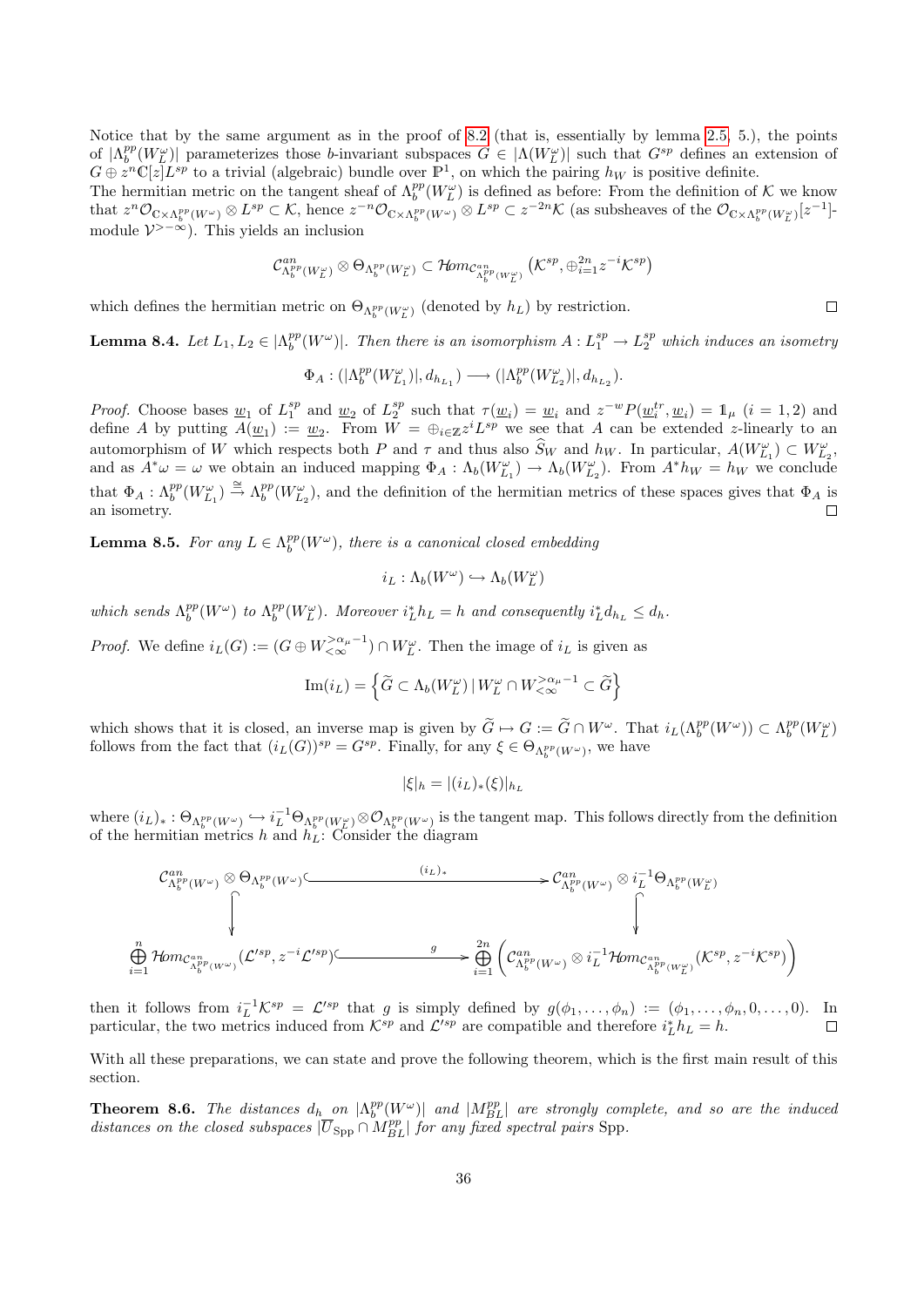*Proof.* As  $M_{BL}^{pp}$  and  $\overline{U}_{\text{Spp}} \cap M_{BL}^{pp}$  are closed analytic subspaces of  $\Lambda_b^{pp}(W^{\omega})$ , it is sufficient to prove the completeness of the latter. We have to show that there is an  $\varepsilon > 0$  such that for any  $L \in |\Lambda_b^{pp}(W^{\omega})|$ , the closed ball  $B_{\varepsilon}^{d_h}(L) \subset |\Lambda_b^{pp}(W^{\omega})|$  is compact. Using the closed embedding  $i_L : \Lambda_b^{pp}(W^{\omega}) \hookrightarrow \Lambda_b^{pp}(W^{\omega}_L)$  and the estimate  $i_L^* d_{h_L} \leq d_h$  of lemma [8.5,](#page-35-0) it will be sufficient to show that there is a uniform  $\varepsilon$ , such that for each  $L \in |\Lambda_b^{pp}(W^{\omega})|$ ,  $B_{\varepsilon}^{d_{h_L}}(L) \subset |\Lambda_b^{pp}(W_L^{\omega})|$  is compact. For any  $L \in |\Lambda_b^{pp}(W^{\omega})|$  there is an  $\varepsilon_L \in \mathbb{R}_{>0}$  with this property (this is exactly the property of being weakly complete, always satisfied for locally compact spaces), but by lemma [8.4](#page-35-1) all spaces  $|\Lambda_b^{pp}(W_L^{\omega})|$  are isometric, so that  $\varepsilon_L$  does not depend on L.  $\Box$ 

Notice that the result applies in particular to the partial compactifications  $\overline{D}_{BL} \cap M_{BL}^{pp}$  of the pure polarized classifying spaces  $\check{D}_{BL}^{pp}$  from [\[HS08\]](#page-52-9).

In order to obtain a suitable target for period maps of variations of TERP-structures over non simply-connected parameter spaces, we have to study quotients of the classifying space  $M_{BL}^{pp}$  by certain discrete groups. First we consider the real Lie group  $G_{\mathbb{R}} := \text{Aut}(H^{\infty}_{\mathbb{R}}, S, M)$ .

**Lemma 8.7.**  $G_R$  acts on  $M_{BL}$ , this action respects the strata  $U_{Spp}$  and their closures  $\overline{U}_{Spp}$ . It acts by isometries on  $M_{BL}^{pp}$  and on the intersection  $\overline{U}_{\text{Spp}} \cap M_{BL}^{pp}$ , in particular, on  $\overline{\tilde{D}}_{BL} \cap M_{BL}^{pp}$ .

*Proof.* We first describe how to define the action of  $G_R$  on  $M_{BL}$ . Consider for any  $\beta \in \mathbb{C}$  the isomorphism  $H^{\infty} \stackrel{\epsilon s}{\to} W^{\beta}_{\beta+1}$  given by  $es = \sum_{\alpha \in [\beta,\beta+1)} es_{\alpha}$ , where  $es_{\alpha}: H^{\infty}_{\lambda} \to W^{\alpha}_{\alpha}$  is defined by  $A \mapsto z^{\alpha Id - \frac{N}{2\pi i}} A$ , here  $e^{-2\pi i\alpha} = \lambda$ . Then  $G_{\mathbb{R}} \subset \text{Aut}(H^{\infty})$  acts on any  $W^{\beta}_{\beta+1}$ , and thus on  $W = \bigoplus_{k \in \mathbb{Z}} z^k W^{\beta}_{\beta+1}$  and on  $W^{\omega} = W^{\alpha_1}_{\alpha_{\mu}-1}$ . This action commutes with the endomorphisms b and a. As  $G_R$  respects the bilinear form S, the action on  $W^{\omega}$ respects the pairing P and the symplectic form  $\omega$ , which yields an action on  $\Lambda(W^{\omega})$ . It induces an action on  $M_{BL}$  and an equivariant action on the universal sheaf  $\mathcal{L}$ . We see that the V-filtration is stable under  $G_{\rm R}$ , so that the spectral numbers do not change under this action (neither do the spectral pairs, as  $G_{\mathbb{R}}$  respects  $M$  and thus N), which gives that  $G_{\mathbb{R}}(U_{\text{Spp}}) \subset U_{\text{Spp}}$ . Moreover, both the involution  $\tau$  and the pairing P are respected by  $G_{\mathbb{R}}$ , so that we obtain finally an action on  $M_{BL}^{pp}$  and a compatible action on  $\mathcal{L}^{sp}$ . The hermitian form h is  $G_{\mathbb{R}}$ -equivariant, and so is the induced form on  $\mathcal{C}_{M_{BL}^{pp}}^{an}$   $\otimes \Theta_{M_{BL}^{pp}}$ . From this we conclude that  $G_{\mathbb{R}} \subset \text{Isom}(|M_{BL}^{pp}|, d_h)$ and  $G_{\mathbb{R}} \subset \text{Isom}(|\overline{U}_{\text{Spp}} \cap M_{BL}|, d_h)$ .  $\Box$ 

From now on and until the end of this section, we make the following additional assumption which is virtually always satisfied for variations of TERP-structures defined by families of geometric objects: There is a lattice  $H_{\mathbb{Z}}^{\infty} \subset H_{\mathbb{R}}^{\infty}$  such that  $M \in \text{Aut}(H_{\mathbb{Z}}^{\infty})$ . Then we put  $G_{\mathbb{Z}} := \text{Aut}(H_{\mathbb{Z}}^{\infty}, S, M)$ . In this situation, we have the following result.

**Theorem 8.8.**  $G_{\mathbb{Z}}$  acts properly discontinuously on  $M_{BL}^{pp}$  and on  $\overline{U}_{\text{Spp}} \cap M_{BL}^{pp}$  so that the quotients  $M_{BL}^{pp}/G_{\mathbb{Z}}$ and  $(\overline{U}_{\text{Spp}} \cap M_{BL}^{pp})/G_{\mathbb{Z}}$  have the structure of complex spaces (this holds in particular for the spaces  $\overline{D}_{BL} \cap M_{BL}^{pp}$ ).  $M_{BL}^{pp}/G_{\mathbb{Z}}$  resp.  $(\overline{U}_{\text{Spp}} \cap M_{BL}^{pp})/G_{\mathbb{Z}}$  are normal if  $M_{BL}^{pp}$  resp.  $\overline{U}_{\text{Spp}} \cap M_{BL}^{pp}$  are smooth.

Before entering into the proof of this theorem, we state and show the following simple fact.

<span id="page-36-0"></span>**Lemma 8.9.** Consider the free  $\mathbb{C}[z,z^{-1}]$ -module W, and let  $\underline{v}^{(1)}$  and  $\underline{v}^{(2)}$  be two bases of W such that  $v_j^{(i)}\in W_{\alpha_\mu}^{\alpha_1}$ for  $i \in \{1,2\}$  and all  $j \in \{1,\ldots,\mu\}$ . Then the base change matrix between  $\underline{v}^{(1)}$  and  $\underline{v}^{(2)}$ , i.e. the matrix  $M \in Gl(\mu, \mathbb{C}[z, z^{-1}])$  satisfying  $\underline{v}^{(2)} = \underline{v}^{(1)}M$  can be written as  $M = \sum_{i=1}^{n}$  $i=-n\mu$  $M^{(k)}z^k$ , where  $M^{(k)} \in M(\mu \times \mu, \mathbb{C})$ .

*Proof.* Choose a  $\mathbb{C}[z, z^{-1}]$ -basis  $\underline{v}^{(0)} \in (W_{\alpha_1+1}^{\alpha_1})^{\mu}$  of W, then we have matrices  $M_i \in Gl(\mu, \mathbb{C}[z, z^{-1}])$ ,  $(i = 1, 2)$ with coefficients in  $\mathbb{C}[z]_{\leq n}$  such that  $\underline{v}^{(i)} = \underline{v}^{(0)} \cdot M_i$ . This implies that  $\det(M_i) = cz^k$  for some  $c \in \mathbb{C}^*$  and  $k \in \{0,\ldots,\mu\cdot n\}$ . It follows that the coefficients of  $M_1^{-1}$  are in  $\bigoplus_{k\in\mathbb{Z}\cap[-\mu\cdot n,\mu\cdot(n-1)]}\mathbb{C}z^k$  and the assertion of the lemma is a consequence of  $\underline{v}^{(2)} = \underline{v}^{(1)} \cdot M_1^{-1} \cdot M_2$ .  $\Box$ 

*Proof of the theorem.* We fix once and for all a basis  $\underline{A}$  of  $H_{\mathbb{Z}}^{\infty}$  which realizes  $G_{\mathbb{Z}}$  resp.  $G_{\mathbb{R}}$  as subgroups of  $Gl(\mu, \mathbb{Z})$  resp.  $Gl(\mu, \mathbb{R})$ . We will show the following fact which implies that  $G_{\mathbb{Z}}$  acts properly discontinuously: For any compact set  $K \subset |M^{pp}_{BL}|$  the set

$$
\{a \in G_{\mathbb{Z}} \mid a(K) \cap K \neq \emptyset\}
$$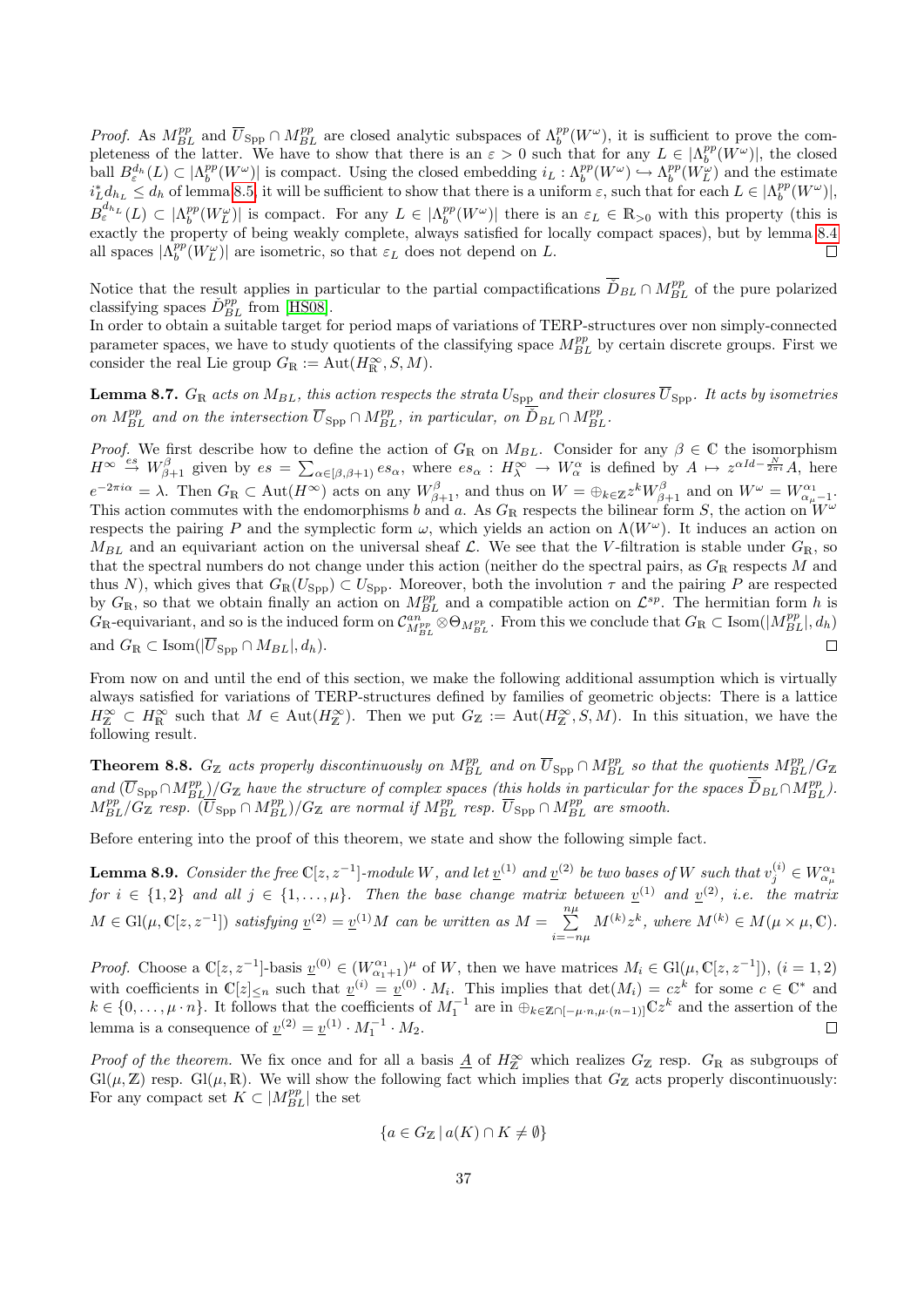is finite. As  $G_{\mathbb{Z}}$  is a discrete subgroup of  $G_{\mathbb{R}}$ , it is equivalent to show that the set

$$
\{a \in G_{\mathbb{R}} \mid a(K) \cap K \neq \emptyset\}
$$

is compact. This can be reformulated by saying that there exists  $R > 0$  such that for all  $a \in G_{\mathbb{R}}$  with  $a(K) \cap K \neq \emptyset$  and all  $i, j \in \{1, \ldots, \mu\}$  we have  $|a_{ij}^{mat}| \leq R$ , where  $a^{mat} \in Gl(\mu, \mathbb{R})$  is the matrix of the automorphism a with respect to the fixed basis  $\underline{A}$ . We denote by  $\underline{s} = (s_1, \ldots, s_\mu) \in W^{\alpha_1}_{\alpha_1+1}$  the basis which corresponds to  $\underline{A}$  under the isomorphism es. Then for any  $a \in G_{\mathbb{R}}$ , the induced action on  $\widetilde{W}_{\alpha_1+1}^{\alpha_1}$  is simply given by  $\underline{s} \mapsto \underline{s} \cdot a^{mat}$ .

Consider the hermitian bundle  $\mathcal{L}^{sp} \in VB^{an}_{M_{BL}^{pp}}$  and denote by  $U\mathcal{L}^{sp}$  the total space of its associated bundle of horthonormal frames. The projection  $\pi: U^{\mathcal{L}^{sp}} \to M^{pp}_{BL}$  is proper (with fibres isomorphic to  $U(\mu)$ ). It follows that  $\pi^{-1}(K)$  is compact. Now we fix any element  $\underline{v}^{(0)} \in \pi^{-1}(K)$ , and write  $\underline{v}^{(0)} = \underline{s} \cdot \Gamma$  for some  $\Gamma \in Gl(\mu, \mathbb{C}[z, z^{-1}])$ . Let  $\underline{v}^{(1)}, \underline{v}^{(2)} \in \pi^{-1}(K)$  such that there is  $a \in G_{\mathbb{R}}$  with  $a(\underline{v}^{(1)}) = \underline{v}^{(2)}$ . Then by lemma [8.9](#page-36-0) there exist matrices  $M^{(1)} = \sum_{k=-\mu n}^{\mu n} M_k^{(1)}$  $\chi_k^{(1)} z^k$  and  $M^{(2)} = \sum_{k=-\mu n}^{\mu n} M_k^{(2)}$  $\frac{\partial v^{(2)}}{k} z^k$  such that  $\underline{v}^{(0)} = \underline{v}^{(1)} M^{(1)}$  and  $\underline{v}^{(2)} = \underline{v}^{(0)} M^{(2)}$ . This yields

$$
a^{mat} = \Gamma \cdot M^{(2)} \cdot M^{(1)} \cdot \Gamma^{-1} \in \text{Gl}(\mu, \mathbb{R})
$$

The coefficients of the matrices  $M_k^{(i)}$  $k^{(i)}_k$  are bounded by the compactness of  $\pi^{-1}(K)$ , this implies that the coefficients of  $a^{mat}$  are bounded by some positive real number  $R$ , as required.

It is obvious from the proof of the last lemma that the action of  $G_{\mathbb{Z}}$  on  $M_{BL}$  respects  $\overline{U}_{\text{Spp}}$ , so that it acts properly discontinuously on  $\overline{U}_{\text{Spp}} \cap M_{BL}^{pp}$ .  $\Box$ 

# <span id="page-37-0"></span>9 Examples and Applications

In this final section we first discuss in some detail the geometry of several examples of the classifying space  $M_{BL}$ or of  $M_{BL}^{red}$ . This illustrates the behavior of the families of TERP-structures at boundary points, in particular the jumping of the spectral pairs. At this point it seems rather unclear which kind of varieties can appear as these classifying spaces. We calculate in particular the limit TERP-structures on the boundary strata, and discuss the  $tt^*$ -geometry as well as the relation to the classifying spaces  $\check{D}_{BL}$ . In most of the examples we care only about  $M_{BL}^{red}$ . Only in the first example in subsection [9.2](#page-43-0) we care about  $M_{BL}$  and indeed find  $M_{BL} \neq M_{BL}^{red}$ . Finally, we use all the results proved so far to give some applications for the study of period maps associated to variations of regular singular TERP-structures.

### <span id="page-37-1"></span>9.1 Smooth compactifications

In this first example the compact classifying space  $M_{BL}$  (with its canonical complex structure) is smooth, namely, it is the whole Lagrangian Grassmannian (see lemma [7.4\)](#page-29-1). Consider the following initial data:  $H_{\mathbb{R}}^{\infty} := \bigoplus_{i=1}^{4} \mathbb{R} B_i$ ,  $A_1 := B_1 + iB_4, A_2 := B_2 + iB_3, \overline{A}_1 = A_4, \overline{A}_2 = A_3, M(A_i) := e^{-2\pi i \alpha_i} A_i$ , where we choose  $\alpha_1$  and  $\alpha_2$  with  $-1 < \alpha_1 < \alpha_2 < -\frac{1}{2}$  and  $\alpha_3 = -\alpha_2$ ,  $\alpha_4 = -\alpha_1$ . Moreover, we put  $w = 0$  and

$$
S(\underline{B}^{tr}, \underline{B}) := \begin{pmatrix} 0 & 0 & 0 & -\gamma_1 \\ 0 & 0 & -\gamma_2 & 0 \\ 0 & \gamma_2 & 0 & 0 \\ \gamma_1 & 0 & 0 & 0 \end{pmatrix}
$$

where  $\gamma_1 := \frac{-1}{4\pi} \Gamma(\alpha_1 + 1) \Gamma(\alpha_4)$  and  $\gamma_2 := \frac{-1}{4\pi} \Gamma(\alpha_2 + 1) \Gamma(\alpha_3)$  (so that  $S(A_1, A_4) = 2i\gamma_1$  and  $S(A_2, A_3) = 2i\gamma_2$ ). Let  $s_i := z^{\alpha_i} A_i$  then the relation between the pairing S and the pairing P as expressed by [\[HS07,](#page-52-8) formulas  $(5.4)$  and  $(5.5)$ ] yields that

$$
P(\underline{s}^{tr}, \underline{s}) := \begin{pmatrix} 0 & 0 & 0 & 1 \\ 0 & 0 & 1 & 0 \\ 0 & 1 & 0 & 0 \\ 1 & 0 & 0 & 0 \end{pmatrix}.
$$

We define  $\mathcal{H} := \bigoplus_{i=1}^4 \mathcal{O}_{\mathbb{C}^4} v_i$ , where

$$
v_1 := s_1 + rz^{-1}s_3 + qz^{-1}s_4 ; v_2 := s_2 + pz^{-1}s_3 + rz^{-1}s_4 \n v_3 := s_3 ; v_4 := s_4
$$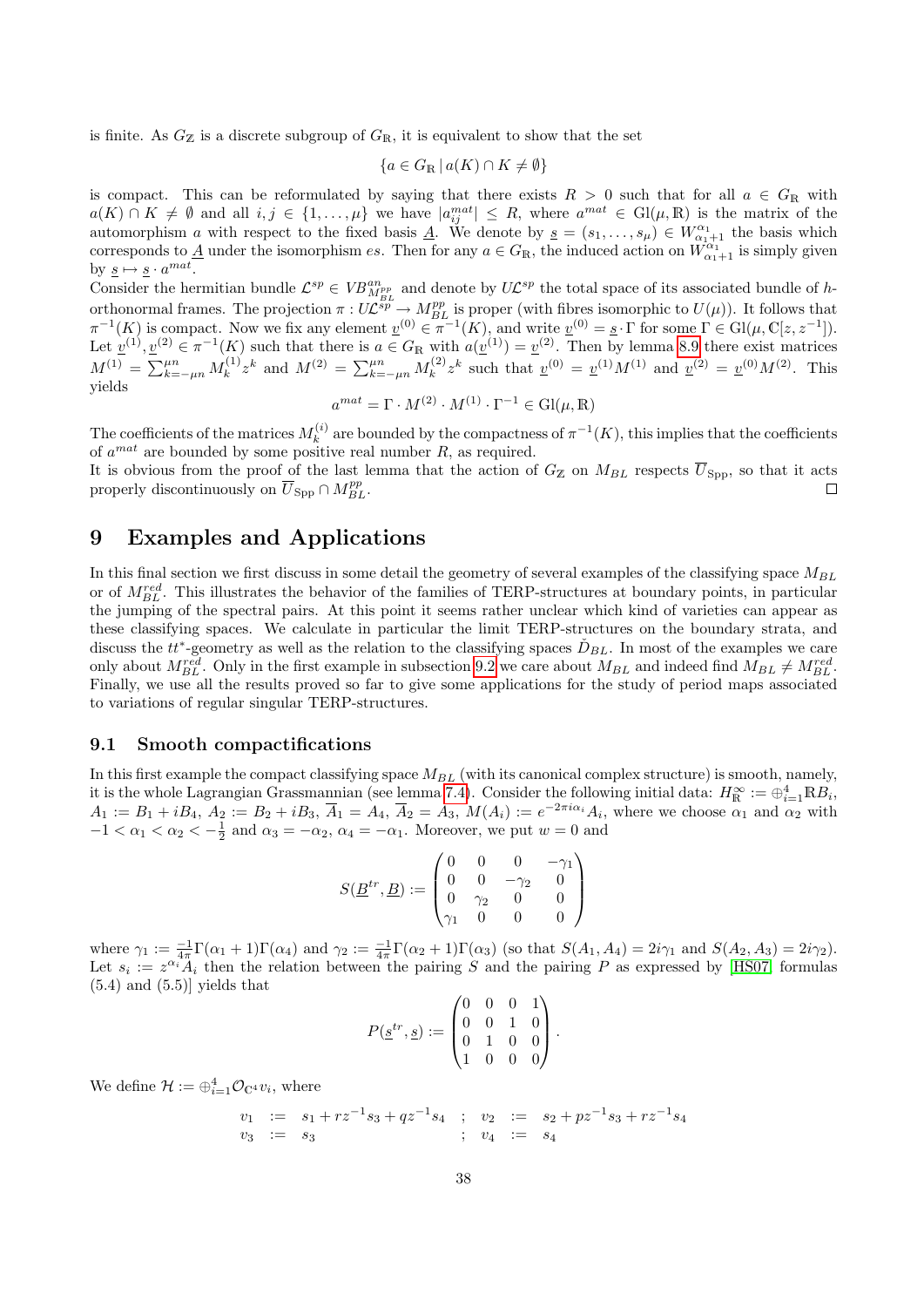Then  $(H, H'_{\mathbb{R}}, \nabla, P, w)$  is a variation of TERP-structures of weight zero on  $\mathbb{C}^3$  with constant spectrum Sp =  $(\alpha_1, \ldots, \alpha_4)$ . It is in fact the universal family of the classifying space  $\check{D}_{BL}$  associated to the initial data  $(H^{\infty}, H^{\infty}_{R}, S, M, Sp)$ . The induced (constant) filtration (recall definition [2.7\)](#page-6-1) is

$$
\{0\} = F^1 \subsetneq F^0 := \mathbb{C}A_1 \oplus \mathbb{C}A_2 \subsetneq F^{-1} = H^{\infty}
$$

from which one checks that  $(H^{\infty}, H^{\infty}_{\mathbb{R}}, S, F^{\bullet})$  is a pure polarized Hodge structure of weight -1. Thus  $\check{D}_{PMHS}$  =  $D_{PMHS} = \{pt\}$  and  $\tilde{D}_{BL} = D_{BL}$  in this case. The situation is visualized in the following diagram, where each column represents a space generated by elementary sections (that is, a space isomorphic to  $W_\alpha^{\alpha} \cong V^{\alpha}/V^{>\alpha}$ ).



In this example it is quite easy to describe the space  $M_{BL}$ : As  $\lfloor \alpha_\mu - \alpha_1 \rfloor = 1$  we have by lemma [7.4](#page-29-1) that  $M_{BL} = \Lambda(W_{\alpha_4-1}^{\alpha_1}, [P^{(-1)}])$ , where  $[P^{(-1)}] = [z^{-1}s_4]^* \wedge [s_1]^* + [z^{-1}s_3]^* \wedge [s_2]^* \in \bigwedge^2(W_{\alpha_4-1}^{\alpha_1})^*$ . Using the Plücker embedding, one checks that this Lagrangian Grassmannian is a hyperplane section of the Plücker quadric in  $\mathbb{P}^5$ , i.e., a smooth quadric in  $\mathbb{P}^4$ . Such a smooth quadric is isomorphic neither to  $\mathbb{P}^3$  nor to  $\mathbb{P}^1 \times \mathbb{P}^2$ . It is also clear that  $M_{BL}$  is indeed the closure of the three-dimensional affine classifying space  $\check{D}_{BL}$  considered above. The stratification of the boundary of  $M_{BL}$  is as follows:  $M_{BL}\setminus \check{D}_{BL} = \overline{U}_{Sp_2}$  where  $Sp_2 = (\alpha_1, \alpha_3 - 1, \alpha_2 + 1, \alpha_4)$ ,  $U_{\text{Sp}_2}\setminus U_{Sp_2} = U_{\text{Sp}_1}$ , where  $\text{Sp}_1 = (\alpha_2, \alpha_4 - 1, \alpha_1 + 1, \alpha_3)$  and  $U_{\text{Sp}_1}\setminus U_{Sp_1} = U_{Sp_0} = U_{Sp_0} = \{pt\}$ , where  $\text{Sp}_0 = (\alpha_3 - 1, \alpha_4 - 1, \alpha_1 + 1, \alpha_2 + 1)$ . In all cases we have  $\dim(U_{\text{Sp}_i}) = i$ .

Let us describe these strata with some more details: We have  $U_{\text{Sp}_2} \cong \mathbb{C}^2 = \text{Spec } \mathbb{C}[x, y]$ , namely, the universal family is  $\mathcal{H}^{(2)} = \bigoplus_{i=1}^{4} \mathcal{O}_{\mathbb{C}^3} v_i^{(2)}$  where

$$
v_1^{(2)} := s_1 - x s_2 + y z^{-1} s_4 \quad ; \quad v_2^{(2)} := z^{-1} s_3 + x z^{-1} s_4 \n v_3^{(2)} := z s_2 \quad ; \quad v_4^{(2)} := s_4.
$$

This is shown in the following diagram.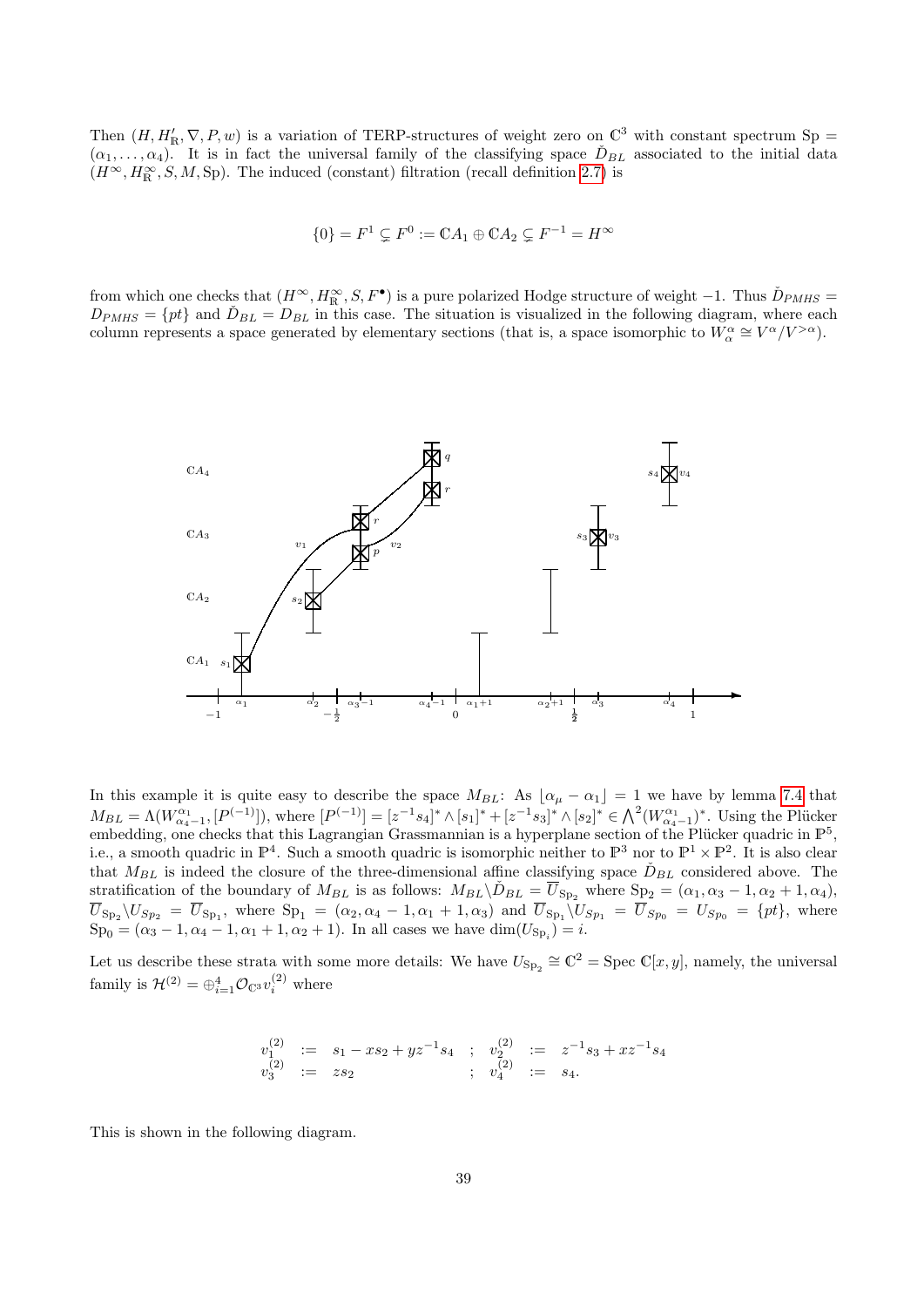

The induced filtration  $F^{\bullet}$  has changed, it is now given by

 $\{0\} = F^1 \subsetneq F^0 := \mathbb{C} A_1 \oplus \mathbb{C} A_3 \subsetneq F^{-1} = H^{\infty}.$ 

One checks that this is still a pure Hodge structure of weight  $-1$  on  $H^{\infty}$ , but the Hodge metric has signature  $(+, -, -, +).$ 

The compactification  $\overline{U}_{\text{Sp}_2}$  can be calculated in a rather direct way. Namely, we take the basis  $\tilde{v}^{(2)}$  of the restriction  $\mathcal{H}^{(2)}_{x\neq0}$ , given by

$$
\begin{array}{rcl}\n\widetilde{v}_1^{(2)} & := & x^{-1}v_1^{(2)} - y \cdot x^{-2} \cdot v_2^{(2)} & = & x^{-1}s_1 - s_2 - yx^{-2}z^{-1}s_3 \\
\widetilde{v}_2^{(2)} & := & x^{-1}v_2^{(2)} & = & x^{-1}z^{-1}s_3 + z^{-1}s_4 \\
\widetilde{v}_3^{(2)} & := & zv_1^{(2)} + xv_3^{(2)} - yv_4^{(2)} & = & zs_1 \\
\widetilde{v}_4^{(2)} & := & zv_2^{(2)} - xv_4^{(2)} & = & s_3\n\end{array}
$$

For a fixed parameter  $w \in \mathbb{C}$ , consider the restriction  $\mathcal{H}_{|y-wx^2=0, x\neq 0}^{(2)}$  which has a basis

$$
\left(\tilde{v}_1^{(2)}, \tilde{v}_2^{(2)}, \tilde{v}_3^{(2)}, \tilde{v}_4^{(2)}\right)_{|y-wx^2=0, x\neq 0} = \left(x^{-1}s_1 - s_2 - wz^{-1}s_3, x^{-1}z^{-1}s_3 + z^{-1}s_4, zs_1, s_3\right).
$$

This family extends to  $x = \infty$ , namely

$$
\lim_{x\to\infty} \mathcal{H}_{|y-wx^2=0,x\neq 0}^{(2)} = \mathcal{O}_{\mathbb{C}}(s_2+wz^{-1}s_3) \oplus \mathcal{O}_{\mathbb{C}}z^{-1}s_4 \oplus \mathcal{O}_{\mathbb{C}}zs_1 \oplus \mathcal{O}_{\mathbb{C}}s_3.
$$

These extensions are pairwise non-isomorphic for different parameters  $w$ , so that the closure  $U_{\text{Sp}_2}$  is isomorphic to  $\mathbb{P}(1,1,2) = \text{Proj } \mathbb{C}[X,Y,Z],$  where  $\text{deg}(X) = 1, \text{deg}(Y) = 1$  and  $\text{deg}(Z) = 2$  and where the embedding into the compactification is given by

$$
U_{\mathrm{Sp}_2} \quad \hookrightarrow \quad \overline{U}_{\mathrm{Sp}_2} \subset M_{BL}
$$

$$
(x, y) \longrightarrow (1, x, y) = (X, Y, Z).
$$

An explicit calculation using the Plücker embedding

$$
\operatorname{Gr}(2,W^\omega)\cong V(AF-BE+CD)\hookrightarrow \operatorname{Proj}\, \mathbb{C}[A,B,C,D,E,F]=\operatorname{Proj}\, \operatorname{Sym}^\bullet\left(\Lambda^2(W^\omega)\right)
$$

shows that  $\overline{U}_{\text{Sp}_2}$  is the variety  $V(AF - BE + CD, D + C, A) \subset \mathbb{P}^5$ , which gives again that  $\overline{U}_{\text{Sp}_2} \cong \mathbb{P}(1, 1, 2)$ . It follows that the boundary  $\overline{U}_{\text{Sp}_2}\backslash U_{\text{Sp}_2}$  is isomorphic to  $\mathbb{P}(1,2) \cong \mathbb{P}^1$ . In particular, the interior  $U_{\text{Sp}_1}$  of this boundary is isomorphic to C, with the universal family given by  $\mathcal{H}^{(1)} = \bigoplus_{i=1}^4 \mathcal{O}_{\mathbb{C}^2} v_i^{(1)}$ 

$$
v_1^{(1)} := s_2 + wz^{-1}s_3
$$
 ;  $v_2^{(1)} := z^{-1}s_4$  ;  $v_3^{(1)} := zs_1$  ;  $v_4^{(1)} := s_3$ 

This situation looks as follows.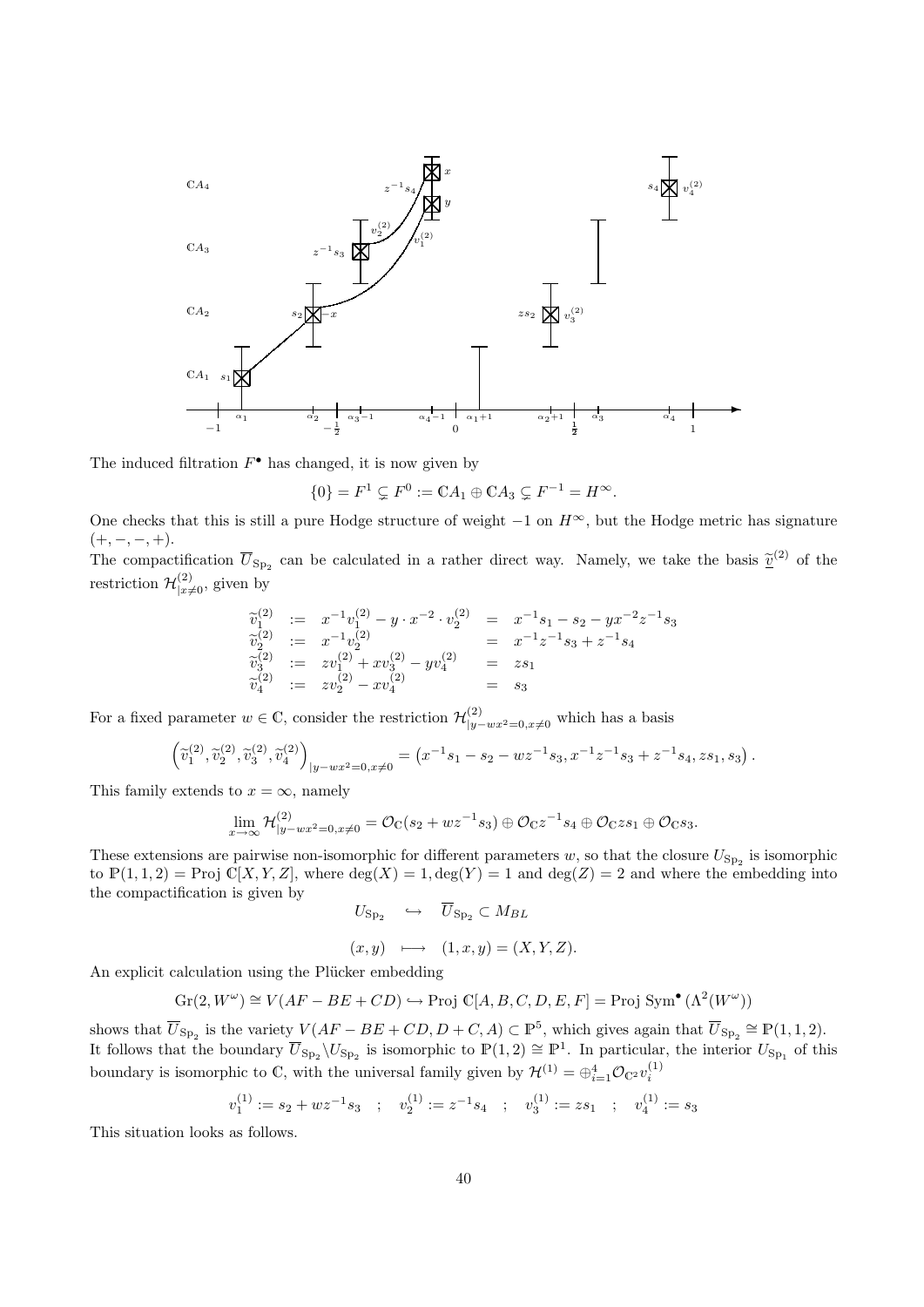

Now the filtration is

$$
\{0\} = F^1 \subsetneq F^0 := \mathbb{C}A_2 \oplus \mathbb{C}A_4 \subsetneq F^{-1} = H^{\infty}
$$

which is again pure of weight  $-1$  but not polarized, the hermitian form has signature  $(-, +, +, -)$ . Finally, the stratum  $U_{\text{Sp}_0} = \{\lim_{w \to \infty} \mathcal{H}^{(1)}\}$  is the single TERP-structure  $\mathcal{H}^{(0)} = \bigoplus_{i=1}^4 \mathcal{O}_\mathbb{C} v_i^{(0)}$  where

$$
v_1^{(0)}:=z^{-1}s_3\quad;\quad v_2^{(0)}:=z^{-1}s_4\quad;\quad v_3^{(0)}:=zs_1\quad;\quad v_4^{(0)}:=zs_2
$$

and the associated filtration is given by

$$
\{0\} = F^1 \subsetneq F^0 := \mathbb{C}A_3 \oplus \mathbb{C}A_4 \subsetneq F^{-1} = H^{\infty}
$$

which is pure of weight  $-1$ , and the hermitian form is negative definite.

The following is a brief description of the  $tt^*$ -geometry on the different strata  $U_{\text{Sp}_i}$ . The simplest one is the zero-dimensional stratum  $U_{\text{Sp}_0}$ : Its single TERP-structure is generated by elementary sections, and we see that it is pure but not polarized, the hermitian form h on  $\hat{\mathcal{H}}^{(0)}$  is equal to the Hodge metric on  $H^{\infty}$ , which is negative definite.

The universal family  $\mathcal{H}^{(1)}$  on  $U_{\text{Sp}_1}$  is actually a sum of two TERP-structures, namely the one generated by  $v_1^{(1)}$  and  $v_4^{(1)}$  and the one generated by  $v_2^{(1)}$  and  $v_3^{(1)}$ . The latter is generated by elementary sections and is pure but with negative definite hermitian metric on the space of global sections, the former is pure outside the hypersurface  $|w| = 1$  and polarized for  $|w| < 1$ . The two-dimensional family  $\mathcal{H}^{(2)}$  is pure outside the real-analytic hypersurface  $D = \{ |y| = |x|^2 + 1 \}$ , we have

$$
(p_*\widehat{\mathcal{H}}^{(2)})_{|U_{\mathrm{Sp}_2}\backslash D}=\mathcal{O}_{\mathbb{P}^1}\mathcal{C}^{an}_{U_{\mathrm{Sp}_2}\backslash D}\,v_1^{(2)}\oplus \mathcal{O}_{\mathbb{P}^1}\mathcal{C}^{an}_{U_{\mathrm{Sp}_2}\backslash D}\,v_2^{(2)}\oplus \mathcal{O}_{\mathbb{P}^1}\mathcal{C}^{an}_{U_{\mathrm{Sp}_2}\backslash D}\,\tau v_1^{(2)}\oplus \mathcal{O}_{\mathbb{P}^1}\mathcal{C}^{an}_{U_{\mathrm{Sp}_2}\backslash D}\,\tau v_2^{(2)},
$$

and the hermitian form h has signatures  $(+ - + -)$  resp.  $(- - - -)$  on  $\{|y| < |x|^2 + 1\}$  resp  $\{|y| > |x|^2 + 1\}$ . The following picture visualizes the situation.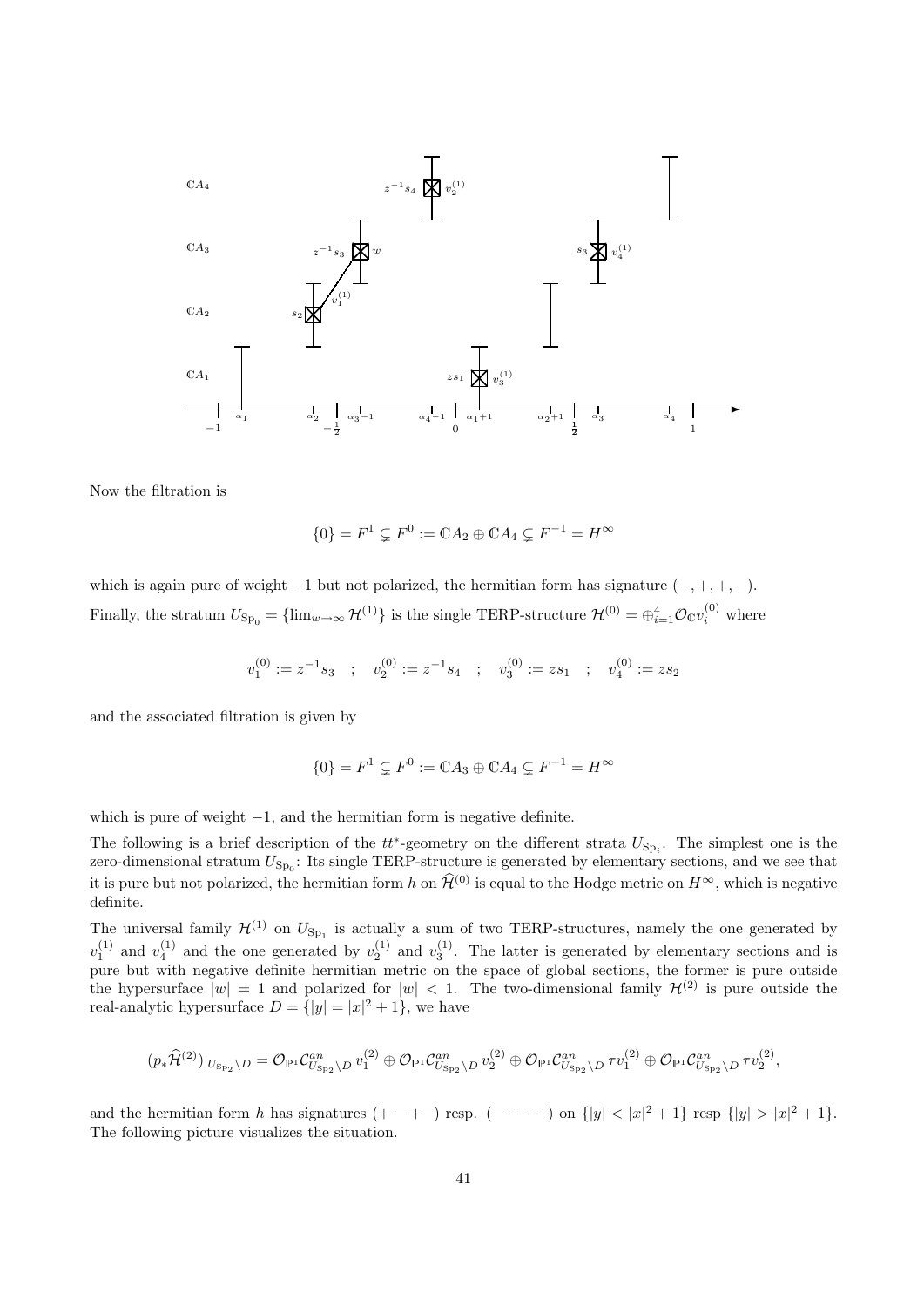

From these observations we see that the pure polarized part  $M_{BL}^{pp}$  is contained inside the generic stratum  $\check{D}_{BL}$ of  $M_{BL}$  and then it follows that it must be relatively compact in  $\tilde{D}_{BL}$ , for otherwise theorem [3.7](#page-14-0) would give that there is a pure polarized point in the boundary  $M_{BL} \setminus \check{D}_{BL} = \overline{U}_{Sp_2}$  (note that for any curve approaching a boundary point through  $\check{D}_{BL}^{pp}$ , the limit is necessarily a pure polarized TERP-structure, as the corresponding monodromy is reduced to the identity so that the weight filtration  $W_{\bullet}$  appearing in theorem [3.7](#page-14-0) is trivial). Moreover, the fact that the filtration  $F^{\bullet} = (\{0\} = F^1 \subsetneq F^0 = \mathbb{C}A_1 \oplus \mathbb{C}A_2 \subsetneq F^{-1} = H^{\infty})$  gives rise to a PHS shows that  $M_{BL}^{pp}$  is non-empty, as it contains the origin  $r = p = q = 0$  in  $\tilde{D}_{BL} \cong \mathbb{C}^3 \subset M_{BL}$ .

In the second example of this subsection, the compactification  $M_{BL}^{red}$  is also smooth although  $n = \lfloor \alpha_\mu - \alpha_1 \rfloor > 1$ (here we consider only  $M_{BL}^{red}$ , not  $M_{BL}$ ). Let  $H_{\mathbb{R}}^{\infty} := \mathbb{R}B_1 \oplus \mathbb{R}B_2$ ,  $S(\underline{B}^{tr}, \underline{B}) = \begin{pmatrix} 0 & -\pi^2 \\ \pi^2 & 0 \end{pmatrix}$  $\pi^2$  0 . A reference Hodge structure of weight one is given by

$$
\{0\} = F^3 \subsetneq F_0^2 = \mathbb{C}A = F_0^1 = F_0^0 \subsetneq F_0^{-1} := H^\infty
$$

where  $A := B_1 + iB_2$ . Indeed, we have  $F_0^2 \oplus \overline{F}_0^0 = F_0^1 \oplus \overline{F}_0^1 = F_0^0 \oplus \overline{F}_0^2 = H^{\infty}$  and  $i^{2-(1-2)}S(A,\overline{A}) =$  $-iS(A,\overline{A})=2S(B_2,B_1)>0$  (Note that the isotropy condition  $S(F^p,F^{2-p})=0$  is automatically satisfied as S is symplectic). The classifying spaces  $D_{PMHS} \subsetneq \tilde{D}_{PMHS}$  are well-known (see, e.g., [\[Sch73,](#page-53-11) §5]):  $\tilde{D}_{PMHS} \cong \mathbb{P}^1$ and  $D_{PMHS} = \mathbb{H}$ . A point  $(x : y) \in \mathbb{P}^1$  corresponds to the filtration given by  $F^2 := \mathbb{C}(xB_1 + yB_2)$ , so that  $F_0^{\bullet} = (1 : i) \in \mathbb{H} \subset \mathbb{P}^1$ . The complement  $\check{D}_{PMHS} \setminus D_{PMHS}$  is the union  $\overline{\mathbb{H}} \cup \mathbb{P}^1_{\mathbb{R}} \subset \mathbb{P}^1$ , where the points of the real projective line are non-pure Hodge filtrations, whereas the points in  $\overline{H}$  are pure but the Hodge metric  $h := -iS(\cdot, \overline{\cdot})_{|H^{2,-1}\times H^{2,-1}} \oplus iS(\cdot, \overline{\cdot})_{|H^{-1,2}\times H^{-1,2}}$  is negative definite. The pairing P is given by  $P(s_i, s_j) = (-1)^{j+1} \tilde{z} \delta_{i+j,3}$ , where  $s_1 := z^{1/2} A$  and  $s_2 := z^{1/2} \overline{A}$ .

We put  $w = 2$  and  $\alpha = -\frac{1}{2}$ , then the classifying space  $\check{D}_{BL}$  associated to the spectrum  $(\alpha_1, \alpha_2) = (-\frac{1}{2}, \frac{5}{2})$  is the total space  $\mathbf{V}(\mathcal{E})$  of a line bundle  $\mathcal{E}$  over  $\check{D}_{PMHS}$ , the universal family over a fibre  $\check{\pi}_{BL}^{-1}(F^{\bullet}) \cong \text{Spec } \check{\mathbb{C}}[r]$  of the projection  $\check{\pi}_{BL} : \check{D}_{BL} \to \check{D}_{PMHS}$  is given by

$$
\mathcal{H}:=\mathcal{O}_{\mathbb{C}^2}\left[\underline{z^{-1/2}A_1+r z^{3/2}A_2}_{v_1}\right]\oplus \mathcal{O}_{\mathbb{C}^2}\underbrace{z^{5/2}A_2}_{v_2}.
$$

where  $F^{\bullet} = (\{0\} \subsetneq F^2 = \mathbb{C}A_1 = F^0 \subsetneq F^{-1} = \mathbb{C}A_1 \oplus \mathbb{C}A_2 = H^{\infty}).$  For any such family, letting r tend to infinity yields the limit structure  $G := H_{r \to \infty} = \mathcal{O}_{\mathbb{C}}g_1 \oplus \mathcal{O}_{\mathbb{C}}g_2$ , where  $g_1 = z^{1/2}A_1$  and  $g_2 = z^{3/2}A_2$ . The stratum at infinity is  $U_{(\frac{1}{2},\frac{3}{2})} \cong \mathbb{P}^1$ , which shows that  $\check{D}_{BL}$  is compactified to  $M_{BL}^{red}$  along the fibres of  $\check{\pi}_{BL}$ , so that it must be a Hirzebruch surface  $\Sigma_k := \text{Proj}(\mathcal{O}_{\mathbb{P}^1}(k) \oplus \mathcal{O}_{\mathbb{P}^1})$ , where  $k = \deg(\mathcal{E})$ . The following picture shows the situation.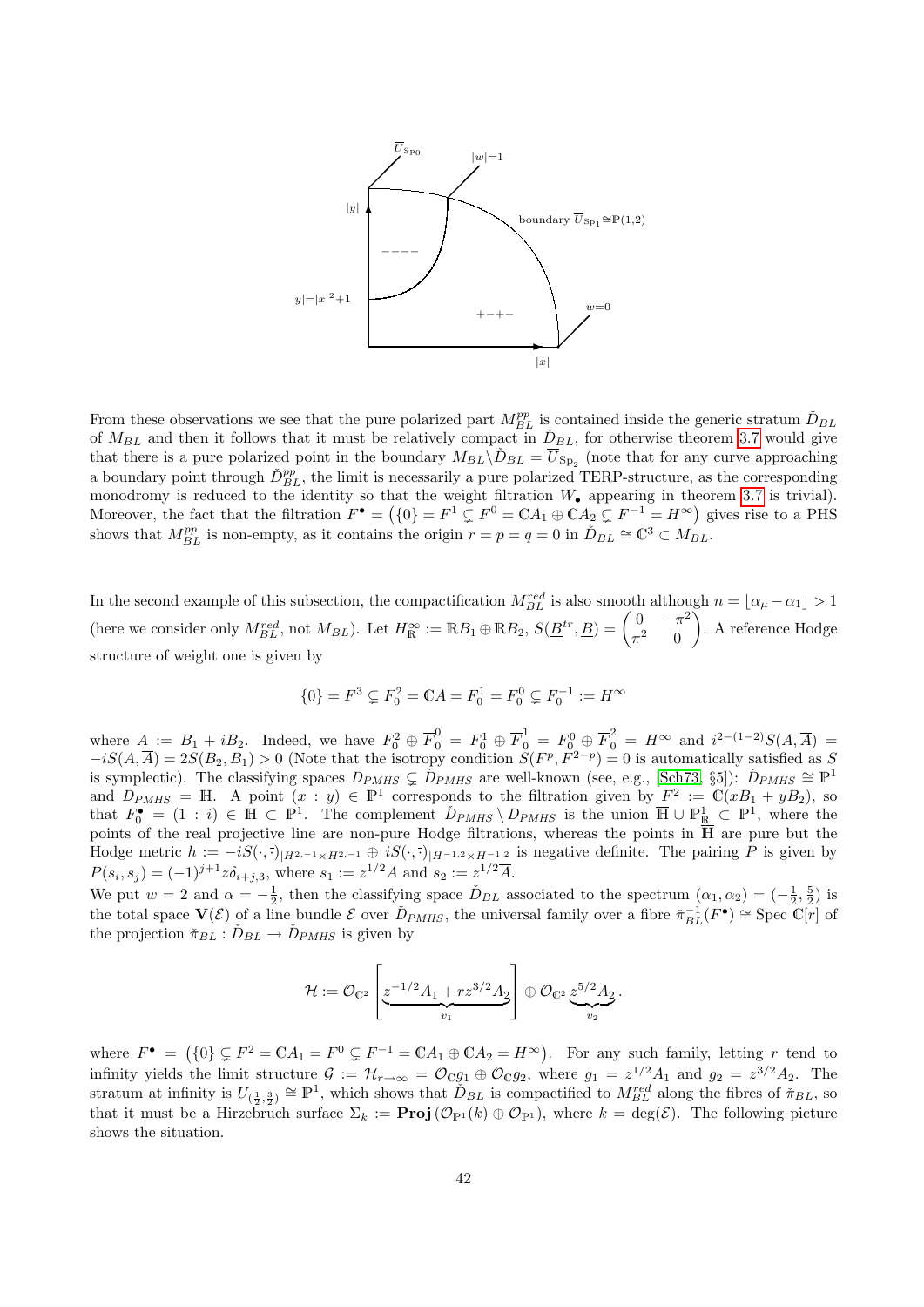

The degree of  $\mathcal E$  is calculated as follows: Let  $(x : y)$  be homogeneous coordinates on  $\check{D}_{BL} \cong \mathbb{P}^1$ , denote by  $\mathbb{C}_0 = \text{Spec } \mathbb{C}[y]$  resp.  $\mathbb{C}_{\infty} = \text{Spec } \mathbb{C}[x]$  the standard charts of  $\mathbb{P}^1$  at zero and infinity, and write  $\widetilde{\mathbb{C}}_0 := \mathbb{C} \times \mathbb{C}_0$ resp.  $\widetilde{\mathbb{C}}_{\infty} := \mathbb{C} \times \mathbb{C}_{\infty}$ . Then  $\check{D}_{BL} = \widetilde{\mathbb{C}}_0 \cup_{\mathbb{C} \times \mathbb{C}^*} \widetilde{\mathbb{C}}_{\infty}$ , and the restrictions of the universal family to the charts are

$$
\mathcal{H}_0 := \mathcal{H}_{|\mathbb{C}\times\tilde{\mathbb{C}}_0} := \mathcal{O}_{\mathbb{C}\times\tilde{\mathbb{C}}_0} \left[ z^{-1/2} (A + y\overline{A}) + r_0 z^{3/2} \overline{A} \right] \oplus \mathcal{O}_{\mathbb{C}\times\tilde{\mathbb{C}}_0} z^{5/2} \overline{A}
$$
  

$$
\mathcal{H}_{\infty} := \mathcal{H}_{|\mathbb{C}\times\tilde{\mathbb{C}}_{\infty}} := \mathcal{O}_{\mathbb{C}\times\tilde{\mathbb{C}}_{\infty}} \left[ z^{-1/2} (xA + \overline{A}) + r_{\infty} z^{3/2} A \right] \oplus \mathcal{O}_{\mathbb{C}\times\tilde{\mathbb{C}}_{\infty}} z^{5/2} A
$$

On the intersection  $\widetilde{\mathbb{C}}^* := \widetilde{\mathbb{C}}_0 \cap \widetilde{\mathbb{C}}_{\infty}$ , we have  $(\mathcal{H}_0)_{|\mathbb{C}\times\widetilde{\mathbb{C}}^*} = \mathcal{O}_{\mathbb{C}\times\widetilde{\mathbb{C}}^*} \left[z^{-1/2}(y^{-1}A + \overline{A}) + y^{-1}r_0z^{3/2}\overline{A}\right] \oplus \mathcal{O}_{\mathbb{C}\times\widetilde{\mathbb{C}}^*} z^{5/2}\overline{A},$ which is equal to  $(\mathcal{H}_{\infty})_{|\mathbb{C}\times\widetilde{\mathbb{C}}^*}$  iff  $r_{\infty} = -r_0x^2$ : write  $v_1 := z^{-1/2}(y^{-1}A + \overline{A}) + y^{-1}r_0z^{3/2}\overline{A}$  and  $v_2 := z^{5/2}\overline{A}$ , then

<span id="page-42-0"></span>
$$
(\mathcal{H}_0)_{|C \times \tilde{C}^*} = \mathcal{O}_{C \times \tilde{C}^*} \left[ v_1 (1 - z^2 r_0 y^{-1}) + r_0^2 y^{-2} z v_2 \right] \oplus \mathcal{O}_{C \times \tilde{C}^*} z^{5/2} \overline{A}
$$
  
=  $\mathcal{O}_{C \times \tilde{C}^*} \left[ z^{-1/2} (x A + \overline{A}) - (r_0 x^2) z^{3/2} A \right] \oplus \mathcal{O}_{C \times \tilde{C}^*} z^{5/2} A.$  (9.1)

We obtain the following result.

**Proposition 9.1.** The classifying space  $M_{BL}^{red}$  associated to the above topological data and the spectral range  $\alpha_1 = -\frac{1}{2}$ ,  $w = 2$  is the Hirzebruch surface  $\Sigma_2$ .

We also describe the *tt*<sup>\*</sup>-geometry on  $M_{BL}^{red}$ : On the chart Spec  $\mathbb{C}[r_0, y]$ , the locus where  $\hat{\mathcal{H}}$  is non-pure is the real-analytic hypersurface given by  $(1 - |y|^2)(|r_0|^2 - (1 - |y|^2)^2) = 0$ , the complement has fo components, on two of them  $\hat{\mathcal{H}}$  is polarized, on the other two components the metric is negative definite. This is visualized in the following picture, where the thickened lines represent the pure polarized limit TERP-structures G.

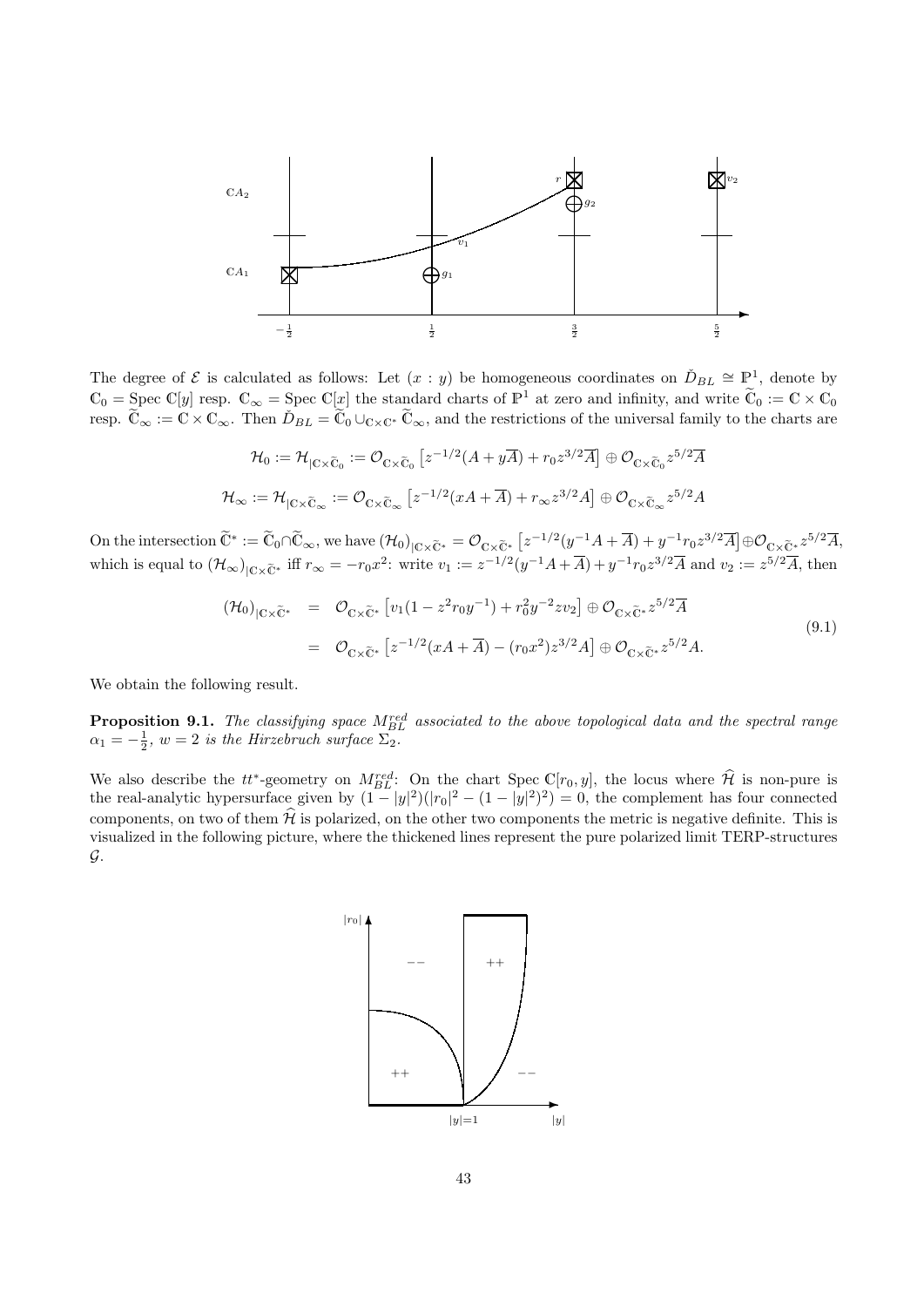#### <span id="page-43-0"></span>9.2 Weighted projective spaces

We already encountered a weighted projective space as the compactification of a (non-maximal) stratum in a space  $M_{BL}^{red}$  which was itself smooth. In the following two examples the whole compactification  $M_{BL}^{red}$  will be isomorphic to some weighted projective spaces. After lemma [9.2,](#page-45-0) which will conclude the discussion of  $M_{BL}^{red}$ and the variation of twistor structures of the first example, we will come to  $M_{BL}$  and find  $M_{BL} \neq M_{BL}^{red}$ .

Consider a three-dimensional real vector space  $H_{\mathbb{R}}^{\infty}$ , its complexification  $H^{\infty} := H_{\mathbb{R}}^{\infty} \otimes \mathbb{C}$ , choose a basis  $H^{\infty} = \bigoplus_{i=1}^{3} \mathbb{C}A_{i}$  such that  $\overline{A}_{1} = A_{3}, A_{2} \in H^{\infty}_{\mathbb{R}}$ . Choose a real number  $\alpha_{1} \in (-3/2, -1)$ , put  $\alpha_{2} := 0$ ,  $\alpha_{3} := -\alpha_{1}$ and let  $M \in Aut(H_{\mathbb{C}}^{\infty})$  be given by  $M(\underline{A}) = \underline{A} \cdot diag(\lambda_1, \lambda_2, \lambda_3)$  where  $\underline{A} := (A_1, A_2, A_3)$  and  $\lambda_i := e^{-2\pi i \alpha_i}$ (then M is actually an element in  $Aut(H_{\mathbb{R}}^{\infty})$ ). Let  $(H', H_{\mathbb{R}}', \nabla)$  be the flat holomorphic bundle on  $\mathbb{C}^* \times \mathbb{C}^2$  with real flat subbundle corresponding to  $(H^{\infty}, H^{\infty}_{R}, M)$ , and put  $s_i := z^{\alpha_i} A_i \in \mathcal{H}'$ . Moreover, define the pairing  $P: \mathcal{H}' \otimes j^* \mathcal{H}' \to \mathcal{O}_{\mathbb{C}^*\times\mathbb{C}^2}$  by  $P(\underline{s}^{tr}, \underline{s}) := (\delta_{i+j,4})_{i,j\in\{1,\ldots,3\}}$ 

Denote by r, t coordinates on  $\mathbb{C}^2$ , and define  $\mathcal{H} := \bigoplus_{i=1}^3 \mathcal{O}_{\mathbb{C}^3} v_i$ , where

$$
v_1 := s_1 + rz^{-1}s_2 + \frac{r^2}{2}z^{-2}s_3 + tz^{-1}s_3
$$
  
\n
$$
v_2 := s_2 + rz^{-1}s_3
$$
  
\n
$$
v_3 := s_3
$$

Let  $w := 0$ , then it can be checked by direct calculations that  $(H, H'_{R}, \nabla, P, w)$  is a variation of regular singular TERP-structures on  $\mathbb{C}^2$ . Moreover, the Hodge filtration induced on  $H^{\infty}$  is constant in r and t and gives a sum of pure polarized Hodge structures of weights 0 and  $-1$  on  $H_1^{\infty}$  and  $H_{\neq 1}^{\infty}$ , namely, we have that

$$
\{0\} = F^2 \subsetneq F^1 := \mathbb{C}A_1 \subsetneq F^0 := \mathbb{C}A_1 \oplus \mathbb{C}A_2 = F^{-1} \subsetneq F^{-2} := H^{\infty}
$$

The polarizing form S is given by P via [\[HS07,](#page-52-8) formulas  $(5.4)$  and  $(5.5)$ ]:

$$
S(\underline{A}^{tr}, \underline{A}) := \begin{pmatrix} 0 & 0 & \gamma \\ 0 & 1 & 0 \\ -\gamma & 0 & 0 \end{pmatrix},
$$

where  $\gamma := \frac{-1}{2\pi i} \Gamma(\alpha_1 + 2) \Gamma(\alpha_3 - 1)$ . In particular, we have for  $p = 1$ 

$$
i^{p-(-1-p)}S(A_1, A_3) = (-1)iS(A_1, A_3) = \frac{\Gamma(\alpha_1 + 2)\Gamma(\alpha_3 - 1)}{2\pi} > 0
$$

and for  $p = 0$ 

$$
i^{p-(-p)}S(A_2, A_2) = S(A_2, A_2) > 0
$$

so that  $F^{\bullet}$  indeed induces a pure polarized Hodge structure of weight  $-1$  on  $H_{\neq 1}^{\infty} = \mathbb{C}A_1 \oplus \mathbb{C}A_2$  and a pure polarized Hodge structure of weight 0 on  $H_1^{\infty} = \mathbb{C} A_2$ . This situation is shown in the following diagram.

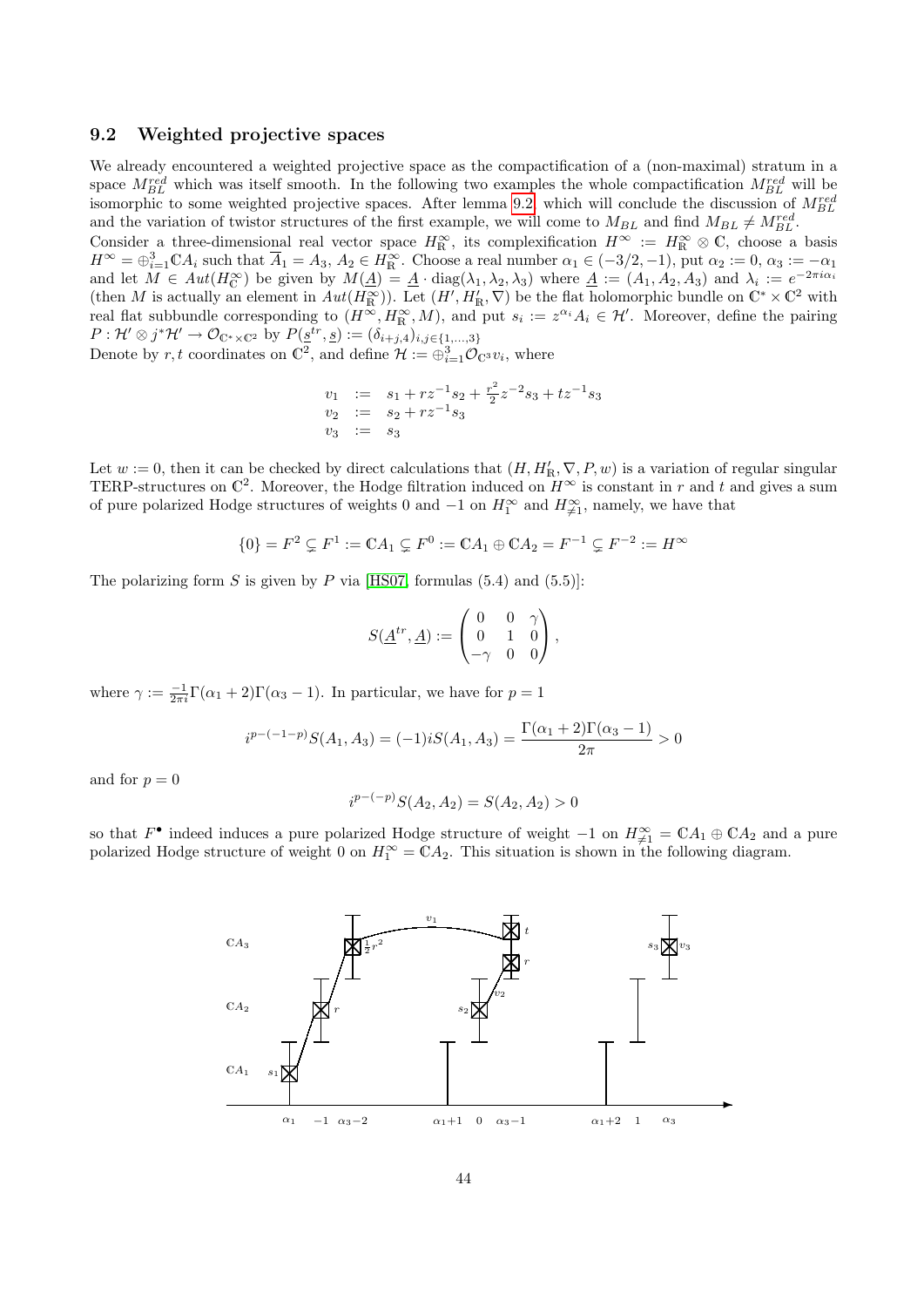It is clear that  $D_{PHS} = \tilde{D}_{PHS} = D_{PMHS} = \tilde{D}_{PMHS} = \{*\}$  for the given topological data and that the above family is indeed the universal family, in particular,  $D_{BL} = D_{BL} \approx \overline{\mathbb{C}^2}$ .

Let us describe the variation of twistors associated to this example. We have

$$
\tau v_1 := s_3 + \overline{r} z s_2 + \frac{\overline{r}^2}{2} z^2 s_1 + \overline{t} z s_1 \quad ; \quad \tau v_2 := s_2 + \overline{r} z s_1 \quad ; \quad \tau v_3 := s_1.
$$

The family of twistors  $\hat{\mathcal{H}}$  is pure outside of the real-analytic hypersurface  $D := \{(1 - \rho)^4 = \theta\}$ , where  $\rho = \frac{1}{2}r\bar{r}$ and  $\theta = t\bar{t}$ . Namely, write  $U_1 := \tilde{D}_{BL} \setminus (D \cup \{\rho = 1\})$  and  $U_2 := \tilde{D}_{BL} \setminus (D \cup \{\theta = 0\})$ , then  $\tilde{D}_{BL} \setminus D = U_1 \cup U_2$ . We have  $\widehat{\mathcal{H}}_{|\mathbb{P}^1 \times U_1} = \bigoplus_{i=1}^3 \mathcal{O}_{\mathbb{P}^1} \mathcal{C}_{U_1}^{an} w_i$ , where

$$
w_1 \quad := \quad s_1 + rz^{-1}s_2 + \frac{r^2}{2}z^{-2}s_3 - \frac{\frac{1}{2}\overline{r}^2t}{1 - \frac{(r\overline{r})^2}{4}}z s_1 + \frac{t}{1 - \frac{(r\overline{r})^2}{4}}z^{-1}s_3
$$
\n
$$
w_2 \quad := \quad \overline{r}z s_1 + \left(1 + \frac{1}{2}r\overline{r}\right)s_2 + rz^{-1}s_3
$$
\n
$$
w_3 \quad := \quad \frac{\overline{t}}{1 - \frac{(r\overline{r})^2}{4}}z s_1 - \frac{\frac{1}{2}r^2\overline{t}}{1 - \frac{(r\overline{r})^2}{4}}z^{-1}s_3 + \frac{\overline{r}^2}{2}z^2 s_1 + \overline{r}z s_2 + s_3 = \tau(w_1)
$$

On the other hand,  $\hat{\mathcal{H}}_{|\mathbb{P}^1 \times U_2} = \bigoplus_{i=1}^3 \mathcal{O}_{\mathbb{P}^1} C_{U_2}^{an} \tilde{w}_i$ , where

$$
\widetilde{w}_1 := s_1 + rz^{-1}s_2 + \frac{r^2}{2}z^{-2}s_3 + tz^{-1}s_3 + \frac{t\overline{r}^2}{2\overline{t}} \left(\frac{\overline{r}^2}{2}z^2s_1 + \overline{r}zs_2 + s_3\right)
$$
  
\n
$$
\widetilde{w}_2 := \overline{r}zs_1 + \left(1 + \frac{1}{2}r\overline{r}\right)s_2 + rz^{-1}s_3
$$
  
\n
$$
\widetilde{w}_3 := \frac{\overline{t}r^2}{2t} \left(s_1 + rz^{-1}s_2 + \frac{r^2}{2}z^{-2}s_3\right) + \overline{t}zs_1 + \frac{\overline{r}^2}{2}z^2s_1 + \overline{r}zs_2 + s_3 = \tau(\widetilde{w}_1)
$$

This shows that H is pure precisely outside D. The complement of D has three components. H is polarized on two of them, those which contain  $\{(r, 0) \mid |r| < \sqrt{2}\}$  and  $\{(r, 0) \mid |r| > \sqrt{2}\}$ , respectively. On the third component the metric on  $p_*\hat{\mathcal{H}}$  has signature  $(+, -, -)$ . This is visualized in the following picture.



We are going to compute the compact space  $M_{BL}^{red}$  as in subsection [9.1.](#page-37-1) First note that we have  $\mathcal{H}_{|r\neq0}$  =  $\oplus_{i=1}^3 \mathcal{O}_{\mathbb{C} \times \mathbb{C}^* \times \mathbb{C}} \widetilde{v}_i$ , where

$$
\begin{array}{rcl}\n\widetilde{v}_1 & := & r^{-2}(v_1 - \frac{t}{r}v_2 + 2\frac{t}{r}\widetilde{v}_2) \\
\widetilde{v}_2 & := & r^{-1}(zv_1 - \frac{r}{2}v_2 - tv_3) \\
\widetilde{v}_3 & := & z^2v_1 - rzv_2 + \frac{r^2}{2}v_3 - tzv_3 \\
\end{array} \quad = \quad \begin{array}{rcl}\n r^{-2}(s_1 + rz^{-1}s_2) + \frac{1}{2}z^{-2}s_3 + 2\frac{t}{r^4}zs_1 \\
r^{-1}zs_1 + \frac{1}{2}s_2 \\
\widetilde{v}_3 & := & z^2v_1 - rzv_2 + \frac{r^2}{2}v_3 - tzv_3 \\
\end{array}
$$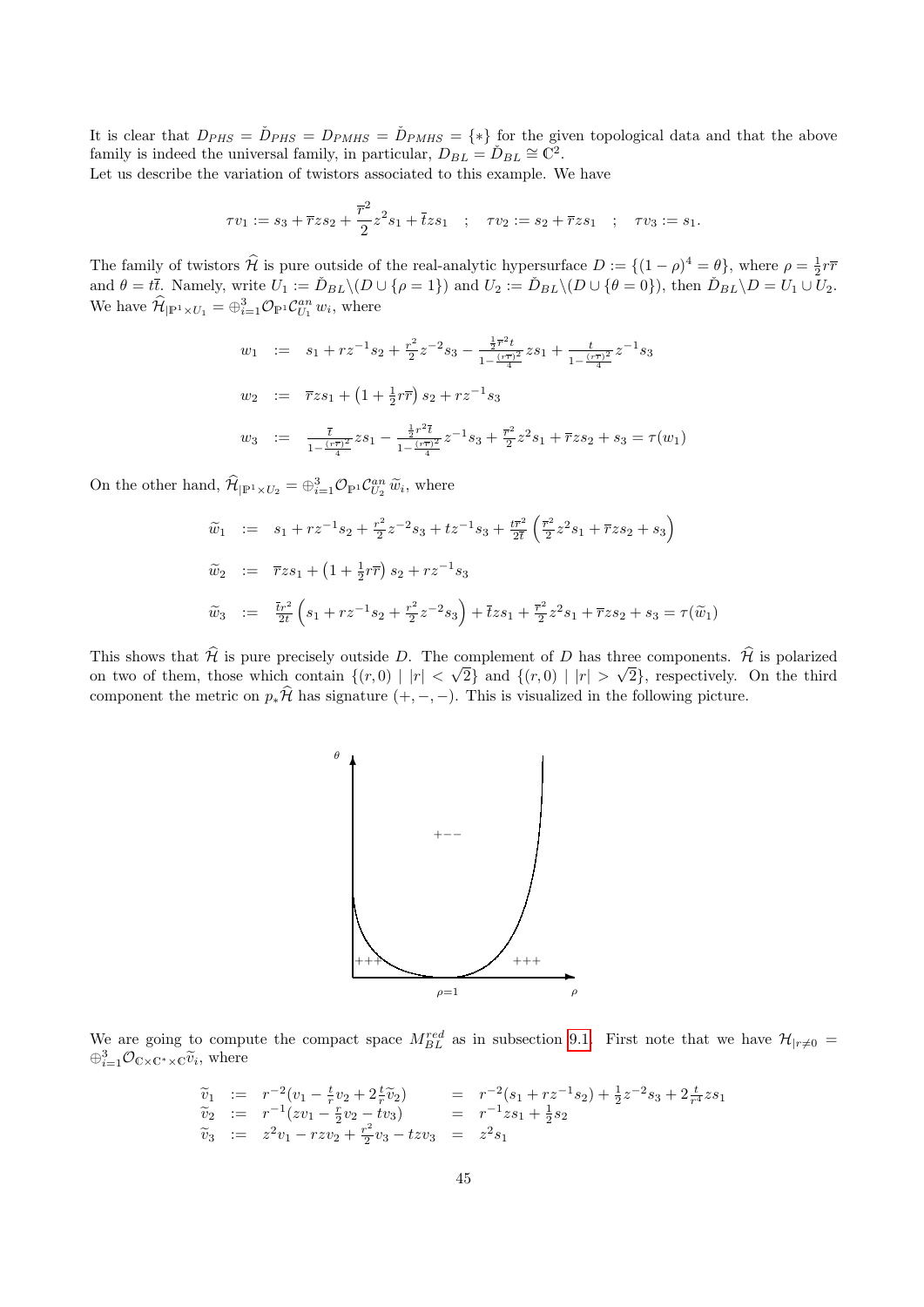Consider for any fixed parameter  $u \in \mathbb{C}$  the restriction  $\mathcal{L}^{(u)} := \mathcal{L}_{|\{t-u\}| \leq 0, \tau \neq 0\}}$ . Then we have  $\mathcal{L}^{(u)} =$  $\oplus_{i=1}^3 \mathcal{O}_{\mathbb{C} \times \mathbb{C}^*} \widetilde{w}_i$ , where

$$
\widetilde{w}_1 := r^{-2}(s_1 + rz^{-1}s_2) + \frac{1}{2}z^{-2}s_3 + 2uzs_1 \n\widetilde{w}_2 := r^{-1}zs_1 + \frac{1}{2}s_2 \n\widetilde{w}_3 := z^2s_1
$$

It is clear that this basis defines an extension of  $\mathcal{L}^{(u)}$  to a locally free  $\mathcal{O}_{\mathbb{C}\times(\mathbb{P}^1\setminus\{0\})}$ -module, its fibre at  $r=\infty$ is given by  $\mathcal{O}_{\mathbb{C}}(z^{-2}s_3 + 4uzs_1) \oplus \mathcal{O}_{\mathbb{C}}s_2 \oplus \mathcal{O}_{\mathbb{C}}z^2s_1$ . These extensions are non-isomorphic for any two  $u_1 \neq u_2$ , which shows the following result.

<span id="page-45-0"></span>**Lemma 9.2.** The space  $M_{BL}^{red}$  for the initial data from above is the weighted projective space  $\mathbb{P}(1,1,4)$ , where the embedding  $\tilde{D}_{BL} \hookrightarrow \mathbb{P}(1,1,4) = \text{Proj } \mathbb{C}[X,Y,Z]$  is given by  $X := r, Y := 1, Z := t$  (here  $\deg(X) = 1, \deg(Y) = 1$  $1, \deg(Z) = 4$ ). The only singular point of  $\mathbb{P}(1,1,4)$  is  $(0:0:1)$ . In particular,  $(M_{BL}^{pp})^{red}$  is smooth in this case.

*Proof.* The only thing to show is that in this case  $M_{BL}^{red}$  is indeed the closure of the above classifying space  $D_{BL} = \mathbb{C}^2$ . This follows from the fact that the only possible spectral numbers for the range  $[\alpha_1, \alpha_\mu]$  are  $(\alpha_1, \alpha_2, \alpha_3), (\alpha_3 - 2, \alpha_2, \alpha_1 + 2)$  and  $(\alpha_1 + 1, \alpha_2, \alpha_3 - 1)$ . The respective strata are  $U_{(\alpha_1, \alpha_2, \alpha_3)} = D_{BL}$ Spec  $\mathbb{C}[r,t], U_{(\alpha_3-2,\alpha_2,\alpha_1+2)} = \text{Spec } \mathbb{C}[u]$  and  $U_{(\alpha_1+1,\alpha_2,\alpha_3-1)} = (0:0:1) \in \mathbb{P}(1,1,4)$  which are all the possible strata in  $P(1, 1, 4)$ .  $\Box$ 

We will determine precisely the part of  $M_{BL}$  underlying the affine chart of  $M_{BL}^{red} \cong \mathbb{P}(1,1,4)$  with coordinates  $(r, t)$  and make remarks about the other two standard charts. We follow the Ansatz in the proof of theorem [7.6.](#page-30-0) A priori here we need nine coordinates in the Ansatz,

$$
v_1 = s_1 + r \cdot z^{-1} s_2 + r_2 \cdot z^{-2} s_3 + t \cdot z^{-1} s_3,
$$
  
\n
$$
v_2 = s_2 + \varepsilon \cdot z^{-1} s_2 + r_3 \cdot z^{-2} s_3 + r_4 \cdot z^{-1} s_3,
$$
  
\n
$$
v_3 = s_3 + r_5 \cdot z^{-1} s_2 + r_6 \cdot z^{-2} s_3 + r_7 \cdot z^{-1} s_3.
$$

The pairing  $P$  gives the following seven equations,

$$
0 = P^{(w-2)}(v_1, v_3) = r_6,
$$
  
\n
$$
0 = P^{(w-1)}(v_2, v_3) = -r_5,
$$
  
\n
$$
0 = P^{(w-1)}(v_1, v_3) = -r_7,
$$
  
\n
$$
0 = P^{(w-2)}(v_1, v_2) = r_3,
$$
  
\n
$$
0 = P^{(w-1)}(v_1, v_2) = r - r_4,
$$
  
\n
$$
0 = P^{(w-2)}(v_2, v_2) = -\varepsilon^2,
$$
  
\n
$$
0 = P^{(w-2)}(v_1, v_1) = 2r_2 - r^2.
$$

These show

$$
r_6 = r_5 = r_7 = r_3 = 0, r_4 = r, r_2 = \frac{r^2}{2}, \varepsilon^2 = 0,
$$
  
\n
$$
v_1 = s_1 + r \cdot z^{-1} s_2 + \frac{r^2}{2} \cdot z^{-2} s_3 + t \cdot z^{-1} s_3,
$$
  
\n
$$
v_2 = s_2 + \varepsilon \cdot z^{-1} s_2 + r \cdot z^{-1} s_3,
$$
  
\n
$$
v_3 = s_3.
$$

The pole of order 2 gives nothing from  $v_2$  and  $v_3$ , but one equation from  $v_1$ :

$$
z^{2}\nabla_{z}v_{3} = \alpha_{3} \cdot zv_{3},
$$
  
\n
$$
z^{2}\nabla_{z}v_{2} = -\varepsilon \cdot z^{2}\nabla_{z}v_{1} = \alpha_{1} \cdot z^{2}\nabla_{z}v_{1} + (-1)^{r} \cdot z^{2} + (\alpha_{3} - 2)^{\frac{r^{2}}{2}} \cdot z^{-1}s_{3} + (\alpha_{3} - 1)t \cdot s_{3}
$$
  
\n
$$
= \alpha_{1} \cdot zv_{1} + (-1 - \alpha_{1})r \cdot v_{2} + (\alpha_{3} - 1)t \cdot v_{3} + (1 + \alpha_{1})r \cdot \varepsilon \cdot (z^{-1}s_{2} + r \cdot z^{-2}s_{3}),
$$
  
\nthus  $r \cdot \varepsilon = 0.$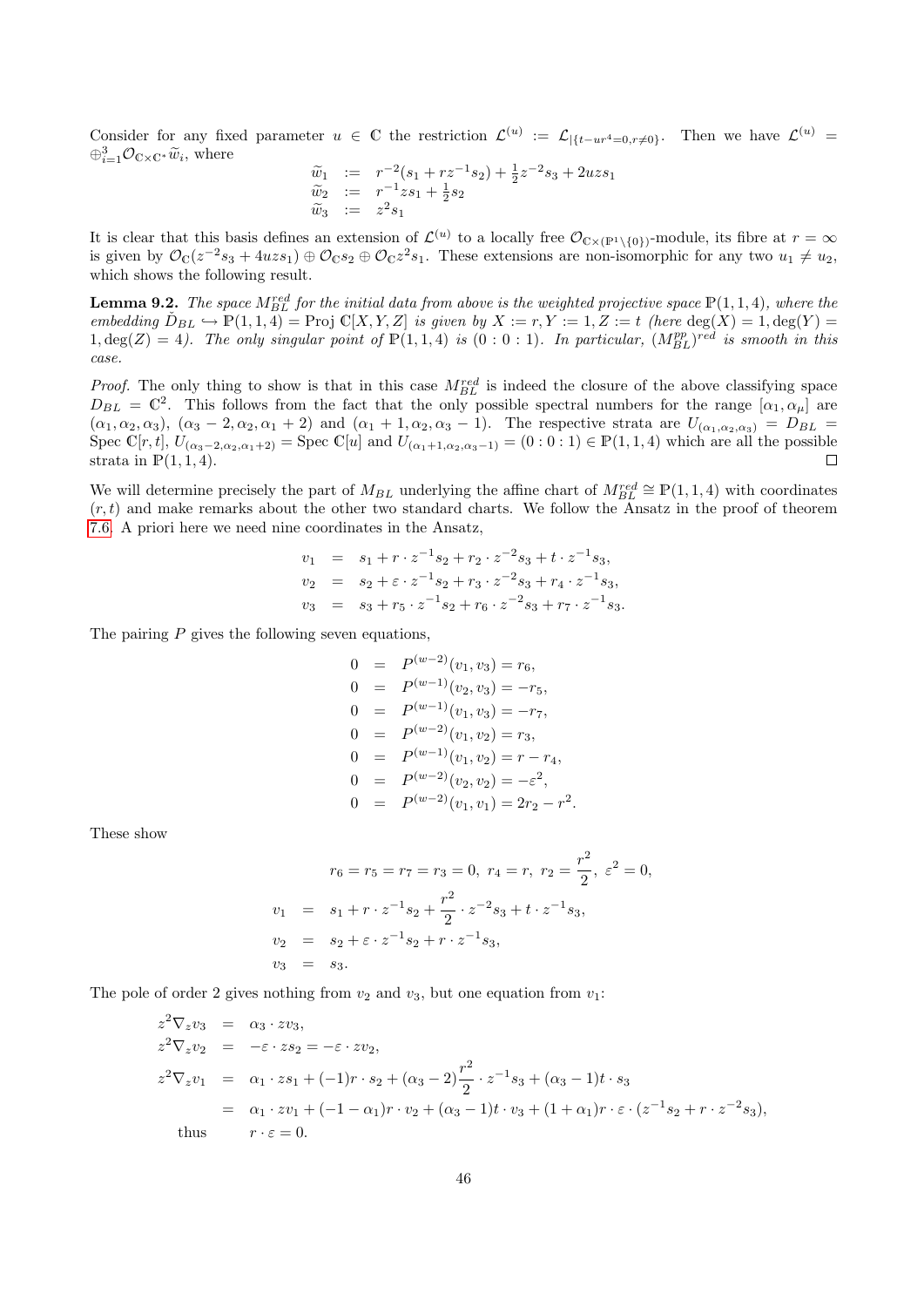We recover the variation of TERP-structures in  $(r, t)$ , but additionally there is an obstructed deformation on the line  $\{r=0\}$  with the parameter  $\varepsilon$  with  $\varepsilon^2=0$  and  $r \cdot \varepsilon=0$ . Obviously it does not preserve the spectrum. On the affine chart with coordinates  $(\tilde{r}, t) = (\frac{1}{r}, t)$  one finds exactly the same behavior, on the line  $\{\tilde{r} = 0\}$ <br>there is an obstructed deformation with a parameter  $\tilde{\epsilon}$  with  $\tilde{\epsilon}^2 = 0$  and  $\tilde{\epsilon}$ ,  $\tilde{\$ there is an obstructed deformation with a parameter  $\tilde{\varepsilon}$  with  $\tilde{\varepsilon}^2 = 0$  and  $\tilde{r} \cdot \tilde{\varepsilon} = 0$ . On the affine chart around  $(0, 0, 1) \in \mathbb{P}(1, 1, 4) \approx M^{red}$  and obtains with some more work six coordinates a  $(0:0:1) \in \mathbb{P}(1,1,4) \cong M_{BL}^{red}$  one obtains with some more work six coordinates and nine quadratic equations. The Zariski tangent spaces at  $(0:0:1)$  satisfy

$$
\dim T_{(0:0:1)} M_{BL} = 6 > 5 = \dim T_{(0:0:1)} M_{BL}^{red},
$$

so also at  $(0:0:1)$  the canonical and the reduced complex structure differ.

The next example also gives the weighted projective space  $\mathbb{P}(1,1,4)$  as the final result, but in a completely different way, namely, the classifying space  $\tilde{D}_{BL}$  of the generic spectrum is a line bundle over  $\mathbb{P}^1$  of weight 4, and the compactification  $M_{BL}^{red}$  is obtained by adding a single point.

Let  $H_{\mathbb{R}}^{\infty} := \bigoplus_{i=1}^{3} \mathbb{R}B_{i}$ ,  $S(\underline{B}^{t\widetilde{r}}, \underline{B}) = \text{diag}(\frac{1}{2}, 1, \frac{1}{2})$ ,  $A_1 := (B_1 + iB_3)$ ,  $A_2 := B_2$ ,  $A_3 := (B_1 - iB_3)$ ,  $\alpha_1 := -1$  and  $w = 0$ . Define  $F_0^{\bullet}$  by

$$
\{0\} = F_0^2 \subsetneq F_0^1 := \mathbb{C}A_1 \subsetneq F_0^0 := \mathbb{C}A_1 \oplus \mathbb{C}A_2 \subsetneq F_0^{-1} = H^{\infty}.
$$

Then  $(H^{\infty}, H^{\infty}_{R}, S, F^{\bullet})$  is a pure Hodge structure of weight zero, however, the Hodge metric

$$
h:=-S(\cdot,\overline{\cdot})_{|H_{0}^{1,-1}\times H_{0}^{1,-1}}\oplus S(\cdot,\overline{\cdot})_{|H_{0}^{0,0}\times H_{0}^{0,0}}\oplus -S(\cdot,\overline{\cdot})_{|H_{0}^{-1,1}\times H_{0}^{-1,1}}
$$

(where  $H_0^{p,-p} = F_0^p \cap \overline{F}_0^{-p}$  $\bigcup_{0}^{-p}$ ) has signature (1, 2). Consider the classifying space  $\check{D}_{PMHS}$  of all filtrations  $F^{\bullet}$  on  $H^{\infty}$ satisfying  $S(F^p, F^{1-p}) = 0$  and having the same Hodge numbers as  $F_0^{\bullet}$ . Such a filtration is uniquely determined by  $F^1$ , for  $F^0$  is necessarily the S-orthogonal complement of  $F^1$  in  $H^{\infty}$ . It follows that  $F^1$  must satisfy the isotropy condition  $S(F^1, F^1) = 0$ . This is the defining equation for a plane quadric  $Q \subset V(a^2 + c^2 + 2b^2)$ Proj  $\mathbb{C}[a, b, c] = \text{Gr}(1, 3)$ , where each point defines  $F^1 := \mathbb{C} \widetilde{A}_1 := \mathbb{C}(aB_1 + bB_2 + cB_3)$ ,  $F^0 := (F^1)^{\perp, S}$ . We conclude that  $\tilde{D}_{PMHS} \cong Q$ . The equation  $a^2 + c^2 + 2b^2 = 0$  has no real solutions other than  $(0,0,0)$ , so that for any  $F^1 \in Q$ ,  $(F^1)^{\perp,S} \cap \overline{F}^1 = \{0\}$ . This means that  $(\{0\} \subsetneq F^1 \subsetneq F^0 := (F^1)^{\perp,S} \subsetneq F^{-1} = H^{\infty}$  is pure with signature (1, 2). Thus in this case  $\emptyset = D_{PMHS} \subsetneq D_{PMHS} = Q \cong \mathbb{P}^1$ .

Consider the classifying space  $\check{D}_{BL}$  associated to these given initial data. The fibration  $\check{D}_{BL} \to \check{D}_{PMHS}$  has one-dimensional affine fibres with a  $\mathbb{C}^*$ -action, hence it is again the total space  $\mathbf{V}(\mathcal{E})$  of a line bundle  $\mathcal E$  on  $\mathbb{P}^1$ : For fixed  $F^{\bullet} = (\{0\} \subsetneq F^1 := \mathbb{C} \widetilde{A}_1 \subsetneq F^0 = \mathbb{C} \widetilde{A}_1 \oplus \mathbb{C} \widetilde{A}_2 \subsetneq H^{\infty})$  in  $\check{D}_{PMHS}$ , the fibre  $\check{\pi}_{BL}^{-1}(F^{\bullet})$  is given by  $\mathcal{H} := \oplus_{i=1}^3 \mathcal{O}_{\mathbb{C}^2} v_i$ , where

$$
v_1 = s_1 + rz^{-1}s_3 \quad ; \quad v_2 = s_2 \quad ; \quad v_3 = s_3
$$

and  $s_1 := z^{-1}\tilde{A}_1$ ,  $s_1 := \tilde{A}_2$  and  $s_3 := z\tilde{A}_1$ . If r tends to infinity, we have  $\lim_{r \to \infty} \mathcal{H} = \bigoplus_{i=1}^3 \mathcal{O}_\mathbb{C} A_i$ . The diagram for this situation is as follows:



**Lemma 9.3.** The space  $M_{BL}^{red}$  for the topological data  $(H^{\infty}, H^{\infty}_{R}, S, M = id, \alpha_1 = -1, w = 0)$  from above is the blow-down of the  $\infty$ -section of the Hirzebruch surface  $\Sigma_4 = \textbf{Proj}(\mathcal{O}_{\mathbb{P}^1}(4) \oplus \mathcal{O}_{\mathbb{P}^1})$ , i.e., it is isomorphic to the weighted projective space  $\mathbb{P}(1,1,4)$ .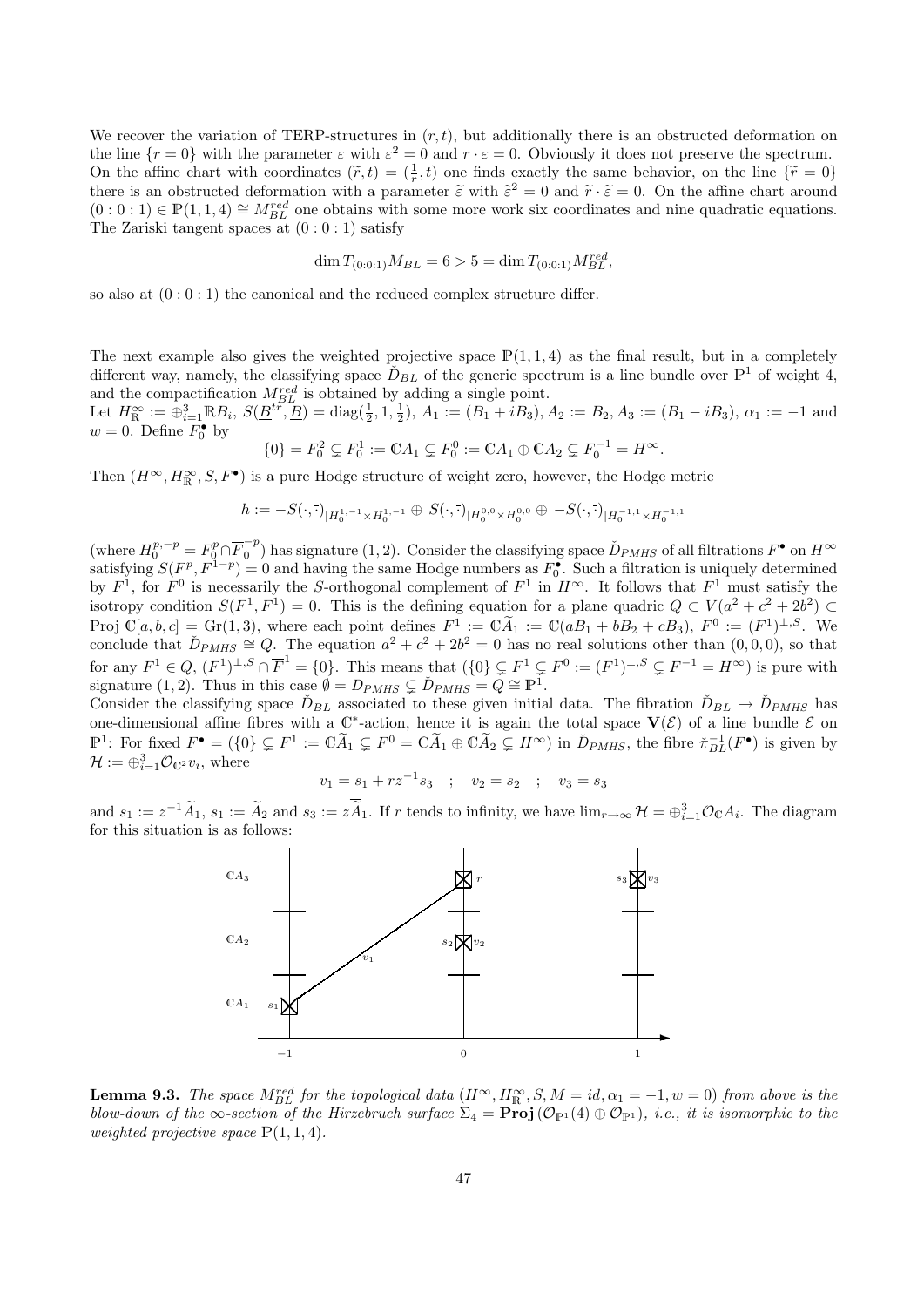*Proof.* The degree of  $\mathcal E$  is seen to be four by a calculation similar (although more complicated) to equation [\(9.1\)](#page-42-0), where the biregular parametrization

$$
\begin{array}{rcl}\n\mathbb{P}^1 & \longrightarrow & Q \\
(x:y) & \longmapsto & (x^2 + y^2 : i\sqrt{2}xy : i(y^2 - x^2))\n\end{array}
$$

is used. On the other hand, it is directly evident that  $\lim_{r\mapsto\infty} \mathcal{H} = \mathcal{O}_C z s_1 \oplus \mathcal{O}_C s_2 \oplus \mathcal{O}_C z^{-1} s_3 = V^0 = \mathcal{O}_C H^\infty$ . In particular, for any two  $F_1^{\bullet}, F_2^{\bullet}, \in \check{D}_{PMHS}$ , and  $\mathcal{H}_i(r) \in \pi_{BL}^{-1}(F_i^{\bullet})$ ,  $\lim_{r \to \infty} \mathcal{H}_1(r) = \lim_{r \to \infty} \mathcal{H}_2(r)$ . Geometrically, this means that the fibration  $\pi_{BL} : V(\mathcal{E}) \to \mathbb{P}^1$  is compactified to  $\Sigma_4 \to \mathbb{P}^1$ , and  $M_{BL}^{red}$  is obtained by blowing down the  $\infty$ -section of  $\Sigma_4 \to \mathbb{P}^1$ . Moreover, it is known (see, e.g., [\[Dol82\]](#page-52-16)) that the blow-up of the singular points of  $\mathbb{P}(1,1,n)$  is exactly  $\Sigma_n$ .

We remark that it is also possible to calculate directly the local structure of  $M_{BL}^{red}$  in a neighborhood of  $\mathcal{G} := \mathcal{O}_{\mathbb{C}} H^{\infty}$ , which yields  $\mathcal{O}_{(M_{BL}^{red}, \mathcal{G})} \cong \mathbb{C} \{a^4, a^3b, a^2b^2, ab^3, b^4\}.$ 

#### <span id="page-47-0"></span>9.3 Reducible spaces

The following example shows that  $M_{BL}$  and  $M_{BL}^{red}$  might have several components. Fix any number  $n \in \mathbb{N}_{>0}$  and consider the topological data:  $H_{\mathbb{R}}^{\infty} := \mathbb{R}B_1 \oplus \mathbb{R}B_2$ ,  $M := Id \in \text{Aut}(H_{\mathbb{R}}^{\infty})$ , and  $S(\underline{B}^{tr}, \underline{B}) = (-1)^n \frac{1}{2} \text{diag}(1, 1)$ . Let  $A_1 := B_1 + iB_2$ ,  $A_2 := \overline{A}_1 = B_1 - iB_2$  so that  $S(A_i, A_j) = (-1)^n \delta_{i+j,3}$  and consider the reference filtration

$$
\{0\} = F_0^{n+1} \subsetneq F_0^n := \mathbb{C}A_1 = F_0^{n-1} = \ldots = F_0^{-n+1} \subsetneq F_0^{-n} = H^{\infty}.
$$

Let  $w = 0$ ,  $\alpha_1 = -n$ , then the classifying space is  $\check{D}_{PMHS} = D_{PMHS} = \check{D}_{PHS} = D_{PHS}$ , it consists of two points, namely  $F_0^{\bullet}$  and  $\overline{F}_0^{\bullet}$  $\alpha$ , which are both pure polarized Hodge structures of weight zero with Hodge decomposition  $H^{n,-n} \oplus H^{-n,n}$ . Put  $s_1 := z^{-n}A_1$ ,  $s_2 := z^nA_2$  then [\[HS07,](#page-52-8) formulas (5.4), (5.5)] yields  $P(s_i, s_j) = \delta_{i+j,3}$ . The classifying space  $\check{D}_{BL}$  is a disjoint union of two affine lines, namely, the universal family over the component above  $F_0^{\bullet}$  is given by  $\mathcal{H}_{-n}(r) := \mathcal{O}_{\mathbb{C}^2}v_1 \oplus \mathcal{O}_{\mathbb{C}^2}v_2$ , where  $v_1 := s_1 + rz^{-1}s_2, v_2 := s_2$ , and the universal family over the other component is  $\mathcal{H}_n(r) := \mathcal{O}_{\mathbb{C}^2}(z^{-n}A_2 + rz^{n-1}A_1) \oplus \mathcal{O}_{\mathbb{C}^2}z^nA_1$ . The following diagram visualizes this situation.



It is directly evident, that the "limit TERP"-structure (when r approaches infinity), is given as  $\mathcal{G}_{-n+1}$  :=  $\mathcal{O}_C g_1 \oplus \mathcal{O}_C g_2$ , where  $g_1 := zs_1$  and  $g_2 := z^{-1}s_2$ . We see that  $\mathcal{G}_{-n+1}$  is the origin in one of the two components of the stratum  $U_{(-n+1,n-1)}$ . The closure of this stratum is the classifying space associated to the same topological data and to  $\alpha_1 = -n+1$ , so that we get  $U_{(-n+1,n-1)} \cong \mathbb{C} \coprod \mathbb{C}$ . Note however that the two (conjugate) filtrations induced by  $\mathcal{G}_{-n+1}$  and  $\mathcal{G}_{n-1}$ , respectively, are not pure polarized: the Hodge metric is negative definite. Taking the limit of the universal family for this classifying spaces yields TERP-structures  $\mathcal{G}_{-n+2}$  and  $\mathcal{G}_{n-2}$ , respectively, and we can continue this procedure until we arrive at  $\mathcal{G}_{-1}$  and  $\mathcal{G}_1$ . The limits  $\lim_{r\to\infty} \mathcal{H}_{-1}(r) = \lim_{r\to\infty} \mathcal{H}_1(r)$ are both equal to the lattice  $\mathcal{G}_0 = V^0$ . This shows that the space  $M_{BL}^{red}$  is a chain of 2n copies of  $\mathbb{P}^1$ , where the Hodge filtration gives pure polarized resp. negative definite pure Hodge structures on every other component of this chain.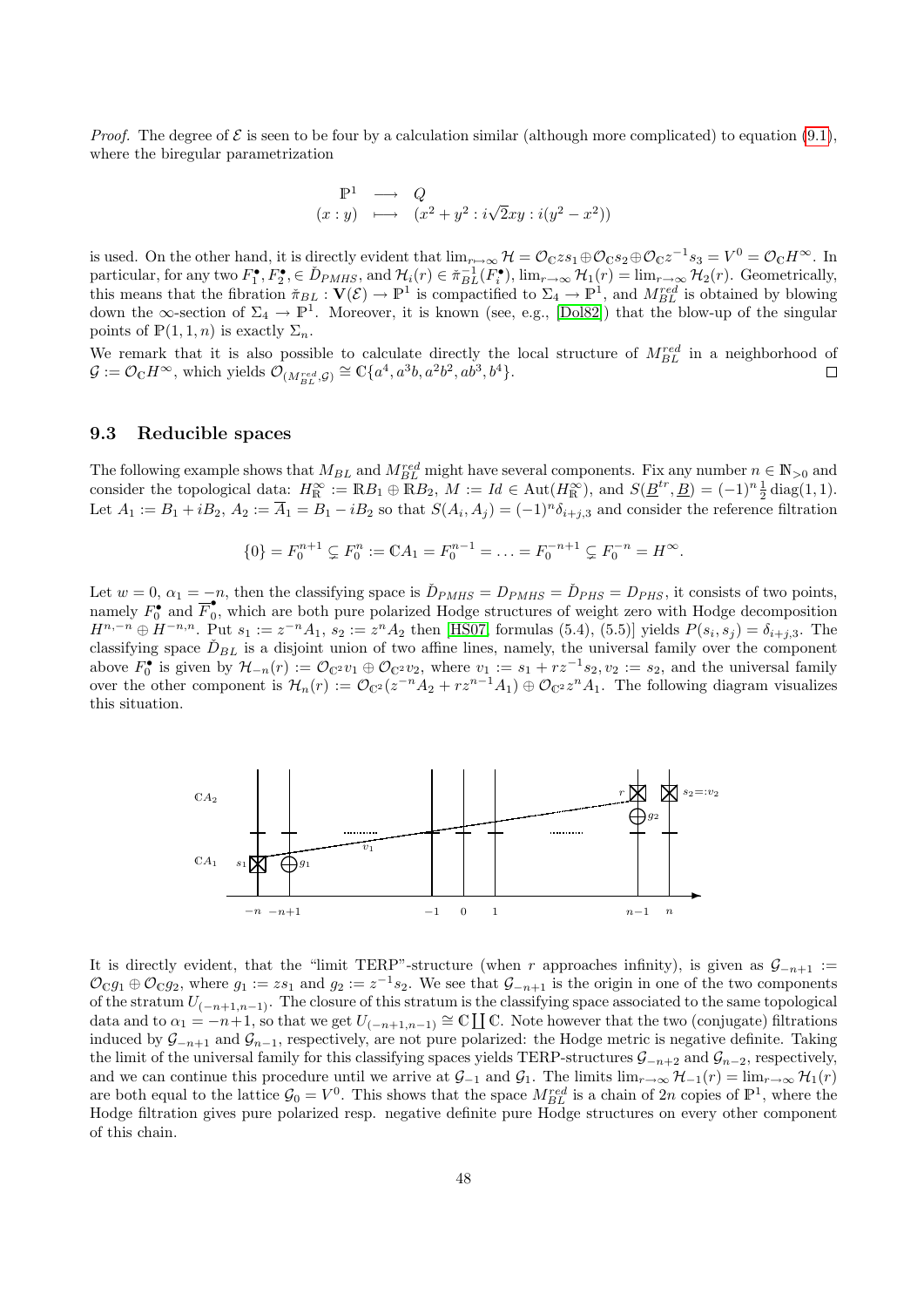

It is easy to calculate the associated twistors: For the original family  $\mathcal{H}_{-n}(r)$ , we have

$$
(\widehat{\mathcal{H}}_{-n})_{\vert\vert r\vert\neq 1}:=\mathcal{O}_{\mathbb{P}^1}\mathcal{C}_{\mathbb{C}\setminus\{\vert r\vert=1\}}^{an}(\underbrace{s_1+rz^{-1}s_2}_{w_1})\oplus \mathcal{O}_{\mathbb{P}^1}\mathcal{C}_{\mathbb{C}\setminus\{\vert r\vert=1\}}^{an}(\underbrace{s_2+\overline{r}zs_1}_{w_2})
$$

and the metric is  $h(w_1, w_2) = \text{diag}(1 - |r|^2)$ , so that  $\mathcal{H}_{-n}(r)$  is a variation of pure polarized TERP-structures on ∆<sup>∗</sup> . If r tends to zero, it degenerates to a twistor generated by elementary sections which corresponds to the pure polarized Hodge structure  $(H^{\infty}, H^{\infty}_{\mathbb{R}}, S, F^{\bullet}_{0})$ . A similar statement holds for the family  $\mathcal{H}_n(r)$  which degenerates to a twistor corresponding to  $(H^{\infty}, H^{\infty}_{\mathbb{R}}, S, \overline{F}^{\bullet}_{0})$  $\binom{1}{0}$ .

Note however that due to  $P(g_1, g_2) = -1$ , the variation of twistors on the second left- or rightmost  $\mathbb{P}^1$  is pure polarized on  $\mathbb{P}^1\backslash\overline{\Delta}$ , where the origin is the TERP-structure  $\mathcal{G}_{-n+1}$  (resp.  $\mathcal{G}_{n-1}$ ). This means that in the above picture, the points of intersection on the lower level are pure polarized, but not those on the upper level. In particular,  $V^0$  is pure polarized precisely if n is even (the above picture already supposes that n is odd), which can also be seen directly from  $S(A_1, A_2) = (-1)^n$ .

Remark: There is a common generalization of this example and the second one from subsection [9.1](#page-37-1) (where  $M_{BL}^{red} = \Sigma_2$ ), namely, if we consider the same topological data as in [9.1,](#page-37-1) but allow a larger spectral range: we put  $\alpha_1 := -k - \frac{1}{2}$  for some  $k > 0$  and, as before,  $w = 2$ . Then  $\tilde{D}_{BL}$  is still  $\mathbf{V}(\mathcal{E})$  with  $\mathcal{E} \in \text{Pic}(\mathbb{P}^1)$ , but  $M_{BL}^{red} = \prod_k (\Sigma_2)^{(k)}$  is a union of copies of  $\Sigma_2$ , which are glued along the zero resp. infinity section of two successive such copies.

#### <span id="page-48-0"></span>9.4 Monodromy with Jordan block

The following example has a geometric realization within the 1-parameter  $\mu$ -constant families of hyperbolic singularities  $T_{pqr}$ . It is of rank two, and contrary to all the previous examples, the monodromy M is not semi-simple, but has a 2 × 2-Jordan block. We have  $D_{BL} = D_{PMHS} \cong \mathbb{C} \neq D_{PHS} = \{pt\}.$ 

Set  $w = 0$ ,  $\alpha_1 = -\frac{1}{2}$ ,  $\alpha_2 = \frac{1}{2}$ ,  $H_{\mathbb{R}}^{\infty} = \mathbb{R}A_1 \oplus \mathbb{R}A_2$  and define  $M \in \text{Aut}(H_{\mathbb{R}}^{\infty})$  by  $M(A_1) = -A_1 - A_2$ ,  $M(A_2) =$  $-A_2$ , so that  $N(A_1) = A_2$ ,  $N(A_2) = 0$ . Moreover, define the anti-symmetric form S by

$$
S(A_i, A_i) = 0, S(A_1, A_2) = -1
$$

and let  $s_1 = i \cdot z^{-\frac{1}{2} - \frac{N}{2\pi i}} A_1$ ,  $s_2 = z^{\frac{1}{2}} A_2$  which implies that  $\tau(s_1) = -z \cdot s_1$  and  $\tau(s_2) = z^{-1} \cdot s_2$ . Using the relation between S and P from [\[HS07,](#page-52-8) formulas 5.4, 5.5] one calculates  $P(s_i, s_i) = 0$  and  $P(s_1, s_2) =$  $(-2) \cdot S(A_1, A_2) = 2$ . The universal family on  $\tilde{D}_{BL} \cong \mathbb{C}$  is given as  $\mathcal{H} := \mathcal{O}_{\mathbb{C}^2} v_1 \oplus \mathcal{O}_{\mathbb{C}^2} v_2$ , where

$$
v_1 = s_1 + r \cdot z^{-1} s_2
$$
 and  $v_2 = s_2$ .

Note that both  $v_1$  and  $v_2$  are elementary sections, and r is a parameter on  $\tilde{D}_{PMHS}$ , not on the fibres of  $\tilde{D}_{BL} \to \tilde{D}_{PMHS}$  (which are single points in this case). H extends to a variation over  $\mathbb{P}^1$  where the fibre over  $r = \infty$  is given by  $\mathcal{H}(\infty) = \mathcal{O}_{\mathbb{C}} \cdot z^{-1} \cdot s_2 \oplus \mathcal{O}_{\mathbb{C}} \cdot zs_1$ . It has constant spectrum  $\text{Sp} = \left(-\frac{1}{2}, \frac{1}{2}\right)$ , but the spectral pairs jump at  $r = \infty$ .

H is pure outside  ${\Re(r) = 0} \cup {\infty}$ . For  $\Re(r) \neq 0$  the space  $H^0(\mathbb{P}^1, \hat{\mathcal{H}}(r))$  is generated by  $v_1$  and  $\tau(v_1)$ . For  $\Re(r) > 0$  the TERP-structure  $\mathcal{H}(r)$  is pure and polarized, for  $\Re(r) < 0$  it is pure with negative definite metric h.

For  $r \in \mathbb{C}$  the data  $(H^{\infty}, H^{\infty}_{\mathbb{R}}, F^{\bullet}, S, -N)$  form a PMHS of weight -1. Here

$$
H^{\infty} = W_0 \supsetneq W_{-1} = W_{-2} = \mathbb{C} \cdot A_2 \supsetneq W_{-3} = \{0\},
$$
  

$$
H^{\infty} = F^{-1} \supsetneq F^0 = \mathbb{C} \cdot (iA_1 + r \cdot A_2) \supsetneq F^1 = \{0\},
$$

$$
H^{0,0} = \mathbb{C} \cdot [A_1] = W_0/W_{-1}, \quad H^{-1,-1} = \mathbb{C} \cdot A_2 = W_{-2} = W_{-2}/W_{-3},
$$
  

$$
i^{0-0}S([A_1], -N([A_1])) = S(A_1, -A_2) = 1 > 0.
$$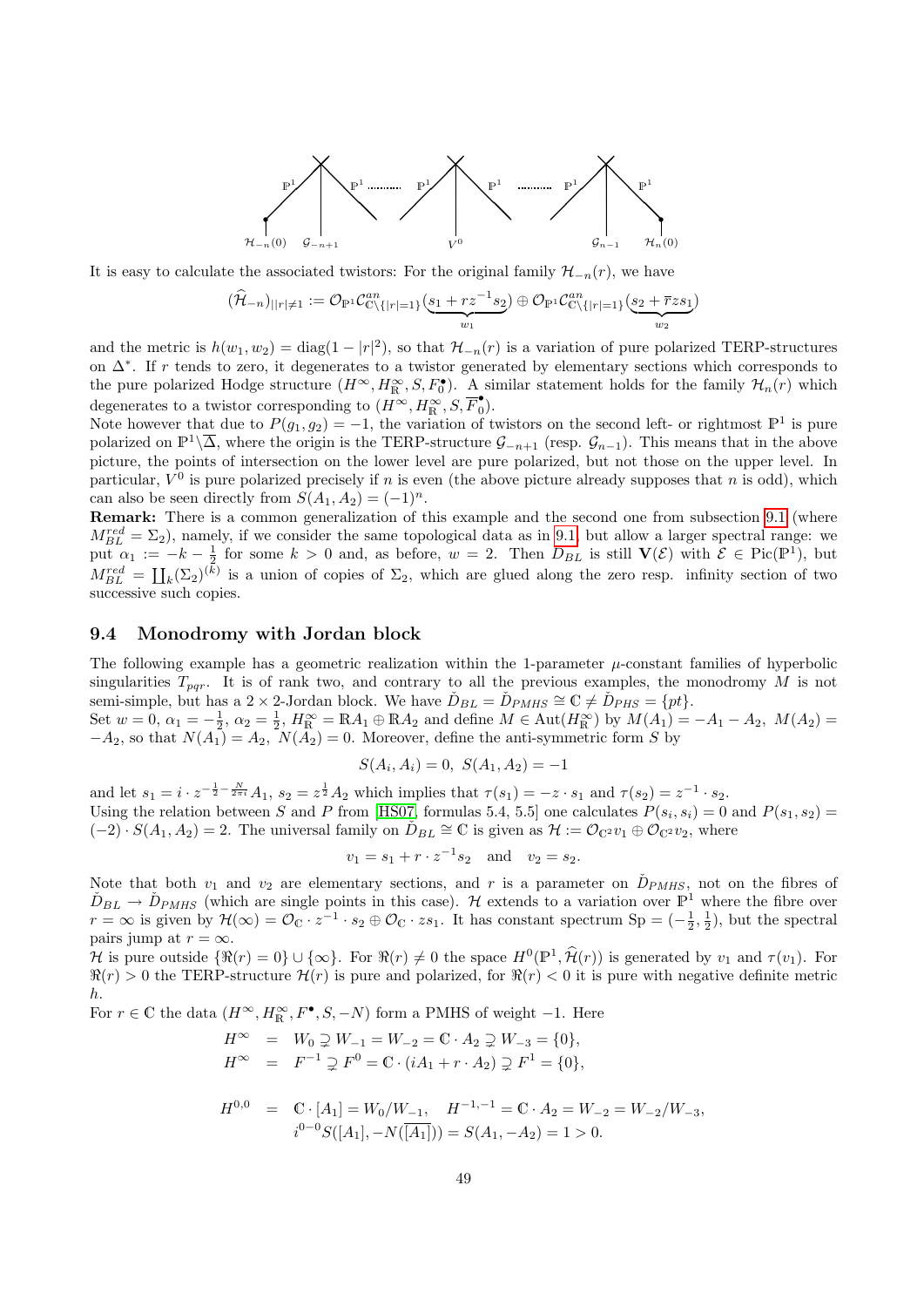For  $\Re(r) > 0$  it is simultaneously also a PHS of weight  $-1$ ,

$$
i^{0-(-1)}S(iA_1 + rA_2, -iA_1 + \overline{r}A_2) = 2\Re(r).
$$

But for  $r = \infty$  we have

$$
H^{\infty} = F_{\infty}^{-1} \supset F_{\infty}^{0} = \mathbb{C} \cdot A_{2} \supset F_{\infty}^{1} = \{0\},
$$
  
\n
$$
W_{0}/W_{-1} = F_{\infty}^{-1} \operatorname{Gr}_{0}^{W} \supset F_{\infty}^{0} \operatorname{Gr}_{0}^{W} = \{0\},
$$
  
\n
$$
W_{-2}/W_{-3} = W_{-2} = \mathbb{C} \cdot A_{2} = F_{\infty}^{0} \supset F_{\infty}^{1} = \{0\},
$$

so here  $W_0/W_{-1}$  carries a Hodge structure of weight  $-2$ , and  $W_{-2}/W_{-3}$  carries a Hodge structure of weight 0. Here N is not strict,  $N(F_{\infty}^0) = \{0\} \neq N(H^{\infty}) \cap F_{\infty}^{-1} = \mathbb{C} \cdot A_2 = F_{\infty}^0$ . So the filtration for  $r = \infty$  is not at all part of a PMHS.

The classifying space

 $\tilde{D}_{PMHS} = \{ F^{\bullet} \subset H^{\infty} \mid F^1 = 0 \subset F^0 = \mathbb{C} \cdot (iA_1 + rA_2) \subset F^{-1} = H^{\infty}, r \in \mathbb{C} \} \cong \mathbb{C}$ 

is compactified by  $F_{\infty}^{\bullet}$  to  $\mathbb{P}^{1}$ .

#### <span id="page-49-0"></span>9.5 Applications

In the remainder of this section, we use the results of sections [3](#page-10-0) to [5](#page-19-0) and the construction of the space  $M_{BL}^{pp}$  to prove some applications which are analogues of results for variations of Hodge structures. They are concerned with extending variations of regular singular, pure polarized TERP-structures over subvarieties. We first show that such a variation defined outside a subset of codimension at least two can be extended to the whole space. This uses the curvature computation of [\[HS08\]](#page-52-9) as well as the construction of the compact classifying space. A second application concerns extensions of variations of TERP-structures over codimension one subvarieties, here we also use the extension results from the first part, namely theorem [3.7.](#page-14-0)

We associated in [\[HS08,](#page-52-9) lemma 4.4] to any variation of regular singular TERP-structures with constant spectral pairs a period map to a classifying space  $\tilde{D}_{BL}$ . Here is the analogue if we do not suppose that the spectral pairs are constant. We use the notion of "regular singular mixed TERP-structures", introduced in definition [2.7.](#page-6-1) Recall also that  $\mathcal L$  denotes the universal locally free sheaf on the classifying space  $M_{BL}$ .

<span id="page-49-1"></span>**Lemma 9.4.** Let  $(H, H'_{\mathbb{R}}, \nabla, P, w)$  be a variation of regular singular TERP-structures on a complex manifold M. Let  $H_{\mathbb{R}}^{\infty}$ ,  $S, M_z, w$  be its topological data and  $\alpha_1 \in \mathbb{C}$  such that  $\mathcal{H} \subset \mathcal{V}^{\alpha_1}$  (see lemma [2.8\)](#page-7-0).

- 1. Then there is a unique period map  $\widetilde{\phi}: \widetilde{M} \to M_{BL}^{H^{\infty}_{\text{R}}, S, M_z, w, \alpha_1}$ , where  $\pi: \widetilde{M} \to M$  (as before, we write  $M_{BL}$ for the target of  $\widetilde{\phi}$ )
- 2. We have that  $d\tilde{\phi}(\mathcal{T}_{\widetilde{M}}) \subset \Theta_{M_{BL}} \cap \mathcal{H}om_{\mathcal{O}_{C \times M_{BL}}}(\mathcal{L}, z^{-1}\mathcal{L}/\mathcal{L})$ , and we say that  $\tilde{\phi}$  is horizontal.
- 3. If  $\text{Spp}(H_{\vert \mathbb{C}\times\{x\}}, \nabla_z) = \text{Spp}$  for all  $x \in M$  for some fixed spectral pairs  $\text{Spp}$ , then  $\text{Im}(\widetilde{\phi}) \subset U_{\text{Spp}}$  (which is equal to some  $\check{D}_{BL}$  iff  $(H, H'_{\mathbb{R}}, \nabla, P, w)$  is mixed TERP).
- 4. The image of  $\widetilde{\phi}$  is contained in  $M_{BL}^{pp}$  if  $(H,H_{\rm R}',\nabla,P,w)$  is pure polarized. If  $(H,H_{\rm R}',\nabla,P,w)$  has constant spectral pairs and is moreover mixed and pure polarized, then  $\phi$  is distance decreasing with respect to the distance  $d_h$  on  $\tilde{D}_{BL}^{pp} \subset M_{BL}^{pp}$  and the Kobayashi pseudo-distance on  $\widetilde{M}$ .
- 5. If  $(H, H_{\mathbb{R}}, \nabla, P, w)$  is pure polarized, and if we suppose moreover that the monodromy representation  $\gamma : \pi_1(\mathbb{C}^* \times M) \to \text{Aut}(H_\mathbb{R}^\infty)$  respects a lattice  $H_\mathbb{Z}^\infty \subset H_\mathbb{R}^\infty$ , then the period map  $\widetilde{\phi}$  descends to a locally liftable map  $\phi : M \to M_{BL}^{pp}/G_{\mathbb{Z}}$  where  $G_{\mathbb{Z}} := \text{Aut}(H_\mathbb{Z}^\infty, S, M_z)$ . For con contained in  $(U_{\text{Spp}} \cap M_{BL}^{pp})/G_{\mathbb{Z}}$ .

*Proof.* Consider the variation  $\pi^*(H, H'_{\mathbb{R}}, \nabla, P, w)$ , this is obviously an element of  $\mathcal{M}_{BL}^{H_{\mathbb{R}}^{\infty}, S, M, w, \alpha}(\widetilde{M}) =: \mathcal{M}_{BL}(\widetilde{M}),$ hence, it corresponds by theorem [7.3](#page-28-0) to a unique morphism of complex spaces  $\phi : \widetilde{M} \longrightarrow M_{BL}$ , with the property that  $\widetilde{\phi}^*\mathcal{L} \cong \pi^*\mathcal{H}$  as families of TERP-structures. The fact that H underlies a variation of TERP-structures translates into the horizontality of  $\phi$ . All other statements are obvious consequences of the results of the last sections, the distance decreasing property follows from [HS08, theorem 4.1 and proposition 4.3]. sections, the distance decreasing property follows from [\[HS08,](#page-52-9) theorem 4.1 and proposition 4.3].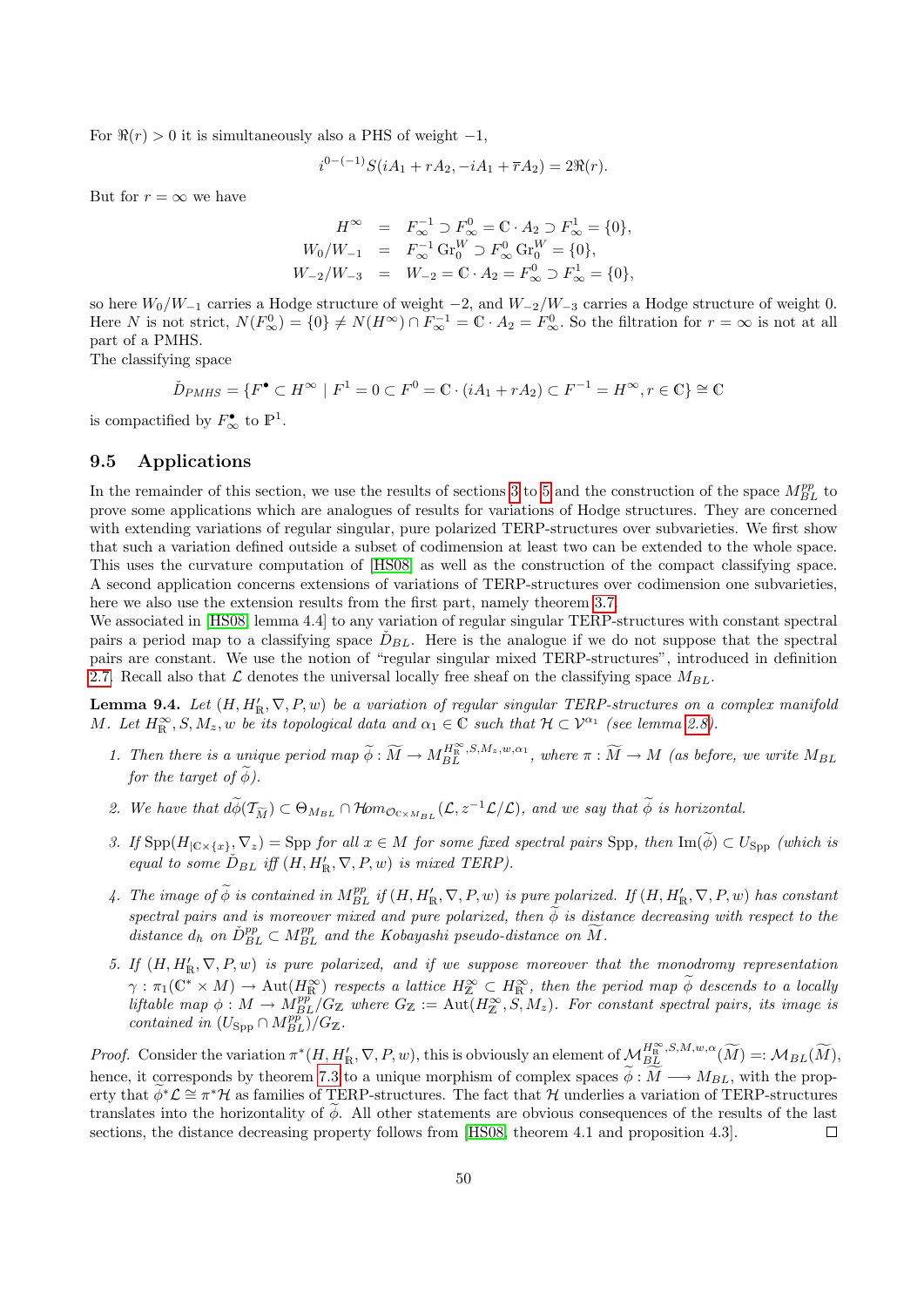**Theorem 9.5.** Let X be a complex manifold and  $Y := X \setminus Z$ , where Z is an analytic subspace of codimension at least two. Then any variation of pure polarized, regular singular mixed TERP-structures  $(H, H'_{\mathbb{R}}, \nabla, P, w)$  on Y with constant spectral pairs can be extended to X.

Proof. We argue as in [\[Sch73,](#page-53-11) beginning of §4] and [\[Kob05,](#page-53-19) chapters VI, VII]. The extension problem is of local nature, therefore, for any  $x \in X$ , we choose a simply connected neighborhood V of x in X. Then  $U := V \cap Y$  is also simply connected, as Z has codimension at least two in X. We obtain a period map  $\phi: U \to \check{D}_{BL} \cap M_{BL}^{pp}$ . Notice that by an induction argument on the dimension of the singular locus of Z we may in fact assume that  $Z$  is smooth, and therefore it suffices to consider the case where  $V$  is a polycylinder  $V = \Delta^N$ , and  $U = \Delta^k \times (\Delta^*)^{N-k}$  for some  $k \geq 2$ . [\[Kob05,](#page-53-19) chapter IV, corollary 4.5] yields that the Kobayashi pseudo-distance  $d_U$  is a true distance in this case. By lemma [9.4,](#page-49-1)  $\phi$  is distance-decreasing with respect to the distance  $d_h$  on  $M_{BL}^{pp}$  and the distance  $d_U$  on U. As  $\overline{D}_{BL} \cap M_{BL}^{pp}$  is complete with respect to  $d_h$  by theorem [8.6,](#page-35-2) this implies that  $\phi$  extends continuously to the closure  $U_{d_U}$  of U with respect to  $d_U$ . The assumption that  $Z \cap V$  is of codimension at least two in V implies (see [\[Kob05,](#page-53-19) VI, Proposition 5.1]) that the restriction  $(d_V)_{|U}$ agrees with  $d_U$ , so that  $\overline{U}_{d_U} = V$ . This gives the extension  $\overline{\phi}: V \to \overline{D}_{BL} \cap M_{BL}^{pp}$  we are looking for, which is necessarily holomorphic.

**Remark:** Note that it follows from the construction of  $M_{BL}$  that the extension constructed in this way has in general jumping spectral numbers over the points lying in Z.

In applications, the extension over subvarieties of codimension one is an even more important problem. For this, we can combine the limit results from section [3](#page-10-0) and the properties of the space  $M_{BL}^{pp}$  to obtain the following statements for the period map defined by a variation of pure polarized regular singular TERP-structures.

Let, as in section [3,](#page-10-0)  $1 \leq l \leq n$ ,  $X := \Delta^n$ ,  $Y := (\Delta^*)^l \times \Delta^{n-l}$ ,  $X \setminus Y = \coprod_{i \in \underline{l}} D_i$ , and consider a variation of pure polarized regular singular TERP-structures  $(H, H_{\mathbb{R}}^{\prime}, \nabla, P, w)$  on Y. Denote by  $M_i \in \text{Aut}(H_{\mathbb{R}}^{\infty})$  the monodromy corresponding to a loop around  $\mathbb{C}^* \times D_i \subset \mathbb{C}^* \times \overline{X}$ . As before, we say that the monodromy respects a lattice if there is a lattice  $H_{\mathbb{Z}}^{\infty} \subset H_{\mathbb{R}}^{\infty}$  such that the image of  $\gamma : \pi_1(\mathbb{C}^* \times Y) \to \text{Aut}(H_{\mathbb{R}}^{\infty})$  is contained in  $\text{Aut}(H_{\mathbb{Z}}^{\infty})$ , in that case we put  $G_{\mathbb{Z}} := \text{Aut}(H_{\mathbb{Z}}^{\infty}, S, M_z)$ . First we have the following rather simple consequence of the relation between TERP-structures and twistor structures.

**Corollary 9.6.** The eigenvalues of the automorphisms  $M_i$  are elements in  $S^1$ . If the monodromy respects a lattice, then they are roots of unity.

Proof. The first part has already been shown in the proof of lemma [5.3.](#page-21-1) The second part is the standard argument known from the case of variations of Hodge structures: If  $M_i \in \text{Aut}(H_{\mathbb{Z}}^{\infty})$ , then its eigenvalues are algebraic integers, so if they have absolute value one, they are necessarily roots of unity.  $\Box$ 

<span id="page-50-0"></span>The extension properties of the period map alluded to above can be stated as follows.

**Theorem 9.7.** Let  $(H, H'_{\mathbb{R}}, \nabla, P, w)$  be a variation of regular singular, pure polarized TERP-structures on Y.

• If  $M_i = Id$  for all  $i \in \{1, ..., k\}$ , i.e., if there is a period map  $\phi: Y \to M_{BL}^{pp}$ , then this map extends to

$$
\overline{\phi}:X\rightarrow M^{pp}_{BL}
$$

and the variation H extends to a variation on X.

• Suppose that the monodromy respects a lattice, so that we have a locally liftable period map  $\phi: Y \to$  $M_{BL}^{pp}/G_{\mathbb{Z}}$ . If all  $M_i$  are semi-simple, then  $\phi$  extends holomorphically (not necessarily locally liftable) to

$$
\overline{\phi}: X \to M_{BL}^{pp}/G_{\mathbb{Z}}.
$$

In particular, given a  $\mu$ -constant family of isolated hypersurface singularities  $F : (\mathbb{C}^{n+1} \times Y, 0) \to (\mathbb{C}, 0)$ , the above statements apply if the variation  $TERP(F)$  on Y described in [\[Her03\]](#page-52-2) and [\[HS07\]](#page-52-8) is pure polarized. In this case, the extension of the period map is contained in  $\overline{D}_{BL} \cap M_{BL}^{pp}$  resp.  $(\overline{D}_{BL} \cap M_{BL}^{pp})/G_{\mathbb{Z}}$  where  $\check{D}_{BL}$  is the classifying space associated to the variation of mixed TERP-structures TERP(F).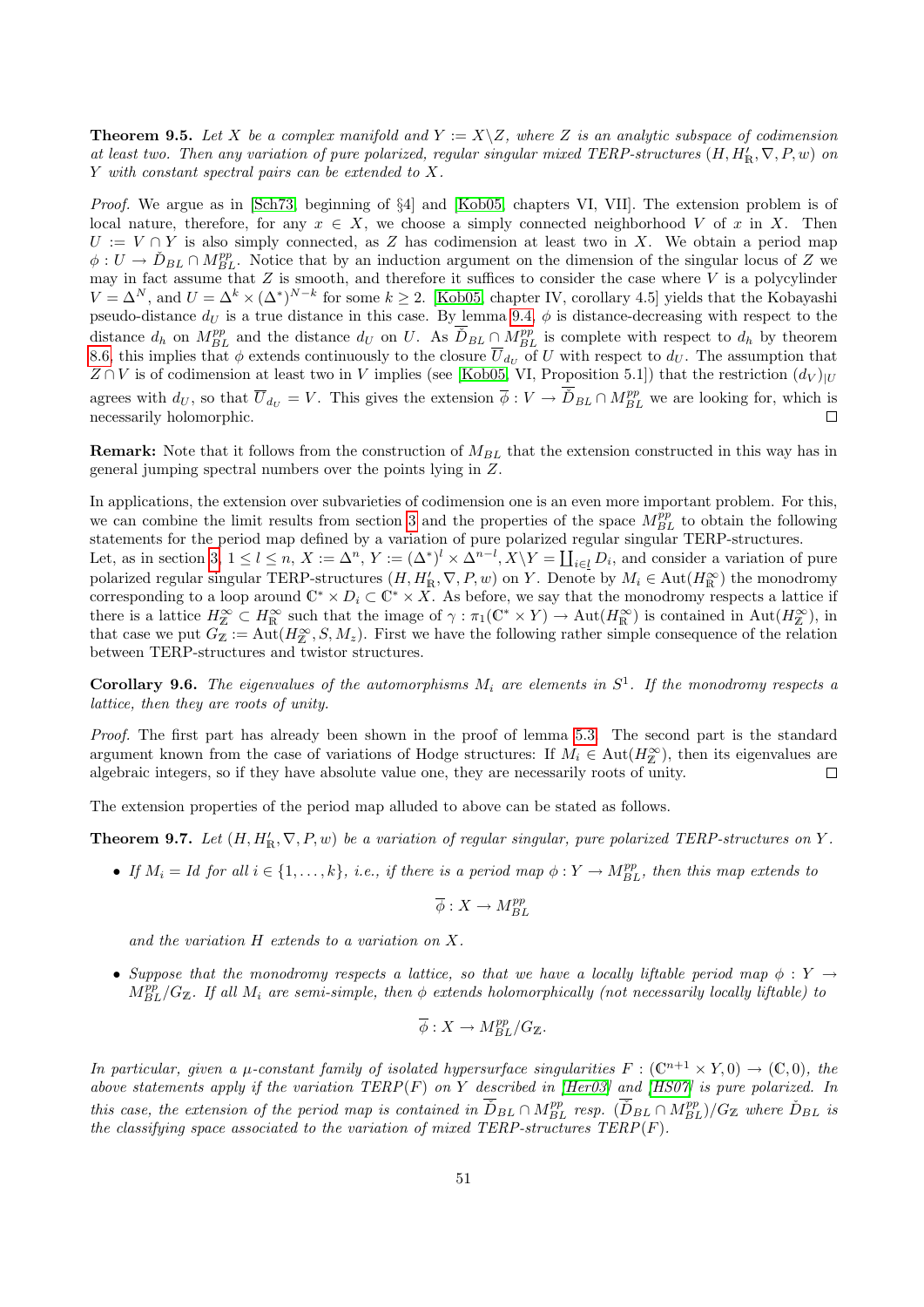*Proof.* In both cases, for any  $x \in D$  consider the maximal subset  $I \subset \underline{l}$  such that  $x \in D_I$ . Theorem [3.5](#page-13-1) yields the limit TERP-structure  $\mathcal{H}(x) := \mathcal{H}(I)|_{\mathbb{C}\times\{x\}} \in VB|_{\mathbb{C}\times\{x\}},$  which is pure polarized by theorem [3.7](#page-14-0) as all nilpotent parts  $N_i \in End(H_{\mathbb{R}}^{\infty})$  are zero. By proposition [3.9,](#page-15-0) the smallest spectral number of  $\mathcal{H}(x)$  is not smaller than  $\alpha_1$ , so that  $[\mathcal{H}(x)/\tilde{V}^{>\alpha_{\mu}-1}] \in M_{BL}^{pp}$ . In the first case, putting  $\overline{\phi}(x) := [\mathcal{H}(x)/V^{>\alpha_{\mu}-1}] \in M_{BL}^{pp}$ <br>defines a continuous and hence holomorphic extension  $\overline{\phi}: X \to M_{BL}^{pp}$ . In the second cas the last corollary a sufficiently large positive integer m such that  $\overline{M}_i^m = Id$  for all i. Then the lifted map  $\widetilde{\phi}(r_1,\ldots,r_l,r_{l+1},\ldots,r_n) := \phi(r_1^m,\ldots,r_l^m,r_{l+1},\ldots,r_n)$  extends as in the first part to a map  $\widetilde{\phi}: \Delta^n \longrightarrow M_{BL}^{pp}$ which yields the extension  $\overline{\phi}: X \to M_{BL}^{pp}/G_{\mathbb{Z}}$  we are looking for.

**Examples:** The following two examples, borrowed from the classifying spaces  $M_{BL}$  and their strata  $U_{Spp}$  from the last subsections illustrate what kind of phenomena can occur when extending families of TERP-structures over boundary divisors.

1. In subsection [9.2](#page-43-0) a variation of TERP-structures on  $\mathbb{C}^2$  with parameters  $(r, t)$  and constant spectrum  $(\alpha_1, 0, -\alpha_1)$  was considered. For example, its restriction to  $\{0\} \times \Delta$  is pure and polarized. The further restriction to  $\{0\} \times \Delta^*$  extends to  $(0,0)$  by theorem [9.7,](#page-50-0) 1., and gives there a pure and polarized TERPstructure, which is of course the original one at  $(0, 0)$ .

One can also restrict to the variation on  $\mathbb{C}^* \times \{0\}$  with the parameter  $\widetilde{r} = \frac{1}{r}$ . It is pure and polarized for  $\ket{r}$   $\neq 1$ . By theorem  $9.7 \pm 1$  it has a pure and polarized limit TERP structure for  $\wid$ for  $|r| \neq 1$ . By theorem [9.7,](#page-50-0) 1., it has a pure and polarized limit TERP-structure for  $\tilde{r} \to 0$ . That had also been calculated in subsection [9.2,](#page-43-0) its spectral numbers are  $(-\alpha_1 - 2, 0, \alpha_1 + 2)$ , so here the spectral numbers jump.

2. Now we show an easy example where the second part of theorem [9.7](#page-50-0) can be applied. Consider the following topological data: Let  $H^{\infty} = \mathbb{C}A_1 \oplus \mathbb{C}A_2$ ,  $\overline{A}_1 = A_2$ ,  $M_z(A_i) = A_i$  and  $S(A_i, A_j) = \delta_{i+j,3}$ . Put  $w = 0$  and  $\alpha := -1$ , then the classifying space  $M_{BL}$  for these data consists of two components of the space considered in subsection [9.3,](#page-47-0) i.e.,  $M_{BL} \cong \mathbb{P}^1_r \cup \mathbb{P}^1_s$ , with the following universal families

$$
\mathcal{H}^{(r,1)} := \mathcal{O}_{C\times C_r}(z^{-1}A_1 + rA_2) \oplus \mathcal{O}_{C\times C_r} zA_2 \quad \text{over} \quad C_r \subset \mathbb{P}_r^1,
$$
\n
$$
\mathcal{H}^{(r,2)} := \mathcal{O}_{C\times(\mathbb{P}_r^1 \setminus \{0\})}(r^{-1}z^{-1}A_1 + A_2) \oplus \mathcal{O}_{C\times(\mathbb{P}_r^1 \setminus \{0\})} A_1 \quad \text{over} \quad \mathbb{P}_r^1 \setminus \{0\},
$$
\n
$$
\mathcal{H}^{(s,1)} := \mathcal{O}_{C\times C_s}(z^{-1}A_2 + sA_1) \oplus \mathcal{O}_{C\times C_s} zA_1 \quad \text{over} \quad C_s \subset \mathbb{P}_s^1,
$$
\n
$$
\mathcal{H}^{(s,2)} := \mathcal{O}_{C\times(\mathbb{P}_s^1 \setminus \{0\})}(s^{-1}z^{-1}A_2 + A_1) \oplus \mathcal{O}_{C\times(\mathbb{P}_s^1 \setminus \{0\})} A_2 \quad \text{over} \quad \mathbb{P}_s^1 \setminus \{0\},
$$

where the TERP-structures corresponding to  $r = \infty$  and  $s = \infty$  are the same, i.e., the common point of the two components of  $M_{BL}$ . In subsection [9.3](#page-47-0) it is shown that  $M_{BL}^{pp} = \{r \in \mathbb{C} \mid |r| < 1\} \coprod \{s \in \mathbb{C} \mid |s| < 1\}.$ Define  $H_{\mathbb{Z}}^{\infty} := \mathbb{Z} \cdot \frac{A_1 + A_2}{2} \oplus \mathbb{Z} \cdot i \frac{A_1 - A_2}{2}$ . It is easy to see that  $G_{\mathbb{Z}} := \text{Aut}(H_{\mathbb{Z}}^{\infty}, M_z, S) = \text{Aut}(H_{\mathbb{Z}}^{\infty}, S) = D_4$ , and that the group action of  $G_{\mathbb{Z}}$  on  $M_{BL}^{pp}$  identifies the two components  $\{r \in \mathbb{C} \mid |r| < 1\}$  and  $\{s \in \mathbb{C} \mid |s| <$ 1}, and quotients once more by  $r \mapsto -r$ , so that the quotient space is still an open disc  $\Delta$ , with coordinate  $\widetilde{r} = r^2 \text{ (resp., } \widetilde{r} = s^2 \text{).}$ 

Now consider the following variation over  $Y := \mathbb{C}^*$ :  $\mathcal{H} := \mathcal{O}_{\mathbb{C} \times Y} (z^{-1} q^{-3/4} A_1 + q^{3/4} A_2) \oplus \mathcal{O}_{\mathbb{C} \times Y} (z q^{3/4} A_2)$ . Here  $M_q(\underline{A}) = \underline{A} \cdot diag(-i, i)$ , so that  $(Im)(\gamma) \cong \mathbb{Z}/4\mathbb{Z}$  is contained in  $G_{\mathbb{Z}}$  (remember that  $\gamma : \pi_1(\mathbb{C}^* \times Y) \cong$  $\mathbb{Z}^2 \to \text{Aut}(H_{\mathbb{Z}}^{\infty})$  is the monodromy representation). The restriction of this family to  $|q| < 1$  is pure polarized. We have the period map  $\phi: Y \to M_{BL}/G_{\mathbb{Z}}$  given by  $q \mapsto \widetilde{r} = q^3$ . According to theorem [9.7,](#page-50-0) 2., we obtain a holomorphic extension  $\overline{\phi}: \Delta \to M_{BL}^{pp}/G_{\mathbb{Z}} = \Delta$ , still given by  $\widetilde{r} = r^3$ , which is obviously not locally liftable. Notice finally that both the members of the family H and the image of  $0 \in \Delta$  of the extended period map  $\overline{\phi}$  are TERP-structure with spectral numbers (-1, 1), so that  $Im(\overline{\phi})$  is actually contained in  $(U_{(-1,1)} \cap M_{BL}^{pp})/G_{\mathbb{Z}}$ .

Remarks: Pursuing further the analogy with the theory of period maps for variations of Hodge structures, one might ask whether the asymptotic behavior of the above defined map  $\phi$  can be controlled by the so called nilpotent orbits of TERP-structures, as studied in [\[HS07\]](#page-52-8). More precisely, given a variation of regular singular, pure polarized TERP-structures  $(H, H'_{\mathbb{R}}, \nabla, P, w)$  (on  $\Delta^*$ , say), one might consider the family  $G := \pi^*(K)$ ,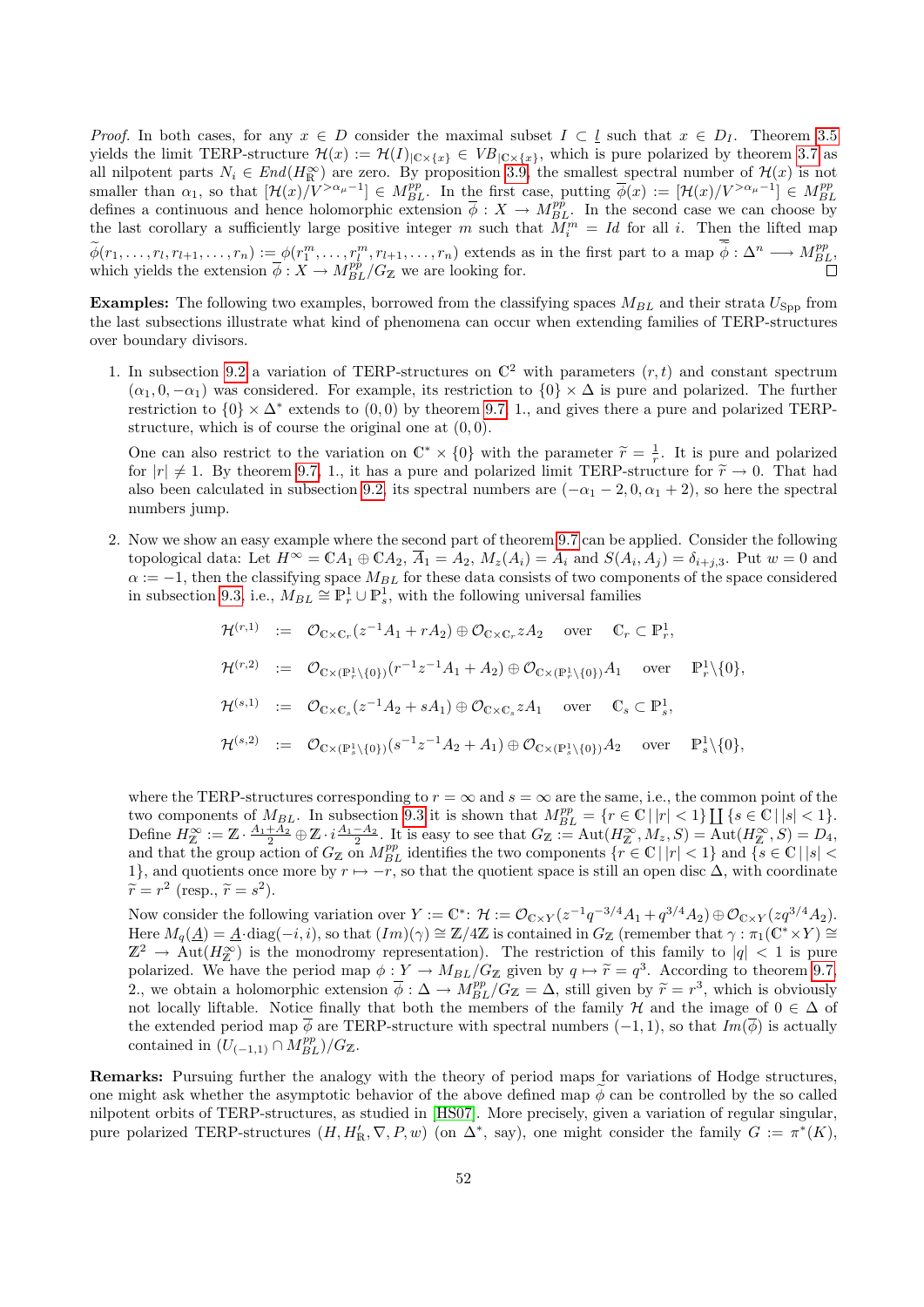where  $K := (\lim_{r\to 0} H) \in M_{BL}$  and  $\pi : \mathbb{C} \times \Delta^* \to \mathbb{C}, (z,r) \mapsto zr$ . This is also a variation over  $\Delta^*$ , with  $G_{|r=1} = K$ . It seems reasonable to expect that G is a nilpotent orbit of TERP-structures, i.e., it lies in  $M_{BL}^{pp}$  for  $|r| \ll 1$  (see also [\[HS07,](#page-52-8) theorem 6.6]). Then we can consider the distance of the two families, and ask whether an estimate as in [\[Sch73,](#page-53-11) theorem 4.9] holds. This is particularly interesting if K has different spectrum than the general member of H, as in this case these two families are in different strata of the space  $M_{BL}$ .

One might also be interested to work out such an estimate of the asymptotical behavior of the distance between H and G in the higher dimensional case, as in [\[Sch73,](#page-53-11) theorem 4.12].

# References

- <span id="page-52-12"></span>[Bor07] Niels Borne, *Fibrés paraboliques et champ des racines*, Int. Math. Res. Not. (2007), no. 16, 38 pages.
- <span id="page-52-13"></span>[Bor09] , Sur les représentations du groupe fondamental d'une variété privée d'un diviseur à croisements normaux simples, Indiana Univ. Math. J. 58 (2009), no. 1, 137–180.
- <span id="page-52-0"></span>[Bri70] Egbert Brieskorn, Die Monodromie der isolierten Singularitäten von Hyperflächen, Manuscripta Math. 2 (1970), 103–161.
- <span id="page-52-14"></span>[CMSP03] James Carlson, Stefan Müller-Stach, and Chris Peters, *Period mappings and period domains*, Cambridge Studies in Advanced Mathematics, vol. 85, Cambridge University Press, Cambridge, 2003.
- <span id="page-52-3"></span>[CV91] Sergio Cecotti and Cumrun Vafa, Topological–anti-topological fusion, Nuclear Phys. B 367 (1991), no. 2, 359–461.
- <span id="page-52-4"></span>[CV93] , On classification of  $N = 2$  supersymmetric theories, Comm. Math. Phys. 158 (1993), no. 3, 569–644.
- <span id="page-52-10"></span>[Del70] Pierre Deligne, Equations différentielles à points singu liers réquliers, Springer-Verlag, Berlin, 1970, Lecture Notes in Mathematics, Vol. 163.
- <span id="page-52-16"></span>[Dol82] Igor Dolgachev, Weighted projective varieties, Group actions and vector fields (Vancouver, B.C., 1981) (James B. Carrell, ed.), Lecture Notes in Math., vol. 956, Springer, Berlin, 1982, pp. 34–71.
- <span id="page-52-11"></span>[GS69] Phillip Griffiths and Wilfried Schmid, Locally homogeneous complex manifolds, Acta Math. 123 (1969), 253–302.
- <span id="page-52-1"></span>[Her99] Claus Hertling, Classifying spaces for polarized mixed Hodge structures and for Brieskorn lattices, Compositio Math. 116 (1999), no. 1, 1–37.
- <span id="page-52-15"></span>[Her02] , Frobenius manifolds and moduli spaces for singularities, Cambridge Tracts in Mathematics, vol. 151, Cambridge University Press, Cambridge, 2002.
- <span id="page-52-2"></span> $[Her03]$  $f{t}$ ,  $t{t}$  are extendently, Frobenius manifolds, their connections, and the construction for singularities, J. Reine Angew. Math. 555 (2003), 77–161.
- <span id="page-52-8"></span>[HS07] Claus Hertling and Christian Sevenheck, Nilpotent orbits of a generalization of Hodge structures., J. Reine Angew. Math. 609 (2007), 23–80.
- <span id="page-52-9"></span>[HS08] , Curvature of classifying spaces for Brieskorn lattices, J. Geom. Phys. 58 (2008), no. 11, 1591–1606.
- <span id="page-52-5"></span>[Iri07] Hiroshi Iritani, Real and integral structures in quantum cohomology I: toric orbifolds, Preprint math.AG/0712.2204, 2007.
- <span id="page-52-6"></span>[Iri09a] , An integral structure in quantum cohomology and mirror symmetry for toric orbifolds, Adv. Math. 222 (2009), no. 3, 1016–1079.
- <span id="page-52-7"></span>[Iri09b] , tt\*-geometry in quantum cohomology, Preprint math.AG/0906.1307, 2009.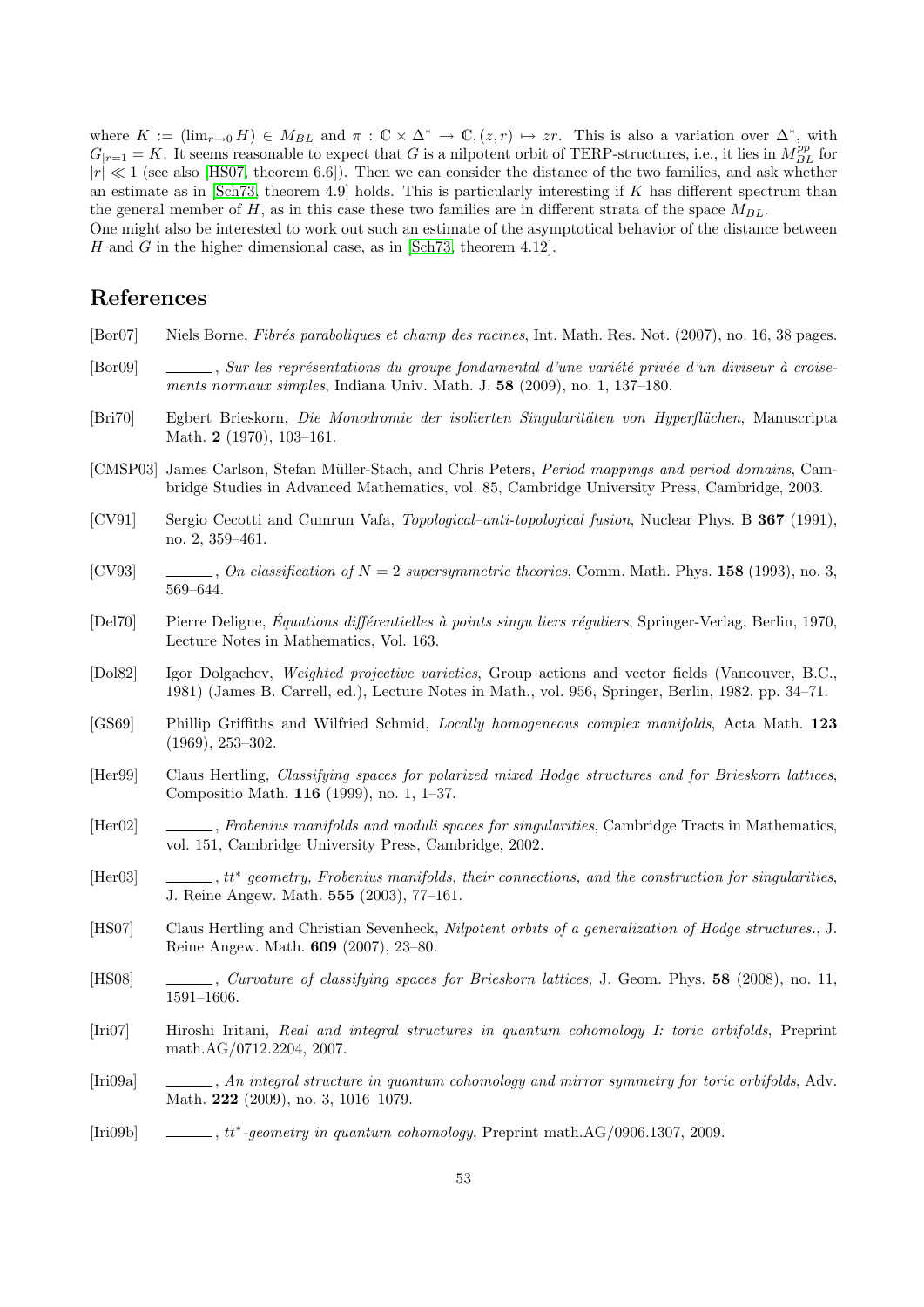- <span id="page-53-15"></span>[IS07] Jaya N. N. Iyer and Carlos T. Simpson, A relation between the parabolic Chern characters of the de Rham bundles, Math. Ann. 338 (2007), no. 2, 347–383.
- <span id="page-53-16"></span>[IS08] Jaya N. Iyer and Carlos T. Simpson, The Chern character of a parabolic bundle, and a parabolic corollary of Reznikov's theorem, Geometry and dynamics of groups and spaces (Mikhail Kapranov, Sergiy Kolyada, Yuri I. Manin, Pieter Moree, and Leonid Potyagailo, eds.), Progr. Math., vol. 265, Birkhäuser, Basel, 2008, In memory of Alexander Reznikov, Including papers from the International Conference held in Bonn, September 22–29, 2006, pp. 439–485.
- <span id="page-53-9"></span>[KKP08] L. Katzarkov, M. Kontsevich, and T. Pantev, Hodge theoretic aspects of mirror symmetry, From Hodge theory to integrability and TQFT  $tt^*$ -geometry (Providence, RI) (Ron Y. Donagi and Katrin Wendland, eds.), Proc. Sympos. Pure Math., vol. 78, Amer. Math. Soc., 2008, pp. 87–174.
- <span id="page-53-18"></span>[Kob98] Shoshichi Kobayashi, Hyperbolic complex spaces, Grundlehren der Mathematischen Wissenschaften [Fundamental Principles of Mathematical Sciences], vol. 318, Springer-Verlag, Berlin, 1998.
- <span id="page-53-19"></span>[Kob05] , Hyperbolic manifolds and holomorphic mappings, second ed., World Scientific Publishing Co. Pte. Ltd., Hackensack, NJ, 2005, An introduction.
- <span id="page-53-13"></span>[Moc02] Takuro Mochizuki, Asymptotic behaviour of tame nilpotent harmonic bundles with trivial parabolic structure, J. Differential Geom. 62 (2002), no. 3, 351–559.
- <span id="page-53-17"></span>[Moc06] , Kobayashi-Hitchin correspondence for tame harmonic bundles and an application. Astérisque (2006), no. 309, viii+117.
- <span id="page-53-12"></span>[Moc07] , Asymptotic behaviour of tame harmonic bundles and an application to pure twistor  $\mathcal{D}$ modules, Part 1, Mem. Amer. Math. Soc. 185 (2007), no. 869, xi+324.
- <span id="page-53-3"></span>[Pha83] Frédéric Pham, *Vanishing homologies and the n variable saddlepoint method*, Singularities, Part 2 (Arcata, Calif., 1981), Proc. Sympos. Pure Math., vol. 40, Amer. Math. Soc., Providence, RI, 1983, pp. 319–333.
- <span id="page-53-4"></span>[Pha85] , La descente des cols par les onglets de Lefschetz, avec vues sur Gauss-Manin, Astérisque (1985), no. 130, 11–47, Differential systems and singularities (Luminy, 1983).
- <span id="page-53-5"></span>[Sab05] Claude Sabbah, *Polarizable twistor D-modules*, Astérisque (2005), no. 300, vi $+208$ .
- <span id="page-53-2"></span>[Sab06] , Hypergeometric periods for a tame polynomial, Port. Math. (N.S.) 63 (2006), no. 2, 173–226, written in 1998.
- <span id="page-53-10"></span>[Sab08] , Fourier-Laplace transform of a variation of polarized complex Hodge structure, J. Reine Angew. Math. 621 (2008), 123–158.
- <span id="page-53-1"></span>[Sai89] Morihiko Saito, On the structure of Brieskorn lattice, Ann. Inst. Fourier (Grenoble) 39 (1989), no. 1, 27–72.
- <span id="page-53-0"></span>[Sai91] , Period mapping via Brieskorn modules, Bull. Soc. Math. France 119 (1991), no. 2, 141–171.
- <span id="page-53-11"></span>[Sch73] Wilfried Schmid, Variation of Hodge structure: the singularities of the period mapping, Invent. Math. 22 (1973), 211–319.
- <span id="page-53-14"></span>[Ser66] Jean-Pierre Serre, *Prolongement de faisceaux analytiques cohérents*, Ann. Inst. Fourier (Grenoble) 16 (1966), no. fasc. 1, 363–374.
- <span id="page-53-6"></span>[Sim90] Carlos T. Simpson, Harmonic bundles on noncompact curves, J. Amer. Math. Soc. 3 (1990), no. 3, 713–770.
- <span id="page-53-7"></span>[Sim92] , Higgs bundles and local systems, Inst. Hautes Études Sci. Publ. Math. (1992), no. 75, 5–95.
- <span id="page-53-8"></span>[Sim97] , Mixed twistor structures, Preprint math.AG/9705006, 1997.